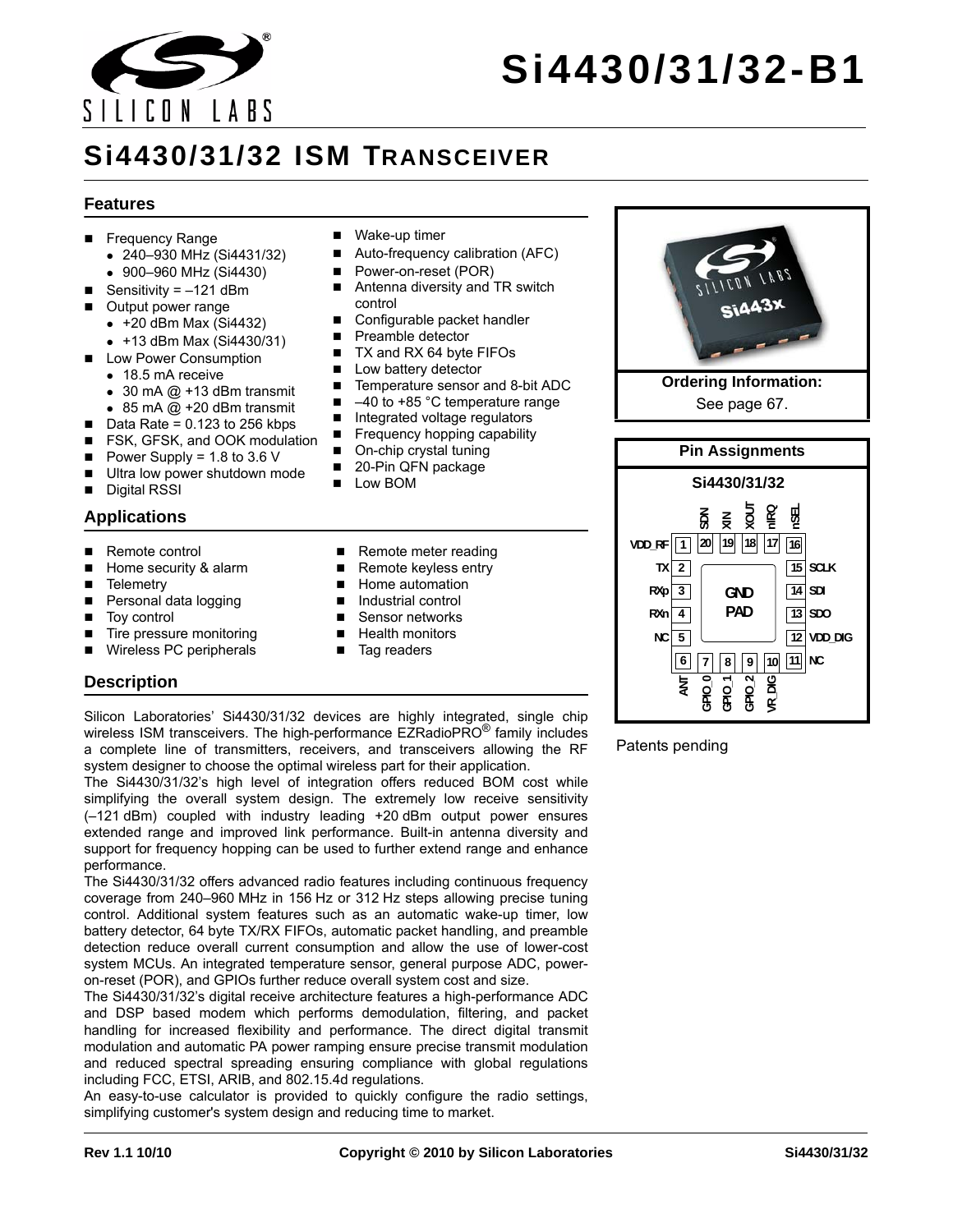## **Functional Block Diagram**



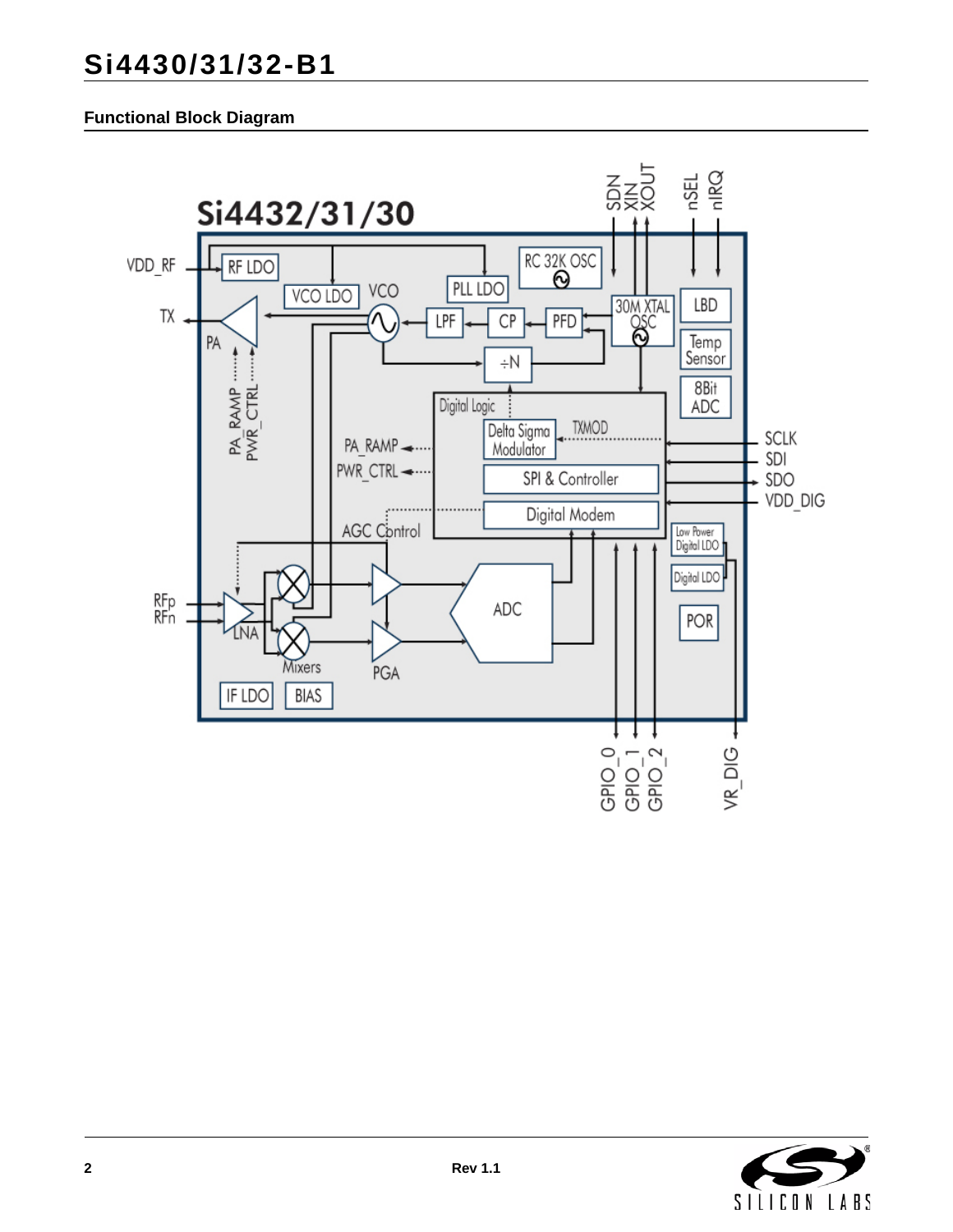## **TABLE OF CONTENTS**

## **Section Page**

| 6.5. Data Whitening, Manchester Encoding, and CRC 46 |
|------------------------------------------------------|
|                                                      |
|                                                      |
|                                                      |
|                                                      |
|                                                      |
|                                                      |
|                                                      |
|                                                      |
|                                                      |
|                                                      |
|                                                      |

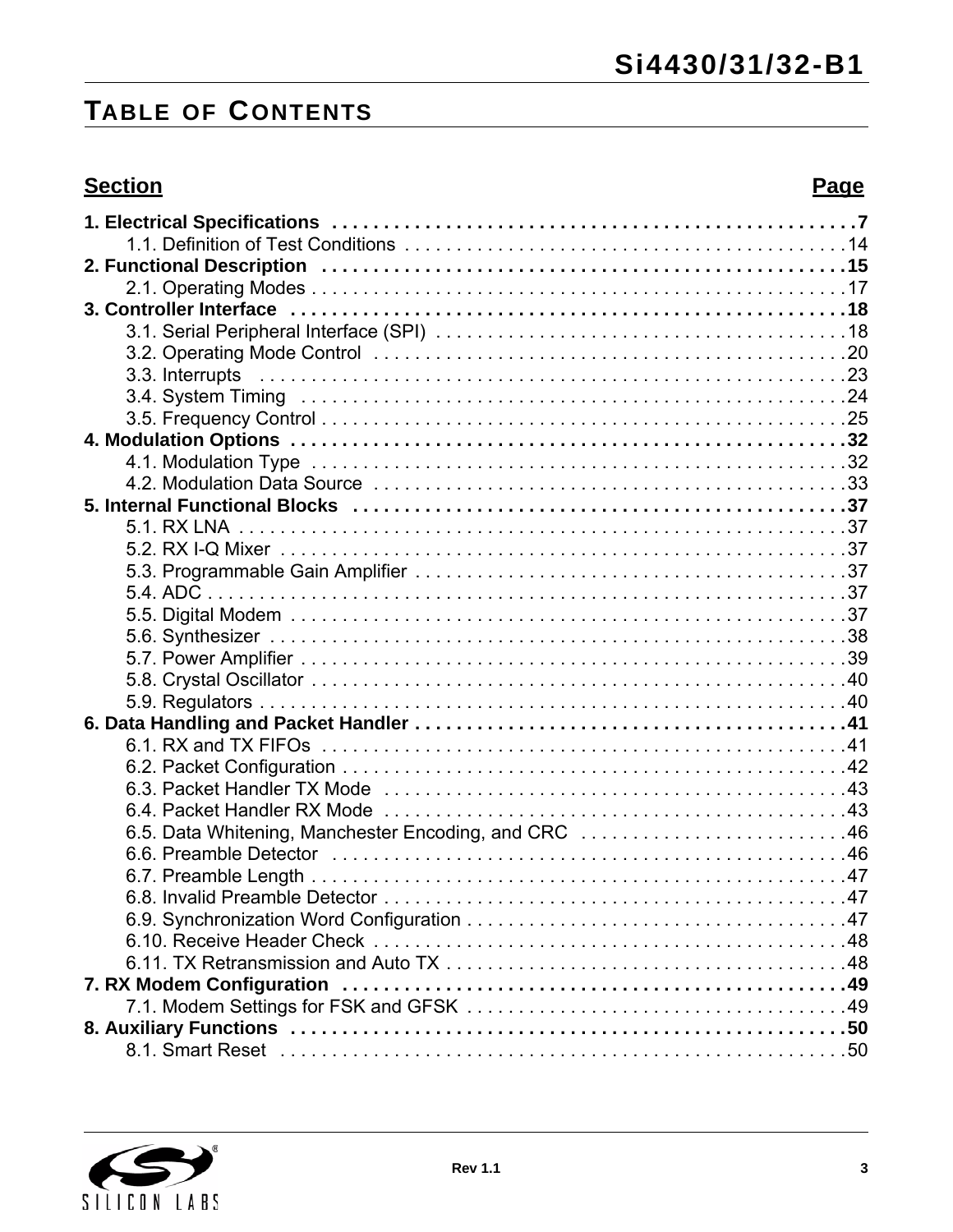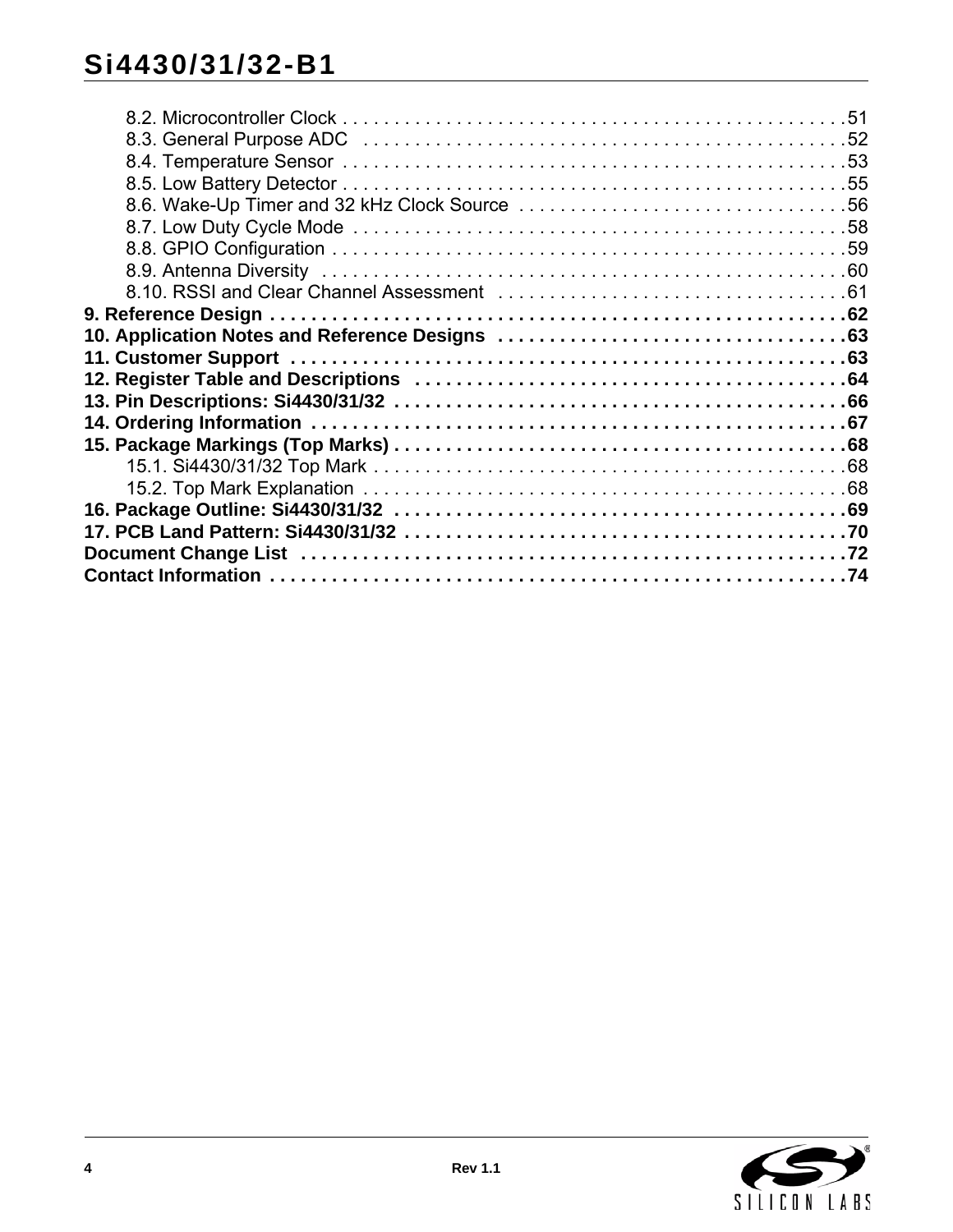## **LIST OF FIGURES**

| Figure 20. Required RX Packet Structure with Packet Handler Disabled 43 |  |
|-------------------------------------------------------------------------|--|
|                                                                         |  |
|                                                                         |  |
| Figure 23. Operation of Data Whitening, Manchester Encoding, and CRC 46 |  |
|                                                                         |  |
|                                                                         |  |
|                                                                         |  |
|                                                                         |  |
|                                                                         |  |
|                                                                         |  |
|                                                                         |  |
|                                                                         |  |
|                                                                         |  |
|                                                                         |  |
|                                                                         |  |

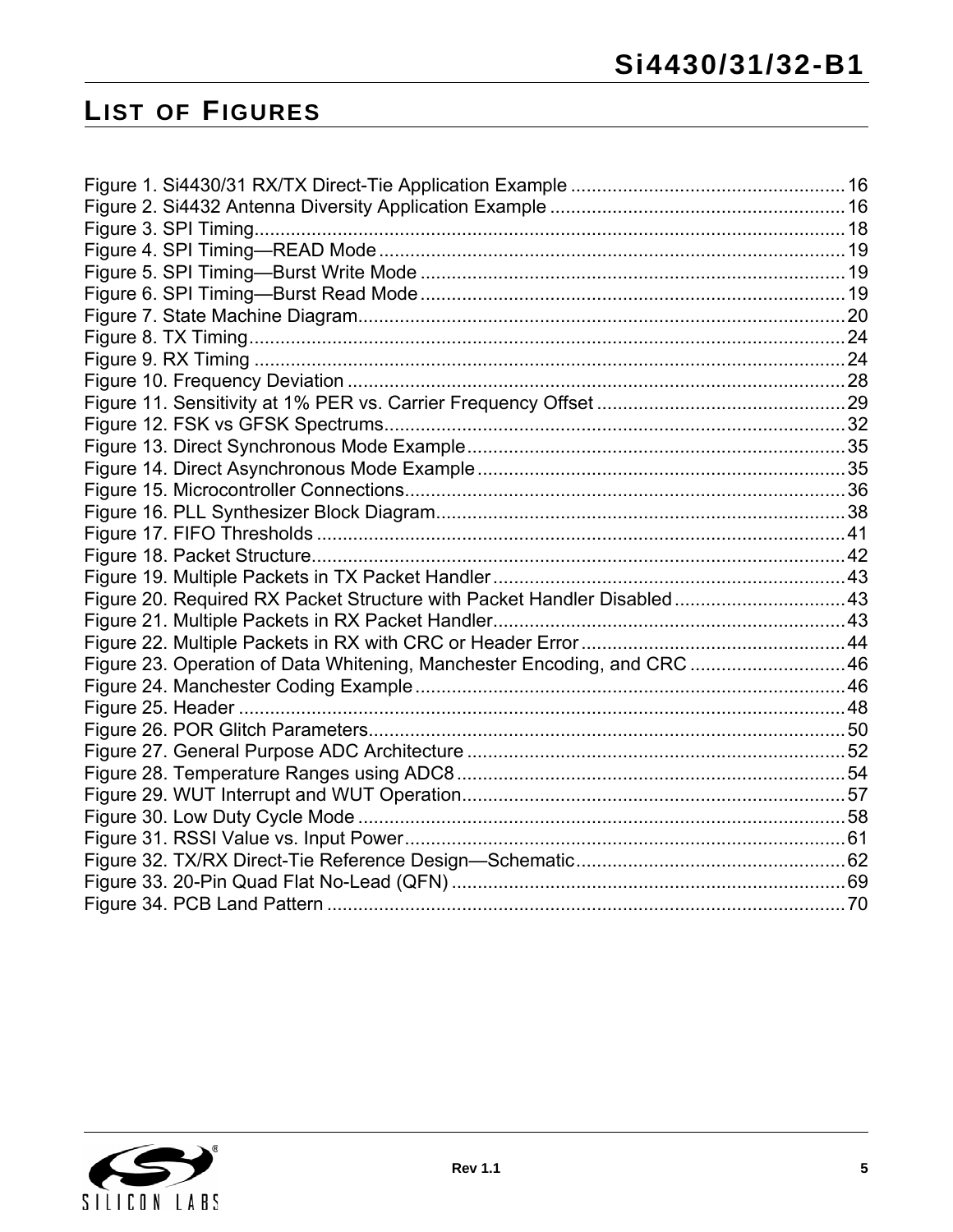## **LIST OF TABLES**

| Table 1. DC Characteristics <sup>1</sup>                                |    |
|-------------------------------------------------------------------------|----|
|                                                                         |    |
| Table 3. Receiver AC Electrical Characteristics <sup>1</sup>            |    |
|                                                                         |    |
| Table 5. Auxiliary Block Specifications <sup>1</sup>                    |    |
| Table 6. Digital IO Specifications (SDO, SDI, SCLK, nSEL, and nIRQ)  12 |    |
|                                                                         |    |
|                                                                         |    |
| Table 9. Operating Modes                                                | 17 |
|                                                                         |    |
|                                                                         |    |
|                                                                         | 26 |
|                                                                         |    |
|                                                                         |    |
|                                                                         | 50 |
|                                                                         |    |
|                                                                         |    |
|                                                                         | 64 |
|                                                                         |    |
|                                                                         | 71 |

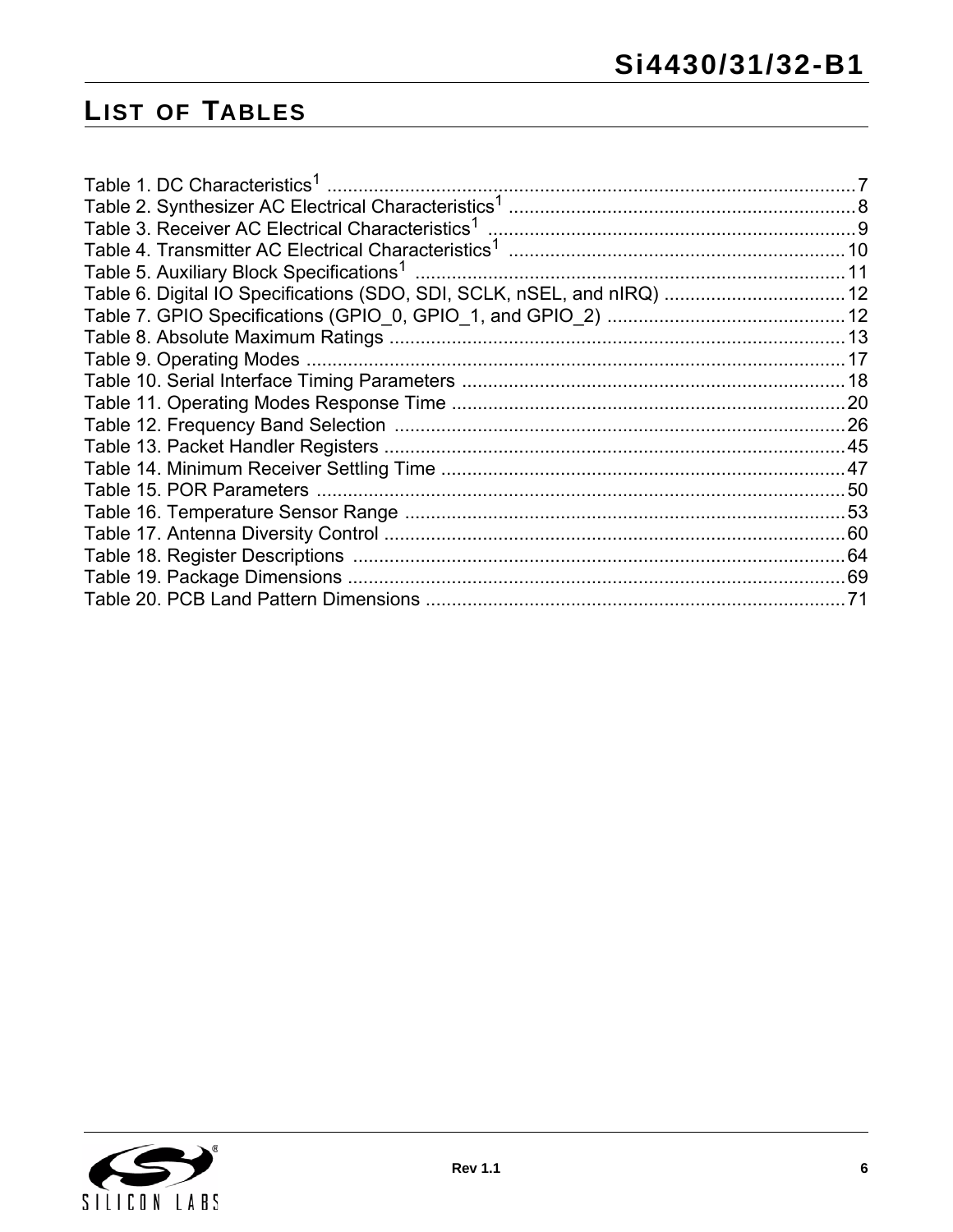## <span id="page-6-0"></span>**1. Electrical Specifications**

## **Table 1. DC Characteristics<sup>1</sup>**

| <b>Parameter</b>                     | <b>Symbol</b>      | <b>Conditions</b>                                                                                                                       | Min | <b>Typ</b> | <b>Max</b> | <b>Units</b> |
|--------------------------------------|--------------------|-----------------------------------------------------------------------------------------------------------------------------------------|-----|------------|------------|--------------|
| Supply Voltage Range                 | V <sub>DD</sub>    |                                                                                                                                         | 1.8 | 3.0        | 3.6        | $\vee$       |
| Power Saving Modes                   | <b>I</b> Shutdown  | RC Oscillator, Main Digital Regulator,<br>and Low Power Digital Regulator OFF <sup>2</sup>                                              |     | 15         | 50         | nA           |
|                                      | <b>I</b> Standby   | Low Power Digital Regulator ON (Register values retained)<br>and Main Digital Regulator, and RC Oscillator OFF                          |     | 450        | 800        | nA           |
|                                      | I <sub>Sleep</sub> | RC Oscillator and Low Power Digital Regulator ON<br>(Register values retained) and Main Digital Regulator OFF                           |     | 1          |            | μA           |
|                                      | Sensor-LBD         | Main Digital Regulator and Low Battery Detector ON,<br>Crystal Oscillator and all other blocks OFF <sup>2</sup>                         |     | 1          |            | μA           |
|                                      | Sensor-TS          | Main Digital Regulator and Temperature Sensor ON,<br>Crystal Oscillator and all other blocks OFF <sup>2</sup>                           |     | 1          |            | μA           |
|                                      | Ready              | Crystal Oscillator and Main Digital Regulator ON,<br>all other blocks OFF. Crystal Oscillator buffer disabled                           |     | 800        |            | μA           |
| <b>TUNE Mode Current</b>             | $I$ Tune           | Synthesizer and regulators enabled                                                                                                      |     | 8.5        |            | mA           |
| <b>RX Mode Current</b>               | $I_{\mathsf{RX}}$  |                                                                                                                                         |     | 18.5       |            | mA           |
| <b>TX Mode Current</b><br>—Si4432    | $I_{TX_+20}$       | $txpow[2:0] = 111 (+20 dBm)$<br>Using Silicon Labs' Reference Design. TX current<br>consumption is dependent on match and board layout. |     | 85         |            | mA           |
| <b>TX Mode Current</b><br>-Si4430/31 | $I_{TX_+13}$       | $txpow[2:0] = 110 (+13 dBm)$<br>Using Silicon Labs' Reference Design. TX current<br>consumption is dependent on match and board layout. |     | 30         |            | mA           |
|                                      | $I_{TX_+1}$        | $txpow[2:0] = 010 (+1 dBm)$<br>Using Silicon Labs' Reference Design. TX current<br>consumption is dependent on match and board layout.  |     | 17         |            | mA           |

**Notes:**

**1.** All specification guaranteed by production test unless otherwise noted. Production test conditions and max limits are listed in the "Production Test Conditions" section on [page 14.](#page-13-0)

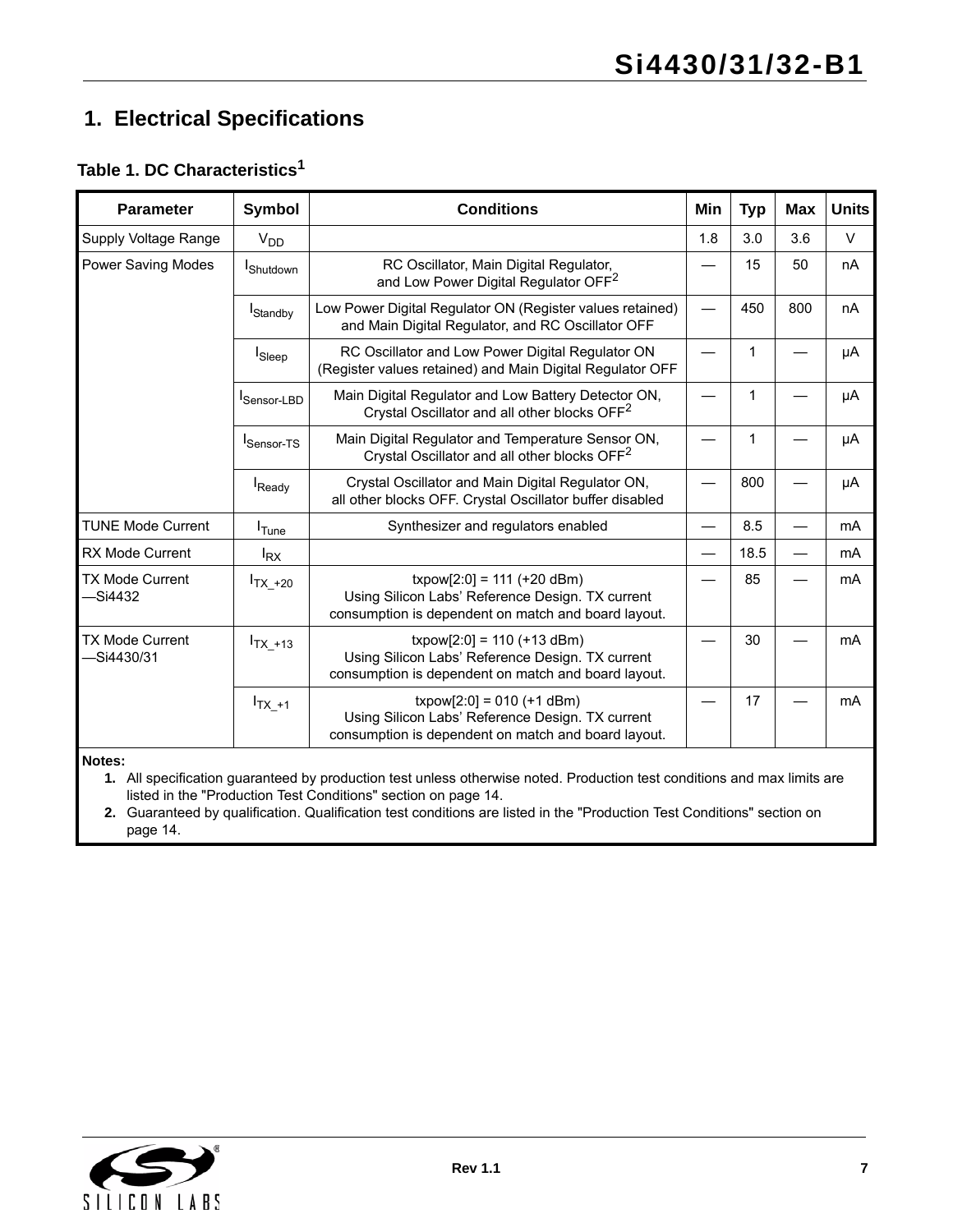## **Table 2. Synthesizer AC Electrical Characteristics1**

| <b>Parameter</b>                                       | Symbol              | <b>Conditions</b>                                                                                                               | Min | <b>Typ</b>     | <b>Max</b> | <b>Units</b>       |
|--------------------------------------------------------|---------------------|---------------------------------------------------------------------------------------------------------------------------------|-----|----------------|------------|--------------------|
| <b>Synthesizer Frequency</b><br>Range-Si4431/32        | $F_{SYN}$           |                                                                                                                                 | 240 |                | 930        | <b>MHz</b>         |
| <b>Synthesizer Frequency</b><br>Range-Si4430           | F <sub>SYN</sub>    |                                                                                                                                 | 900 |                | 960        | <b>MHz</b>         |
| <b>Synthesizer Frequency</b>                           | F <sub>RES-LB</sub> | Low Band, 240-480 MHz                                                                                                           |     | 156.25         |            | Hz                 |
| Resolution <sup>2</sup>                                | $F_{RES-HB}$        | High Band, 480-960 MHz                                                                                                          |     | 312.5          |            | Hz                 |
| <b>Reference Frequency</b><br>Input Level <sup>2</sup> | <sup>f</sup> REF_LV | When using external reference signal<br>driving XOUT pin, instead of using<br>crystal. Measured peak-to-peak (V <sub>PP</sub> ) | 0.7 |                | 1.6        | $\vee$             |
| Synthesizer Settling Time <sup>2</sup>                 | $t_{\text{LOCK}}$   | Measured from exiting Ready mode with<br>XOSC running to any frequency.<br>Including VCO Calibration.                           |     | 200            |            | μs                 |
| Residual FM <sup>2</sup>                               | $\Delta F_{RMS}$    | Integrated over ±250 kHz bandwidth<br>(500 Hz lower bound of integration)                                                       |     | $\overline{2}$ | 4          | kHz <sub>RMS</sub> |
| Phase Noise <sup>2</sup>                               | $L\phi(f_M)$        | $\Delta F = 10$ kHz                                                                                                             |     | $-80$          |            | dBc/Hz             |
|                                                        |                     | $\Delta F = 100$ kHz                                                                                                            |     | $-90$          |            | dBc/Hz             |
|                                                        |                     | $\Delta F = 1$ MHz                                                                                                              |     | $-115$         |            | dBc/Hz             |
|                                                        |                     | $\Delta F = 10$ MHz                                                                                                             |     | $-130$         |            | dBc/Hz             |

**Notes:**

**1.** All specification guaranteed by production test unless otherwise noted. Production test conditions and max limits are listed in the "Production Test Conditions" section on [page 14.](#page-13-0)

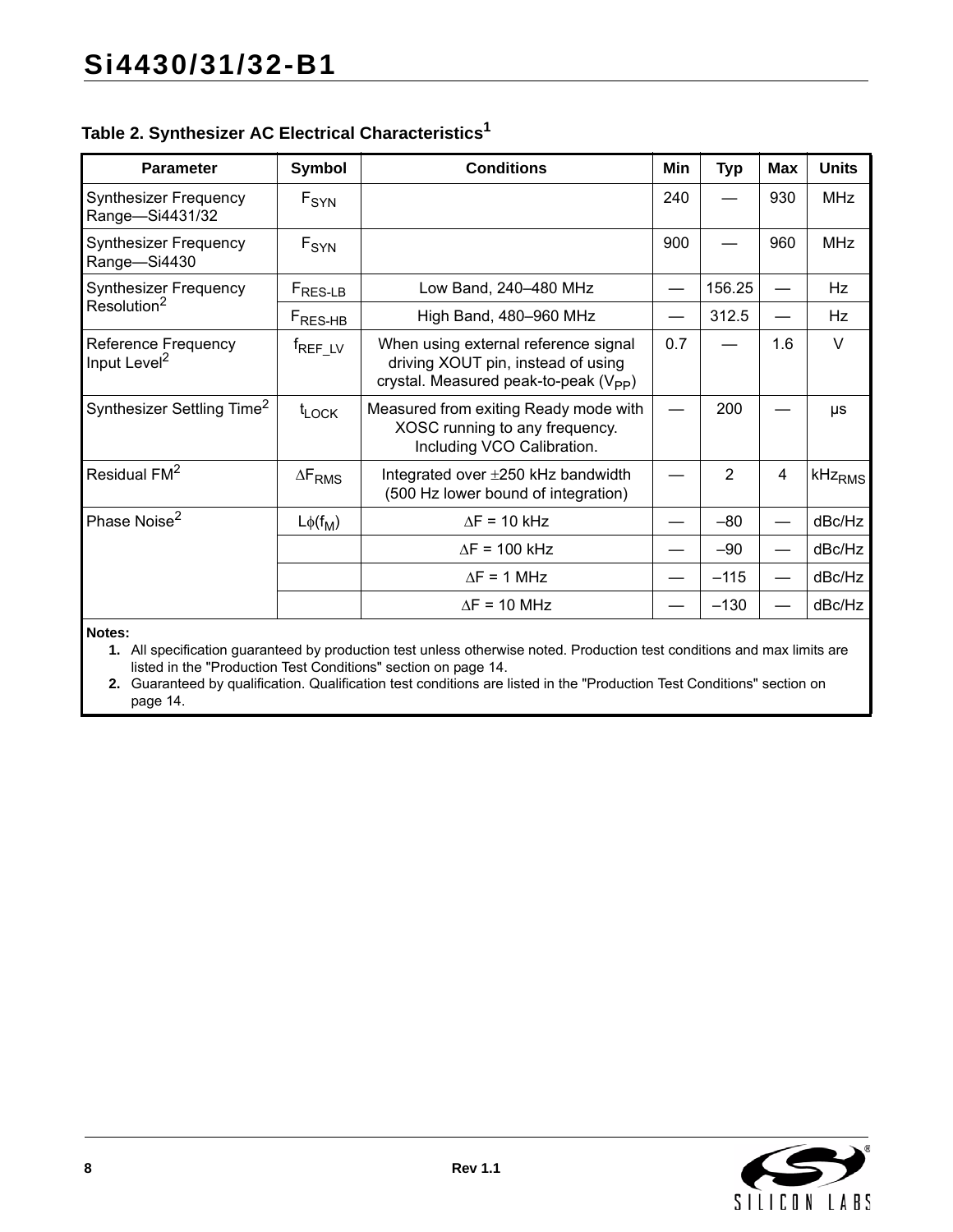|  |  | Table 3. Receiver AC Electrical Characteristics $^{\mathsf{1}}$ |  |
|--|--|-----------------------------------------------------------------|--|
|  |  |                                                                 |  |

| <b>Parameter</b>                                    | <b>Symbol</b>       | <b>Conditions</b>                                                                                     | Min                      | <b>Typ</b>  | <b>Max</b>               | <b>Units</b> |
|-----------------------------------------------------|---------------------|-------------------------------------------------------------------------------------------------------|--------------------------|-------------|--------------------------|--------------|
| <b>RX Frequency</b><br>Range-Si4431/32              | $F_{\rm RX}$        |                                                                                                       | 240                      |             | 930                      | <b>MHz</b>   |
| <b>RX Frequency</b><br>Range-Si4430                 | $F_{\mathsf{RX}}$   |                                                                                                       | 900                      |             | 960                      | <b>MHz</b>   |
| RX Sensitivity <sup>2</sup>                         | $P_{RX_2}$          | $(BER < 0.1\%)$<br>(2 kbps, GFSK, BT = 0.5,<br>$\Delta f = \pm 5$ kHz $)^3$                           |                          | $-121$      |                          | dBm          |
|                                                     | $P_{RX_40}$         | $(BER < 0.1\%)$<br>$(40 \text{ kbps}, \text{GFSK}, \text{BT} = 0.5,$<br>$\Delta f = \pm 20$ kHz $)^3$ |                          | $-108$      |                          | dBm          |
|                                                     | $P_{RX_100}$        | $(BER < 0.1\%)$<br>(100 kbps, GFSK, BT = 0.5,<br>$\Delta f = \pm 50$ kHz $)^3$                        |                          | $-104$      |                          | dBm          |
|                                                     | $P_{RX_125}$        | $(BER < 0.1\%)$<br>(125 kbps, GFSK, BT = 0.5,<br>$\Delta f = \pm 62.5$ kHz)                           |                          | $-101$      |                          | dBm          |
|                                                     | $P_{RX_000K}$       | $(BER < 0.1\%)$<br>$(4.8 \text{ kbps}, 350 \text{ kHz BW}, \text{OOK})^3$                             |                          | $-110$      |                          | dBm          |
|                                                     |                     | $(BER < 0.1\%)$<br>(40 kbps, 400 kHz BW, OOK) $3$                                                     |                          | $-102$      |                          | dBm          |
| RX Channel Bandwidth <sup>3</sup>                   | <b>BW</b>           |                                                                                                       | 2.6                      |             | 620                      | kHz          |
| <b>BER Variation vs Power</b><br>Level <sup>3</sup> | $P_{RX\_RES}$       | Up to +5 dBm Input Level                                                                              |                          | $\mathbf 0$ | 0.1                      | ppm          |
| LNA Input Impedance $3$                             | $R_{IN-RX}$         | 915 MHz                                                                                               |                          | $51 - 60j$  |                          | $\Omega$     |
| (Unmatched-measured                                 |                     | 868 MHz                                                                                               | $\overline{\phantom{0}}$ | $54 - 63j$  | $\overline{\phantom{0}}$ |              |
| differentially across RX<br>input pins)             |                     | 433 MHz                                                                                               |                          | 89-110j     |                          |              |
|                                                     |                     | 315 MHz                                                                                               |                          | $107 - 137$ |                          |              |
| <b>RSSI Resolution</b>                              | RES <sub>RSSI</sub> |                                                                                                       |                          | ±0.5        |                          | dB           |
| $\pm$ 1-Ch Offset Selectivity <sup>3</sup>          | $C/I_{1-CH}$        | Desired Ref Signal 3 dB above sensitivity,                                                            |                          | $-31$       |                          | dB           |
| $\pm$ 2-Ch Offset Selectivity $^3$                  | $C/I_{2-CH}$        | BER < 0.1%. Interferer and desired modu-<br>lated with 40 kbps $\Delta F = 20$ kHz GFSK with          | $\overline{\phantom{0}}$ | $-35$       |                          | dB           |
| $\geq \pm$ 3-Ch Offset Selectivity $^3$             | $C/I_{3-CH}$        | $BT = 0.5$ , channel spacing = 150 kHz                                                                |                          | $-40$       |                          | dB           |
| Blocking at 1 MHz Offset <sup>3</sup>               | 1M <sub>BLOCK</sub> | Desired Ref Signal 3 dB above sensitivity.                                                            |                          | $-52$       |                          | dB           |
| Blocking at 4 MHz Offset <sup>3</sup>               | $4 M_{\rm BLOCK}$   | Interferer and desired modulated with                                                                 |                          | $-56$       |                          | dB           |
| Blocking at 8 MHz Offset <sup>3</sup>               | 8M <sub>BLOCK</sub> | 40 kbps $\Delta F = 20$ kHz GFSK with BT = 0.5                                                        |                          | $-63$       |                          | dB           |
| Image Rejection <sup>3</sup>                        | Im <sub>REJ</sub>   | Rejection at the image frequency.<br>IF=937 kHz                                                       |                          | $-30$       |                          | dB           |
| Spurious Emissions <sup>3</sup>                     | $P_{OB_RX1}$        | Measured at RX pins                                                                                   |                          |             | $-54$                    | dBm          |

**Notes:**

**1.** All specification guaranteed by production test unless otherwise noted. Production test conditions and max limits are listed in the "Production Test Conditions" section on [page 14.](#page-13-0)

**2.** Receive sensitivity at multiples of 30 MHz may be degraded. If channels with a multiple of 30 MHz are required it is recommended to shift the crystal frequency. Contact Silicon Labs Applications Support for recommendations.

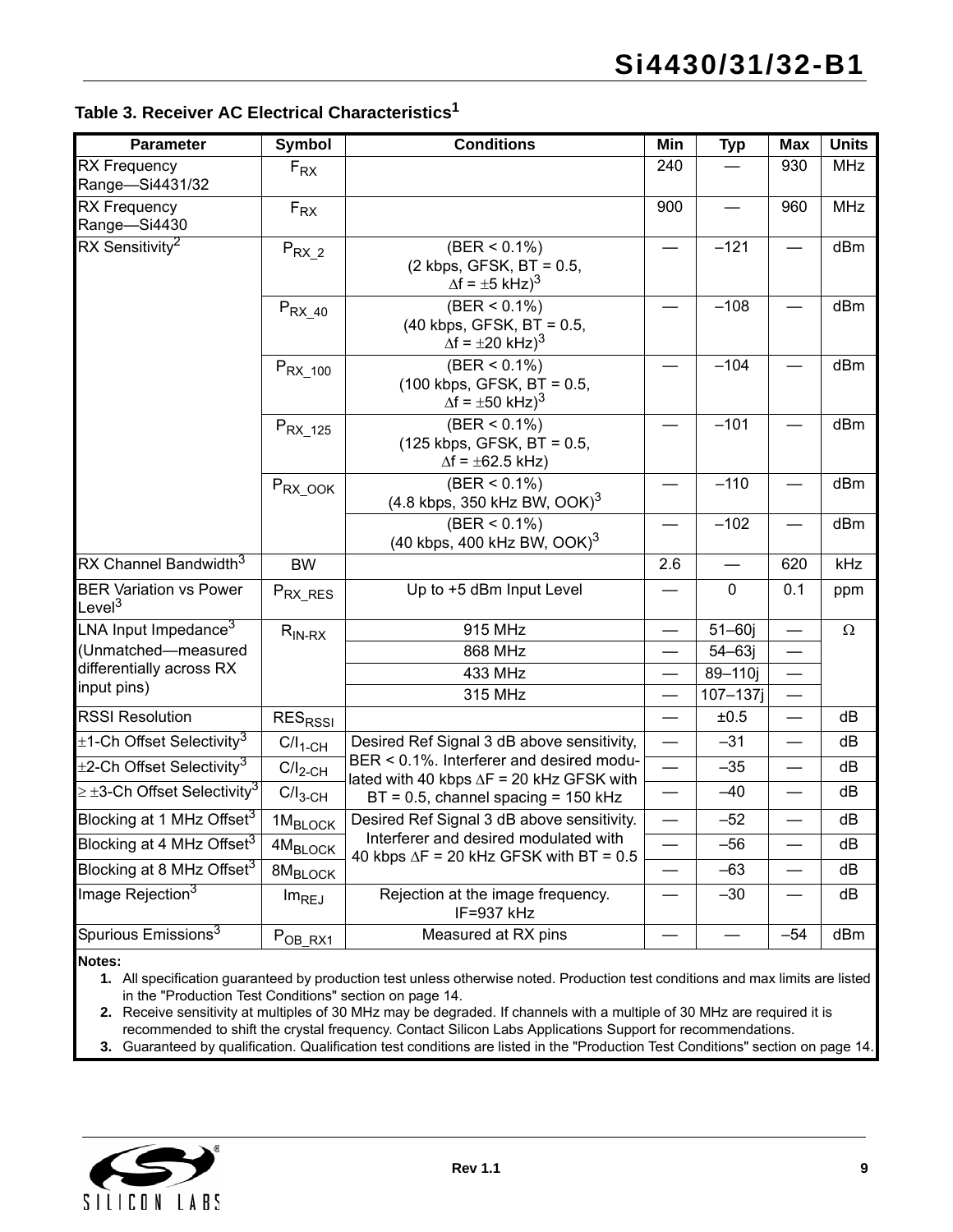## **Table 4. Transmitter AC Electrical Characteristics<sup>1</sup>**

| <b>Parameter</b>                                                  | Symbol                | <b>Conditions</b>                                                                            | Min    | <b>Typ</b>     | Max   | <b>Units</b> |
|-------------------------------------------------------------------|-----------------------|----------------------------------------------------------------------------------------------|--------|----------------|-------|--------------|
| <b>TX Frequency</b><br>Range-Si4431/32                            | $F_{TX}$              |                                                                                              | 240    |                | 930   | <b>MHz</b>   |
| <b>TX Frequency</b><br>Range-Si4430                               | $F_{TX}$              |                                                                                              | 900    |                | 960   | <b>MHz</b>   |
| FSK Data Rate <sup>2</sup>                                        | $DR_{FSK}$            |                                                                                              | 0.123  |                | 256   | kbps         |
| OOK Data Rate <sup>2</sup>                                        | <b>DROOK</b>          |                                                                                              | 0.123  |                | 40    | kbps         |
| <b>Modulation Deviation</b>                                       | $\Delta f1$           | 860-960 MHz                                                                                  | ±0.625 |                | ±320  | <b>kHz</b>   |
|                                                                   | $\Delta f2$           | 240-860 MHz                                                                                  | ±0.625 |                | ±160  | kHz          |
| <b>Modulation Deviation</b><br>Resolution <sup>2</sup>            | $\Delta f_{RES}$      |                                                                                              |        | 0.625          |       | kHz          |
| <b>Output Power</b><br>Range-Si4432 <sup>3</sup>                  | $P_{TX}$              |                                                                                              | $+1$   |                | $+20$ | dBm          |
| <b>Output Power</b><br>Range-Si4430/313                           | $P_{TX}$              |                                                                                              | $-8$   |                | $+13$ | dBm          |
| TX RF Output Steps <sup>2</sup>                                   | $\Delta P_{RF\_OUT}$  | controlled by txpow[2:0]                                                                     |        | 3              |       | dB           |
| TX RF Output Level <sup>2</sup><br>Variation vs. Temperature      | $\Delta P_{RF\_TEMP}$ | $-40$ to +85 °C                                                                              |        | $\overline{2}$ |       | dB           |
| <b>TX RF Output Level</b><br>Variation vs. Frequency <sup>2</sup> | $\Delta P_{RF\_FREG}$ | Measured across any one<br>frequency band                                                    |        | 1              |       | dB           |
| <b>Transmit Modulation</b><br>Filtering <sup>2</sup>              | $B^*T$                | Gaussian Filtering Bandwith Time<br>Product                                                  |        | 0.5            |       |              |
| Spurious Emissions <sup>2</sup>                                   | $POB-TX1$             | $P_{OUIT}$ = +13 dBm,<br>Frequencies <1 GHz                                                  |        |                | $-54$ | dBm          |
|                                                                   | $POB-TX2$             | 1-12.75 GHz, excluding harmonics                                                             |        |                | $-54$ | dBm          |
| Harmonics <sup>2</sup>                                            | P <sub>2HARM</sub>    | Using reference design TX matching                                                           |        |                | $-42$ | dBm          |
|                                                                   | P <sub>3HARM</sub>    | network and filter with max output<br>power. Harmonics reduce linearly with<br>output power. |        |                | $-42$ | dBm          |

**Notes:**

**1.** All specification guaranteed by production test unless otherwise noted. Production test conditions and max limits are listed in the "Production Test Conditions" section on [page 14](#page-13-0).

**2.** Guaranteed by qualification. Qualification test conditions are listed in the "Production Test Conditions" section on [page 14](#page-13-0).

**3.** Output power is dependent on matching components, board layout, and is measured at the pin.

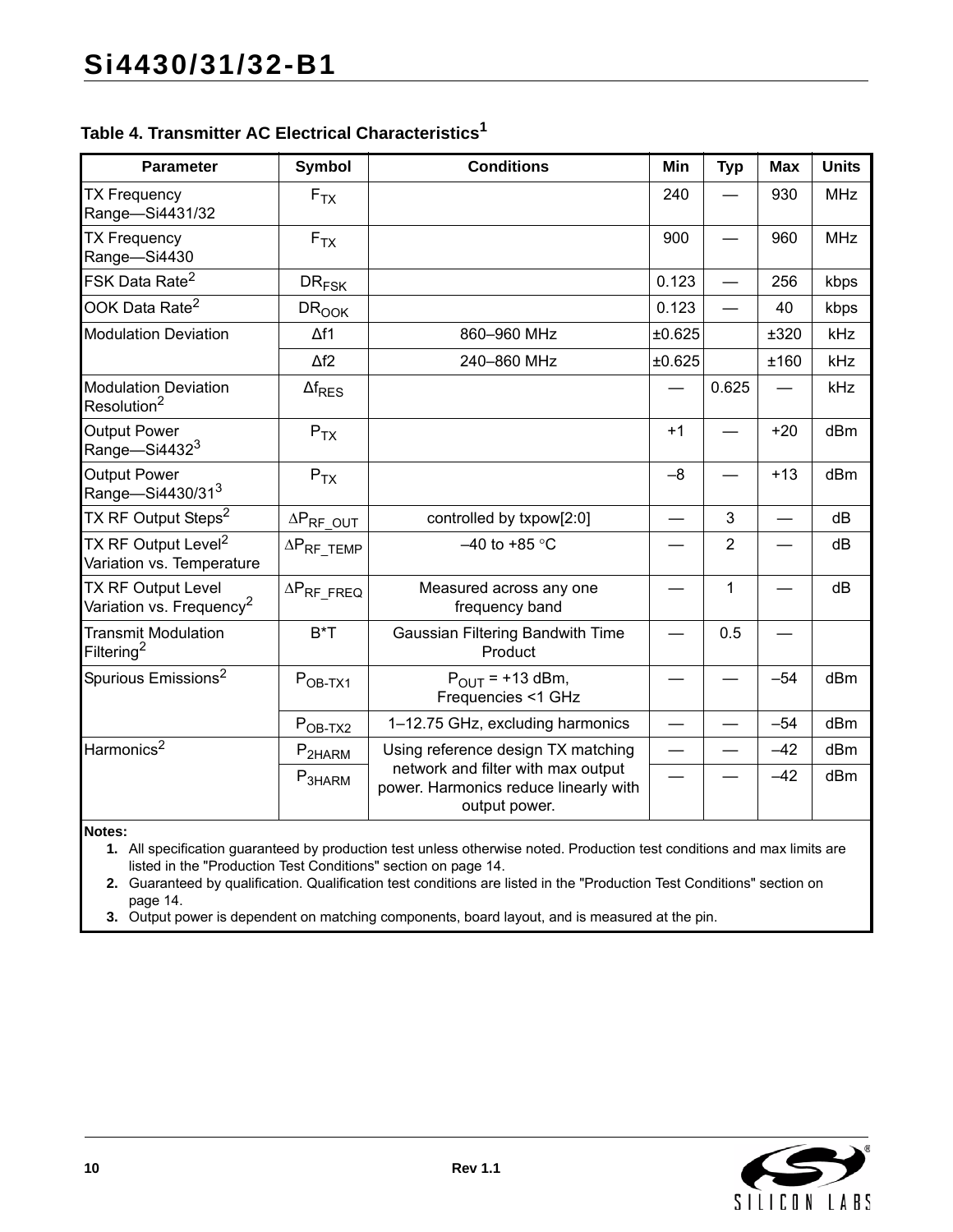## **Table 5. Auxiliary Block Specifications1**

| <b>Parameter</b>                                                            | Symbol                   | <b>Conditions</b>                                                                                                  | Min     | <b>Typ</b> | <b>Max</b> | <b>Units</b>     |
|-----------------------------------------------------------------------------|--------------------------|--------------------------------------------------------------------------------------------------------------------|---------|------------|------------|------------------|
| <b>Temperature Sensor</b><br>Accuracy <sup>2</sup>                          | $TS_A$                   | After calibrated via sensor offset<br>register tvoffs[7:0]                                                         |         | 0.5        |            | $^{\circ}C$      |
| <b>Temperature Sensor</b><br>Sensitivity <sup>2</sup>                       | $TS_S$                   |                                                                                                                    |         | 5          |            | mV/°C            |
| Low Battery Detector<br>Resolution <sup>2</sup>                             | <b>LBD<sub>RES</sub></b> |                                                                                                                    |         | 50         |            | mV               |
| Low Battery Detector<br>Conversion Time <sup>2</sup>                        | LBD <sub>CT</sub>        |                                                                                                                    |         | 250        |            | $\mu s$          |
| Microcontroller Clock<br><b>Output Frequency</b>                            | $F_{MC}$                 | Configurable to 30 MHz,<br>15 MHz, 10 MHz, 4 MHz,<br>3 MHz, 2 MHz, 1 MHz, or<br>32.768 kHz                         | 32.768K |            | 30M        | <b>Hz</b>        |
| <b>General Purpose ADC</b><br>Resolution <sup>2</sup>                       | $ADC$ <sub>FNB</sub>     |                                                                                                                    |         | 8          |            | bit              |
| General Purpose ADC Bit<br>Resolution <sup>2</sup>                          | <b>ADC<sub>RES</sub></b> |                                                                                                                    |         | 4          |            | mV/bit           |
| Temp Sensor & General<br><b>Purpose ADC Conversion</b><br>Time <sup>2</sup> | ADC <sub>CT</sub>        |                                                                                                                    |         | 305        |            | μs               |
| 30 MHz XTAL Start-Up time                                                   | $t_{30M}$                | Using XTAL and board layout in<br>reference design. Start-up time<br>will vary with XTAL type and<br>board layout. |         | 600        |            | μs               |
| 30 MHz XTAL Cap<br>Resolution <sup>2</sup>                                  | 30M <sub>RFS</sub>       | See "5.8. Crystal Oscillator" on<br>page 40 for total load<br>capacitance calculation                              |         | 97         |            | ${\sf f}{\sf F}$ |
| 32 kHz XTAL Start-Up Time <sup>2</sup>                                      | $t_{32k}$                |                                                                                                                    |         | 6          |            | sec              |
| 32 kHz Accuracy using<br>Internal RC Oscillator <sup>2</sup>                | 32KRC <sub>RES</sub>     |                                                                                                                    |         | 1000       |            | ppm              |
| 32 kHz RC Oscillator Start-<br>Up                                           | $t_{32kRC}$              |                                                                                                                    |         | 500        |            | $\mu s$          |
| <b>POR Reset Time</b>                                                       | $t_{\text{POR}}$         |                                                                                                                    |         | 16         |            | ms               |
| Software Reset Time <sup>2</sup>                                            | $t_{\mathsf{soft}}$      |                                                                                                                    |         | 250        |            | μs               |

**Notes:**

**1.** All specification guaranteed by production test unless otherwise noted. Production test conditions and max limits are listed in the "Production Test Conditions" section on [page 14.](#page-13-0)

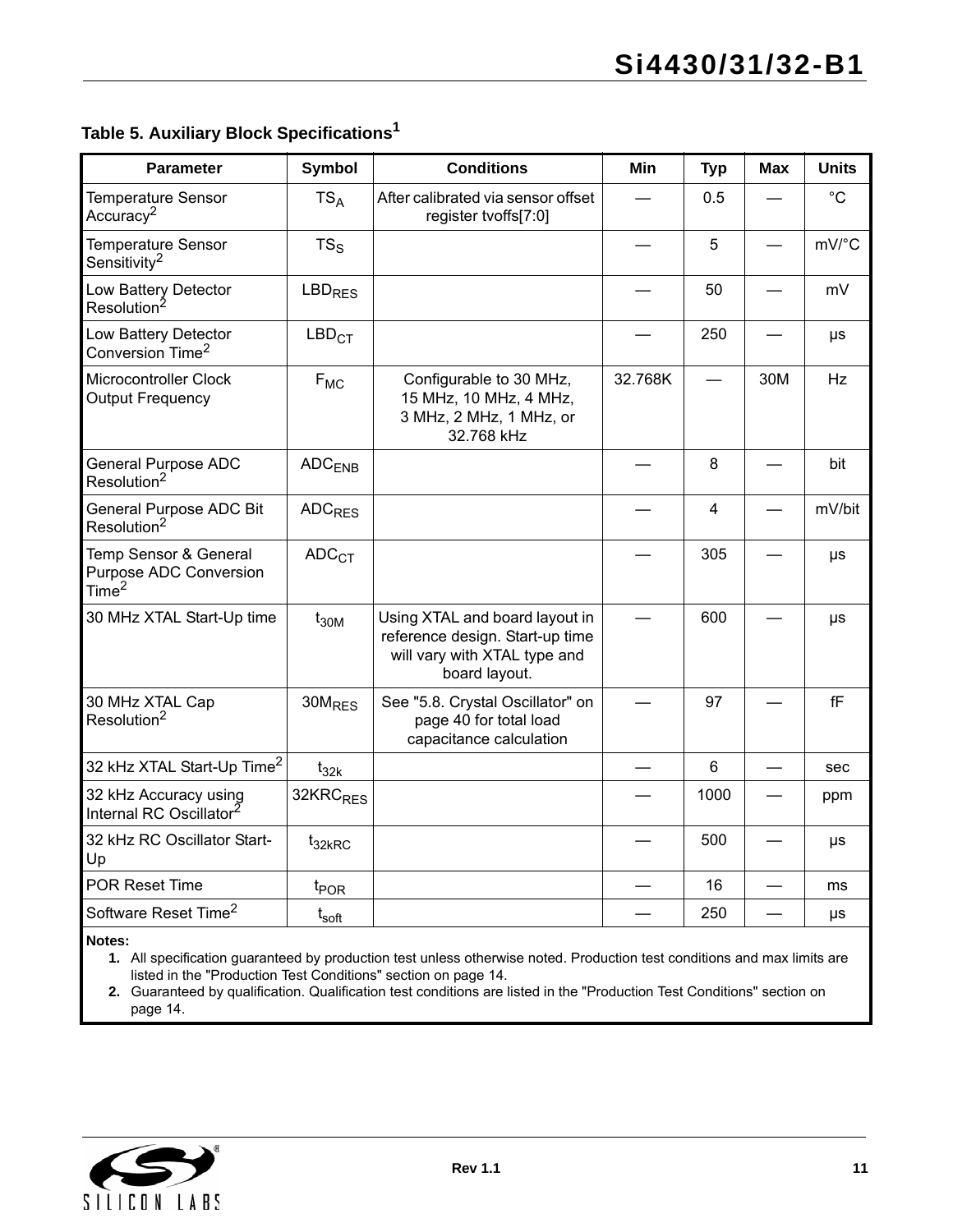| <b>Parameter</b>                                                                                                                                             | Symbol                       | <b>Conditions</b>                                             | Min            | <b>Typ</b> | <b>Max</b> | <b>Units</b> |  |
|--------------------------------------------------------------------------------------------------------------------------------------------------------------|------------------------------|---------------------------------------------------------------|----------------|------------|------------|--------------|--|
| <b>Rise Time</b>                                                                                                                                             | <sup>I</sup> RISE            | 0.1 x $V_{DD}$ to 0.9 x $V_{DD}$ , $C_L$ = 5 pF               |                |            | 8          | ns           |  |
| <b>Fall Time</b>                                                                                                                                             | $\mathsf{T}_{\mathsf{FALL}}$ | $0.9 \times V_{DD}$ to 0.1 x $V_{DD}$ , C <sub>L</sub> = 5 pF |                |            | 8          | ns           |  |
| Input Capacitance                                                                                                                                            | $C_{IN}$                     |                                                               |                |            | 1          | pF           |  |
| Logic High Level Input Voltage                                                                                                                               | V <sub>IH</sub>              |                                                               | $V_{DD} - 0.6$ |            |            | V            |  |
| Logic Low Level Input Voltage                                                                                                                                | $V_{IL}$                     |                                                               |                |            | 0.6        | V            |  |
| <b>Input Current</b>                                                                                                                                         | <sup>I</sup> IN              | 0 < V <sub>IN</sub> < V <sub>DD</sub>                         | $-100$         |            | 100        | nA           |  |
| Logic High Level Output<br>Voltage                                                                                                                           | $V_{OH}$                     | $I_{OH}$ <1 mA source, $V_{DD}$ =1.8 V                        | $V_{DD} - 0.6$ |            |            | V            |  |
| Logic Low Level Output Voltage                                                                                                                               | $V_{OL}$                     | $I_{\text{OI}}$ <1 mA sink, $V_{\text{DD}}$ =1.8 V            |                |            | 0.6        | V            |  |
| Note:<br>All specifications guaranteed by qualification. Qualification test conditions are listed in the "Production Test Conditions"<br>section on page 14. |                              |                                                               |                |            |            |              |  |

## **Table 6. Digital IO Specifications (SDO, SDI, SCLK, nSEL, and nIRQ)**

## **Table 7. GPIO Specifications (GPIO\_0, GPIO\_1, and GPIO\_2)**

| <b>Parameter</b>                                                                                                                                          | <b>Symbol</b>                | <b>Conditions</b>                                                | Min            | <b>Typ</b> | Max | <b>Units</b> |  |  |
|-----------------------------------------------------------------------------------------------------------------------------------------------------------|------------------------------|------------------------------------------------------------------|----------------|------------|-----|--------------|--|--|
| <b>Rise Time</b>                                                                                                                                          | $\mathsf{T}_{\mathsf{RISE}}$ | 0.1 x $V_{DD}$ to 0.9 x $V_{DD}$ ,<br>$C_1$ = 10 pF, DRV<1:0>=HH |                |            | 8   | ns           |  |  |
| <b>Fall Time</b>                                                                                                                                          | <b>T</b> <sub>FALL</sub>     | 0.9 x $V_{DD}$ to 0.1 x $V_{DD}$<br>$C_1$ = 10 pF, DRV<1:0>=HH   |                |            | 8   | ns           |  |  |
| Input Capacitance                                                                                                                                         | $C_{\text{IN}}$              |                                                                  |                |            | 1   | pF           |  |  |
| Logic High Level Input Voltage                                                                                                                            | $V_{\text{IH}}$              |                                                                  | $V_{DD} - 0.6$ |            |     | V            |  |  |
| Logic Low Level Input Voltage                                                                                                                             | $V_{IL}$                     |                                                                  |                |            | 0.6 | $\vee$       |  |  |
| Input Current                                                                                                                                             | ΙM                           | 0 < V <sub>IN</sub> < V <sub>DD</sub>                            | $-100$         |            | 100 | nA           |  |  |
| Input Current If Pullup is Activated                                                                                                                      | $I_{\text{INP}}$             | $V_{II} = 0 V$                                                   | 5              |            | 25  | μA           |  |  |
| Maximum Output Current                                                                                                                                    | <b>I</b> OmaxLL              | DRV<1:0>=LL                                                      | 0.1            | 0.5        | 0.8 | mA           |  |  |
|                                                                                                                                                           | <b>OmaxLH</b>                | DRV<1:0>=LH                                                      | 0.9            | 2.3        | 3.5 | mA           |  |  |
|                                                                                                                                                           | <b>I</b> OmaxHL              | DRV<1:0>=HL                                                      | 1.5            | 3.1        | 4.8 | mA           |  |  |
|                                                                                                                                                           | $I_{OmaxHH}$                 | DRV<1:0>=HH                                                      | 1.8            | 3.6        | 5.4 | mA           |  |  |
| Logic High Level Output Voltage                                                                                                                           | $V_{OH}$                     | $I_{OH}$ $I_{Omax}$ source,<br>$VDD=1.8 V$                       | $V_{DD} - 0.6$ |            |     | $\vee$       |  |  |
| Logic Low Level Output Voltage                                                                                                                            | $V_{OL}$                     | $I_{OL}$ < $I_{Omax}$ sink,<br>$VDD=1.8 V$                       |                |            | 0.6 | $\vee$       |  |  |
| Note: All specifications guaranteed by qualification. Qualification test conditions are listed in the "Production Test Conditions"<br>section on page 14. |                              |                                                                  |                |            |     |              |  |  |

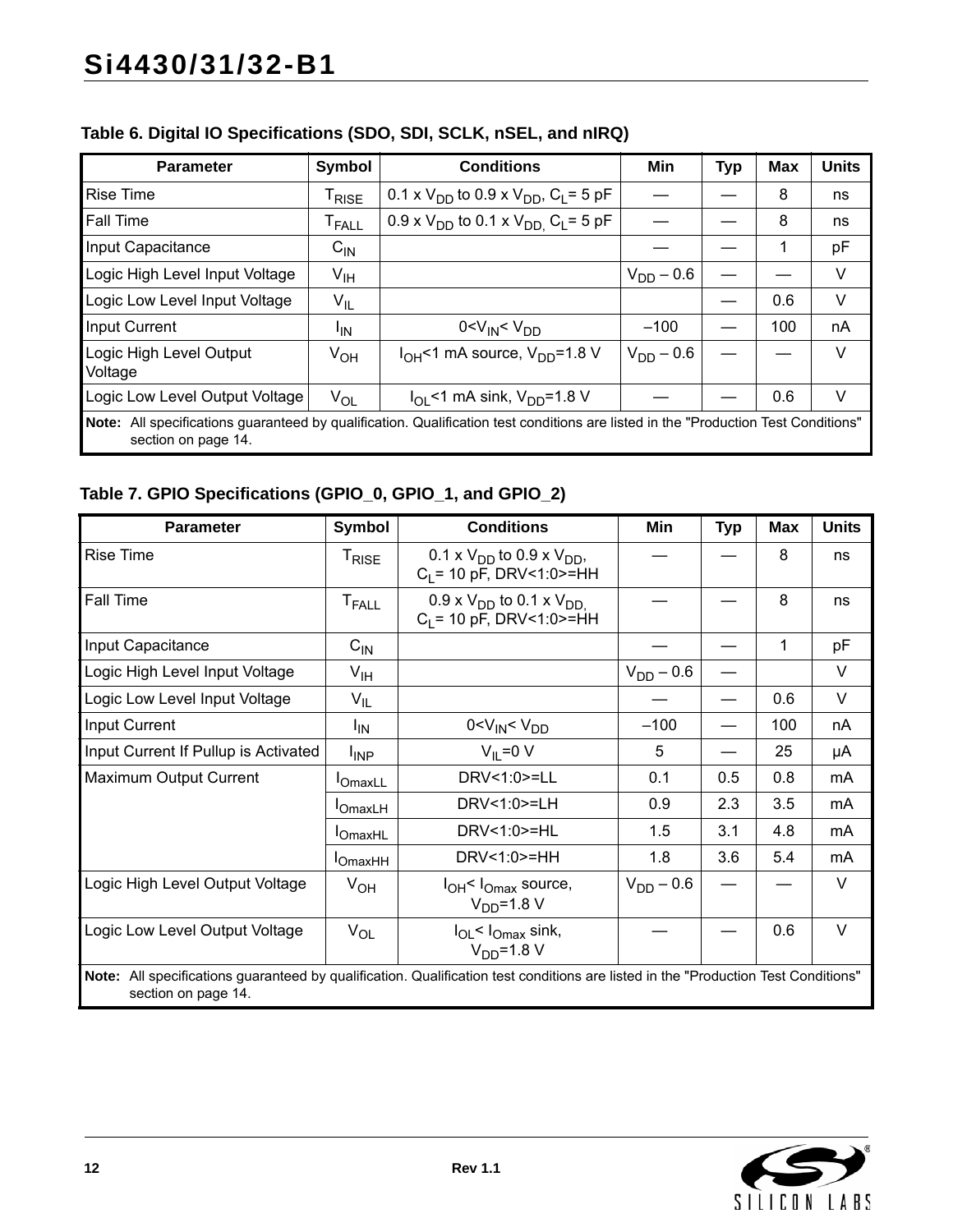#### **Table 8. Absolute Maximum Ratings**

| <b>Parameter</b>                                                                                                                                                                                                                                | Value                   | Unit          |  |  |  |  |
|-------------------------------------------------------------------------------------------------------------------------------------------------------------------------------------------------------------------------------------------------|-------------------------|---------------|--|--|--|--|
| $V_{DD}$ to GND                                                                                                                                                                                                                                 | $-0.3, +3.6$            | V             |  |  |  |  |
| Instantaneous V <sub>RF-peak</sub> to GND on TX Output Pin                                                                                                                                                                                      | $-0.3, +8.0$            | V             |  |  |  |  |
| Sustained V <sub>RF-peak</sub> to GND on TX Output Pin                                                                                                                                                                                          | $-0.3, +6.5$            | V             |  |  |  |  |
| Voltage on Digital Control Inputs                                                                                                                                                                                                               | $-0.3$ , $V_{DD}$ + 0.3 | V             |  |  |  |  |
| Voltage on Analog Inputs                                                                                                                                                                                                                        | $-0.3$ , $V_{DD}$ + 0.3 | V             |  |  |  |  |
| <b>RX Input Power</b>                                                                                                                                                                                                                           | $+10$                   | dBm           |  |  |  |  |
| Operating Ambient Temperature Range T <sub>A</sub>                                                                                                                                                                                              | $-40$ to $+85$          | $^{\circ}C$   |  |  |  |  |
| Thermal Impedance $\theta_{JA}$                                                                                                                                                                                                                 | 30                      | $\degree$ C/W |  |  |  |  |
| Junction Temperature $T_{\perp}$                                                                                                                                                                                                                | $+125$                  | $^{\circ}C$   |  |  |  |  |
| Storage Temperature Range T <sub>STG</sub>                                                                                                                                                                                                      | $-55$ to $+125$         | $^{\circ}C$   |  |  |  |  |
| Note: Stresses beyond those listed under "Absolute Maximum Ratings" may cause permanent damage to the device. These<br>are stress ratings only and functional operation of the device at or beyond these ratings in the operational sections of |                         |               |  |  |  |  |

the specifications is not implied. Exposure to absolute maximum rating conditions for extended periods may affect device reliability. Power Amplifier may be damaged if switched on without proper load or termination connected. TX matching network design will influence TX V<sub>RF-peak</sub> on TX output pin. Caution: ESD sensitive device.

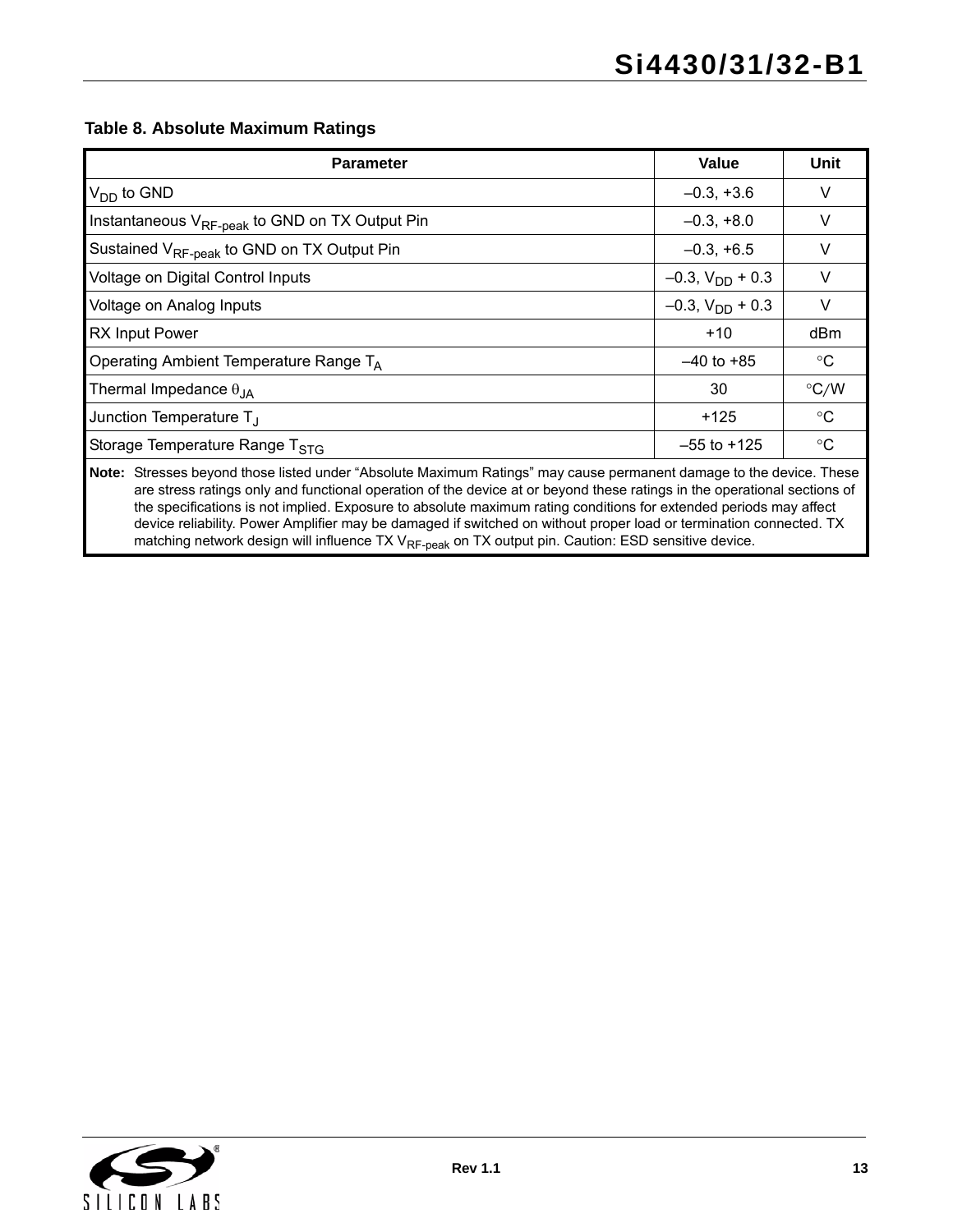## <span id="page-13-0"></span>**1.1. Definition of Test Conditions**

## **Production Test Conditions:**

- $T_A$  = +25 °C
- $V_{DD} = +3.3 \text{ VDC}$
- Sensitivity measured at 919 MHz
- TX output power measured at 915 MHz
- External reference signal (XOUT) = 1.0  $V_{PP}$  at 30 MHz, centered around 0.8 VDC
- **Production test schematic (unless noted otherwise)**
- All RF input and output levels referred to the pins of the Si4430/31/32 (not the RF module)

## **Qualification Test Conditions:**

- $T_A = -40$  to +85 °C
- $V_{DD} = +1.8$  to +3.6 VDC
- Using TX/RX Split Antenna reference design or production test schematic
- All RF input and output levels referred to the pins of the Si4430/31/32 (not the RF module)

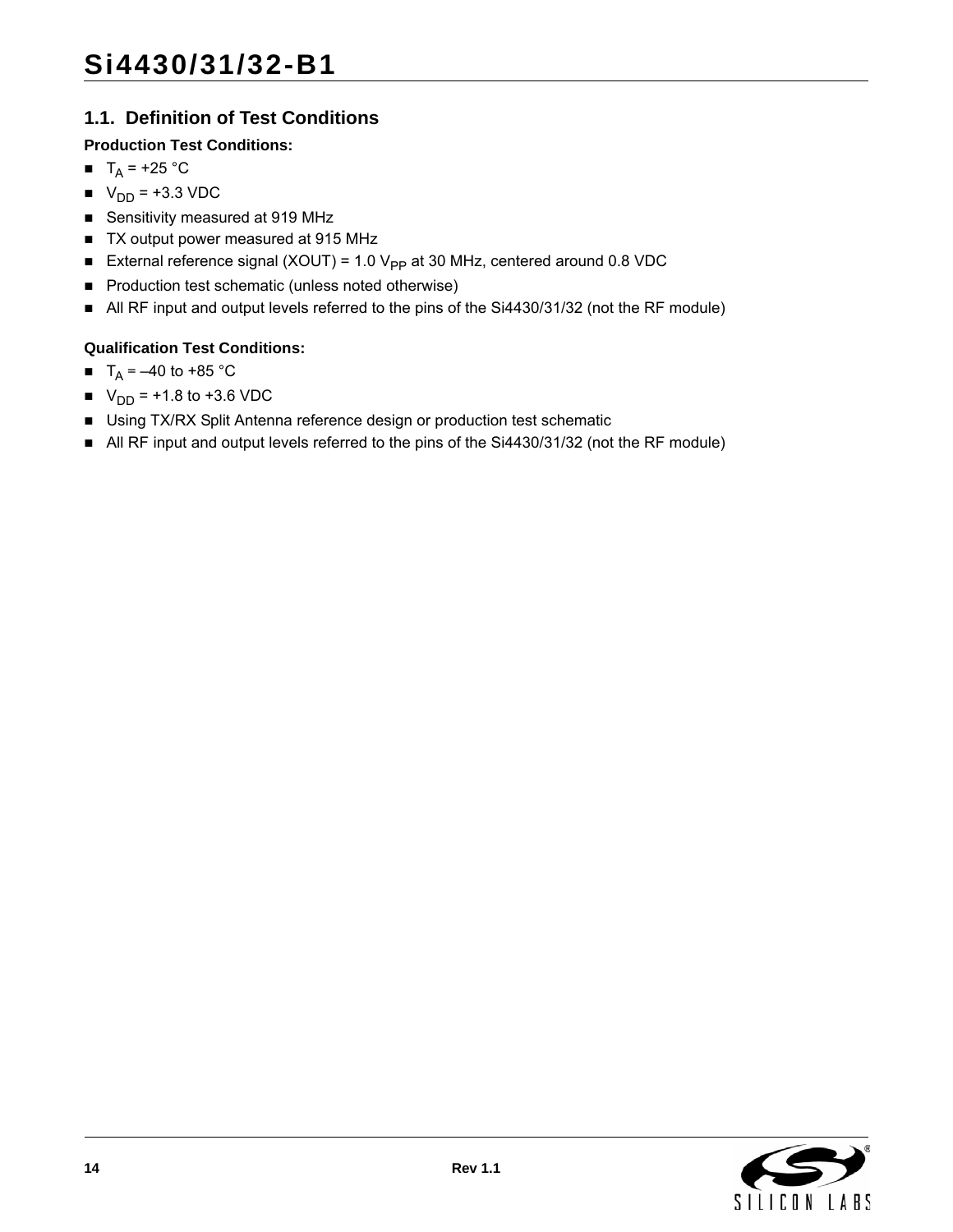## <span id="page-14-0"></span>**2. Functional Description**

The Si4430/31/32 are ISM wireless transceivers with continuous frequency tuning over their specified bands which encompasses from 240–960 MHz. The wide operating voltage range of 1.8–3.6 V and low current consumption makes the Si4430/31/32 an ideal solution for battery powered applications.

The Si4430/31/32 operates as a time division duplexing (TDD) transceiver where the device alternately transmits and receives data packets. The device uses a single-conversion mixer to downconvert the 2-level FSK/GFSK/OOK modulated receive signal to a low IF frequency. Following a programmable gain amplifier (PGA) the signal is converted to the digital domain by a high performance  $\Delta\Sigma$  ADC allowing filtering, demodulation, slicing, and packet handling to be performed in the built-in DSP increasing the receiver's performance and flexibility versus analog based architectures. The demodulated signal is then output to the system MCU through a programmable GPIO or via the standard SPI bus by reading the 64-byte RX FIFO.

A single high precision local oscillator (LO) is used for both transmit and receive modes since the transmitter and receiver do not operate at the same time. The LO is generated by an integrated VCO and  $\Delta\Sigma$  Fractional-N PLL synthesizer. The synthesizer is designed to support configurable data rates, output frequency and frequency deviation at any frequency between 240–960 MHz. The transmit FSK data is modulated directly into the  $\Delta\Sigma$  data stream and can be shaped by a Gaussian low-pass filter to reduce unwanted spectral content.

The Si4432's PA output power can be configured between +1 and +20 dBm in 3 dB steps, while the Si4430/31's PA output power can be configured between –8 and +13 dBm in 3 dB steps. The PA is single-ended to allow for easy antenna matching and low BOM cost. The PA incorporates automatic ramp-up and rampdown control to reduce unwanted spectral spreading. The +20 dBm power amplifier of the Si4432 can also be used to compensate for the reduced performance of a lower cost, lower performance antenna or antenna with size constraints due to a small form-factor. Competing solutions require large and expensive external PAs to achieve comparable performance. The Si4430/31/32 supports frequency hopping, TX/RX switch control, and antenna diversity switch control to extend the link range and improve performance.

The Si4430/31/32 is designed to work with a microcontroller, crystal, and a few external components to create a very low cost system as shown [Figure 1](#page-15-0). Voltage regulators are integrated on-chip which allows for a wide operating supply voltage range from +1.8 to +3.6 V. A standard 4-pin SPI bus is used to communicate with an external microcontroller. Three configurable general purpose I/Os are available. A complete list of the available GPIO functions is shown in ["8. Auxiliary Functions" on page 50](#page-49-0) and includes microcontroller clock output, Antenna Diversity, POR, and various interrupts.

The application shown in [Figure 1](#page-15-0) is designed for a system with a TX/RX direct-tie configuration without the use of a TX/RX switch. Most lower power applications will use this configuration. A complete direct-tie reference design is available from Silicon Laboratories applications support.

For applications seeking improved performance in the presence of multipath fading antenna diversity can be used. Antenna diversity support is integrated into the Si4430/31/32 and can improve the system link budget by 8–10 dB in the presence of these fading conditions, resulting in substantial range increases. A complete Antenna Diversity reference design is available from Silicon Laboratories applications support.

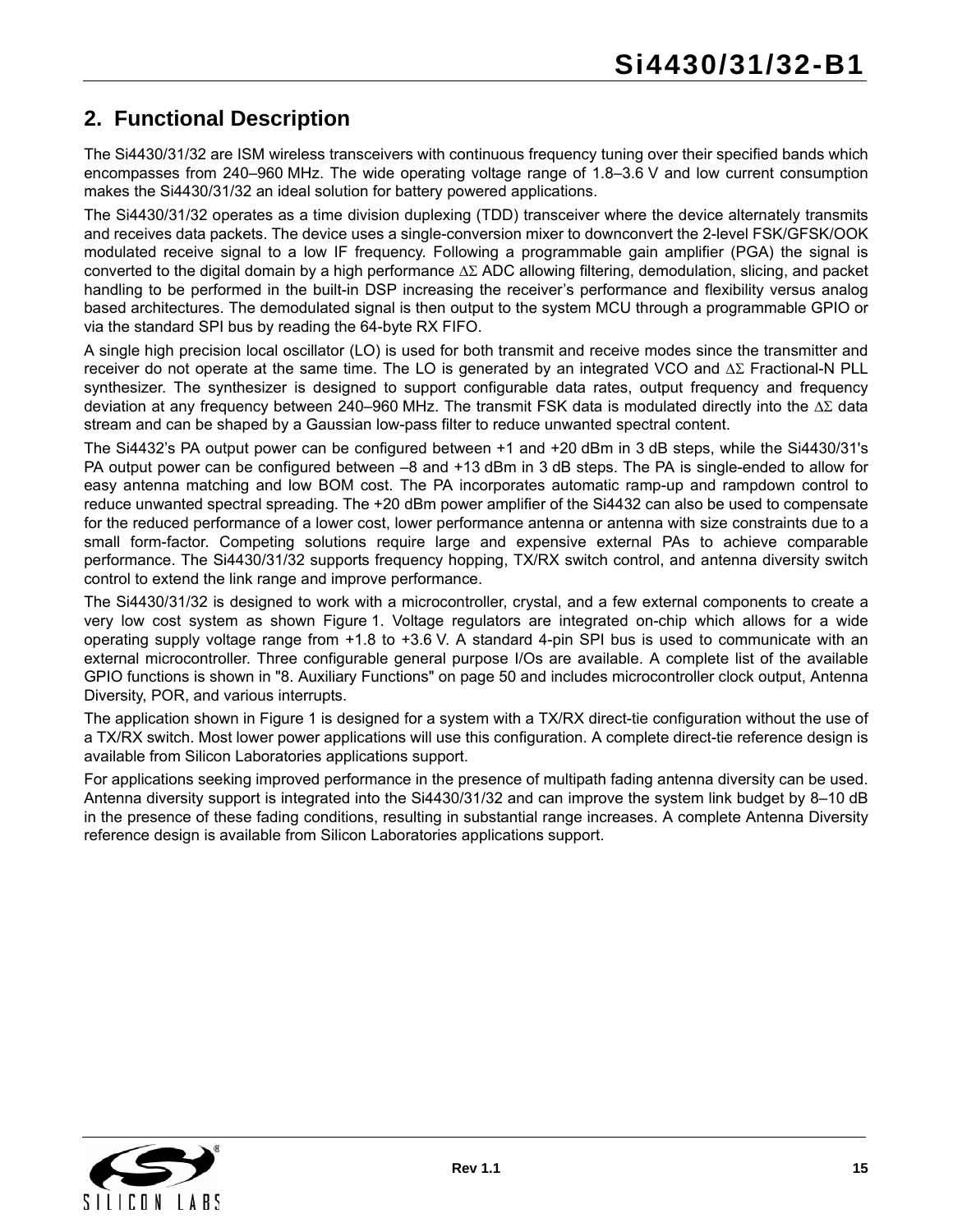

L1-L6 and C1-C5 values depend on frequency band, antenna impedance, output power and supply voltage range. Programmable load capacitors for X1 are integrated.



<span id="page-15-0"></span>

Programmable load capacitors for X1 are integrated.

L1–L4 and C1–C5 values depend on frequency band, antenna

impedance, output power, and supply voltage range.

<span id="page-15-1"></span>

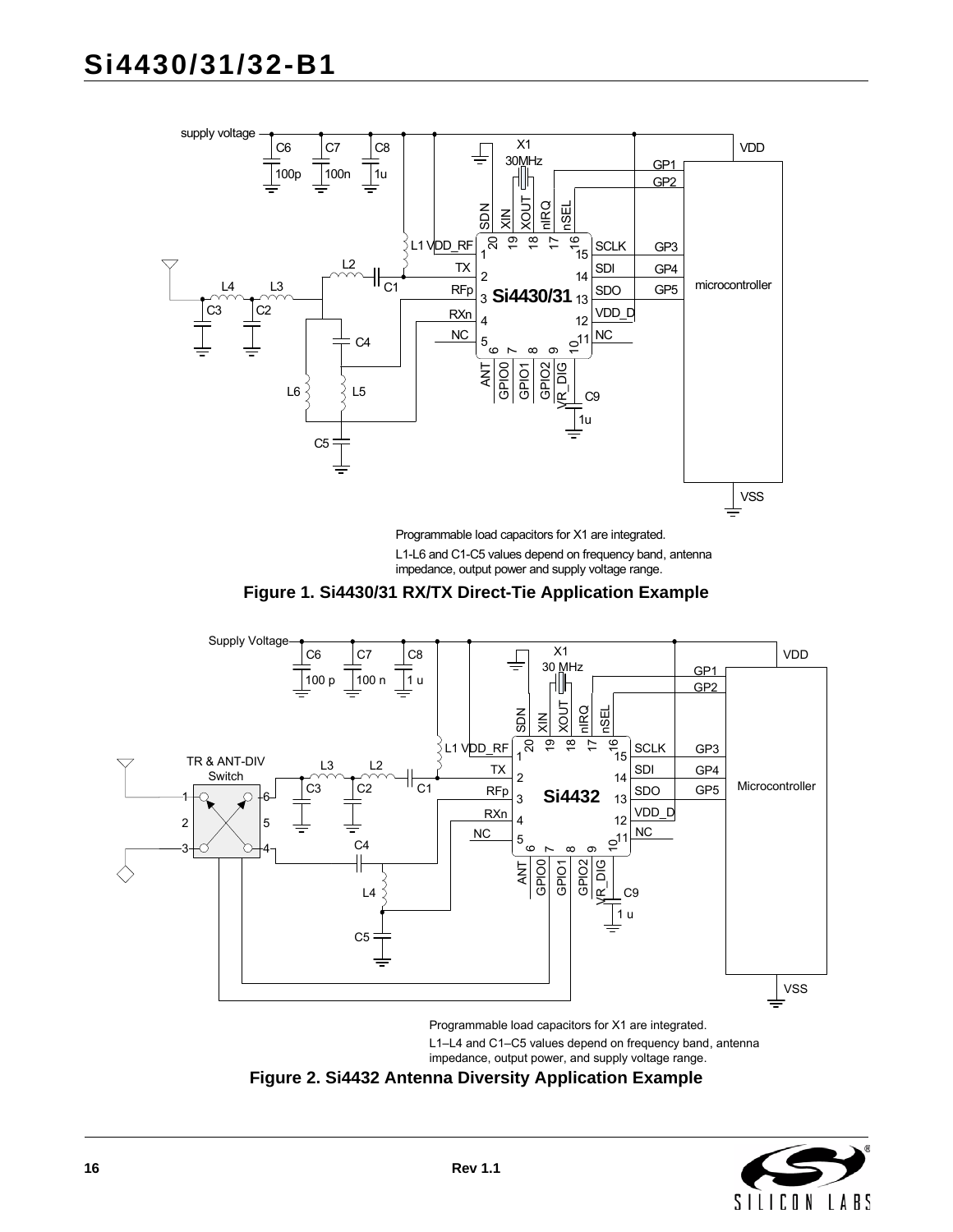## <span id="page-16-0"></span>**2.1. Operating Modes**

The Si4430/31/32 provides several operating modes which can be used to optimize the power consumption for a given application. Depending upon the system communication protocol, an optimal trade-off between the radio wake time and power consumption can be achieved.

[Table 9](#page-16-1) summarizes the operating modes of the Si4430/31/32. In general, any given operating mode may be classified as an active mode or a power saving mode. The table indicates which block(s) are enabled (active) in each corresponding mode. With the exception of the SHUTDOWN mode, all can be dynamically selected by sending the appropriate commands over the SPI. An "X" in any cell means that, in the given mode of operation, that block can be independently programmed to be either ON or OFF, without noticeably impacting the current consumption. The SPI circuit block includes the SPI interface hardware and the device register space. The 32 kHz OSC block includes the 32.768 kHz RC oscillator or 32.768 kHz crystal oscillator and wake-up timer. AUX (Auxiliary Blocks) includes the temperature sensor, general purpose ADC, and low-battery detector.

<span id="page-16-1"></span>

| <b>Mode</b>          |                                                                       |            |            | <b>Circuit Blocks</b> |                              |            |            |            |              |
|----------------------|-----------------------------------------------------------------------|------------|------------|-----------------------|------------------------------|------------|------------|------------|--------------|
| <b>Name</b>          | <b>Digital LDO</b>                                                    | <b>SPI</b> | 32 kHz OSC | <b>AUX</b>            | <b>30 MHz</b><br><b>XTAL</b> | <b>PLL</b> | <b>PA</b>  | <b>RX</b>  | <b>I</b> VDD |
| SHUT-<br><b>DOWN</b> | OFF (Register<br>contents lost)                                       | <b>OFF</b> | <b>OFF</b> | <b>OFF</b>            | <b>OFF</b>                   | <b>OFF</b> | <b>OFF</b> | <b>OFF</b> | 15 nA        |
| <b>STANDBY</b>       | ON (Register                                                          | <b>ON</b>  | <b>OFF</b> | <b>OFF</b>            | <b>OFF</b>                   | <b>OFF</b> | <b>OFF</b> | <b>OFF</b> | 450 nA       |
| <b>SLEEP</b>         | contents<br>retained)                                                 | <b>ON</b>  | ON         | X                     | <b>OFF</b>                   | <b>OFF</b> | <b>OFF</b> | <b>OFF</b> | 1 $\mu$ A    |
| <b>SENSOR</b>        |                                                                       | <b>ON</b>  | X          | <b>ON</b>             | <b>OFF</b>                   | <b>OFF</b> | <b>OFF</b> | <b>OFF</b> | 1 $\mu$ A    |
| <b>READY</b>         |                                                                       | <b>ON</b>  | X          | X                     | <b>ON</b>                    | <b>OFF</b> | <b>OFF</b> | <b>OFF</b> | 800 µA       |
| <b>TUNING</b>        |                                                                       | <b>ON</b>  | X          | X                     | <b>ON</b>                    | <b>ON</b>  | <b>OFF</b> | <b>OFF</b> | 8.5 mA       |
| <b>TRANSMIT</b>      |                                                                       | <b>ON</b>  | X          | X                     | <b>ON</b>                    | ON         | ON         | <b>OFF</b> | 30 mA*       |
| <b>RECEIVE</b>       |                                                                       | <b>ON</b>  | X          | X                     | <b>ON</b>                    | <b>ON</b>  | <b>OFF</b> | ON         | 18.5 mA      |
|                      | *Note: Using Si4430/31 at +13 dBm using recommended reference design. |            |            |                       |                              |            |            |            |              |

### **Table 9. Operating Modes**

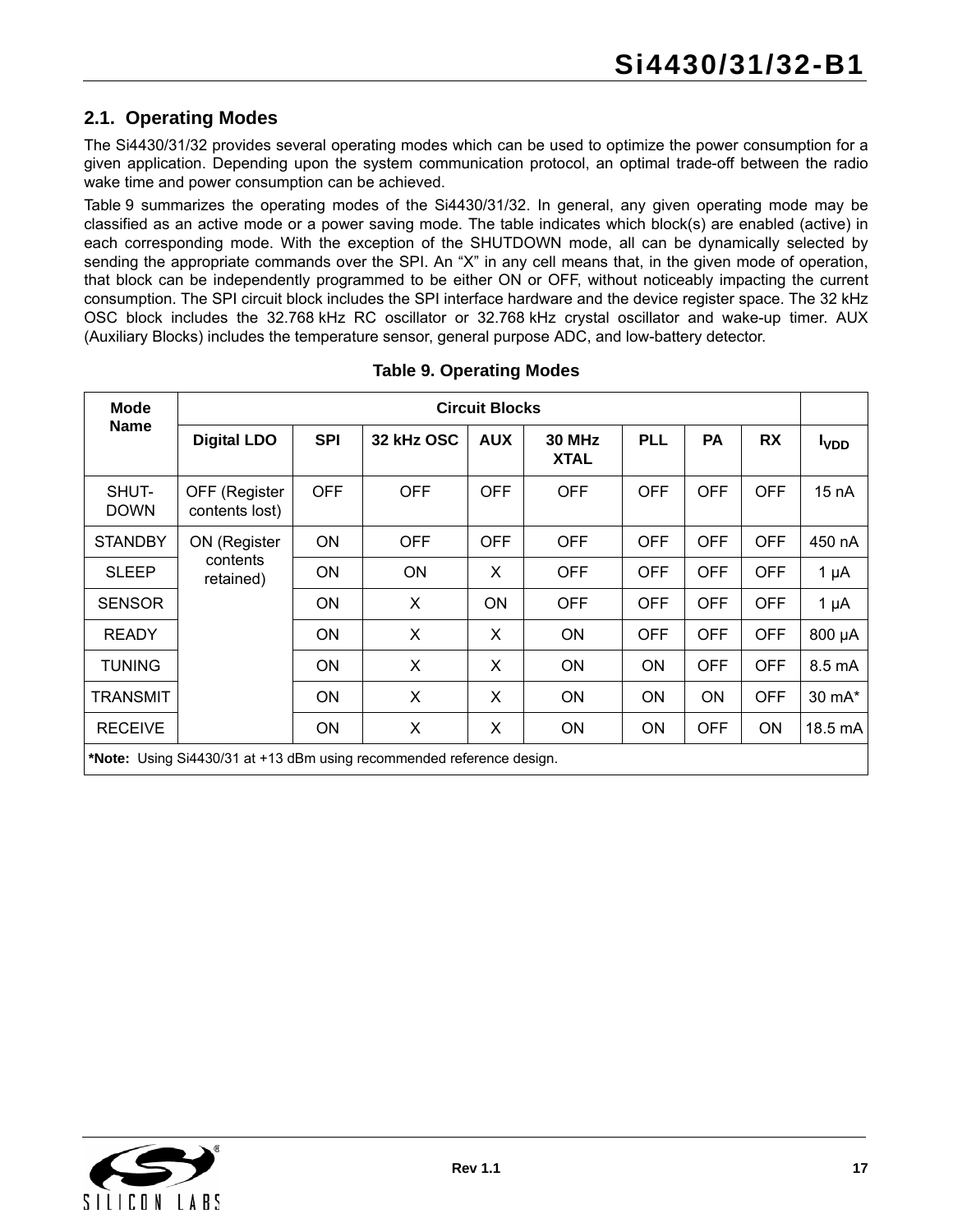## <span id="page-17-0"></span>**3. Controller Interface**

## <span id="page-17-1"></span>**3.1. Serial Peripheral Interface (SPI)**

The Si4430/31/32 communicates with the host MCU over a standard 3-wire SPI interface: SCLK, SDI, and nSEL. The host MCU can read data from the device on the SDO output pin. A SPI transaction is a 16-bit sequence which consists of a Read-Write (R/W) select bit, followed by a 7-bit address field (ADDR), and an 8-bit data field (DATA) as demonstrated in [Figure 3](#page-17-2). The 7-bit address field is used to select one of the 128, 8-bit control registers. The  $\overline{R}/W$  select bit determines whether the SPI transaction is a read or write transaction. If  $\overline{R}/W = 1$  it signifies a WRITE transaction, while R/W = 0 signifies a READ transaction. The contents (ADDR or DATA) are latched into the Si4430/31/32 every eight clock cycles. The timing parameters for the SPI interface are shown in [Table 10](#page-17-3). The SCLK rate is flexible with a maximum rate of 10 MHz.



**Figure 3. SPI Timing**

<span id="page-17-3"></span><span id="page-17-2"></span>

| Symbol       | <b>Parameter</b>       | Min (nsec) | <b>Diagram</b>                                                                                                     |
|--------------|------------------------|------------|--------------------------------------------------------------------------------------------------------------------|
| $t_{CH}$     | Clock high time        | 40         |                                                                                                                    |
| $t_{CL}$     | Clock low time         | 40         | <b>SCLK</b>                                                                                                        |
| $t_{DS}$     | Data setup time        | 20         | $t_{SS}$<br>$\parallel$ t <sub>o+</sub><br>$ t_{DS} t_{DH} $ t <sub>DD</sub><br>tsh<br>$t_{CL}$<br>t <sub>DE</sub> |
| $t_{DH}$     | Data hold time         | 20         | ₩                                                                                                                  |
| $t_{DD}$     | Output data delay time | 20         | SDI                                                                                                                |
| $t_{EN}$     | Output enable time     | 20         | <b>SDO</b><br>$t_{EN}$                                                                                             |
| $t_{DE}$     | Output disable time    | 50         | $t_{\text{SW}}$                                                                                                    |
| $t_{SS}$     | Select setup time      | 20         | nSEL                                                                                                               |
| $t_{\sf SH}$ | Select hold time       | 50         |                                                                                                                    |
| $t_{SW}$     | Select high period     | 80         |                                                                                                                    |

**Table 10. Serial Interface Timing Parameters**

To read back data from the Si4430/31/32, the R/W bit must be set to 0 followed by the 7-bit address of the register from which to read. The 8 bit DATA field following the 7-bit ADDR field is ignored on the SDI pin when R/W = 0. The next eight negative edge transitions of the SCLK signal will clock out the contents of the selected register. The data read from the selected register will be available on the SDO output pin. The READ function is shown in [Figure 4](#page-18-0). After the READ function is completed the SDO pin will remain at either a logic 1 or logic 0 state depending on the last data bit clocked out (D0). When nSEL goes high the SDO output pin will be pulled high by internal pullup.

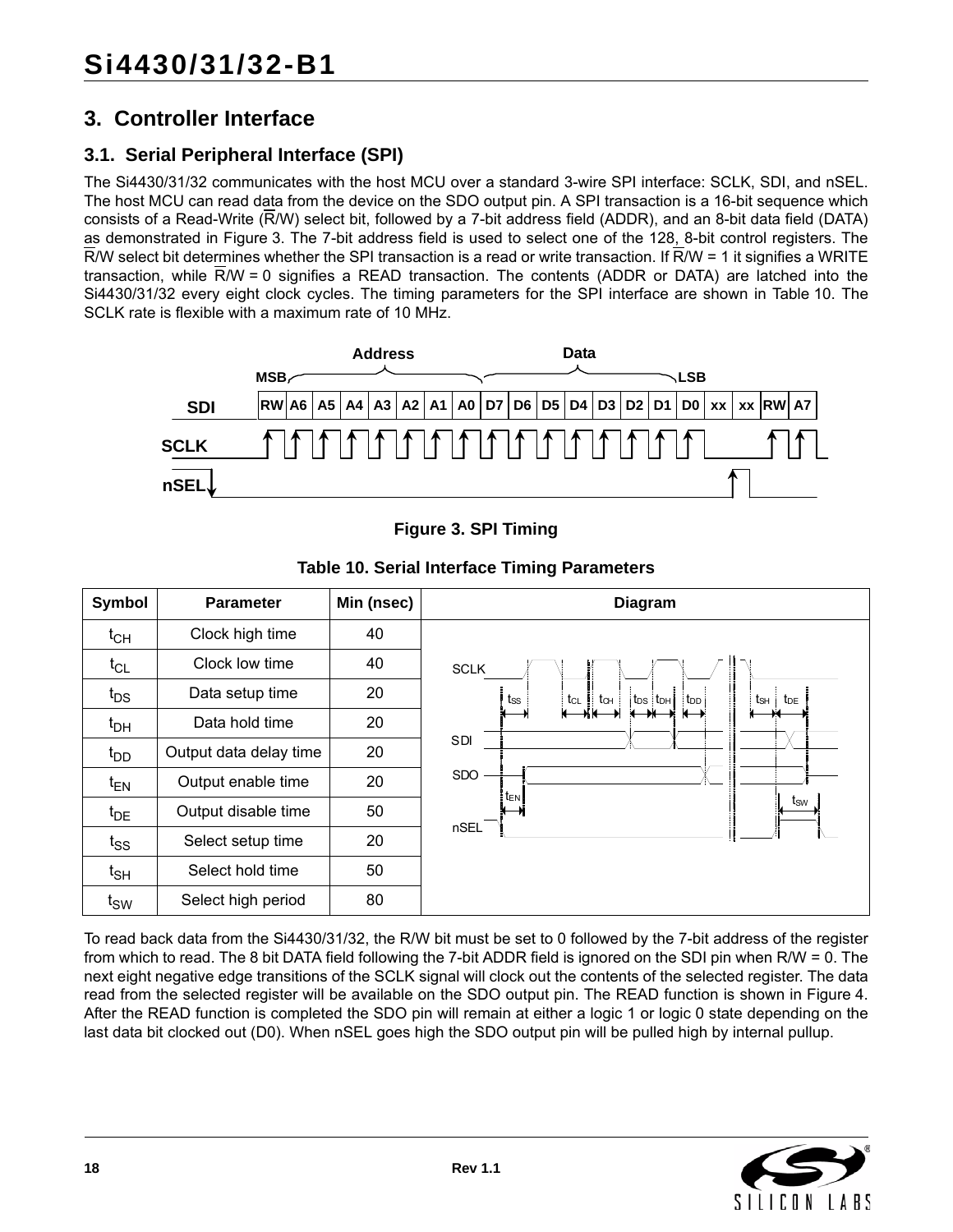



<span id="page-18-0"></span>The SPI interface contains a burst read/write mode which allows for reading/writing sequential registers without having to re-send the SPI address. When the nSEL bit is held low while continuing to send SCLK pulses, the SPI interface will automatically increment the ADDR and read from/write to the next address. An example burst write transaction is illustrated in [Figure 5](#page-18-1) and a burst read in [Figure 6.](#page-18-2) As long as nSEL is held low, input data will be latched into the Si4430/31/32 every eight SCLK cycles.

<span id="page-18-1"></span>

<span id="page-18-2"></span>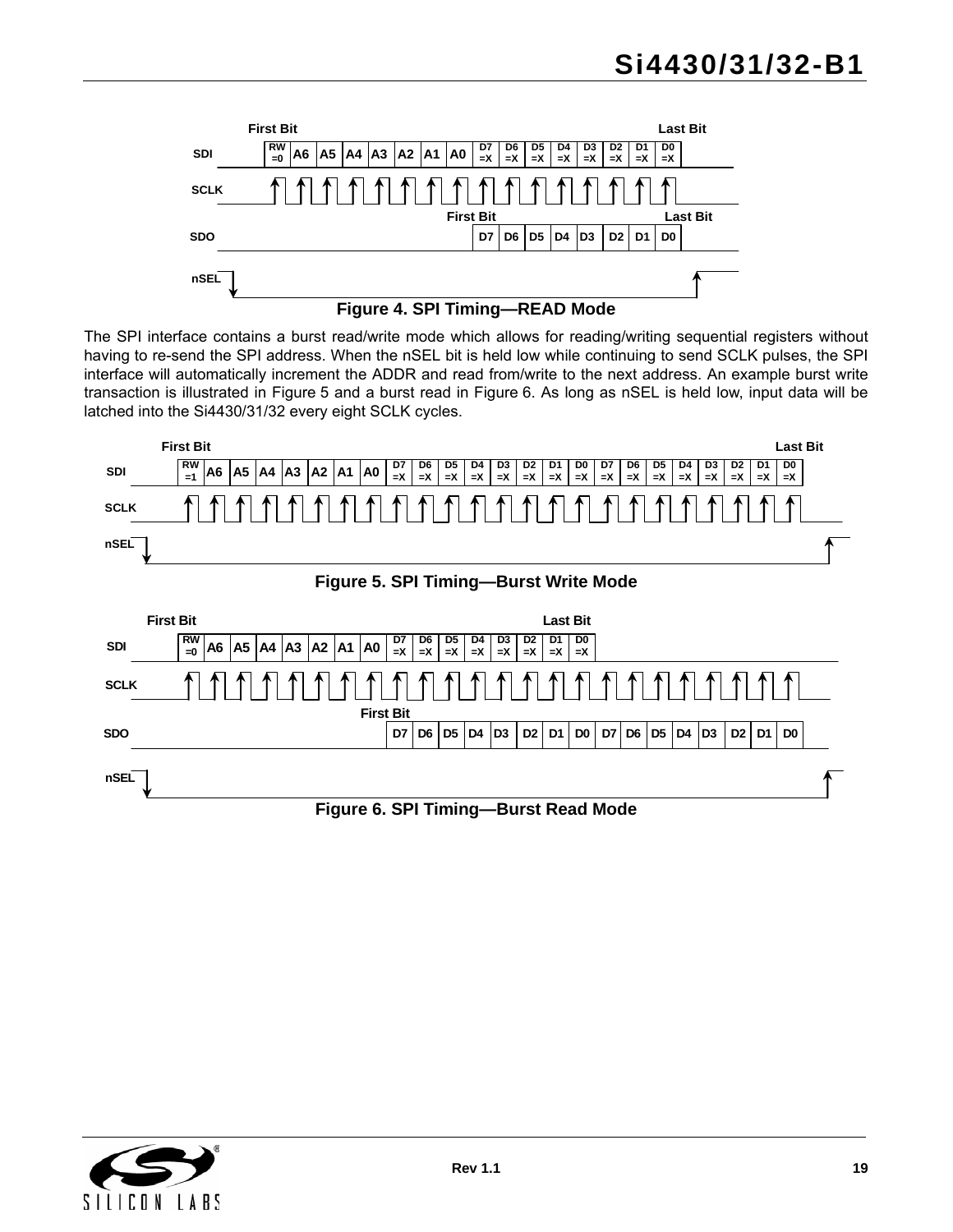## <span id="page-19-0"></span>**3.2. Operating Mode Control**

There are four primary states in the Si4430/31/32 radio state machine: SHUTDOWN, IDLE, TX, and RX (see [Figure 7\)](#page-19-1). The SHUTDOWN state completely shuts down the radio to minimize current consumption. There are five different configurations/options for the IDLE state which can be selected to optimize the chip to the applications needs. "Register 07h. Operating Mode and Function Control 1" controls which operating mode/state is selected with the exception of SHUTDOWN which is controlled by SDN pin 20. The TX and RX state may be reached automatically from any of the IDLE states by setting the txon/rxon bits in "Register 07h. Operating Mode and Function Control 1". [Table 11](#page-19-2) shows each of the operating modes with the time required to reach either RX or TX mode as well as the current consumption of each mode.

The Si4430/31/32 includes a low-power digital regulated supply (LPLDO) which is internally connected in parallel to the output of the main digital regulator (and is available externally at the VR\_DIG pin). This common digital supply voltage is connected to all digital circuit blocks including the digital modem, crystal oscillator, SPI, and register space. The LPLDO has extremely low quiescent current consumption but limited current supply capability; it is used only in the IDLE-STANDBY and IDLE-SLEEP modes. The main digital regulator is automatically enabled in all other modes.



**Figure 7. State Machine Diagram**

<span id="page-19-2"></span><span id="page-19-1"></span>

| State/Mode             | <b>Response Time to</b> |                           | <b>Current in State /Mode</b> |
|------------------------|-------------------------|---------------------------|-------------------------------|
|                        | ТX                      | <b>RX</b>                 | [µA]                          |
| <b>Shut Down State</b> | $16.8$ ms               | $16.8$ ms                 | 15 $nA$                       |
| Idle States:           |                         |                           |                               |
| <b>Standby Mode</b>    | $800 \mu s$             | $800 \text{ }\mu\text{s}$ | 450 nA                        |
| Sleep Mode             | $800 \mu s$             | $800 \mu s$               | 1 µA                          |
| Sensor Mode            | $800 \mu s$             | $800 \mu s$               | $1 \mu A$                     |
| Ready Mode             | $200 \mu s$             | $200 \mu s$               | 800 µA                        |
| <b>Tune Mode</b>       | $200 \mu s$             | $200 \mu s$               | $8.5 \text{ mA}$              |
| <b>TX State</b>        | NA.                     | $200 \text{ }\mu\text{s}$ | 30 mA $@$ +13 dBm             |
| <b>RX</b> State        | $200 \mu s$             | NA.                       | $18.5 \text{ mA}$             |

**Table 11. Operating Modes Response Time**

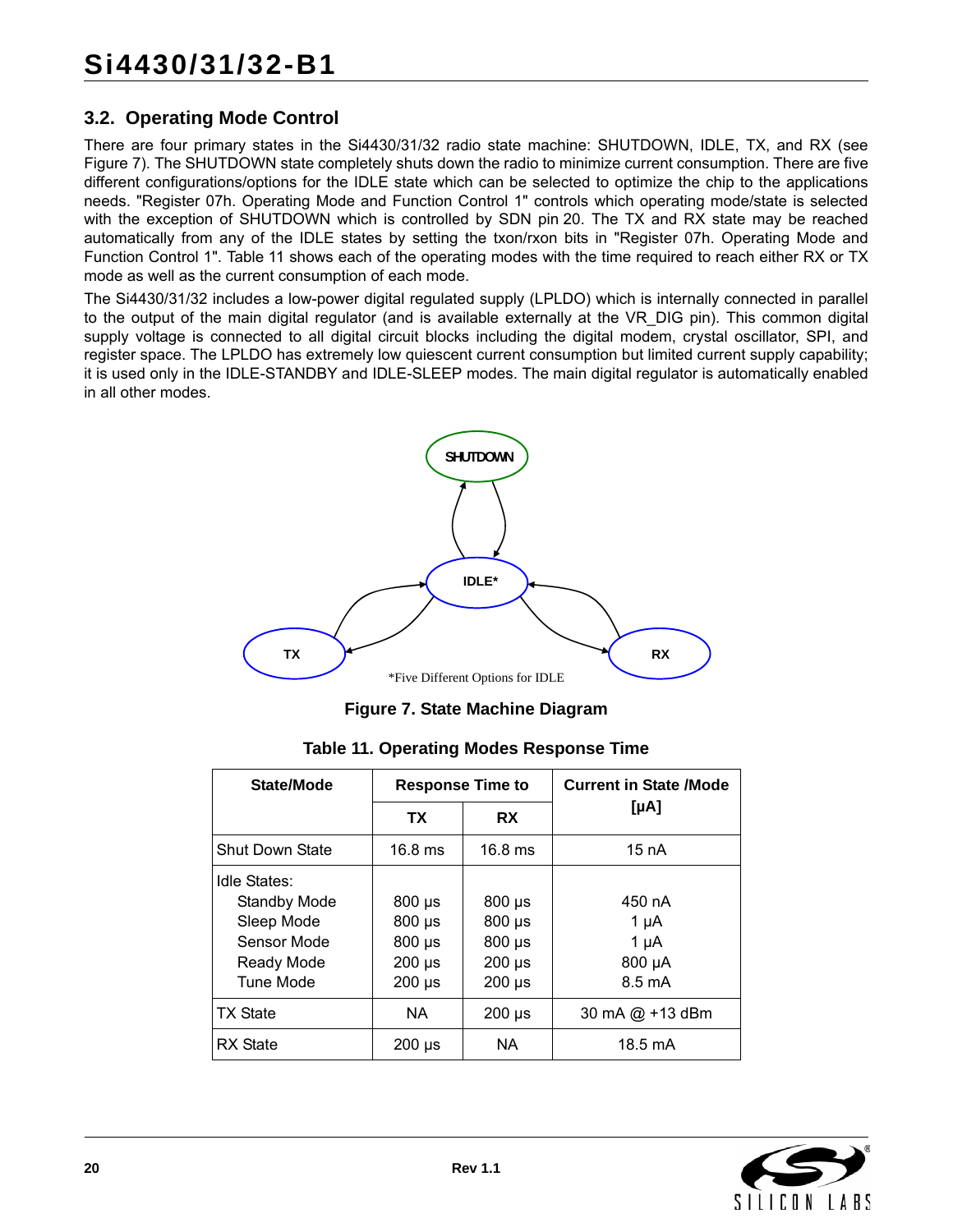#### **3.2.1. SHUTDOWN State**

The SHUTDOWN state is the lowest current consumption state of the device with nominally less than 15 nA of current consumption. The shutdown state may be entered by driving the SDN pin (Pin 20) high. The SDN pin should be held low in all states except the SHUTDOWN state. In the SHUTDOWN state, the contents of the registers are lost and there is no SPI access.

When the chip is connected to the power supply, a POR will be initiated after the falling edge of SDN.

#### **3.2.2. IDLE State**

There are five different modes in the IDLE state which may be selected by "Register 07h. Operating Mode and Function Control 1". All modes have a tradeoff between current consumption and response time to TX/RX mode. This tradeoff is shown in [Table 11.](#page-19-2) After the POR event, SWRESET, or exiting from the SHUTDOWN state the chip will default to the IDLE-READY mode. After a POR event the interrupt registers must be read to properly enter the SLEEP, SENSOR, or STANDBY mode and to control the 32 kHz clock correctly.

#### **3.2.2.1. STANDBY Mode**

STANDBY mode has the lowest current consumption of the five IDLE states with only the LPLDO enabled to maintain the register values. In this mode the registers can be accessed in both read and write mode. The STANDBY mode can be entered by writing 0h to "Register 07h. Operating Mode and Function Control 1". If an interrupt has occurred (i.e., the nIRQ pin = 0) the interrupt registers must be read to achieve the minimum current consumption. Additionally, the ADC should not be selected as an input to the GPIO in this mode as it will cause excess current consumption.

#### **3.2.2.2. SLEEP Mode**

In SLEEP mode the LPLDO is enabled along with the Wake-Up-Timer, which can be used to accurately wake-up the radio at specified intervals. See ["8.6. Wake-Up Timer and 32 kHz Clock Source" on page 56](#page-55-0) for more information on the Wake-Up-Timer. SLEEP mode is entered by setting enwt = 1 (40h) in "Register 07h. Operating Mode and Function Control 1". If an interrupt has occurred (i.e., the nIRQ pin = 0) the interrupt registers must be read to achieve the minimum current consumption. Also, the ADC should not be selected as an input to the GPIO in this mode as it will cause excess current consumption.

#### **3.2.2.3. SENSOR Mode**

In SENSOR mode either the Low Battery Detector, Temperature Sensor, or both may be enabled in addition to the LPLDO and Wake-Up-Timer. The Low Battery Detector can be enabled by setting enlbd = 1 in "Register 07h. Operating Mode and Function Control 1". See ["8.4. Temperature Sensor" on page 53](#page-52-0) and ["8.5. Low Battery](#page-54-0) [Detector" on page 55](#page-54-0) for more information on these features. If an interrupt has occurred (i.e., the nIRQ pin = 0) the interrupt registers must be read to achieve the minimum current consumption.

#### **3.2.2.4. READY Mode**

READY Mode is designed to give a fast transition time to TX mode with reasonable current consumption. In this mode the Crystal oscillator remains enabled reducing the time required to switch to TX or RX mode by eliminating the crystal start-up time. READY mode is entered by setting xton = 1 in "Register 07h. Operating Mode and Function Control 1". To achieve the lowest current consumption state the crystal oscillator buffer should be disabled in "Register 62h. Crystal Oscillator Control and Test." To exit READY mode, bufovr (bit 1) of this register must be set back to 0.

#### **3.2.2.5. TUNE Mode**

In TUNE mode the PLL remains enabled in addition to the other blocks enabled in the IDLE modes. This will give the fastest response to TX mode as the PLL will remain locked but it results in the highest current consumption. This mode of operation is designed for frequency hopping spread spectrum systems (FHSS). TUNE mode is entered by setting pllon = 1 in "Register 07h. Operating Mode and Function Control 1". It is not necessary to set xton to 1 for this mode, the internal state machine automatically enables the crystal oscillator.

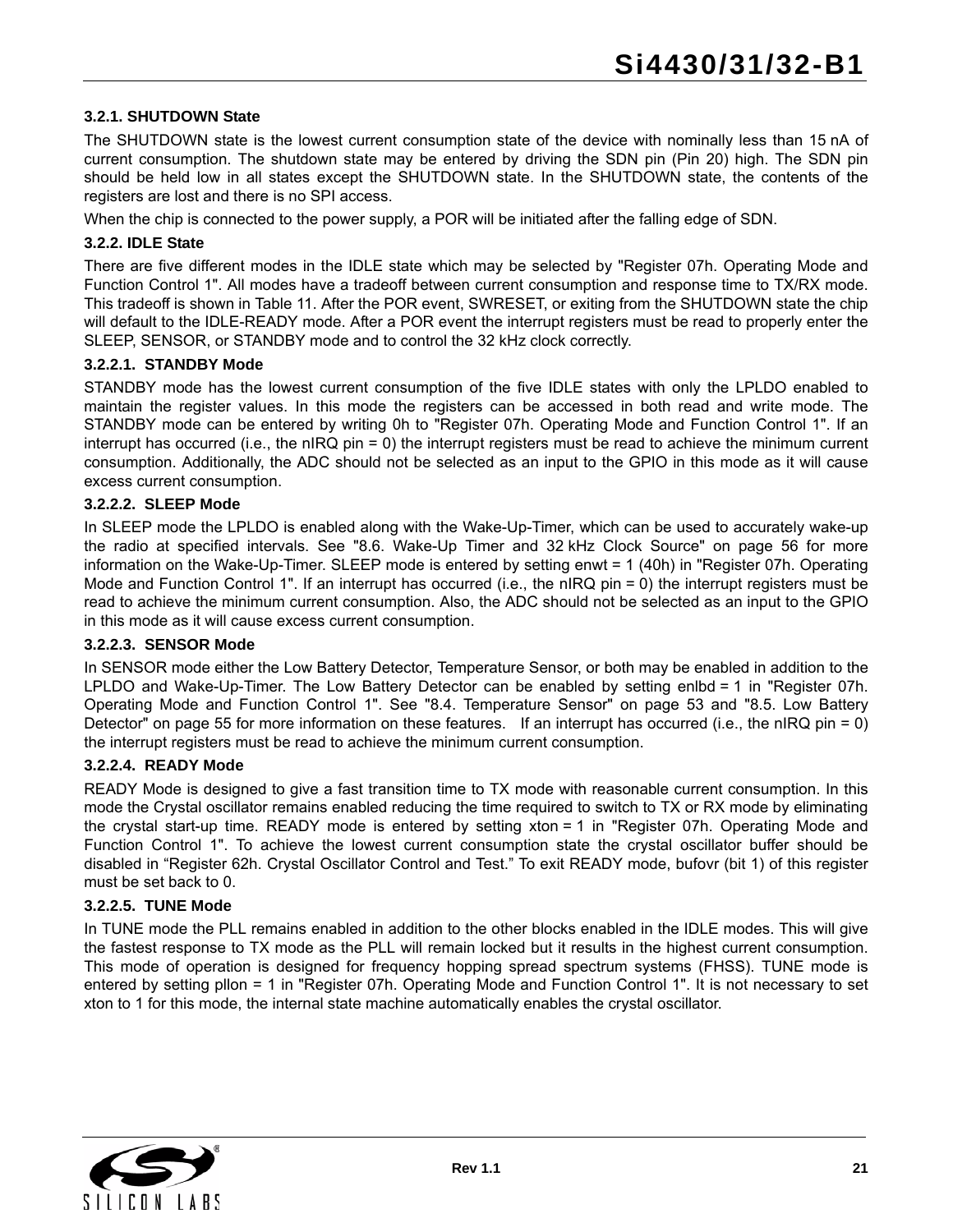#### **3.2.3. TX State**

The TX state may be entered from any of the IDLE modes when the txon bit is set to 1 in "Register 07h. Operating Mode and Function Control 1". A built-in sequencer takes care of all the actions required to transition between states from enabling the crystal oscillator to ramping up the PA. The following sequence of events will occur automatically when going from STANDBY mode to TX mode by setting the txon bit.

- 1. Enable the main digital LDO and the Analog LDOs.
- 2. Start up crystal oscillator and wait until ready (controlled byan internal timer).
- 3. Enable PLL.
- 4. Calibrate VCO (this action is skipped when the skipvco bit is 1, default value is 0).
- 5. Wait until PLL settles to required transmit frequency (controlled by an internal timer).
- 6. Activate power amplifier and wait until power ramping is completed (controlled by an internal timer).
- 7. Transmit packet.

Steps in this sequence may be eliminated depending on which IDLE mode the chip is configured to prior to setting the txon bit. By default, the VCO and PLL are calibrated every time the PLL is enabled.

#### **3.2.4. RX State**

The RX state may be entered from any of the IDLE modes when the rxon bit is set to 1 in "Register 07h. Operating Mode and Function Control 1". A built-in sequencer takes care of all the actions required to transition from one of the IDLE modes to the RX state. The following sequence of events will occur automatically to get the chip into RX mode when going from STANDBY mode to RX mode by setting the rxon bit:

- 1. Enable the main digital LDO and the Analog LDOs.
- 2. Start up crystal oscillator and wait until ready (controlled by an internal timer).
- 3. Enable PLL.
- 4. Calibrate VCO (this action is skipped when the skipvco bit is 1, default value is 0).
- 5. Wait until PLL settles to required receive frequency (controlled by an internal timer).
- 6. Enable receive circuits: LNA, mixers, and ADC.
- 7. Enable receive mode in the digital modem.

Depending on the configuration of the radio all or some of the following functions will be performed automatically by the digital modem: AGC, AFC (optional), update status registers, bit synchronization, packet handling (optional) including sync word, header check, and CRC.

#### **3.2.5. Device Status**

|    | Add   R/W   Function/Description |        | D6    | D5     | D4      | D <sub>3</sub> | D2 | D <sub>1</sub>  | D <sub>0</sub> | <b>POR Def.</b> |
|----|----------------------------------|--------|-------|--------|---------|----------------|----|-----------------|----------------|-----------------|
| 02 | Device Status                    | ffovfl | ffunf | rxffem | headerr | treaerr        |    | $\Gamma$ cps[1' | cps[0]         |                 |

The operational status of the chip can be read from "Register 02h. Device Status".

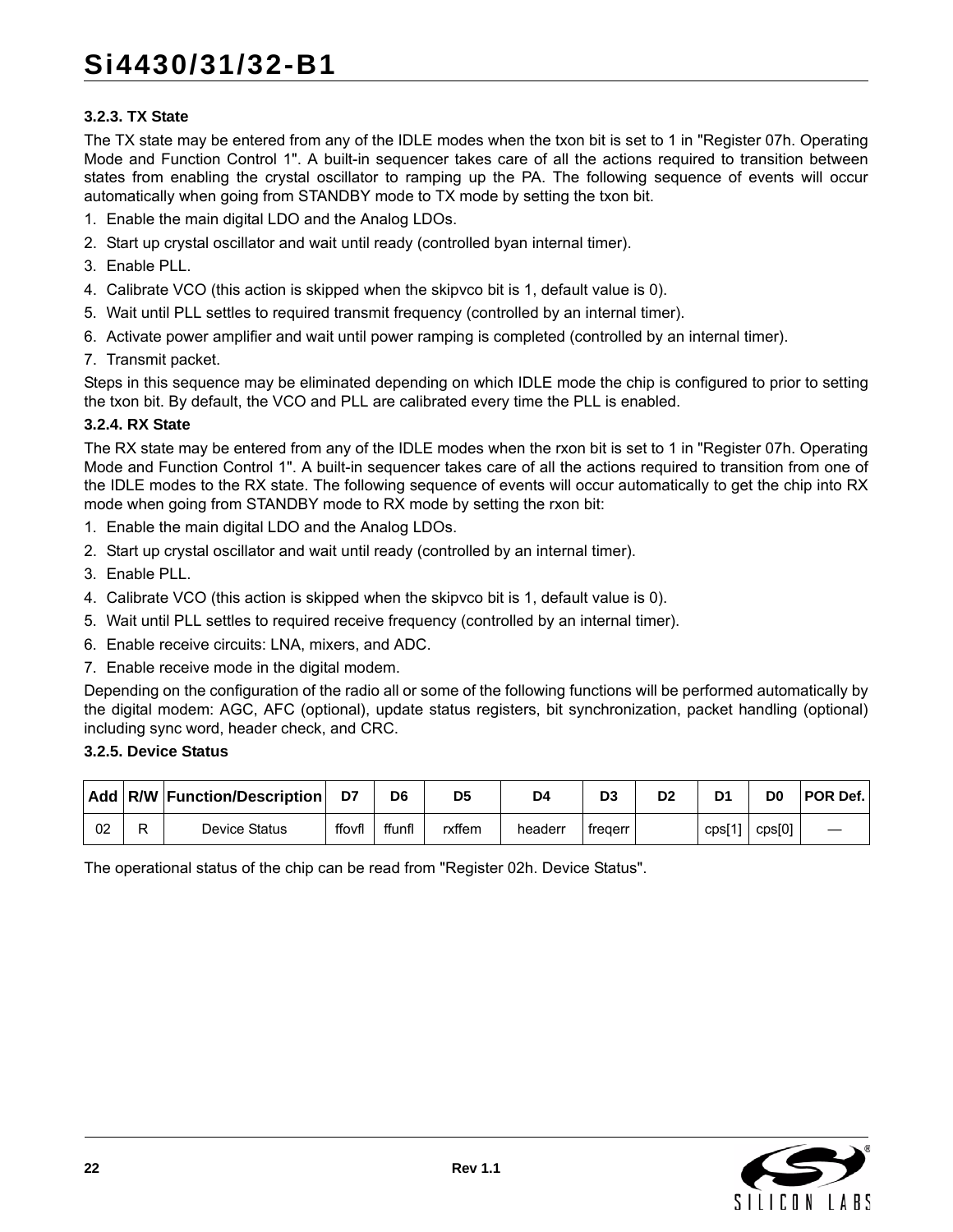## <span id="page-22-0"></span>**3.3. Interrupts**

The Si4430/31/32 is capable of generating an interrupt signal when certain events occur. The chip notifies the microcontroller that an interrupt event has occurred by setting the nIRQ output pin LOW = 0. This interrupt signal will be generated when any one (or more) of the interrupt events (corresponding to the Interrupt Status bits) shown below occur. The nIRQ pin will remain low until the microcontroller reads the Interrupt Status Register(s) (Registers 03h–04h) containing the active Interrupt Status bit. The nIRQ output signal will then be reset until the next change in status is detected. The interrupts must be enabled by the corresponding enable bit in the Interrupt Enable Registers (Registers 05h–06h). All enabled interrupt bits will be cleared when the microcontroller reads the interrupt status register. If the interrupt is not enabled when the event occurs it will not trigger the nIRQ pin, but the status may still be read at anytime in the Interrupt Status registers.

|    |     | <b>Add R/W Function/Descript</b><br>ion | D7      | D6          | D <sub>5</sub>        | D4         | D <sub>3</sub> | D <sub>2</sub> | D1        | D <sub>0</sub>                                  | <b>POR Def.</b> |
|----|-----|-----------------------------------------|---------|-------------|-----------------------|------------|----------------|----------------|-----------|-------------------------------------------------|-----------------|
| 03 | R   | Interrupt Status 1                      | ifferr  | itxffafull  | itxffaem              | irxffafull | iext           | ipksent        | ipkvalid  | icrcerror                                       |                 |
| 04 | R   | Interrupt Status 2                      | iswdet  | ipreaval    | ipreainval            | irssi      | iwut           | ilbd           | ichiprdy  | ipor                                            |                 |
| 05 | R/W | Interrupt Enable 1                      | enfferr | entxffafull | entxffaem             |            |                |                |           | enrxffafull enext enpksent enpkvalid encreerror | 00h             |
| 06 | R/W | Interrupt Enable 2                      | enswdet |             | enpreaval enpreainval | enrssi     | <b>enwut</b>   | enlbd          | enchiprdy | enpor                                           | 01h             |

See "AN440: EZRadioPRO Detailed Register Descriptions" for a complete list of interrupts.

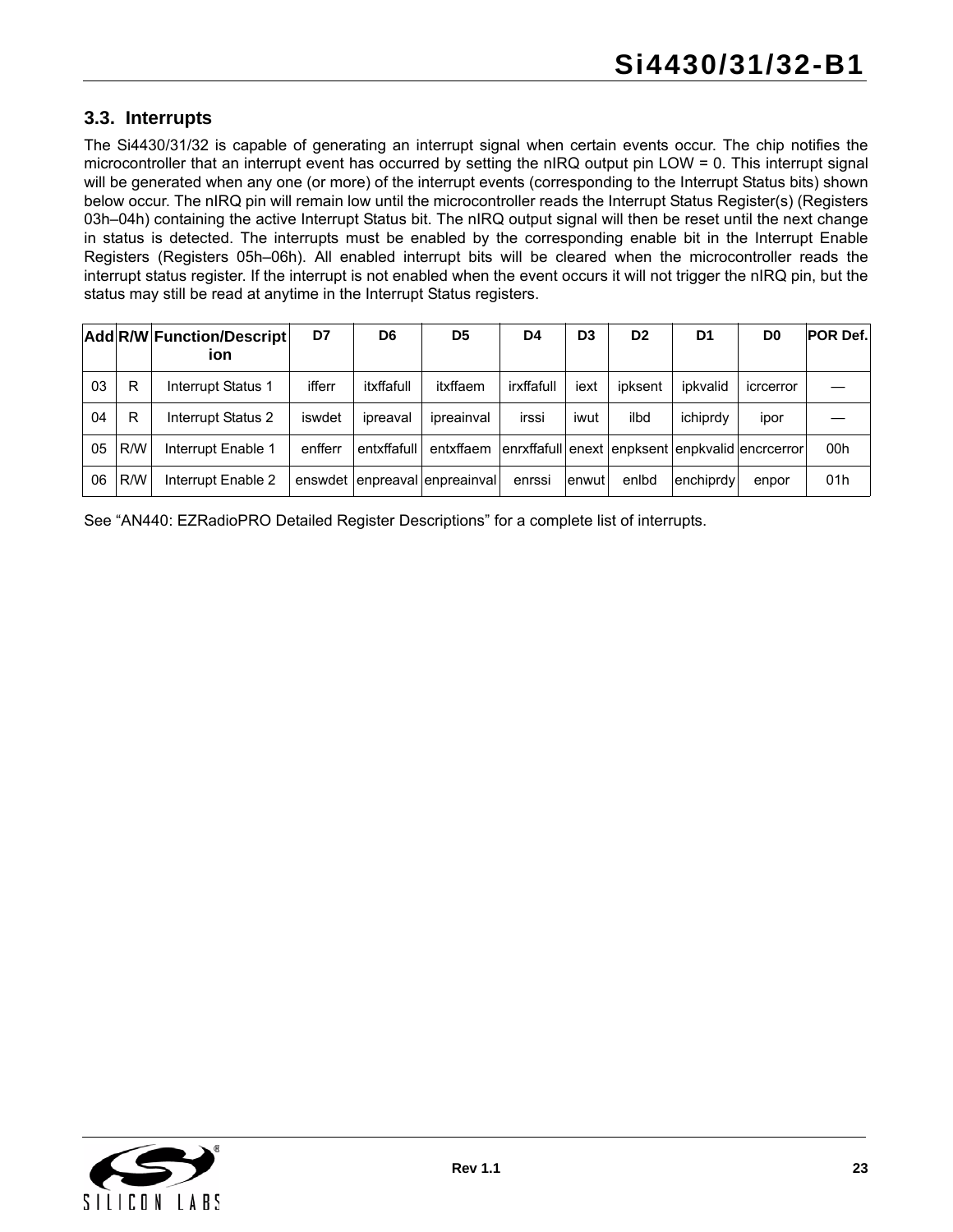## <span id="page-23-0"></span>**3.4. System Timing**

The system timing for TX and RX modes is shown in Figures [8](#page-23-1) and [9](#page-23-2). The figures demonstrate transitioning from STANDBY mode to TX or RX mode through the built-in sequencer of required steps. The user only needs to program the desired mode, and the internal sequencer will properly transition the part from its current mode.

The VCO will automatically calibrate at every frequency change or power up. The PLL T0 time is to allow for bias settling of the VCO. The PLL TS time is for the settling time of the PLL, which has a default setting of 100 µs. The total time for PLL T0, PLL CAL, and PLL TS under all conditions is 200 µs. Under certain applications, the PLL T0 time and the PLL CAL may be skipped for faster turn-around time. Contact applications support if faster turnaround time is desired.





<span id="page-23-1"></span>

<span id="page-23-2"></span>**Figure 9. RX Timing**

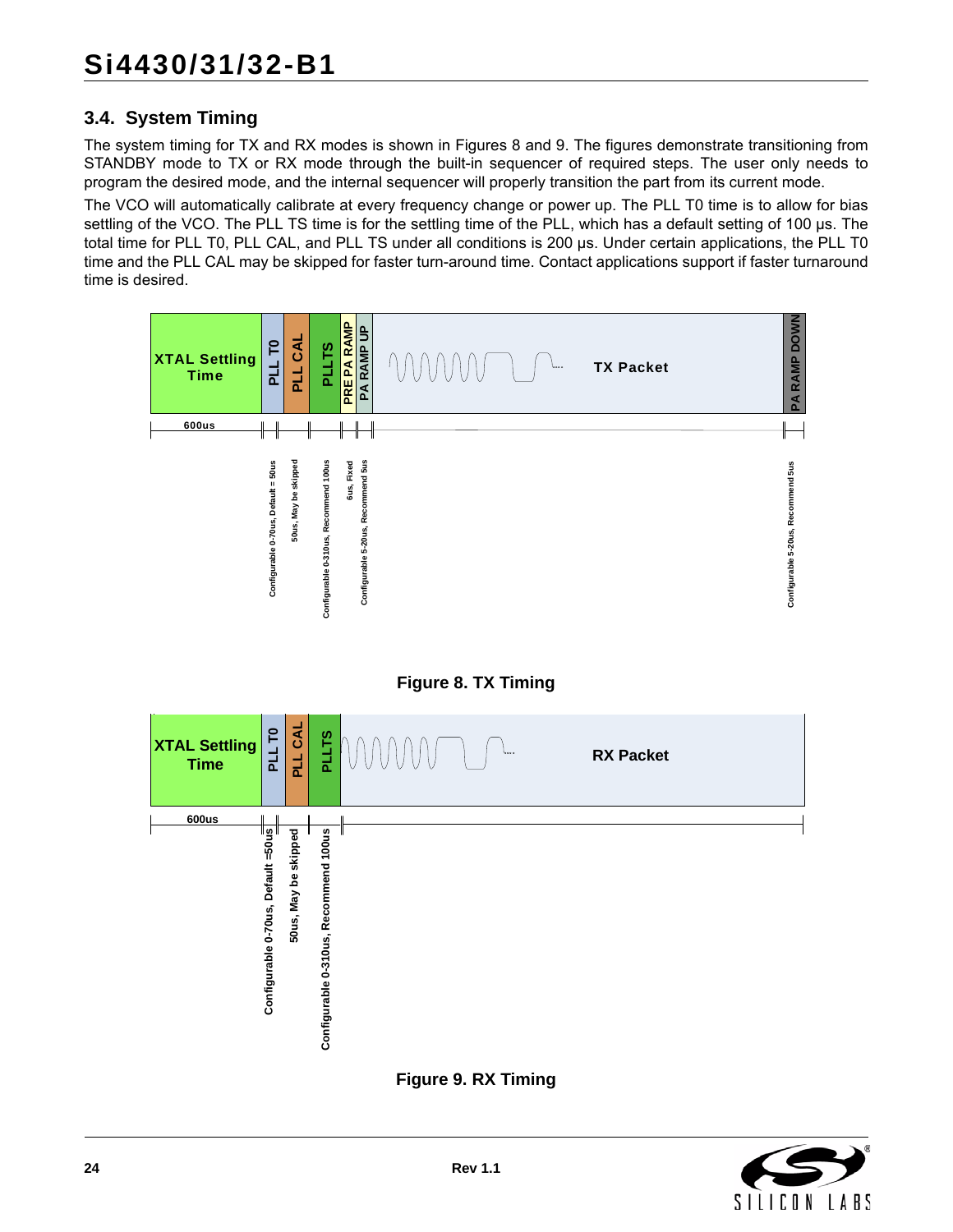### <span id="page-24-0"></span>**3.5. Frequency Control**

For calculating the necessary frequency register settings it is recommended that customers use Silicon Labs' Wireless Design Suite (WDS) or the EZRadioPRO Register Calculator worksheet (in Microsoft Excel) available on the product website. These methods offer a simple method to quickly determine the correct settings based on the application requirements. The following information can be used to calculated these values manually.

#### **3.5.1. Frequency Programming**

In order to receive or transmit an RF signal, the desired channel frequency, f<sub>carrier</sub>, must be programmed into the Si4430/31/32. The Si4431/32 and Si4430 cover different frequencies. This section discusses the frequency range covered by all EZRadioPRO devices. Note that this frequency is the center frequency of the desired channel and not an LO frequency. The carrier frequency is generated by a Fractional-N Synthesizer, using 10 MHz both as the reference frequency and the clock of the (3<sup>rd</sup> order)  $ΔΣ$  modulator. This modulator uses modulo 64000 accumulators. This design was made to obtain the desired frequency resolution of the synthesizer. The overall division ratio of the feedback loop consist of an integer part (N) and a fractional part (F).In a generic sense, the output frequency of the synthesizer is as follows:

$$
f_{OUT} = 10MHz \times (N + F)
$$

The fractional part (F) is determined by three different values, Carrier Frequency (fc[15:0]), Frequency Offset (fo[8:0]), and Frequency Deviation (fd[7:0]). Due to the fine resolution and high loop bandwidth of the synthesizer, FSK modulation is applied inside the loop and is done by varying F according to the incoming data; this is discussed further in ["3.5.4. Frequency Deviation" on page 27.](#page-26-0) Also, a fixed offset can be added to fine-tune the carrier frequency and counteract crystal tolerance errors. For simplicity assume that only the fc[15:0] register will determine the fractional component. The equation for selection of the carrier frequency is shown below:

$$
f_{\text{carrier}} = 10MHz \times (hbsel + 1) \times (N + F)
$$

$$
f_{\text{TX}} = 10MHz \times (hbsel + 1) \times (fb[4:0] + 24 + \frac{fc[15:0]}{64000})
$$

|    |     | Add R/W Function/Description          | D7     | D <sub>6</sub> | D <sub>5</sub> | D <sub>4</sub> | D <sub>3</sub> | D <sub>2</sub> | D1    | D0    | POR Def.   |
|----|-----|---------------------------------------|--------|----------------|----------------|----------------|----------------|----------------|-------|-------|------------|
| 73 | R/W | <b>Frequency Offset 1</b>             | fo[7]  | $f$ o $[6]$    | fo[5]          | $f$ o[4]       | fo[3]          | fo[2]          | fo[1] | fo[0] | 00h        |
| 74 | R/W | Frequency Offset 2                    |        |                |                |                |                |                | fo[9] | fo[8] | 00h        |
| 75 | R/W | <b>Frequency Band Select</b>          |        | sbsel          | hbsel          | fb[4]          | fb[3]          | fb[2]          | fb[1] | fb[0] | 35h        |
| 76 | R/W | <b>Nominal Carrier</b><br>Frequency 1 | fc[15] | fc[14]         | fc[13]         | fc[12]         | fc[11]         | fc[10]         | fc[9] | fc[8] | <b>BBh</b> |
| 77 | R/W | <b>Nominal Carrier</b><br>Frequency 0 | fc[7]  | fc[6]          | fc[5]          | fc[4]          | fc[3]          | fc[2]          | fc[1] | fc[0] | 80h        |

The integer part (N) is determined by fb[4:0]. Additionally, the output frequency can be halved by connecting a  $\div 2$ divider to the output. This divider is not inside the loop and is controlled by the hbsel bit in "Register 75h. Frequency Band Select." This effectively partitions the entire 240–960 MHz frequency range into two separate bands: High Band (HB) for hbsel = 1, and Low Band (LB) for hbsel = 0. The valid range of fb[4:0] is from 0 to 23. If a higher value is written into the register, it will default to a value of 23. The integer part has a fixed offset of 24 added to it as shown in the formula above. [Table 12](#page-25-0) demonstrates the selection of fb[4:0] for the corresponding frequency band.

After selection of the fb (N) the fractional component may be solved with the following equation:

$$
fc[15:0] = \left(\frac{f_{TX}}{10MHz*(hbsel+1)} - fb[4:0] - 24\right) * 64000
$$

fb and fc are the actual numbers stored in the corresponding registers.

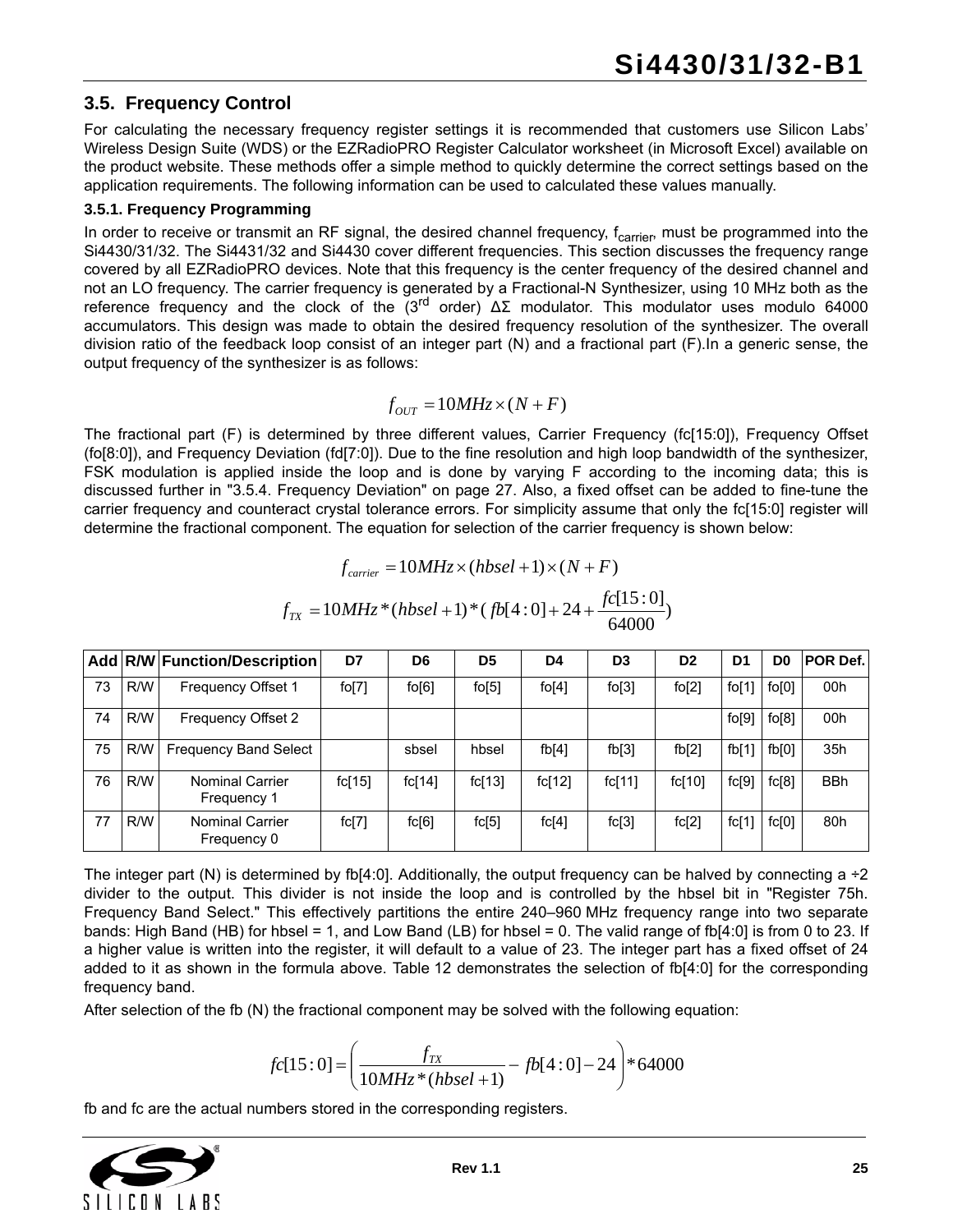<span id="page-25-0"></span>

| fb[4:0] Value  | N  | <b>Frequency Band</b> |               |
|----------------|----|-----------------------|---------------|
|                |    | hbsel=0               | hbsel=1       |
| 0              | 24 | 240-249.9 MHz         | 480-499.9 MHz |
| 1              | 25 | 250-259.9 MHz         | 500-519.9 MHz |
| $\overline{2}$ | 26 | 260-269.9 MHz         | 520-539.9 MHz |
| 3              | 27 | 270-279.9 MHz         | 540-559.9 MHz |
| 4              | 28 | 280-289.9 MHz         | 560-579.9 MHz |
| 5              | 29 | 290-299.9 MHz         | 580-599.9 MHz |
| 6              | 30 | 300-309.9 MHz         | 600-619.9 MHz |
| 7              | 31 | 310-319.9 MHz         | 620-639.9 MHz |
| 8              | 32 | 320-329.9 MHz         | 640-659.9 MHz |
| 9              | 33 | 330-339.9 MHz         | 660-679.9 MHz |
| 10             | 34 | 340-349.9 MHz         | 680-699.9 MHz |
| 11             | 35 | 350-359.9 MHz         | 700-719.9 MHz |
| 12             | 36 | 360-369.9 MHz         | 720-739.9 MHz |
| 13             | 37 | 370-379.9 MHz         | 740-759.9 MHz |
| 14             | 38 | 380-389.9 MHz         | 760-779.9 MHz |
| 15             | 39 | 390-399.9 MHz         | 780-799.9 MHz |
| 16             | 40 | 400-409.9 MHz         | 800-819.9 MHz |
| 17             | 41 | 410-419.9 MHz         | 820-839.9 MHz |
| 18             | 42 | 420-429.9 MHz         | 840-859.9 MHz |
| 19             | 43 | 430-439.9 MHz         | 860-879.9 MHz |
| 20             | 44 | 440-449.9 MHz         | 880-899.9 MHz |
| 21             | 45 | 450-459.9 MHz         | 900-919.9 MHz |
| 22             | 46 | 460-469.9 MHz         | 920-939.9 MHz |
| 23             | 47 | 470-479.9 MHz         | 940-960 MHz   |

**Table 12. Frequency Band Selection**

The chip will automatically shift the frequency of the Synthesizer down by 937.5 kHz (30 MHz ÷ 32) to achieve the correct Intermediate Frequency (IF) when RX mode is entered. Low-side injection is used in the RX Mixing architecture; therefore, no frequency reprogramming is required when using the same TX frequency and switching between RX/TX modes.

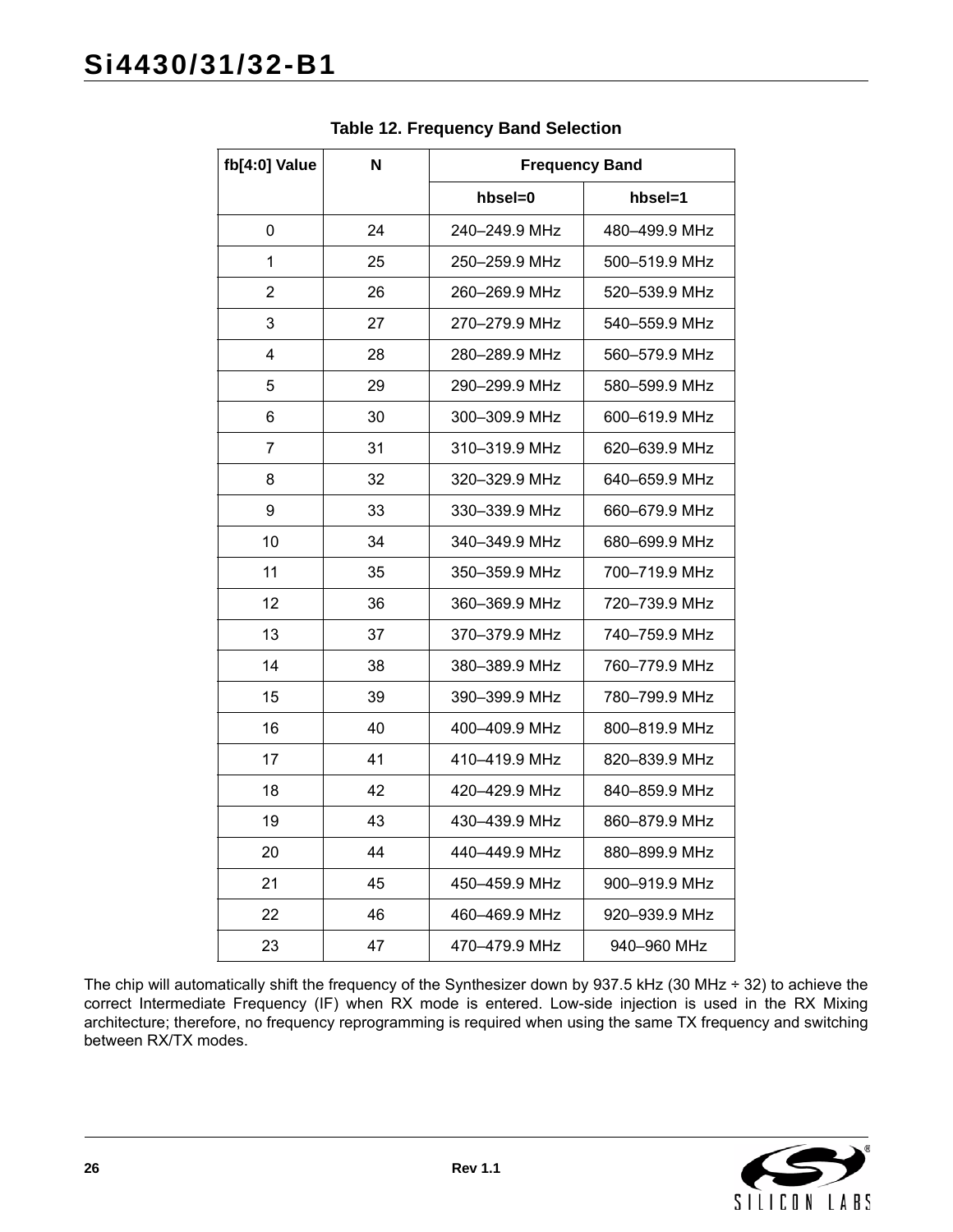#### **3.5.2. Easy Frequency Programming for FHSS**

While Registers 73h–77h may be used to program the carrier frequency of the Si4430/31/32, it is often easier to think in terms of "channels" or "channel numbers" rather than an absolute frequency value in Hz. Also, there may be some timing-critical applications (such as for Frequency Hopping Systems) in which it is desirable to change frequency by programming a single register. Once the channel step size is set, the frequency may be changed by a single register corresponding to the channel number. A nominal frequency is first set using Registers 73h–77h, as described above. Registers 79h and 7Ah are then used to set a channel step size and channel number, relative to the nominal setting. The Frequency Hopping Step Size (fhs[7:0]) is set in increments of 10 kHz with a maximum channel step size of 2.56 MHz. The Frequency Hopping Channel Select Register then selects channels based on multiples of the step size.

## $F_{\text{carrier}} = \text{From} + \text{fhs}[7:0] \times (\text{fhch}[7:0] \times 10 \text{kHz})$

For example, if the nominal frequency is set to 900 MHz using Registers 73h–77h, the channel step size is set to 1 MHz using "Register 7Ah. Frequency Hopping Step Size," and "Register 79h. Frequency Hopping Channel Select" is set to 5d, the resulting carrier frequency would be 905 MHz. Once the nominal frequency and channel step size are programmed in the registers, it is only necessary to program the fhch[7:0] register in order to change the frequency.

|    | Add R/W | <b>Function/Description</b>         | D7        | D <sub>6</sub> | D <sub>5</sub> | D4         | D <sub>3</sub> | D <sub>2</sub> | D <sub>1</sub> | D0      | POR Def. |
|----|---------|-------------------------------------|-----------|----------------|----------------|------------|----------------|----------------|----------------|---------|----------|
| 79 | R/W     | Frequency Hopping Channel<br>Select | fhch[7]   | f hch[6]       | fhch $[5]$     | fhch $[4]$ | fhch $[3]$     | f hch[2]       | fhch[1]        | fhch[0] | 00h      |
| 7A | R/W     | Frequency Hopping Step<br>Size      | fhs $[7]$ | $f$ hs $[6]$   | fhs $[5]$      | fhs $[4]$  | fhs[3]         | $f$ hs $[2]$   | fhs $[1]$      | fhs[0]  | 00h      |

#### **3.5.3. Automatic State Transition for Frequency Change**

If registers 79h or 7Ah are changed in either TX or mode, the state machine will automatically transition the chip back to TUNE, change the frequency, and automatically go back to either TX or RX. This feature is useful to reduce the number of SPI commands required in a Frequency Hopping System. This in turn reduces microcontroller activity, reducing current consumption. The exception to this is during TX FIFO mode. If a frequency change is initiated during a TX packet, then the part will complete the current TX packet and will only change the frequency for subsequent packets.

#### <span id="page-26-0"></span>**3.5.4. Frequency Deviation**

The peak frequency deviation is configurable from ±0.625 to ±320 kHz. The Frequency Deviation (Δf) is controlled by the Frequency Deviation Register (fd), address 71 and 72h, and is independent of the carrier frequency setting. When enabled, regardless of the setting of the hbsel bit (high band or low band), the resolution of the frequency deviation will remain in increments of 625 Hz. When using frequency modulation the carrier frequency will deviate from the nominal center channel carrier frequency by ±Δf:

$$
\Delta f = fd[8:0] \times 625Hz
$$
  
fd[8:0] =  $\frac{\Delta f}{625Hz}$   $\Delta f$  = peak deviation

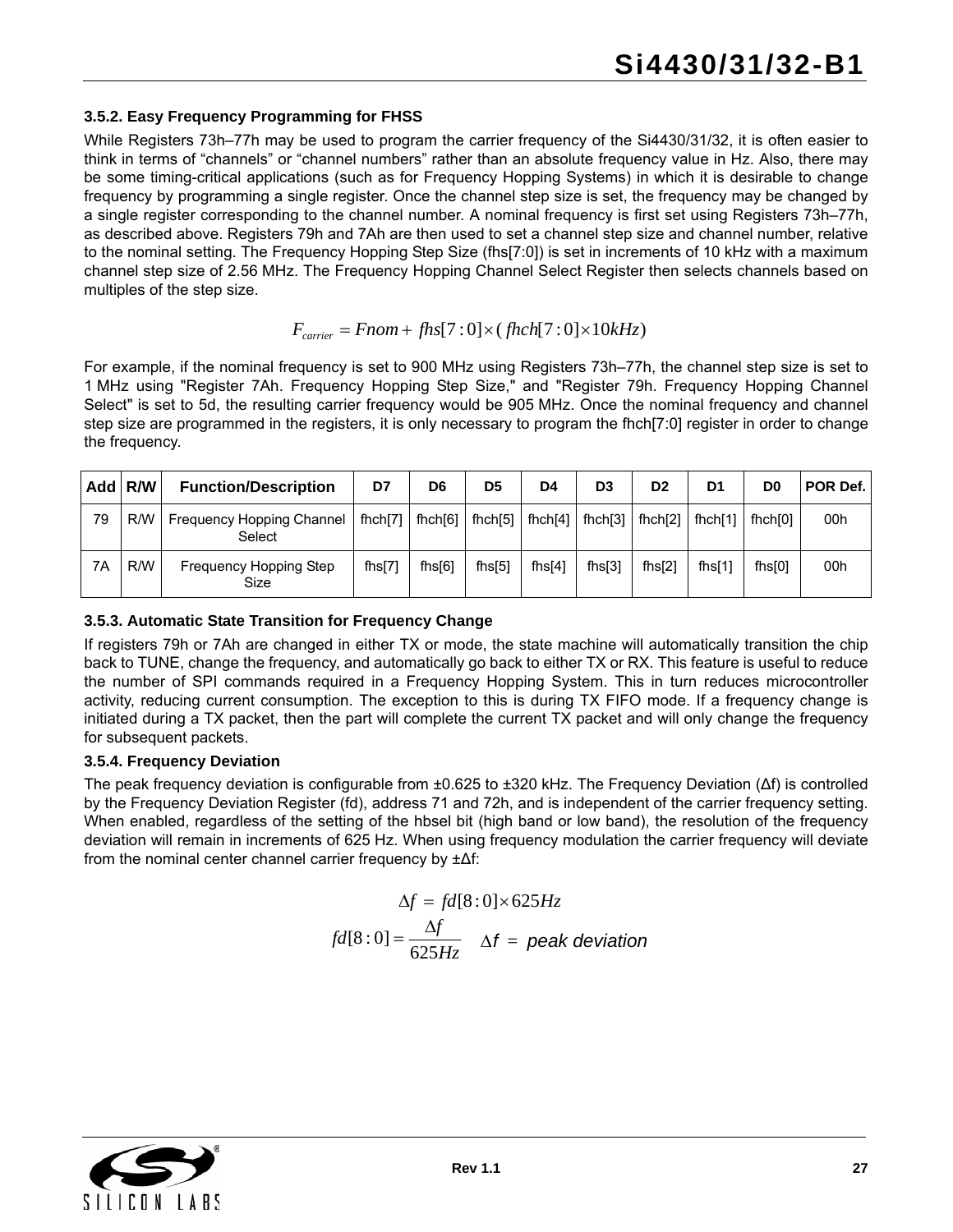

**Figure 10. Frequency Deviation**

<span id="page-27-0"></span>

|     |                                                                                                                                                                                                                                                                                             |                                  | Frequency<br>T <sub>carrier</sub> |                |                |                                       | Time           |                |                |                |          |
|-----|---------------------------------------------------------------------------------------------------------------------------------------------------------------------------------------------------------------------------------------------------------------------------------------------|----------------------------------|-----------------------------------|----------------|----------------|---------------------------------------|----------------|----------------|----------------|----------------|----------|
|     |                                                                                                                                                                                                                                                                                             |                                  |                                   |                |                | <b>Figure 10. Frequency Deviation</b> |                |                |                |                |          |
|     | The previous equation should be used to calculate the desired frequency deviation. If desired, frequency<br>modulation may also be disabled in order to obtain an unmodulated carrier signal at the channel center frequency;<br>see "4.1. Modulation Type" on page 32 for further details. |                                  |                                   |                |                |                                       |                |                |                |                |          |
| Add | R/W                                                                                                                                                                                                                                                                                         | <b>Function/Description</b>      | D7                                | D <sub>6</sub> | D <sub>5</sub> | D <sub>4</sub>                        | D <sub>3</sub> | D <sub>2</sub> | D <sub>1</sub> | D <sub>0</sub> | POR Def. |
| 71  | R/W                                                                                                                                                                                                                                                                                         | <b>Modulation Mode Control 2</b> | trclk $[1]$                       | trclk[0]       | dtmod[1]       | dtmod <sup>[0]</sup>                  | eninv          | fd[8]          | modtyp[1]      | modtyp[0]      | 00h      |
| 72  | R/W                                                                                                                                                                                                                                                                                         | <b>Frequency Deviation</b>       | fd[7]                             | fd[6]          | fd[5]          | fd[4]                                 | fd[3]          | fd[2]          | fd[1]          | fd[0]          | 20h      |

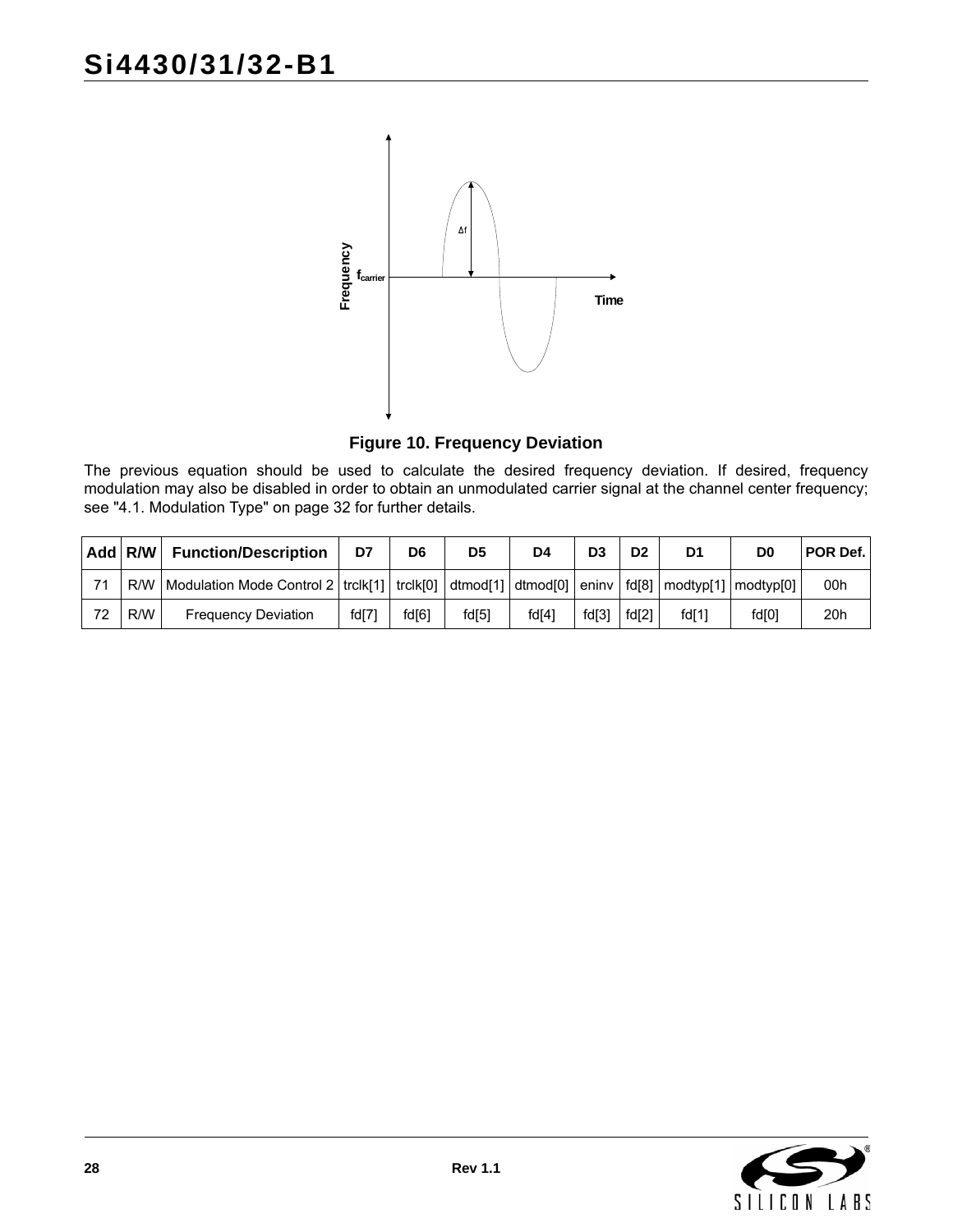#### **3.5.5. Frequency Offset Adjustment**

When the AFC is disabled the frequency offset can be adjusted manually by fo[9:0] in registers 73h and 74h. It is not possible to have both AFC and offset as internally they share the same register. The frequency offset adjustment and the AFC both are implemented by shifting the Synthesizer Local Oscillator frequency. This register is a signed register so in order to get a negative offset it is necessary to take the twos complement of the positive offset number. The offset can be calculated by the following:

 $DesiredOffset = 156.25Hz \times (hbsel + 1) \times f0[9:0]$ 

 $f_0[9:0] = \frac{DesiredOffset}{156.25 Hz \times (hbsel + 1)}$ 

The adjustment range in high band is ±160 kHz and in low band it is ±80 kHz. For example to compute an offset of +50 kHz in high band mode fo[9:0] should be set to 0A0h. For an offset of –50 kHz in high band mode the fo[9:0] register should be set to 360h.

|    | Add R/W | <b>Function/Description</b> | D7    | D <sub>6</sub> | D <sub>5</sub> | D <sub>4</sub> | D <sub>3</sub> | D <sub>2</sub> | D <sub>1</sub> | D <sub>0</sub> | <b>POR</b><br>Def. |
|----|---------|-----------------------------|-------|----------------|----------------|----------------|----------------|----------------|----------------|----------------|--------------------|
| 73 | R/W     | <b>Frequency Offset</b>     | fo[7] | $f$ o $[6]$    | $f$ o $[5]$    | $f$ o[4]       | fo[3]          | fo[2]          | fo $[1]$       | fo[0]          | 00h                |
| 74 | R/W     | <b>Frequency Offset</b>     |       |                |                |                |                |                | fo[9]          | fo[8]          | 00h                |

**3.5.6. Automatic Frequency Control (AFC)**

All AFC settings can be easily obtained from the settings calculator. This is the recommended method to program all AFC settings. This section is intended to describe the operation of the AFC in more detail to help understand the trade-offs of using AFC.The receiver supports automatic frequency control (AFC) to compensate for frequency differences between the transmitter and receiver reference frequencies. These differences can be caused by the absolute accuracy and temperature dependencies of the reference crystals. Due to frequency offset compensation in the modem, the receiver is tolerant to frequency offsets up to 0.25 times the IF bandwidth when the AFC is disabled. When the AFC is enabled, the received signal will be centered in the pass-band of the IF filter, providing optimal sensitivity and selectivity over a wider range of frequency offsets up to 0.35 times the IF bandwidth. The trade-off of receiver sensitivity (at 1% PER) versus carrier offset and the impact of AFC are illustrated in [Figure 11.](#page-28-0)





<span id="page-28-0"></span>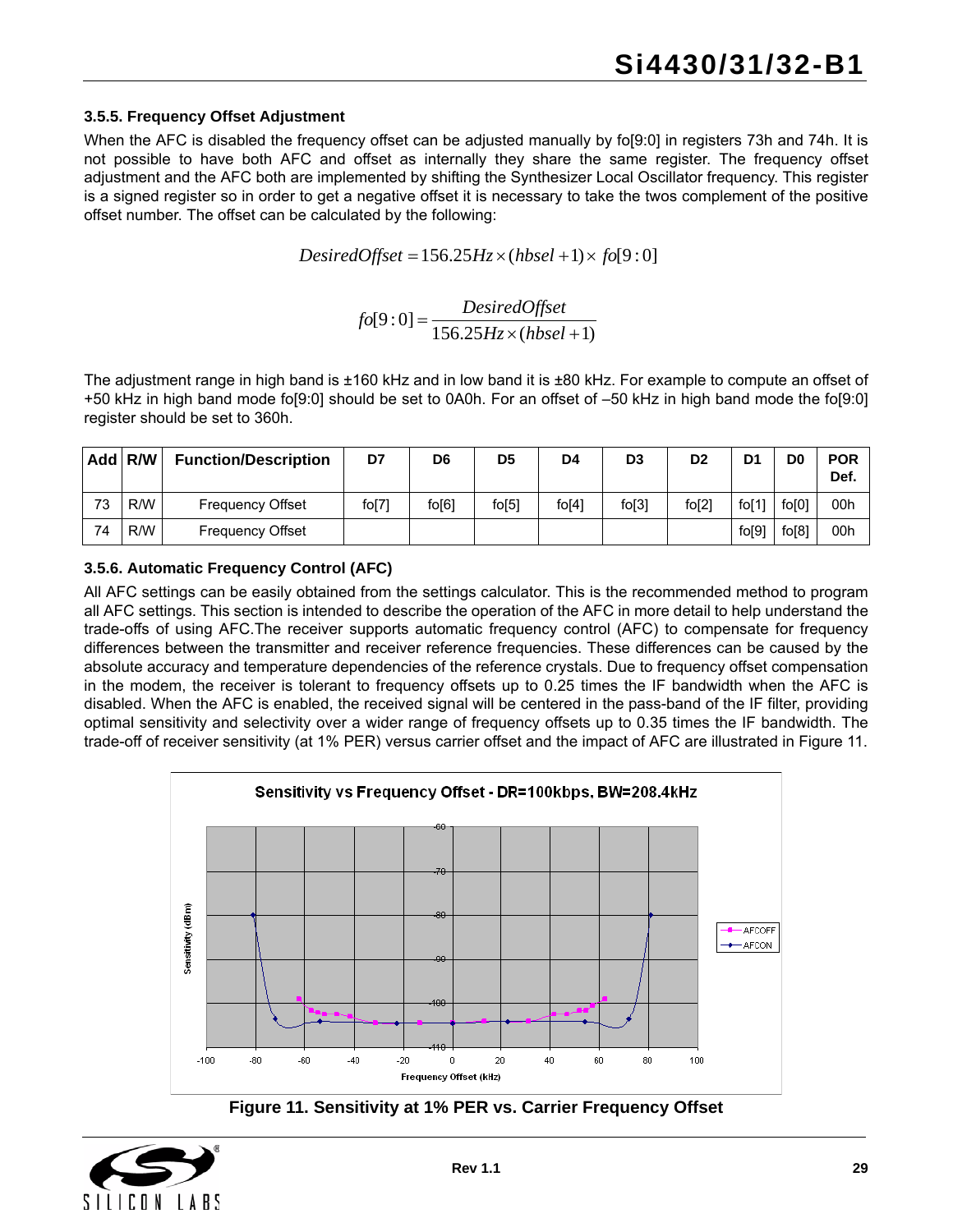## **Si4430/31/32-B1**

When AFC is enabled, the preamble length needs to be long enough to settle the AFC. In general, one byte of preamble is sufficient to settle the AFC. Disabling the AFC allows the preamble to be shortened from 40 bits to 32 bits. Note that with the AFC disabled, the preamble length must still be long enough to settle the receiver and to detect the preamble (see ["6.7. Preamble Length" on page 47](#page-46-0)). The AFC corrects the detected frequency offset by changing the frequency of the Fractional-N PLL. When the preamble is detected, the AFC will freeze for the remainder of the packet. In multi-packet mode the AFC is reset at the end of every packet and will re-acquire the frequency offset for the next packet. The AFC loop includes a bandwidth limiting mechanism improving the rejection of out of band signals. When the AFC loop is enabled, its pull-in-range is determined by the bandwidth limiter value (AFCLimiter) which is located in register 2Ah.

$$
AFC\_pull_in_range = \pm AFCLimiter[7:0] \times (hbsel+1) \times 625 Hz
$$

The AFC Limiter register is an unsigned register and its value can be obtained from the EZRadioPRO Register Calculator spreadsheet.

The amount of error correction feedback to the Fractional-N PLL before the preamble is detected is controlled from afcgearh[2:0]. The default value 000 relates to a feedback of 100% from the measured frequency error and is advised for most applications. Every bit added will half the feedback but will require a longer preamble to settle.

The AFC operates as follows. The frequency error of the incoming signal is measured over a period of two bit times, after which it corrects the local oscillator via the Fractional-N PLL. After this correction, some time is allowed to settle the Fractional-N PLL to the new frequency before the next frequency error is measured. The duration of the AFC cycle before the preamble is detected can be programmed with shwait[2:0]. It is advised to use the default value 001, which sets the AFC cycle to 4 bit times (2 for measurement and 2 for settling). If shwait[2:0] is programmed to 3'b000, there is no AFC correction output. It is advised to use the default value 001, which sets the AFC cycle to 4 bit times (2 for measurement and 2 for settling).

The AFC correction value may be read from register 2Bh. The value read can be converted to kHz with the following formula:

|              |                      | <b>Frequency Correction</b> |
|--------------|----------------------|-----------------------------|
|              | <b>RX</b>            | тх                          |
| AFC disabled | Freq Offset Register | Freq Offset Register        |
| AFC enabled  | AFC.                 | Freq Offset Register        |

| AFC Correction = 156.25Hz x (hbsel +1) x afc_corr[7: 0] |  |  |  |
|---------------------------------------------------------|--|--|--|
|                                                         |  |  |  |

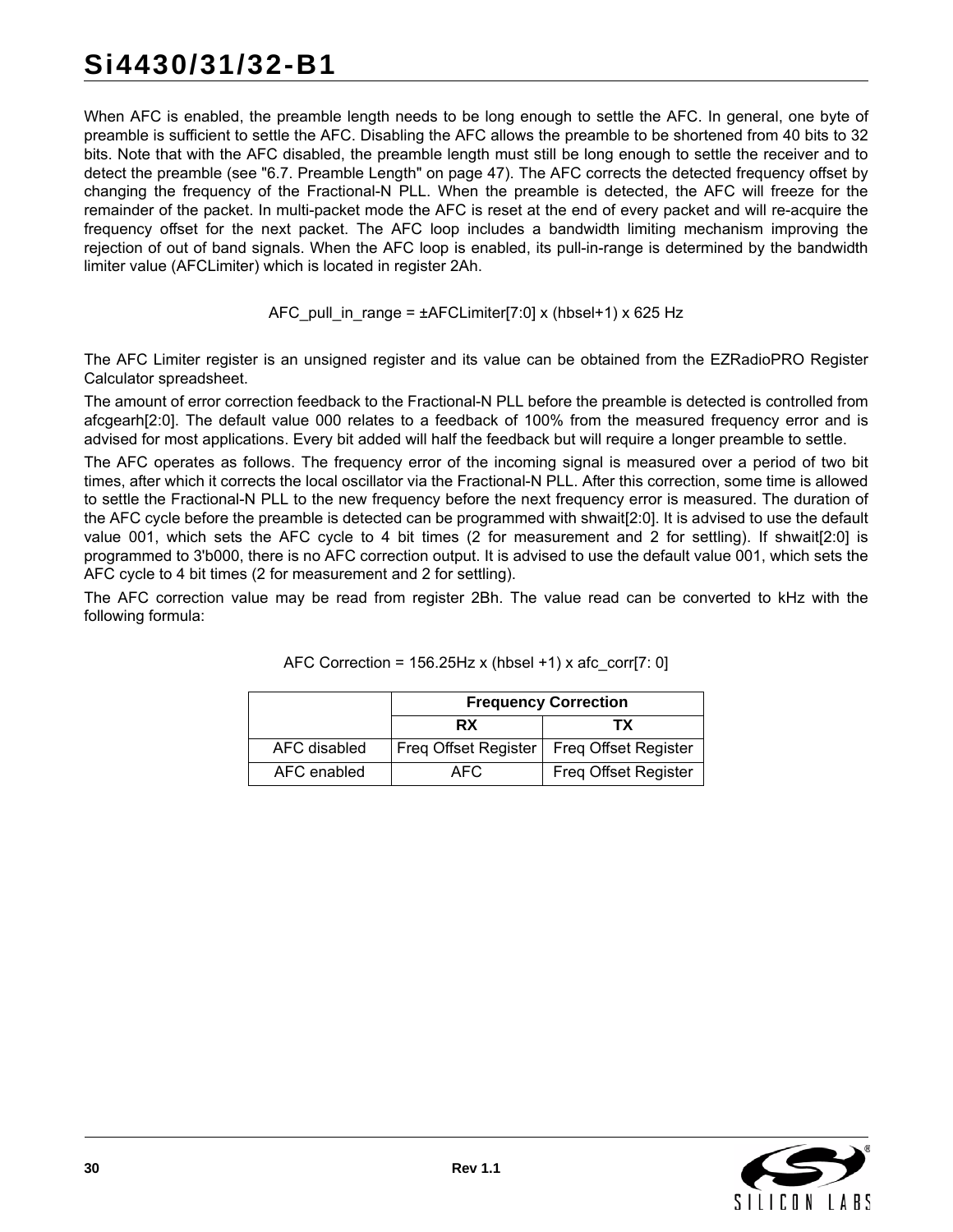#### **3.5.7. TX Data Rate Generator**

The data rate is configurable between 0.123–256 kbps. For data rates below 30 kbps the "txdtrtscale" bit in register 70h should be set to 1. When higher data rates are used this bit should be set to 0**.**

The TX date rate is determined by the following formula in bps:

$$
DR\_TX (bps) = \frac{txdr[15:0] \times 1 \text{ MHz}}{2^{16+5 \times txdtrtscale}}
$$

$$
txdr[15:0] = \frac{DR\_TX(bps) \times 2^{16+5 \times txdtrtscale}}{1 \, MHz}
$$

For data rates higher than 100 kbps, Register 58h should be changed from its default of 80h to C0h. Non-optimal modulation and increased eye closure will result if this setting is not made for data rates higher than 100 kbps. The txdr register is only applicable to TX mode and does not need to be programmed for RX mode. The RX bandwidth which is partly determined from the data rate is programmed separately.

|    |     | Add   R/W   Function/Description | D7       | D6      | D <sub>5</sub> | D4      | D3                                                             | D <sub>2</sub> | D1      | D0      | POR Def. |
|----|-----|----------------------------------|----------|---------|----------------|---------|----------------------------------------------------------------|----------------|---------|---------|----------|
| 6E | R/W | TX Data Rate 1                   | txdr[15] |         |                |         | txdr[14]   txdr[13]   txdr[12]   txdr[11]   txdr[10]   txdr[9] |                |         | txdr[8] | 0Ah      |
| 6F | R/W | TX Data Rate 0                   | txdr[7]  | txdr[6] | txdr[5]        | txdr[4] | txdr[3]                                                        | txdr[2]        | txdr[1] | txdr[0] | 3Dh      |

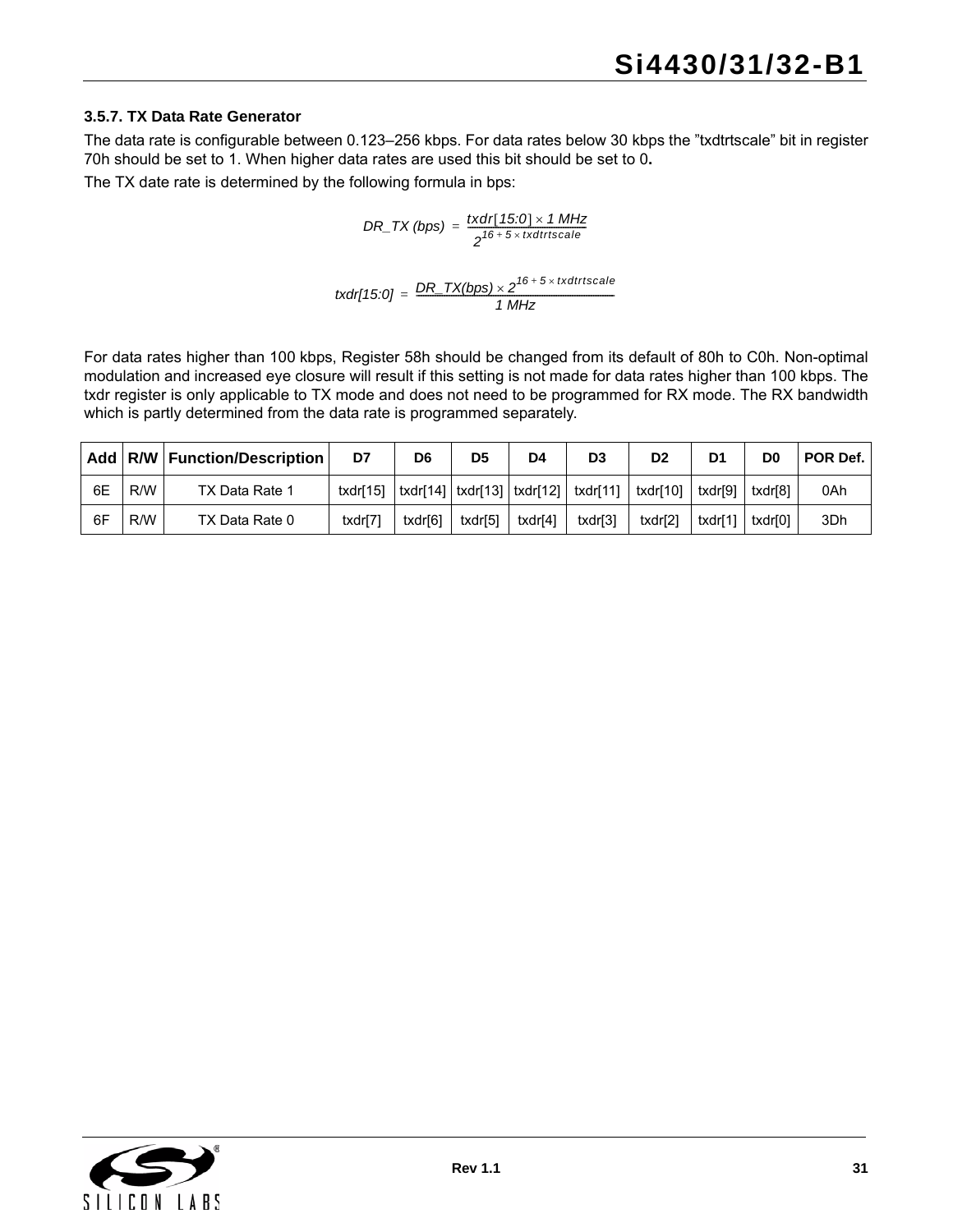## <span id="page-31-0"></span>**4. Modulation Options**

## <span id="page-31-1"></span>**4.1. Modulation Type**

The Si4430/31/32 supports three different modulation options: Gaussian Frequency Shift Keying (GFSK), Frequency Shift Keying (FSK), and On-Off Keying (OOK). GFSK is the recommended modulation type as it provides the best performance and cleanest modulation spectrum. [Figure 12](#page-31-2) demonstrates the difference between FSK and GFSK for a Data Rate of 64 kbps. The time domain plots demonstrate the effects of the Gaussian filtering. The frequency domain plots demonstrate the spectral benefit of GFSK over FSK. The type of modulation is selected with the modtyp[1:0] bits in "Register 71h. Modulation Mode Control 2". Note that it is also possible to obtain an unmodulated carrier signal by setting modtyp[1:0] = 00.

| modtyp[1:0] | <b>Modulation Source</b>                           |
|-------------|----------------------------------------------------|
| 00          | <b>Unmodulated Carrier</b>                         |
| 01          | <b>OOK</b>                                         |
| 10          | <b>FSK</b>                                         |
| 11          | GFSK (enable TX Data CLK when direct mode is used) |



<span id="page-31-2"></span>**Figure 12. FSK vs GFSK Spectrums**

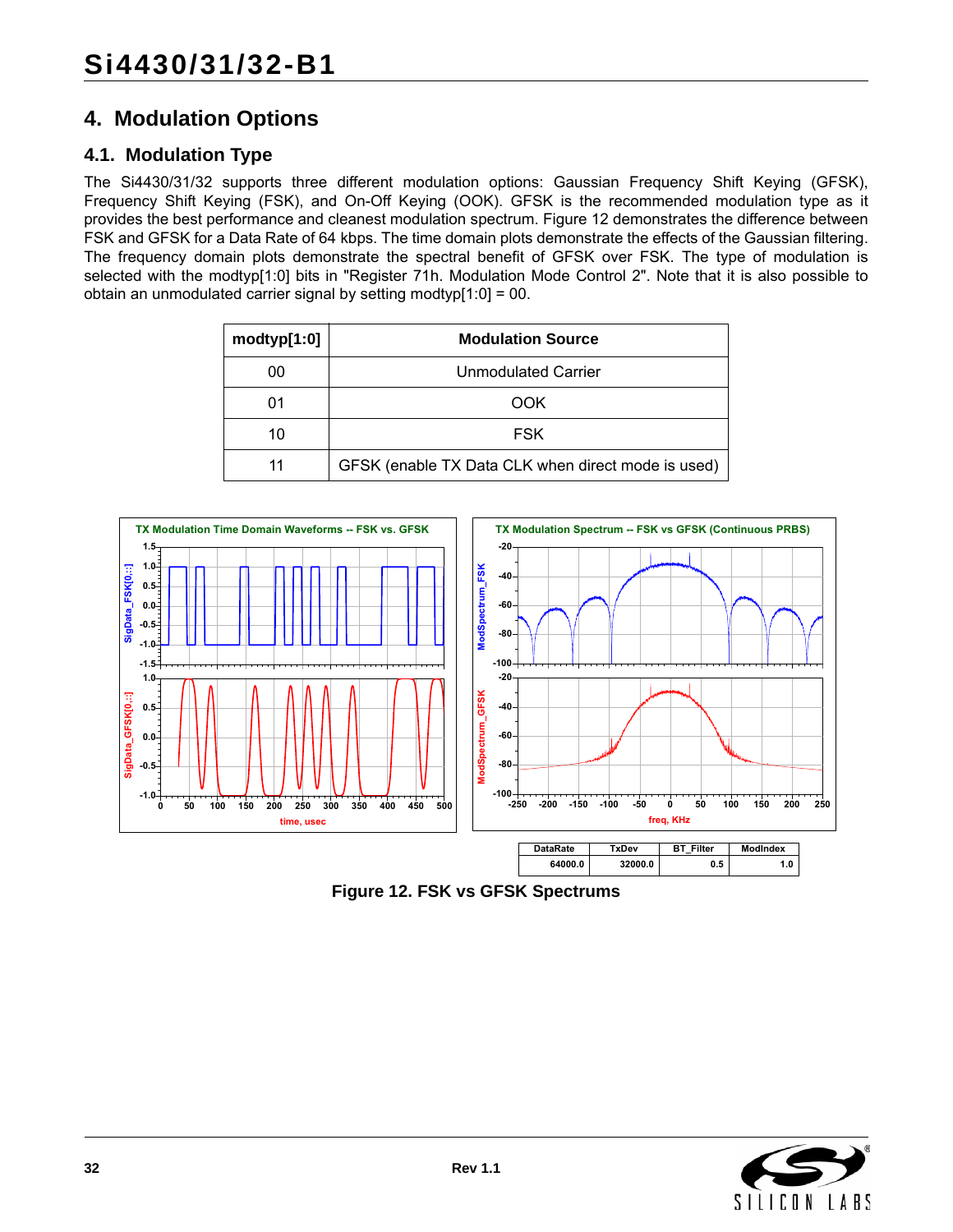## <span id="page-32-0"></span>**4.2. Modulation Data Source**

The Si4430/31/32 may be configured to obtain its modulation data from one of three different sources: FIFO mode, Direct Mode, and from a PN9 mode. In Direct Mode, the TX modulation data may be obtained from several different input pins. These options are set through the dtmod[1:0] field in "Register 71h. Modulation Mode Control 2".

|    |     | Add   R/W   Function/Description    | D7       | D6 | D <sub>5</sub>                             | D4 | D <sub>3</sub> | D2    | D1                                            | D0 | POR Def. |
|----|-----|-------------------------------------|----------|----|--------------------------------------------|----|----------------|-------|-----------------------------------------------|----|----------|
| 74 | R/W | <b>Modulation Mode</b><br>Control 2 | trclk[1] |    | $ $ trclk[0] $ $ dtmod[1] $ $ dtmod[0] $ $ |    | eninv l        | fd[8] | modtyp <sup>[1]</sup>   modtyp <sup>[0]</sup> |    | 00h      |

| dtmod[1:0] | Data Source                                                             |
|------------|-------------------------------------------------------------------------|
| 00         | Direct Mode using TX/RX Data via GPIO pin (GPIO configuration required) |
| 01         | Direct Mode using TX/RX Data via SDI pin (only when nSEL is high)       |
| 10         | FIFO Mode                                                               |
| 11         | PN9 (internally generated)                                              |

#### **4.2.1. FIFO Mode**

In FIFO mode, the transmit and receive data is stored in integrated FIFO register memory. The FIFOs are accessed via "Register 7Fh. FIFO Access," and are most efficiently accessed with burst read/write operation as discussed in ["3.1. Serial Peripheral Interface \(SPI\)" on page 18.](#page-17-1)

In TX mode, the data bytes stored in FIFO memory are "packaged" together with other fields and bytes of information to construct the final transmit packet structure. These other potential fields include the Preamble, Sync word, Header, CRC checksum, etc. The configuration of the packet structure in TX mode is determined by the Automatic Packet Handler (if enabled), in conjunction with a variety of Packet Handler Registers (see [Table 13 on](#page-44-0) [page 45\)](#page-44-0). If the Automatic Packet Handler is disabled, the entire desired packet structure should be loaded into FIFO memory; no other fields (such as Preamble or Sync word are automatically added to the bytes stored in FIFO memory). For further information on the configuration of the FIFOs for a specific application or packet size, see ["6.](#page-40-0) [Data Handling and Packet Handler" on page 41](#page-40-0).

In RX mode, only the bytes of the received packet structure that are considered to be "data bytes" are stored in FIFO memory. Which bytes of the received packet are considered "data bytes" is determined by the Automatic Packet Handler (if enabled), in conjunction with the Packet Handler Registers (see [Table 13 on page 45\)](#page-44-0). If the Automatic Packet Handler is disabled, all bytes following the Sync word are considered data bytes and are stored in FIFO memory. Thus, even if Automatic Packet Handling operation is not desired, the preamble detection threshold and Sync word still need to be programmed so that the RX Modem knows when to start filling data into the FIFO. When the FIFO is being used in RX mode, all of the received data may still be observed directly (in realtime) by properly programming a GPIO pin as the RXDATA output pin; this can be quite useful during application development.

When in FIFO mode, the chip will automatically exit the TX or RX State when either the ipksent or ipkvalid interrupt occurs. The chip will return to the IDLE mode state programmed in "Register 07h. Operating Mode and Function Control 1". For example, the chip may be placed into TX mode by setting the txon bit, but with the pllon bit additionally set. The chip will transmit all of the contents of the FIFO and the ipksent interrupt will occur. When this interrupt event occurs, the chip will clear the txon bit and return to TUNE mode, as indicated by the set state of the pllon bit. If no other bits are additionally set in register 07h (besides txon initially), then the chip will return to the STANDBY state.

In RX mode, the rxon bit will be cleared if ipkvalid occurs and the rxmpk bit (RX Multi-Packet bit, SPI Register 08h bit [4]) is not set. When the rxmpk bit is set, the part will not exit the RX state after successfully receiving a packet, but will remain in RX mode. The microcontroller will need to decide on the appropriate subsequent action, depending upon information such as an interrupt generated by CRC, packet valid, or preamble detect.

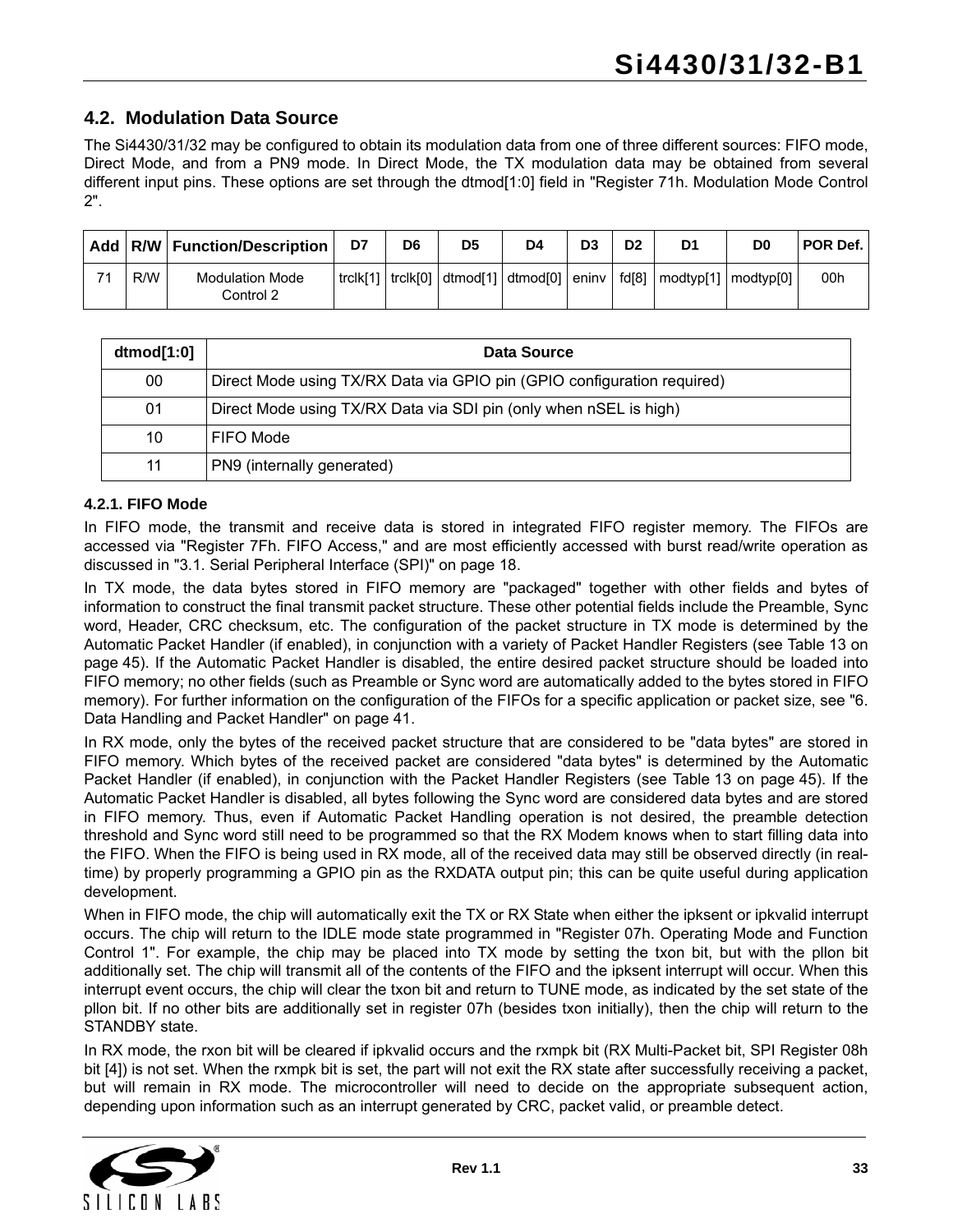#### **4.2.2. Direct Mode**

For legacy systems that perform packet handling within an MCU or other baseband chip, it may not be desirable to use the FIFO. For this scenario, a Direct Mode is provided which bypasses the FIFOs entirely.

In TX direct mode, the TX modulation data is applied to an input pin of the chip and processed in "real time" (i.e., not stored in a register for transmission at a later time). A variety of pins may be configured for use as the TX Data input function.

Furthermore, an additional pin may be required for a TX Clock output function if GFSK modulation is desired (only the TX Data input pin is required for FSK). Two options for the source of the TX Data are available in the dtmod[1:0] field, and various configurations for the source of the TX Data Clock may be selected through the trclk[1:0] field.

| trclk[1:0] | <b>TX/RX Data Clock Configuration</b>                                               |
|------------|-------------------------------------------------------------------------------------|
| 00         | No TX Clock (only for FSK)                                                          |
| 01         | TX/RX Data Clock is available via GPIO (GPIO needs programming accordingly as well) |
| 10         | TX/RX Data Clock is available via SDO pin (only when nSEL is high)                  |
| 11         | TX/RX Data Clock is available via the nIRQ pin                                      |

The eninv bit in SPI Register 71h will invert the TX Data; this is most likely useful for diagnostic and testing purposes.

In RX direct mode, the RX Data and RX Clock can be programmed for direct (real-time) output to GPIO pins. The microcontroller may then process the RX data without using the FIFO or packet handler functions of the RFIC. In RX direct mode, the chip must still acquire bit timing during the Preamble, and thus the preamble detection threshold (SPI Register 35h) must still be programmed. Once the preamble is detected, certain bit timing functions within the RX Modem change their operation for optimized performance over the remainder of the packet. It is not required that a Sync word be present in the packet in RX Direct mode; however, if the Sync word is absent then the skipsyn bit in SPI Register 33h must be set, or else the bit timing and tracking function within the RX Modem will not be configured for optimum performance.

#### **4.2.2.1. Direct Synchronous Mode**

In TX direct mode, the chip may be configured for synchronous or asynchronous modes of modulation. In direct synchronous mode, the RFIC is configured to provide a TX Clock signal as an output to the external device that is providing the TX Data stream. This TX Clock signal is a square wave with a frequency equal to the programmed data rate. The external modulation source (e.g., MCU) must accept this TX Clock signal as an input and respond by providing one bit of TX Data back to the RFIC, synchronous with one edge of the TX Clock signal. In this fashion, the rate of the TX Data input stream from the external source is controlled by the programmed data rate of the RFIC; no TX Data bits are made available at the input of the RFIC until requested by another cycle of the TX Clock signal. The TX Data bits supplied by the external source are transmitted directly in real-time (i.e., not stored internally for later transmission).

All modulation types (FSK/GFSK/OOK) are valid in TX direct synchronous mode. As will be discussed in the next section, there are limits on modulation types in TX direct asynchronous mode.

#### **4.2.2.2. Direct Asynchronous Mode**

In TX direct asynchronous mode, the RFIC no longer controls the data rate of the TX Data input stream. Instead, the data rate is controlled only by the external TX Data source; the RFIC simply accepts the data applied to its TX Data input pin, at whatever rate it is supplied. This means that there is no longer a need for a TX Clock output signal from the RFIC, as there is no synchronous "handshaking" between the RFIC and the external data source. The TX Data bits supplied by the external source are transmitted directly in real-time (i.e., not stored internally for later transmission).

It is not necessary to program the data rate parameter when operating in TX direct asynchronous mode. The chip still internally samples the incoming TX Data stream to determine when edge transitions occur; however, rather than sampling the data at a pre-programmed data rate, the chip now internally samples the incoming TX Data stream at its maximum possible oversampling rate. This allows the chip to accurately determine the timing of the bit edge transitions without prior knowledge of the data rate. (Of course, it is still necessary to program the desired peak frequency deviation.)

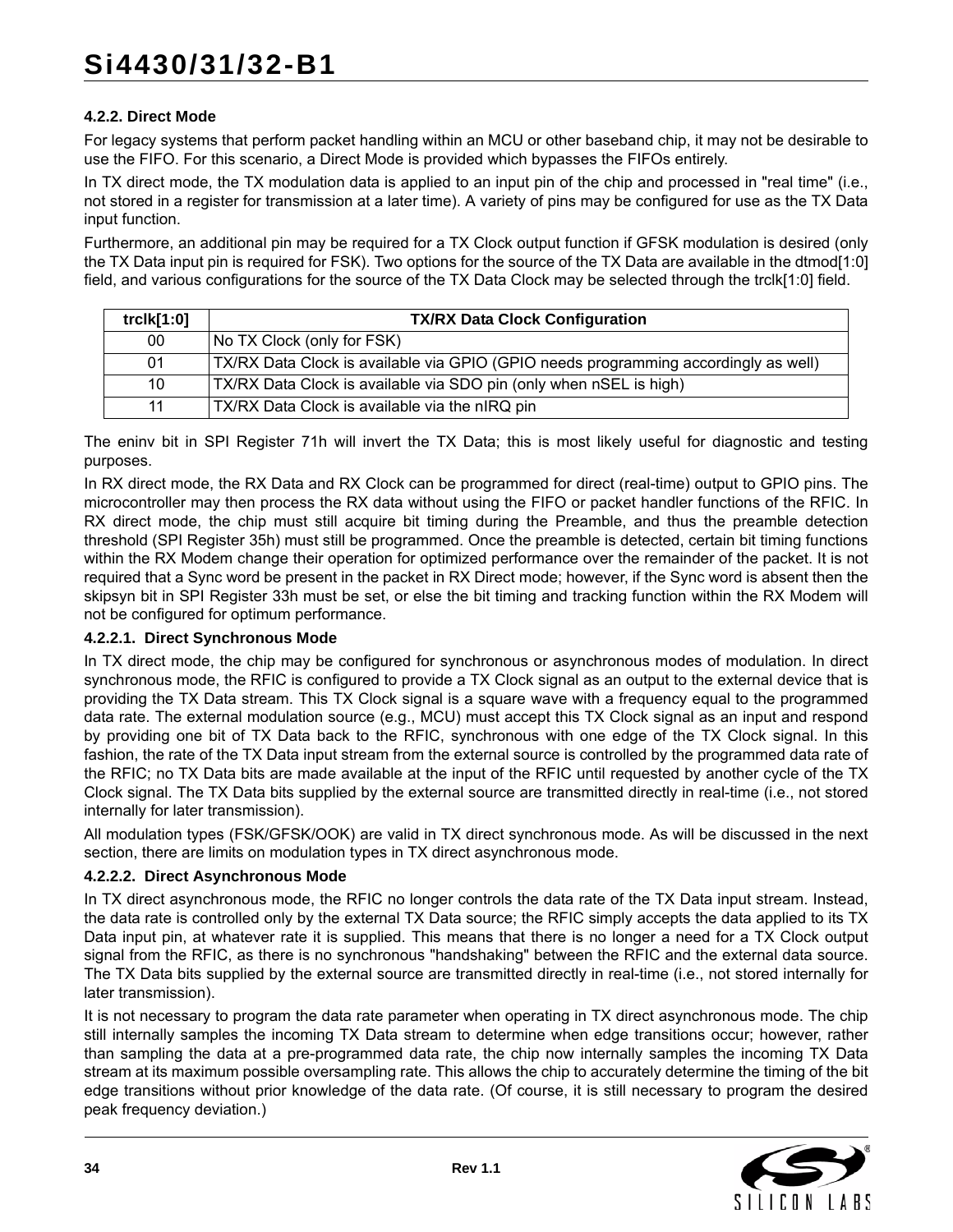Only FSK and OOK modulation types are valid in TX Direct Asynchronous Mode; GFSK modulation is not available in asynchronous mode. This is because the RFIC does not have knowledge of the supplied data rate, and thus cannot determine the appropriate Gaussian lowpass filter function to apply to the incoming data.

One advantage of this mode that it saves a microcontroller pin because no TX Clock output function is required. The primary disadvantage of this mode is the increase in occupied spectral bandwidth with FSK (as compared to GFSK).



**Figure 13. Direct Synchronous Mode Example**

<span id="page-34-0"></span>

**Figure 14. Direct Asynchronous Mode Example**

#### <span id="page-34-1"></span>**4.2.2.3. Direct Mode using SPI or nIRQ Pins**

In certain applications it may be desirable to minimize the connections to the microcontroller or to preserve the GPIOs for other uses. For these cases it is possible to use the SPI pins and nIRQ as the modulation clock and data. The SDO pin can be configured to be the data clock by programming trclk = 10. If the nSEL pin is LOW then the function of the pin will be SPI data output. If the pin is high and trclk[1:0] is 10 then during RX and TX modes the data clock will be available on the SDO pin. If trclk[1:0] is set to 11 and no interrupts are enabled in registers 05 or 06h, then the nIRQ pin can also be used as the TX/RX data clock.

The SDI pin can be configured to be the data source in both RX and TX modes if dtmod[1:0] = 01. In a similar fashion, if nSEL is LOW the pin will function as SPI data-in. If nSEL is HIGH then in TX mode it will be the data to

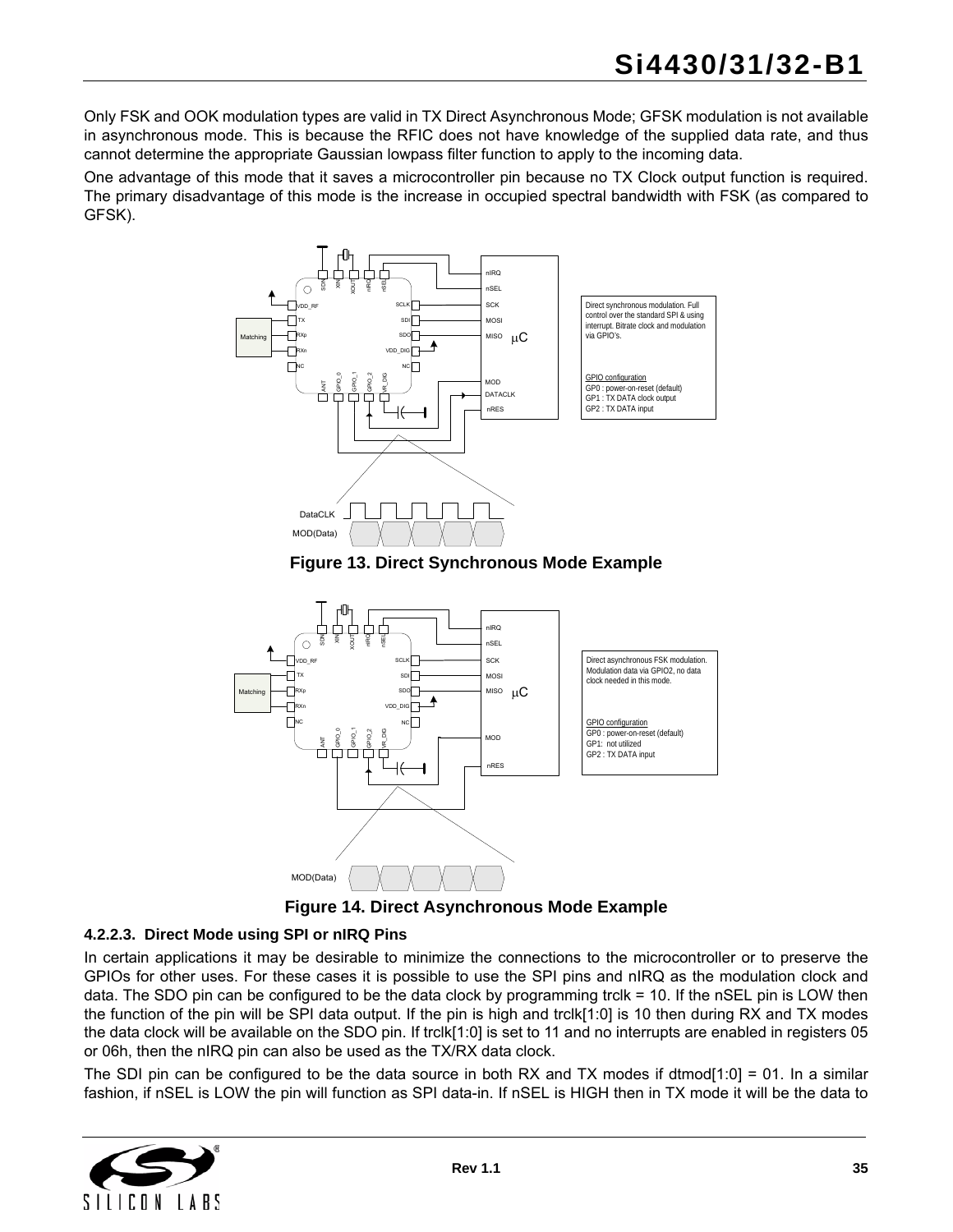be modulated and transmitted. In RX mode it will be the received demodulated data. [Figure 15](#page-35-0) demonstrates using SDI and SDO as the TX/RX data and clock:

|            |                   |            | TX on<br>command  | TX mode          | <b>TX off</b><br>command |            | <b>RX</b> on<br>command | RX mode       | RX off<br>command |
|------------|-------------------|------------|-------------------|------------------|--------------------------|------------|-------------------------|---------------|-------------------|
| nSEL       |                   |            |                   |                  |                          |            |                         |               |                   |
|            |                   |            |                   |                  |                          |            |                         |               |                   |
| <b>SDI</b> | SPI input         | don't care | SPI input         | <b>MOD</b> input | SPI input                | don't care | SPI input               | Data output   | SPI input         |
|            |                   |            |                   | Data CLK         |                          |            |                         | Data CLK      |                   |
| <b>SDO</b> | <b>SPI output</b> | don't care | <b>SPI output</b> | Output           | <b>SPI output</b>        | don't care | <b>SPI output</b>       | <b>Output</b> | <b>SPI output</b> |
|            |                   |            |                   |                  |                          |            |                         |               |                   |

### **Figure 15. Microcontroller Connections**

<span id="page-35-0"></span>If the SDO pin is not used for data clock then it may be programmed to be the interrupt function (nIRQ) by programming Reg 0Eh bit 3.

#### **4.2.3. PN9 Mode**

In this mode the TX Data is generated internally using a pseudorandom (PN9 sequence) bit generator. The primary purpose of this mode is for use as a test mode to observe the modulated spectrum without having to provide data.

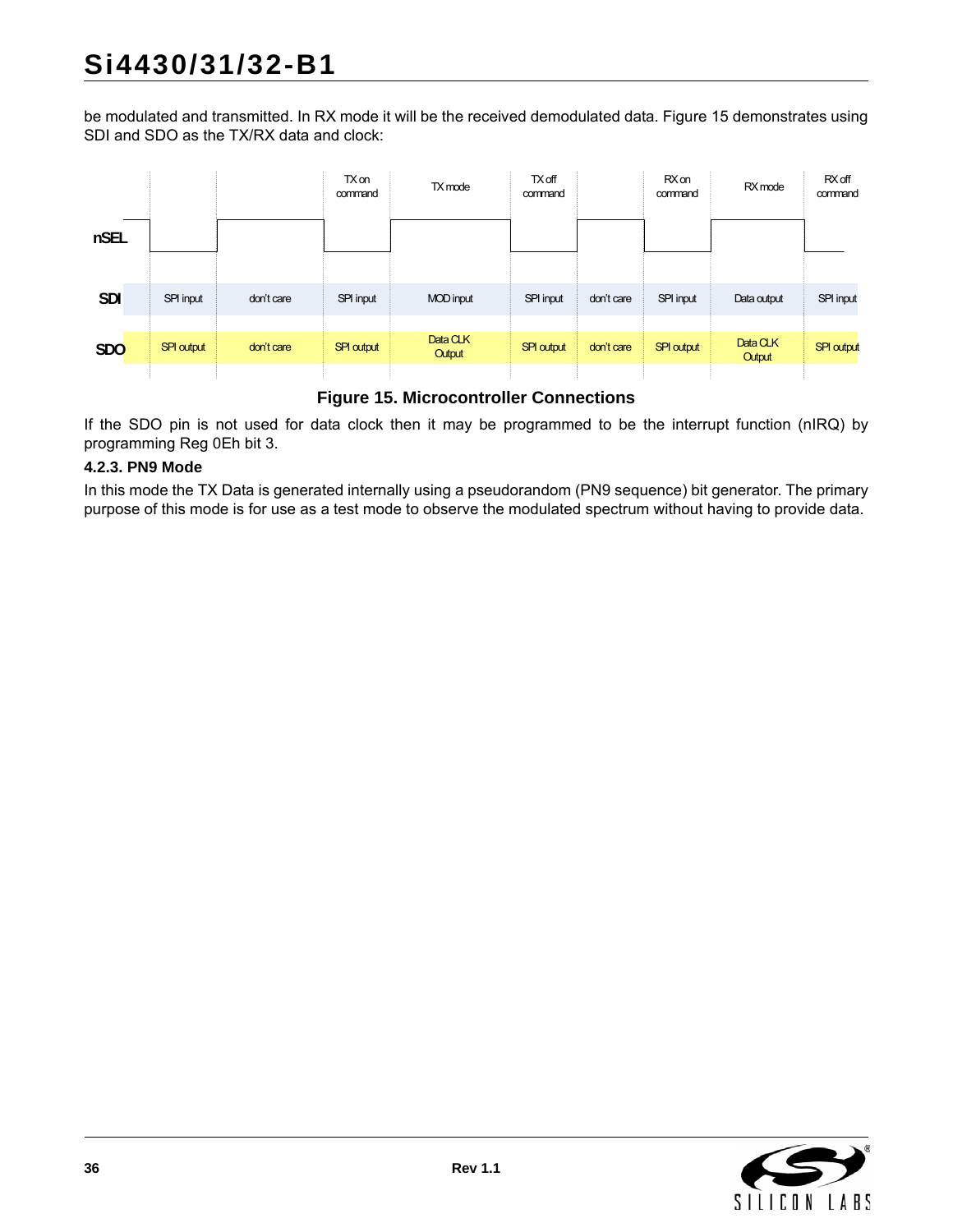# **5. Internal Functional Blocks**

This section provides an overview some of the key blocks of the internal radio architecture.

### **5.1. RX LNA**

Depending on the part, the input frequency range for the LNA is between 240–960 MHz. The LNA provides gain with a noise figure low enough to suppress the noise of the following stages. The LNA has one step of gain control which is controlled by the analog gain control (AGC) algorithm. The AGC algorithm adjusts the gain of the LNA and PGA so the receiver can handle signal levels from sensitivity to +5 dBm with optimal performance.

In the Si4431, the TX and RX may be tied directly. See the TX/RX direct-tie reference design available on the [Silicon Labs website](https://www.silabs.com/products/wireless/EZRadioPRO/Pages/default.aspx). for more details. When the direct tie is used, the lna\_sw bit in "Register 6Dh. TX Power" must be set.

#### **5.2. RX I-Q Mixer**

The output of the LNA is fed internally to the input of the receive mixer. The receive mixer is implemented as an I-Q mixer that provides both I and Q channel outputs to the programmable gain amplifier. The mixer consists of two double-balanced mixers whose RF inputs are driven in parallel, local oscillator (LO) inputs are driven in quadrature, and separate I and Q Intermediate Frequency (IF) outputs drive the programmable gain amplifier. The receive LO signal is supplied by an integrated VCO and PLL synthesizer operating between 240–960 MHz. The necessary quadrature LO signals are derived from the divider at the VCO output.

#### **5.3. Programmable Gain Amplifier**

The programmable gain amplifier (PGA) provides the necessary gain to boost the signal level into the dynamic range of the ADC. The PGA must also have enough gain switching to allow for large input signals to ensure a linear RSSI range up to –20 dBm. The PGA has steps of 3 dB which are controlled by the AGC algorithm in the digital modem.

#### **5.4. ADC**

The amplified IQ IF signals are digitized using an Analog-to-Digital Converter (ADC), which allows for low current consumption and high dynamic range. The bandpass response of the ADC provides exceptional rejection of out of band blockers.

#### **5.5. Digital Modem**

Using high-performance ADCs allows channel filtering, image rejection, and demodulation to be performed in the digital domain, resulting in reduced area while increasing flexibility. The digital modem performs the following functions:

- **Channel selection filter**
- TX modulation
- RX demodulation
- AGC
- **Preamble detector**
- Invalid preamble detector
- Radio signal strength indicator (RSSI)
- Automatic frequency compensation (AFC)
- Packet handling including  $EZMAC^{\circledR}$  features
- Cyclic redundancy check (CRC)

The digital channel filter and demodulator are optimized for ultra low power consumption and are highly configurable. Supported modulation types are GFSK, FSK, and OOK. The channel filter can be configured to support bandwidths ranging from 620 kHz down to 2.6 kHz. A large variety of data rates are supported ranging from 0.123 up to 256 kbps. The AGC algorithm is implemented digitally using an advanced control loop optimized for fast response time.

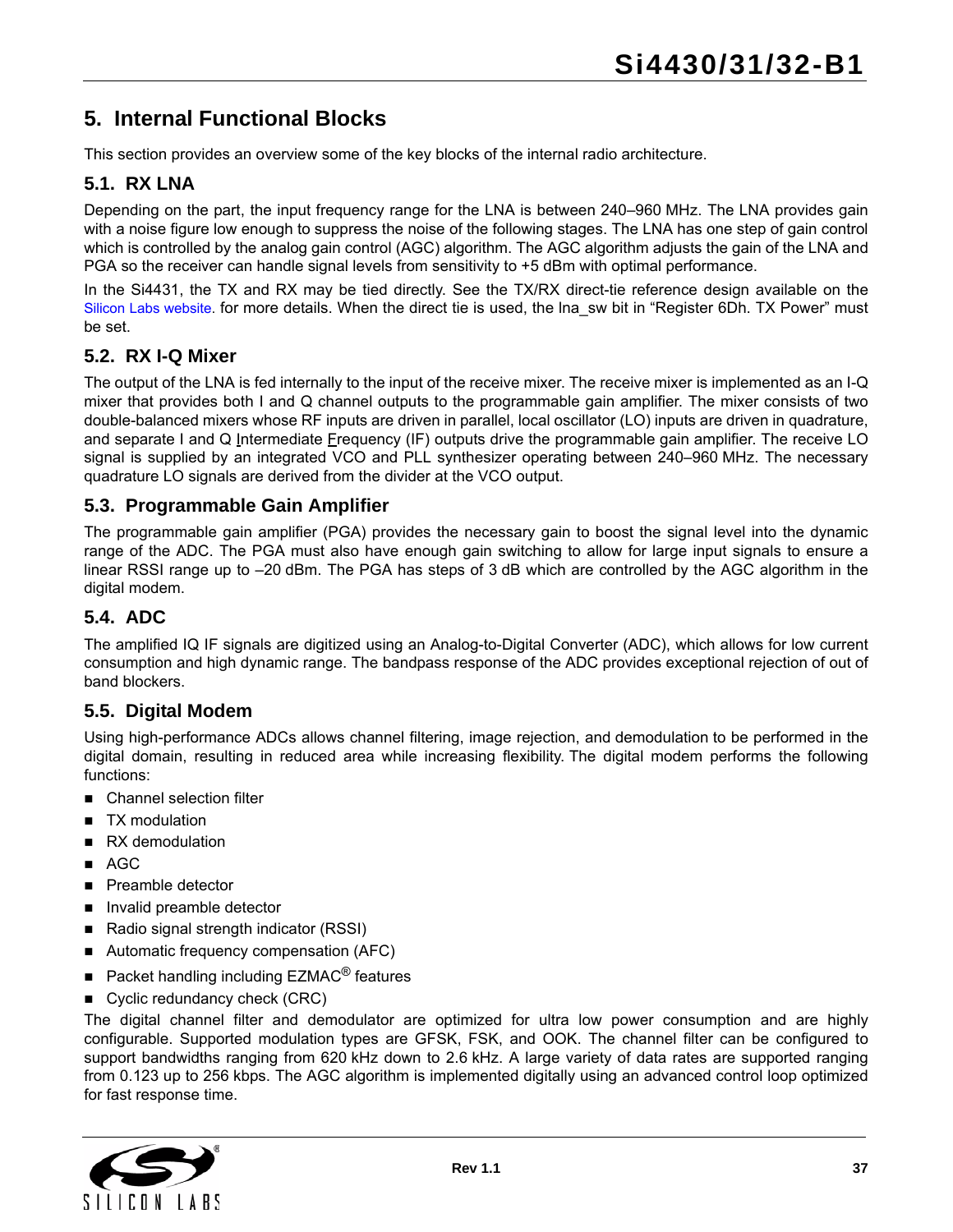# **Si4430/31/32-B1**

The configurable preamble detector is used to improve the reliability of the sync-word detection. The sync-word detector is only enabled when a valid preamble is detected, significantly reducing the probability of false detection.

The received signal strength indicator (RSSI) provides a measure of the signal strength received on the tuned channel. The resolution of the RSSI is 0.5 dB. This high resolution RSSI enables accurate channel power measurements for clear channel assessment (CCA), carrier sense (CS), and listen before talk (LBT) functionality.

Frequency mistuning caused by crystal inaccuracies can be compensated by enabling the digital automatic frequency control (AFC) in receive mode.

A comprehensive programmable packet handler including key features of Silicon Labs' EZMAC is integrated to create a variety of communication topologies ranging from peer-to-peer networks to mesh networks. The extensive programmability of the packet header allows for advanced packet filtering which in turn enables a mix of broadcast, group, and point-to-point communication.

A wireless communication channel can be corrupted by noise and interference, and it is therefore important to know if the received data is free of errors. A cyclic redundancy check (CRC) is used to detect the presence of erroneous bits in each packet. A CRC is computed and appended at the end of each transmitted packet and verified by the receiver to confirm that no errors have occurred. The packet handler and CRC can significantly reduce the load on the system microcontroller allowing for a simpler and cheaper microcontroller.

The digital modem includes the TX modulator which converts the TX data bits into the corresponding stream of digital modulation values to be summed with the fractional input to the sigma-delta modulator. This modulation approach results in highly accurate resolution of the frequency deviation. A Gaussian filter is implemented to support GFSK, considerably reducing the energy in the adjacent channels. The default bandwidth-time product (BT) is 0.5 for all programmed data rates, but it may be adjusted to other values.

### **5.6. Synthesizer**

An integrated Sigma Delta (ΣΔ) Fractional-N PLL synthesizer capable of operating from 240–960 MHz is provided on-chip. The Si4431/32 and Si4430 cover different frequencies. This section discusses the frequency range covered by all EZRadioPRO devices. Using a ΣΔ synthesizer has many advantages; it provides flexibility in choosing data rate, deviation, channel frequency, and channel spacing. The transmit modulation is applied directly to the loop in the digital domain through the fractional divider which results in very precise accuracy and control over the transmit deviation.

Depending on the part, the PLL and  $\Delta$ - $\Sigma$  modulator scheme is designed to support any desired frequency and channel spacing in the range from 240–960 MHz with a frequency resolution of 156.25 Hz (Low band) or 312.5 Hz (High band). The transmit data rate can be programmed between 0.123–256 kbps, and the frequency deviation can be programmed between ±1–320 kHz. These parameters may be adjusted via registers as shown in ["3.5.](#page-24-0) [Frequency Control" on page 25](#page-24-0).



**Figure 16. PLL Synthesizer Block Diagram**

The reference frequency to the PLL is 10 MHz. The PLL utilizes a differential L-C VCO, with integrated on-chip inductors. The output of the VCO is followed by a configurable divider which will divide down the signal to the desired output frequency band. The modulus of the variable divide-by-N divider stage is controlled dynamically by

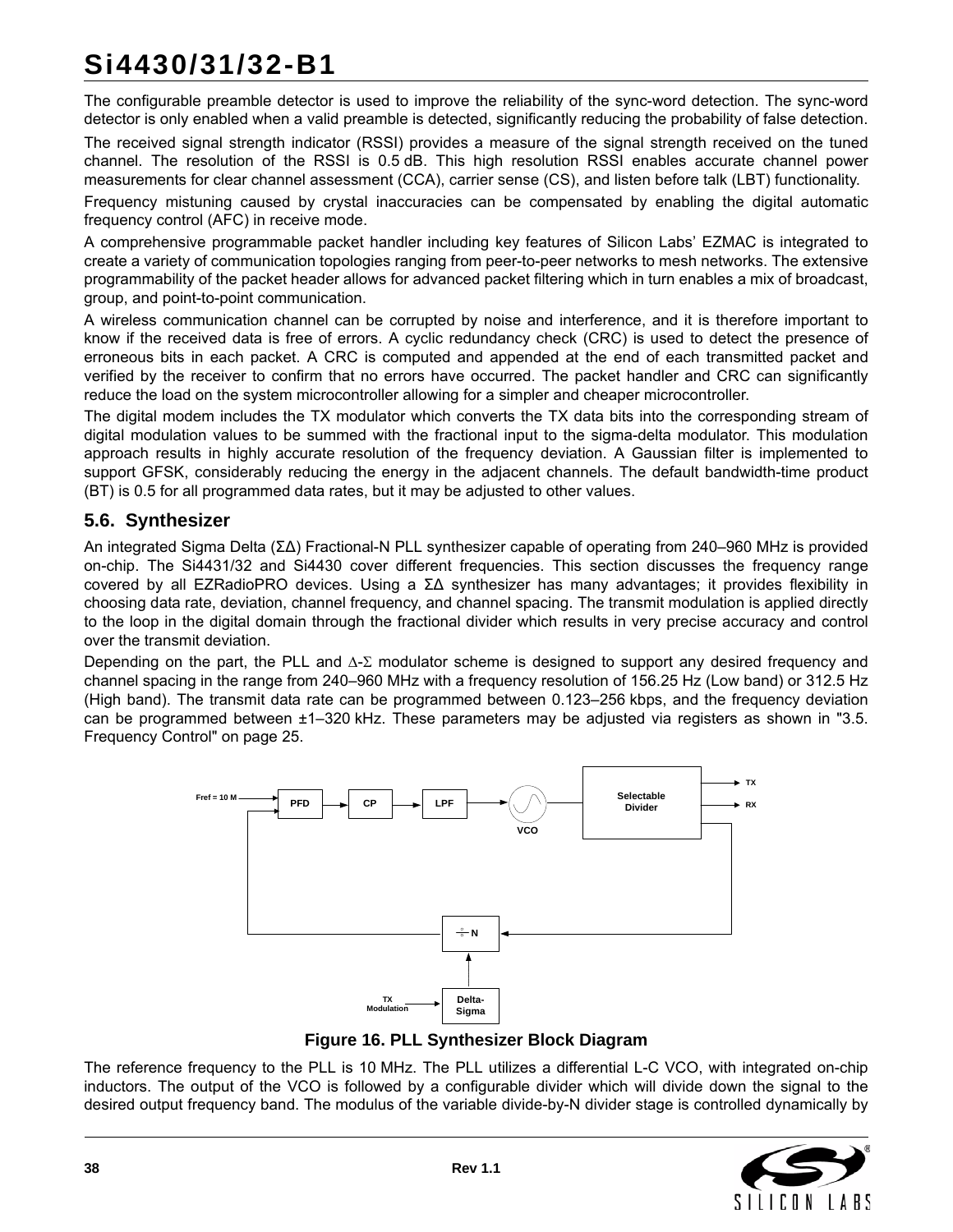the output from the  $\Delta$ - $\Sigma$  modulator. The tuning resolution is sufficient to tune to the commanded frequency with a maximum accuracy of 312.5 Hz anywhere in the range between 240–960 MHz.

#### **5.6.1. VCO**

The output of the VCO is automatically divided down to the correct output frequency depending on the hbsel and fb[4:0] fields in "Register 75h. Frequency Band Select." In receive mode, the LO frequency is automatically shifted downwards by the IF frequency of 937.5 kHz, allowing transmit and receive operation on the same frequency. The VCO integrates the resonator inductor and tuning varactor, so no external VCO components are required.

The VCO uses a capacitance bank to cover the wide frequency range specified. The capacitance bank will automatically be calibrated every time the synthesizer is enabled. In certain fast hopping applications this might not be desirable so the VCO calibration may be skipped by setting the appropriate register.

#### **5.7. Power Amplifier**

The Si4432 contains an internal integrated power amplifier (PA) capable of transmitting at output levels between +1 and +20 dBm. The Si4431/4430 contains a PA which is capable of transmitting output levels between –8 to +13 dBm. The PA design is single-ended and is implemented as a two stage class CE amplifier with a high efficiency when transmitting at maximum power. The PA efficiency can only be optimized at one power level. Changing the output power by adjusting txpow[2:0] will scale both the output power and current but the efficiency will not remain constant. The PA output is ramped up and down to prevent unwanted spectral splatter.

In the Si4431, the TX and RX may be tied directly. See the TX/RX direct-tie reference design available on the [Silicon Labs website](https://www.silabs.com/products/wireless/EZRadioPRO/Pages/default.aspx) for more details. When the direct tie is used, the lna\_sw bit in "Register 6Dh. TX Power" must be set to 1.

#### **5.7.1. Output Power Selection**

The output power is configurable in 3 dB steps with the txpow[2:0] field in "Register 6Dh. TX Power." Extra output power can allow the use of a cheaper smaller antenna, greatly reducing the overall BOM cost. The higher power setting of the chip achieves maximum possible range, but of course comes at the cost of higher TX current consumption. However, depending on the duty cycle of the system, the effect on battery life may be insignificant. Contact Silicon Labs Support for help in evaluating this tradeoff.

|    |     | Add R/W Function/D<br>escription | D7       | D6       | D <sub>5</sub> | D4       | D <sub>3</sub> | D <sub>2</sub> | D١       | D0       | <b>POR</b><br>Def. |
|----|-----|----------------------------------|----------|----------|----------------|----------|----------------|----------------|----------|----------|--------------------|
| 6D | R/W | <b>TX Power</b>                  | reserved | reserved | reserved       | reserved | lna swl        | txpow[2]       | txpow[1] | txpow[0] | 18h                |

| txpow[2:0]  | Si4432 Output Power |
|-------------|---------------------|
| 000         | $+1$ dBm            |
| 001         | $+2$ dBm            |
| 010         | $+5$ dBm            |
| 011         | $+8$ dBm            |
| 100         | $+11$ dBm           |
| 101         | $+14$ dBm           |
| 110         | $+17$ dBm           |
| $\bar{1}11$ | $+20$ dBm           |

| txpow[2:0] | Si4431/30 Output Power |
|------------|------------------------|
| 000        | $-8$ dBm               |
| 001        | $-5$ dBm               |
| 010        | $-2$ dBm               |
| 011        | +1 dBm                 |
| 100        | $+4$ dBm               |
| 101        | $+7$ dBm               |
| 110        | $+10$ dBm              |
| 111        | $+13$ dBm              |

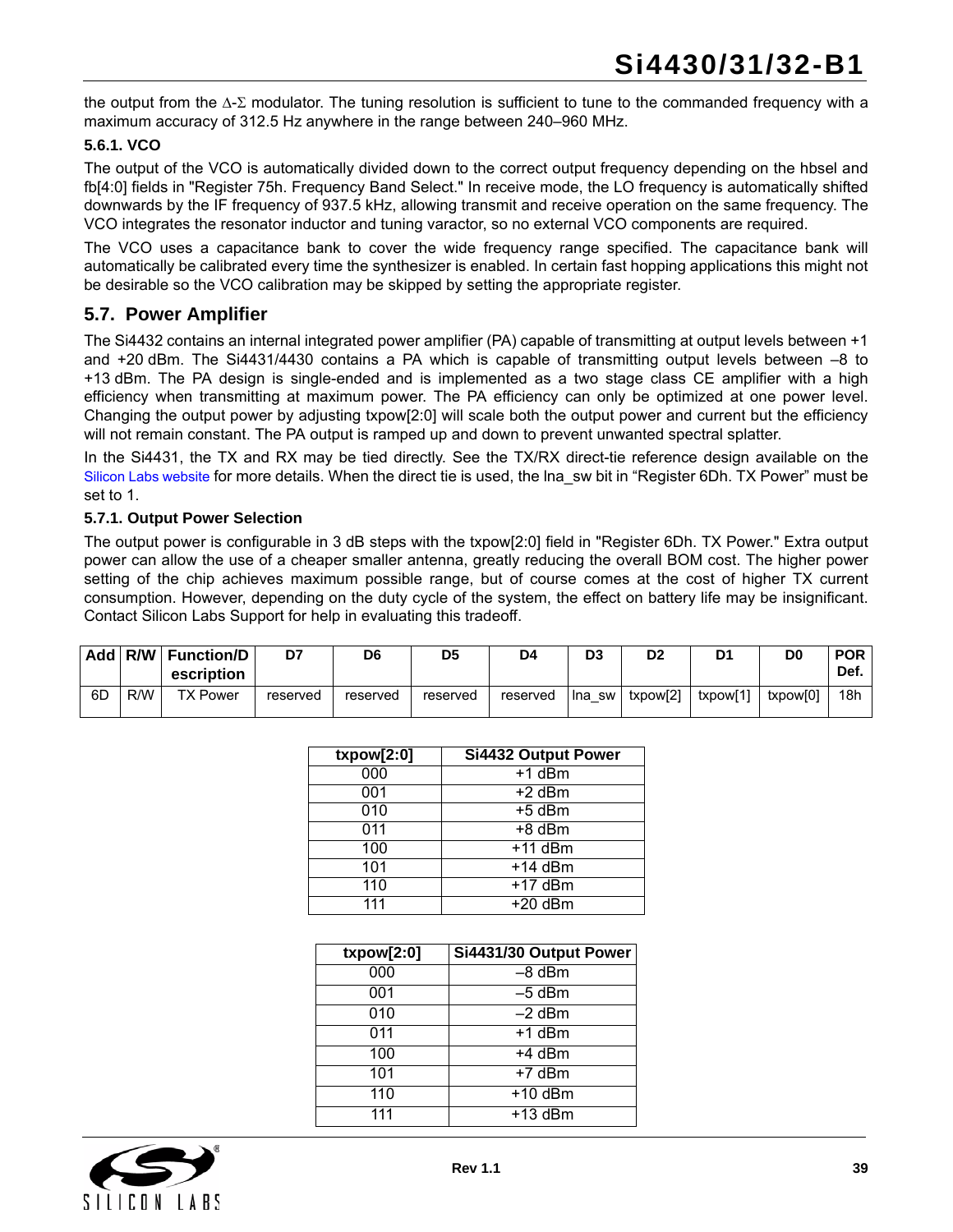## **5.8. Crystal Oscillator**

The Si4430/31/32 includes an integrated 30 MHz crystal oscillator with a fast start-up time of less than 600 µs when a suitable parallel resonant crystal is used. The design is differential with the required crystal load capacitance integrated on-chip to minimize the number of external components. By default, all that is required offchip is the 30 MHz crystal.

The crystal load capacitance can be digitally programmed to accommodate crystals with various load capacitance requirements and to adjust the frequency of the crystal oscillator. The tuning of the crystal load capacitance is programmed through the xlc[6:0] field of "Register 09h. 30 MHz Crystal Oscillator Load Capacitance." The total internal capacitance is 12.5 pF and is adjustable in approximately 127 steps (97fF/step). The xtalshift bit provides a coarse shift in frequency but is not binary with xlc[6:0].

The crystal frequency adjustment can be used to compensate for crystal production tolerances. Utilizing the onchip temperature sensor and suitable control software, the temperature dependency of the crystal can be canceled.

The typical value of the total on-chip capacitance Cint can be calculated as follows:

Cint =  $1.8$  pF +  $0.085$  pF x xlc[6:0] +  $3.7$  pF x xtalshift

Note that the coarse shift bit xtalshift is not binary with xlc[6:0]. The total load capacitance Cload seen by the crystal can be calculated by adding the sum of all external parasitic PCB capacitances Cext to Cint. If the maximum value of Cint (16.3 pF) is not sufficient, an external capacitor can be added for exact tuning. Additional information on calculating Cext and crystal selection guidelines is provided in "AN417: Si4x3x Family Crystal Oscillator."

If AFC is disabled then the synthesizer frequency may be further adjusted by programming the Frequency Offset field fo[9:0]in "Register 73h. Frequency Offset 1" and "Register 74h. Frequency Offset 2", as discussed in ["3.5.](#page-24-0) [Frequency Control" on page 25](#page-24-0).

The crystal oscillator frequency is divided down internally and may be output to the microcontroller through one of the GPIO pins for use as the System Clock. In this fashion, only one crystal oscillator is required for the entire system and the BOM cost is reduced. The available clock frequencies and GPIO configuration are discussed further in ["8.2. Microcontroller Clock" on page 51.](#page-50-0)

The Si4430/31/32 may also be driven with an external 30 MHz clock signal through the XOUT pin. When driving with an external reference or using a TCXO, the XTAL load capacitance register should be set to 0.

|    |     | Add R/W Function/Description           | D7        | D <sub>6</sub> | D5     | D4                 | D <sub>3</sub> | D <sub>2</sub>     | D <sub>1</sub> | D0     | POR Def. |
|----|-----|----------------------------------------|-----------|----------------|--------|--------------------|----------------|--------------------|----------------|--------|----------|
| 09 | R/W | Crystal Oscillator Load<br>Capacitance | xtalshift | xlc[6]         | xlc[5] | xlc <sup>[4]</sup> | xlc[3]         | xlc <sup>[2]</sup> | xlc[1]         | x c[0] | 7Fh      |

### **5.9. Regulators**

There are a total of six regulators integrated onto the Si4430/31/32. With the exception of the digital regulator, all regulators are designed to operate with only internal decoupling. The digital regulator requires an external 1 µF decoupling capacitor. All regulators are designed to operate with an input supply voltage from +1.8 to +3.6 V. The output stage of the of PA is not connected internally to a regulator and is connected directly to the battery voltage.

A supply voltage should only be connected to the VDD pins. No voltage should be forced on the digital regulator output.

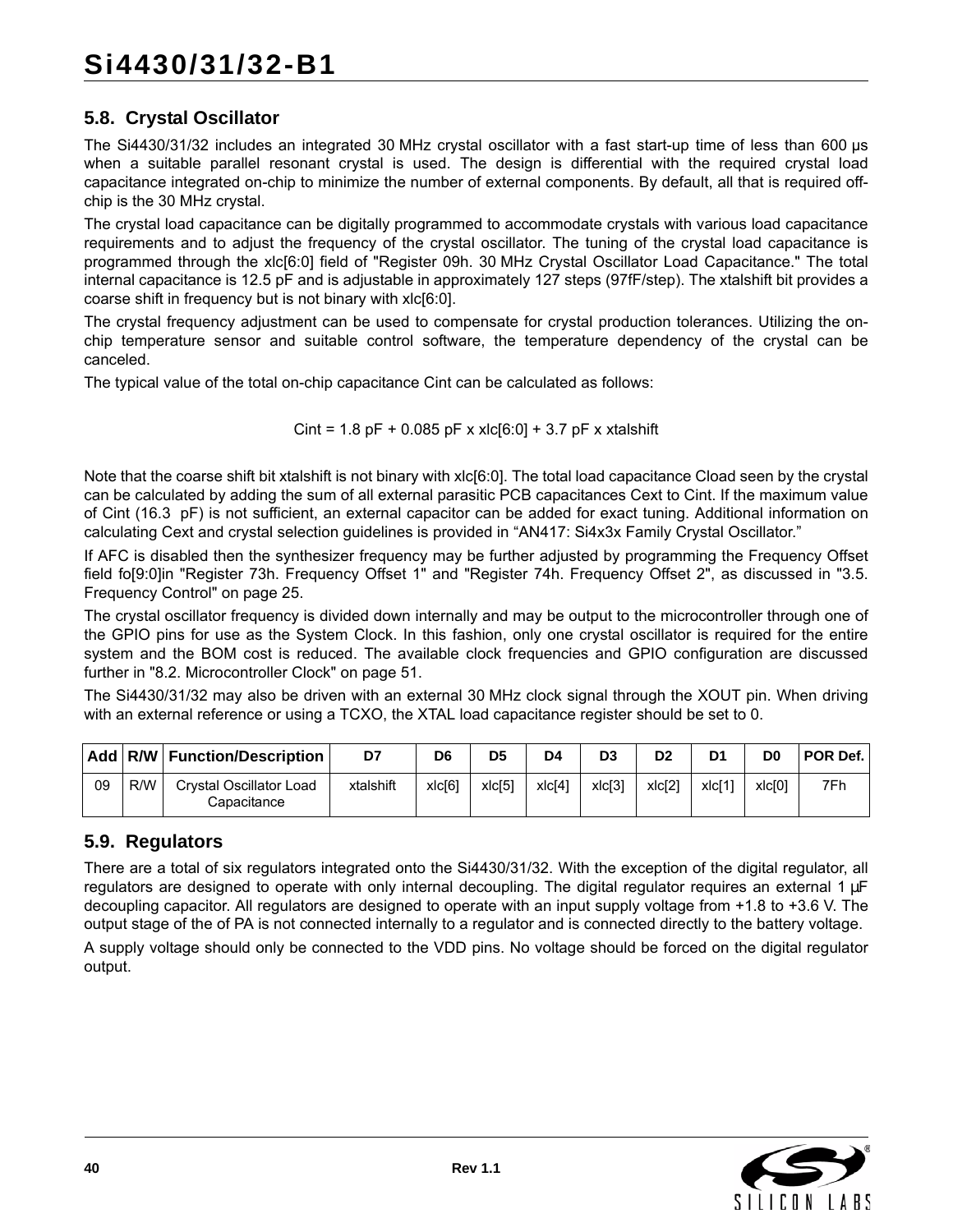# **6. Data Handling and Packet Handler**

The internal modem is designed to operate with a packet including a 010101... preamble structure. To configure the modem to operate with packet formats without a preamble or other legacy packet structures contact customer support.

### <span id="page-40-1"></span>**6.1. RX and TX FIFOs**

Two 64 byte FIFOs are integrated into the chip, one for RX and one for TX, as shown in [Figure 17.](#page-40-0) "Register 7Fh. FIFO Access" is used to access both FIFOs. A burst write, as described in ["3.1. Serial Peripheral Interface \(SPI\)"](#page-17-0) [on page 18,](#page-17-0) to address 7Fh will write data to the TX FIFO. A burst read from address 7Fh will read data from the RX FIFO.



**Figure 17. FIFO Thresholds**

<span id="page-40-0"></span>The TX FIFO has two programmable thresholds. An interrupt event occurs when the data in the TX FIFO reaches these thresholds. The first threshold is the FIFO almost full threshold, txafthr[5:0]. The value in this register corresponds to the desired threshold value in number of bytes. When the data being filled into the TX FIFO crosses this threshold limit, an interrupt to the microcontroller is generated so the chip can enter TX mode to transmit the contents of the TX FIFO. The second threshold for TX is the FIFO almost empty threshold, txaethr[5:0]. When the data being shifted out of the TX FIFO drops below the almost empty threshold an interrupt will be generated. If more data is not loaded into the FIFO then the chip automatically exits the TX State after the ipksent interrupt occurs. The chip will return to the mode selected by the remaining bits in SPI Register 07h. For example, the chip may be placed into TX mode by setting the txon bit, but with the xton bit additionally set. For this condition, the chip will transmit all of the contents of the FIFO and the ipksent interrupt will occur. When this interrupt event occurs, the chip will clear the txon bit and return to READY mode, as indicated by the set state of the xton bit. If the pllon bit D1 is set when entering TX mode (i.e., SPI Register 07h = 0Ah), the chip will exit from TX mode after sending the packet and return to TUNE mode.

However, the chip will not automatically return to STANDBY mode upon exit from the TX state, in the event the TX packet is initiated by setting SPI Register 07h = 08h (i.e., setting only txon bit D3). The chip will instead return to READY mode, with the crystal oscillator remaining enabled. This is intentional; the system may be configured such that the host MCU derives its clock from the MCU\_CLK output of the RFIC (through GPIO2), and this clock signal must not be shut down without allowing the host MCU time to process any interrupt signals that may have occurred. The host MCU must subsequently perform a WRITE to SPI Register 07h = 00h to enter STANDBY mode and obtain minimum current consumption.

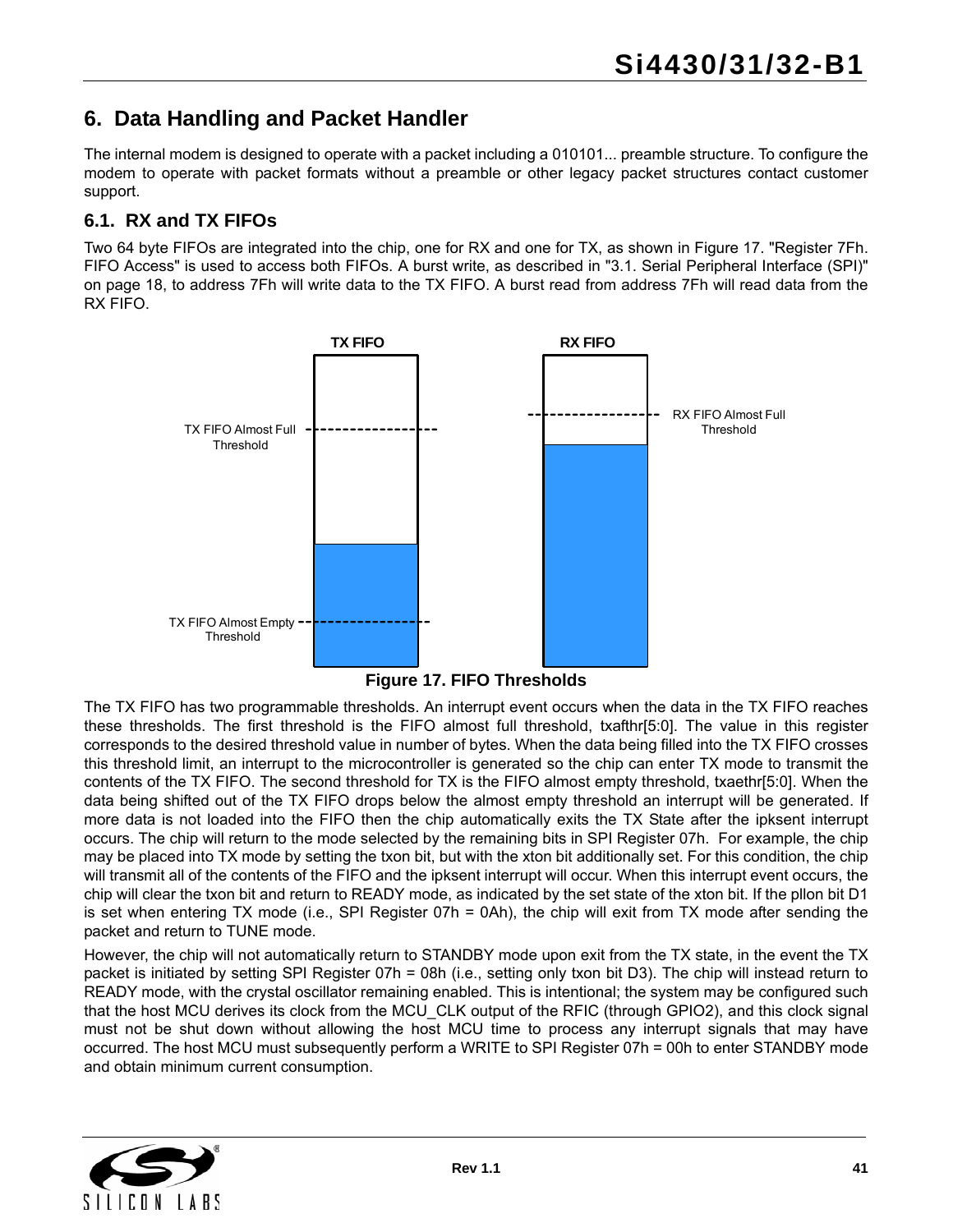| <b>Add</b> | R/W | <b>Function/</b><br><b>Description</b>      | D7                    | D6        | D <sub>5</sub>        | D4                                                                         | D <sub>3</sub> | D <sub>2</sub> | D1         | D <sub>0</sub> | <b>POR</b><br>Def. |
|------------|-----|---------------------------------------------|-----------------------|-----------|-----------------------|----------------------------------------------------------------------------|----------------|----------------|------------|----------------|--------------------|
| 08         | R/W | Operating &<br><b>Function</b><br>Control 2 | antdiv <sup>[2]</sup> | antdiv[1] | antdiv <sup>[0]</sup> | rxmpk                                                                      | autotx         | enldm          | ffclrrx    | ffclrtx        | 00h                |
| 7C         | R/W | TX FIFO<br>Control 1                        | Reserved   Reserved   |           | txafthr[5]            | txafthr[4]                                                                 | txafthr[3]     | txafthr[2]     | txafthr[1] | txafthr[0]     | 37h                |
| 7D         | R/W | <b>TX FIFO</b><br>Control 2                 | Reserved              |           |                       | Reserved txaethr[5] txaethr[4] txaethr[3] txaethr[2] txaethr[1] txaethr[0] |                |                |            |                | 04h                |

The RX FIFO has one programmable threshold called the FIFO Almost Full Threshold, rxafthr[5:0]. When the incoming RX data crosses the Almost Full Threshold an interrupt will be generated to the microcontroller via the nIRQ pin. The microcontroller will then need to read the data from the RX FIFO.

|    | Add $R/W$ | <b>Function/</b><br><b>Description</b> | D7                                                                                                | D <sub>6</sub> | D <sub>5</sub> | D4 | D <sub>3</sub> | D <sub>2</sub> | D1 | D <sub>0</sub> | <b>POR</b><br>Def. |
|----|-----------|----------------------------------------|---------------------------------------------------------------------------------------------------|----------------|----------------|----|----------------|----------------|----|----------------|--------------------|
| 7E | R/W       | RX FIFO<br>Control                     | Reserved   Reserved   rxafthr[5]   rxafthr[4]   rxafthr[3]   rxafthr[2]   rxafthr[1]   rxafthr[0] |                |                |    |                |                |    |                | 37h                |

Both the TX and RX FIFOs may be cleared or reset with the ffclrtx and ffclrrx bits. All interrupts may be enabled by setting the Interrupt Enabled bits in "Register 05h. Interrupt Enable 1" and "Register 06h. Interrupt Enable 2." If the interrupts are not enabled the function will not generate an interrupt on the nIRQ pin but the bits will still be read correctly in the Interrupt Status registers.

#### <span id="page-41-1"></span>**6.2. Packet Configuration**

When using the FIFOs, automatic packet handling may be enabled for TX mode, RX mode, or both. "Register 30h. Data Access Control" through "Register 4Bh. Received Packet Length" control the configuration, status, and decoded RX packet data for Packet Handling. The usual fields for network communication (such as preamble, synchronization word, headers, packet length, and CRC) can be configured to be automatically added to the data payload. The fields needed for packet generation normally change infrequently and can therefore be stored in registers. Automatically adding these fields to the data payload greatly reduces the amount of communication between the microcontroller and the Si4430/31/32 and reduces the required computational power of the microcontroller.

The general packet structure is shown in [Figure 18](#page-41-0). The length of each field is shown below the field. The preamble pattern is always a series of alternating ones and zeroes, starting with a zero. All the fields have programmable lengths to accommodate different applications. The most common CRC polynominals are available for selection.



**Figure 18. Packet Structure**

<span id="page-41-0"></span>An overview of the packet handler configuration registers is shown in [Table 13](#page-44-0).

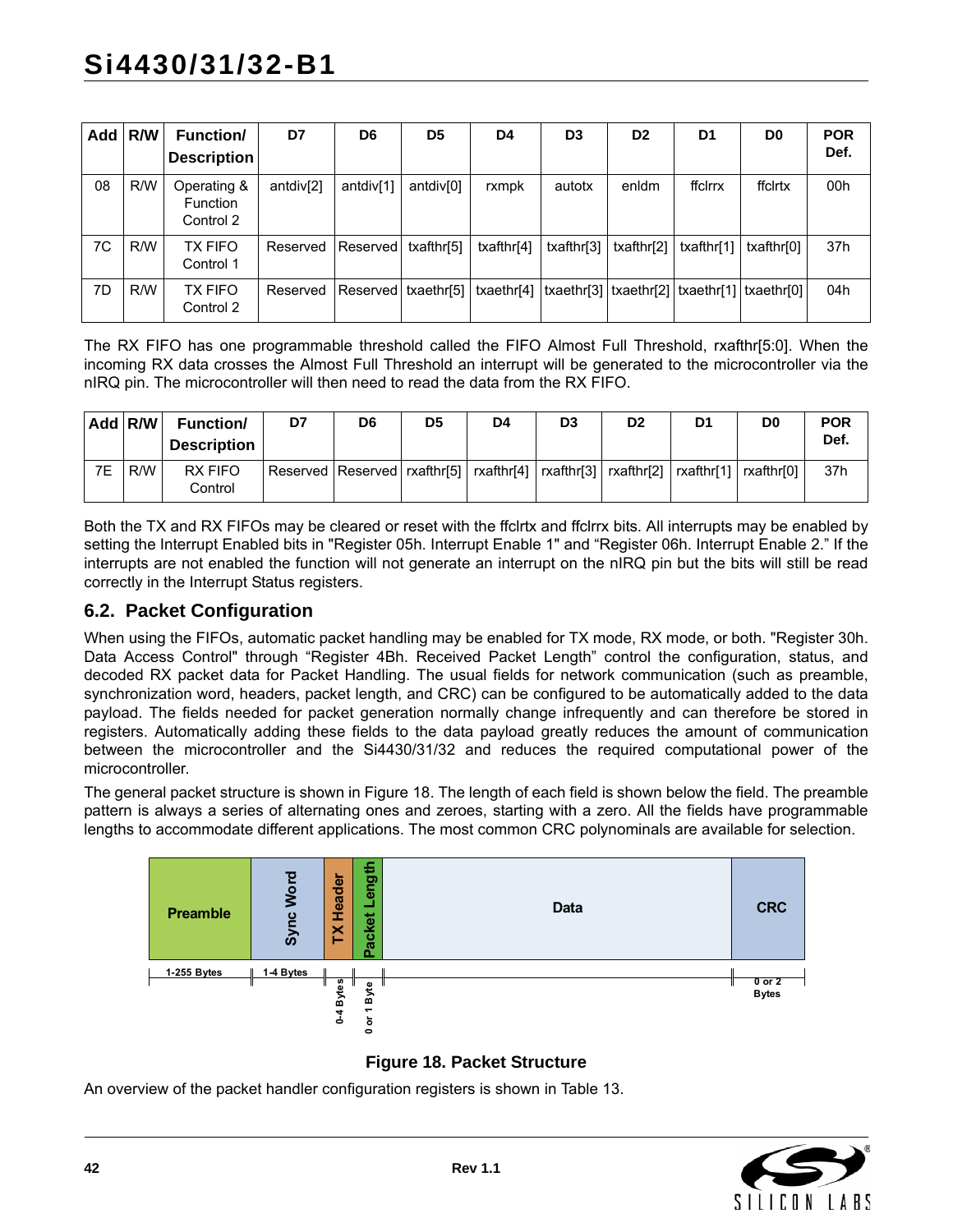### **6.3. Packet Handler TX Mode**

If the TX packet length is set the packet handler will send the number of bytes in the packet length field before returning to IDLE mode and asserting the packet sent interrupt. To resume sending data from the FIFO the microcontroller needs to command the chip to re-enter TX mode. [Figure 19](#page-42-0) provides an example transaction where the packet length is set to three bytes.



#### **Figure 19. Multiple Packets in TX Packet Handler**

#### <span id="page-42-0"></span>**6.4. Packet Handler RX Mode**

#### **6.4.1. Packet Handler Disabled**

When the packet handler is disabled certain fields in the received packet are still required. Proper modem operation requires preamble and sync when the FIFO is being used, as shown in [Figure 20](#page-42-1). Bits after sync will be treated as raw data with no qualification. This mode allows for the creation of a custom packet handler when the automatic qualification parameters are not sufficient. Manchester encoding is supported but data whitening, CRC, and header checks are not.



**Figure 20. Required RX Packet Structure with Packet Handler Disabled**

#### <span id="page-42-1"></span>**6.4.2. Packet Handler Enabled**

When the packet handler is enabled, all the fields of the packet structure need to be configured. Register contents are used to construct the header field and length information encoded into the transmitted packet when transmitting. The receive FIFO can be configured to handle packets of fixed or variable length with or without a header. If multiple packets are desired to be stored in the FIFO, then there are options available for the different fields that will be stored into the FIFO. [Figure 21](#page-42-2) demonstrates the options and settings available when multiple packets are enabled. [Figure 22](#page-43-0) demonstrates the operation of fixed packet length and correct/incorrect packets.



**Figure 21. Multiple Packets in RX Packet Handler**

<span id="page-42-2"></span>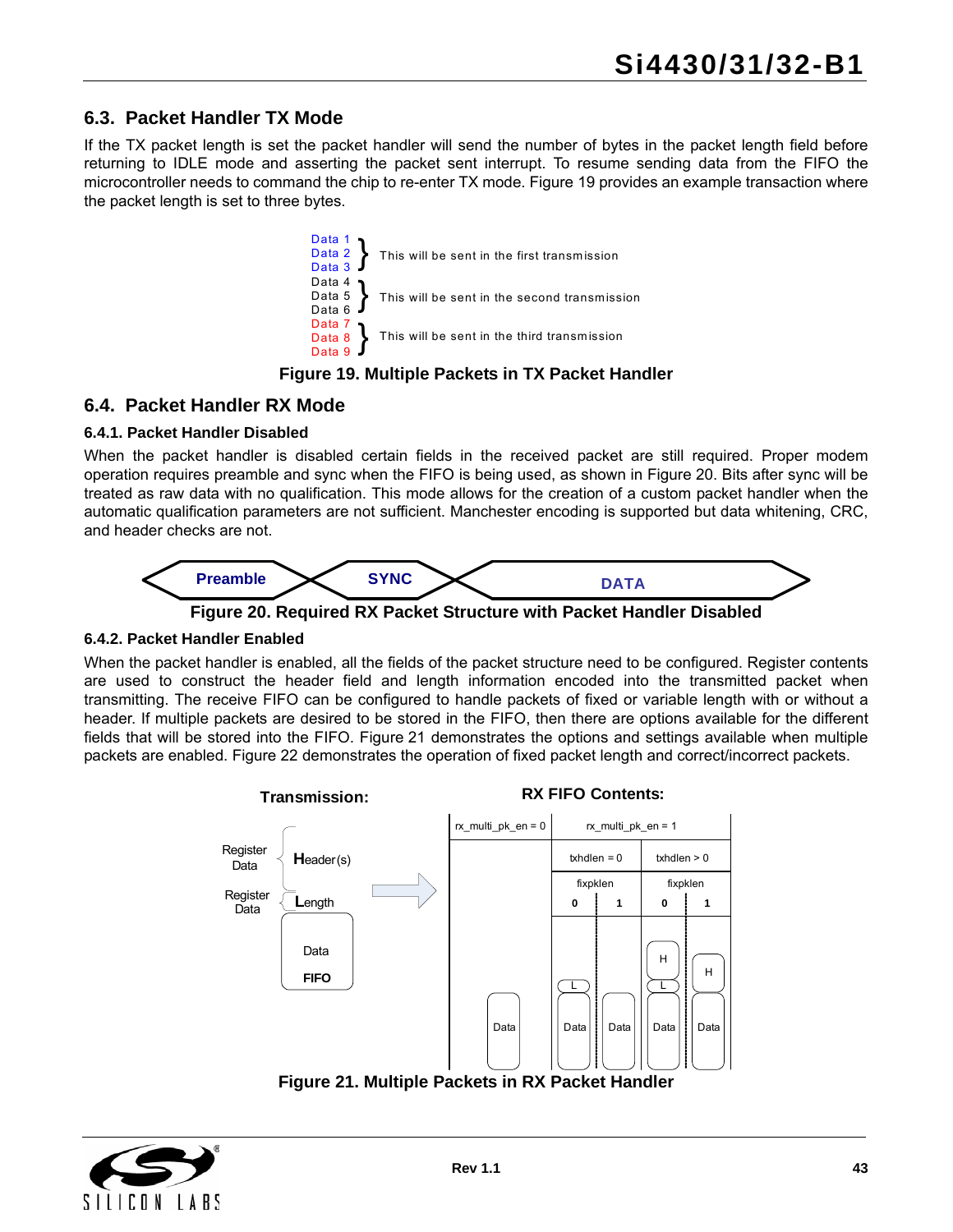# **Si4430/31/32-B1**

<span id="page-43-0"></span>

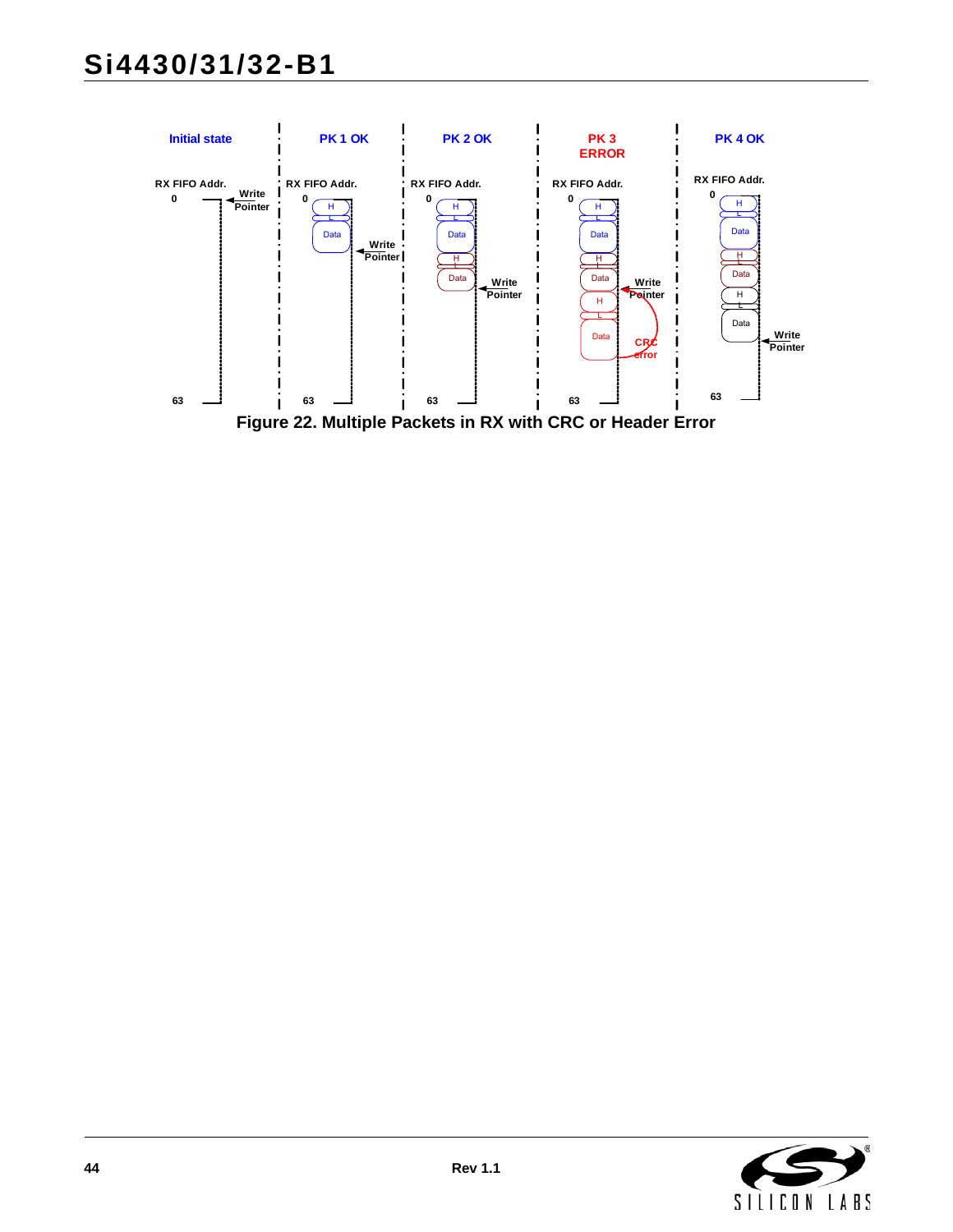<span id="page-44-0"></span>

| Add | R/W          | <b>Function/Description</b>       | D7          | D <sub>6</sub>      | D <sub>5</sub>      | D4                  | D <sub>3</sub> | D <sub>2</sub> | D <sub>1</sub> | D <sub>0</sub>      | POR Def.         |
|-----|--------------|-----------------------------------|-------------|---------------------|---------------------|---------------------|----------------|----------------|----------------|---------------------|------------------|
| 30  | R/W          | Data Access Control               | enpacrx     | Isbfrst             | crcdonly            | skip2ph             | enpactx        | encrc          | crc[1]         | crc[0]              | 8Dh              |
| 31  | $\mathsf{R}$ | <b>EzMAC</b> status               | $\mathbf 0$ | rxcrc1              | pksrch              | pkrx                | pkvalid        | crcerror       | pktx           | pksent              |                  |
| 32  | R/W          | <b>Header Control 1</b>           |             | bcen[3:0]           |                     |                     |                | hdch[3:0]      |                |                     | 0Ch              |
| 33  | R/W          | <b>Header Control 2</b>           | skipsyn     | hdlen[2]            | hdlen[1]            | hdlen[0]            | fixpklen       | synclen[1]     | synclen[0]     | prealen[8]          | 22h              |
| 34  | R/W          | Preamble Length                   | prealen[7]  | prealen[6]          | prealen[5]          | prealen[4]          | prealen[3]     | prealen[2]     | prealen[1]     | prealen[0]          | 08h              |
| 35  | R/W          | <b>Preamble Detection Control</b> | preath[4]   | preath[3]           | preath[2]           | preath[1]           | preath[0]      | rssi_off[2]    | rssi_off[1]    | rssi_off[0]         | 2Ah              |
| 36  | R/W          | Sync Word 3                       | sync[31]    | sync[30]            | sync[29]            | sync[28]            | sync[27]       | sync[26]       | sync[25]       | sync[24]            | 2Dh              |
| 37  | R/W          | Sync Word 2                       | sync[23]    | sync[22]            | sync[21]            | sync[20]            | sync[19]       | sync[18]       | sync[17]       | sync[16]            | D <sub>4</sub> h |
| 38  | R/W          | Svnc Word 1                       | sync[15]    | sync[14]            | sync[13]            | sync[12]            | sync[11]       | sync[10]       | sync[9]        | sync[8]             | 00h              |
| 39  | R/W          | Sync Word 0                       | sync[7]     | sync[6]             | sync[5]             | sync[4]             | sync[3]        | sync[2]        | sync[1]        | sync[0]             | 00h              |
| 3A  | R/W          | <b>Transmit Header 3</b>          | txhd[31]    | txhd[30]            | txhd[29]            | txhd[28]            | txhd[27]       | txhd[26]       | txhd[25]       | txhd[24]            | 00h              |
| 3B  | R/W          | <b>Transmit Header 2</b>          | txhd[23]    | txhd[22]            | txhd $[21]$         | txhd[20]            | txhdf19        | txhd[18]       | txhd[17]       | txhd $[16]$         | 00h              |
| 3C  | R/W          | <b>Transmit Header 1</b>          | txhd[15]    | txhdf14]            | txhd[13]            | txhd[12]            | txhd[11]       | txhd[10]       | txhd[9]        | txhd[8]             | 00h              |
| 3D  | R/W          | Transmit Header 0                 | txhd[7]     | txhd[6]             | txhd[5]             | txhd[4]             | txhd[3]        | txhd[2]        | txhd[1]        | txhd[0]             | 00h              |
| 3E  | R/W          | Transmit Packet Length            | pklen[7]    | pklen[6]            | pklen[5]            | pklen[4]            | pklen[3]       | pklen[2]       | pklen[1]       | pklen[0]            | 00h              |
| 3F  | R/W          | Check Header 3                    | chhd[31]    | chhd[30]            | chhd[29]            | chhd[28]            | chhd[27]       | chhd[26]       | chhd[25]       | chhd[24]            | 00h              |
| 40  | R/W          | Check Header 2                    | chhd[23]    | chhd[22]            | chhd[21]            | chhd[20]            | chhd[19]       | chhd[18]       | chhd[17]       | chhd[16]            | 00h              |
| 41  | R/W          | Check Header 1                    | chhd[15]    | chhd[14]            | chhd[13]            | chhd[12]            | chhd[11]       | chhd[10]       | chhd[9]        | chhd <sup>[8]</sup> | 00h              |
| 42  | R/W          | Check Header 0                    | chhd[7]     | chhd <sup>[6]</sup> | chhd <sup>[5]</sup> | chhd <sup>[4]</sup> | chhd[3]        | chhd[2]        | chhd[1]        | chhd <sup>[0]</sup> | 00h              |
| 43  | R/W          | Header Enable 3                   | hden[31]    | hden[30]            | hden[29]            | hden[28]            | hden[27]       | hden[26]       | hden[25]       | hden[24]            | FFh              |
| 44  | R/W          | Header Enable 2                   | hden[23]    | hden[22]            | hden[21]            | hden[20]            | hden[19]       | hden[18]       | hden[17]       | hden[16]            | FFh              |
| 45  | R/W          | Header Enable 1                   | hden[15]    | hden[14]            | hden[13]            | hden[12]            | hden[11]       | hden[10]       | hden[9]        | hden[8]             | FFh              |
| 46  | R/W          | Header Enable 0                   | hden[7]     | hden[6]             | hden[5]             | hden[4]             | hden[3]        | hden[2]        | hden[1]        | hden[0]             | FFh              |
| 47  | $\mathsf{R}$ | Received Header 3                 | rxhd[31]    | rxhd[30]            | rxhd[29]            | rxhd[28]            | rxhd[27]       | rxhd[26]       | rxhd[25]       | rxhd[24]            |                  |
| 48  | R            | Received Header 2                 | rxhd[23]    | rxhd[22]            | rxhd[21]            | rxhd[20]            | rxhd[19]       | rxhd[18]       | rxhd[17]       | rxhd[16]            |                  |
| 49  | $\mathsf{R}$ | Received Header 1                 | rxhd[15]    | rxhd[14]            | rxhd[13]            | rxhd[12]            | rxhd[11]       | rxhd[10]       | rxhd[9]        | rxhd[8]             |                  |
| 4A  | $\mathsf{R}$ | Received Header 0                 | rxhd[7]     | rxhd[6]             | rxhd[5]             | rxhd[4]             | rxhd[3]        | rxhd[2]        | rxhd[1]        | rxhd[0]             | -                |
| 4B  | R            | Received Packet Length            | rxplen[7]   | rxplen[6]           | rxplen[5]           | rxplen[4]           | rxplen[3]      | rxplen[2]      | rxplen[1]      | rxplen[0]           |                  |

## **Table 13. Packet Handler Registers**

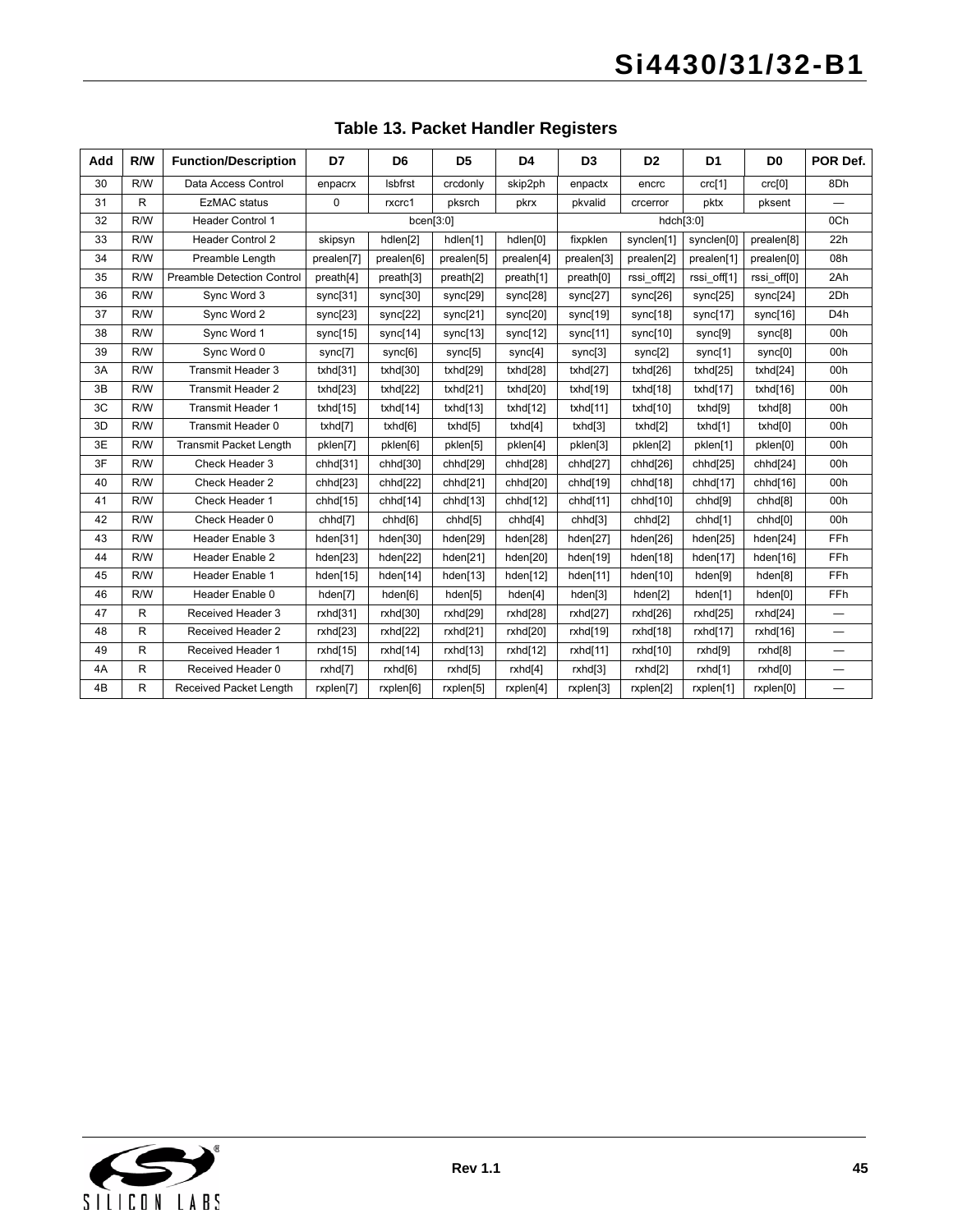### **6.5. Data Whitening, Manchester Encoding, and CRC**

Data whitening can be used to avoid extended sequences of 0s or 1s in the transmitted data stream to achieve a more uniform spectrum. When enabled, the payload data bits are XORed with a pseudorandom sequence output from the built-in PN9 generator. The generator is initialized at the beginning of the payload. The receiver recovers the original data by repeating this operation. Manchester encoding can be used to ensure a dc-free transmission and good synchronization properties. When Manchester encoding is used, the effective datarate is unchanged but the actual datarate (preamble length, etc.) is doubled due to the nature of the encoding. The effective datarate when using Manchester encoding is limited to 128 kbps. The implementation of Manchester encoding is shown in [Figure 24](#page-45-1). Data whitening and Manchester encoding can be selected with "Register 70h. Modulation Mode Control 1". The CRC is configured via "Register 30h. Data Access Control." [Figure 23](#page-45-0) demonstrates the portions of the packet which have Manchester encoding, data whitening, and CRC applied. CRC can be applied to only the data portion of the packet or to the data, packet length and header fields. [Figure 24](#page-45-1) provides an example of how the Manchester encoding is done and also the use of the Manchester invert (enmaniv) function.



**Figure 23. Operation of Data Whitening, Manchester Encoding, and CRC**

<span id="page-45-0"></span>



### <span id="page-45-1"></span>**6.6. Preamble Detector**

The Si4430/31/32 has integrated automatic preamble detection. The preamble length is configurable from 1–255 bytes using the prealen[7:0] field in "Register 33h. Header Control 2" and "Register 34h. Preamble Length", as described in ["6.2. Packet Configuration".](#page-41-1) The preamble detection threshold, preath[4:0] as set in "Register 35h. Preamble Detection Control 1", is in units of 4 bits. The preamble detector searches for a preamble pattern with a length of preath[4:0].

If a false preamble detect occurs, the receiver will continuing searching for the preamble when no sync word is detected. Once preamble is detected (false or real) then the part will then start searching for sync. If no sync occurs then a timeout will occur and the device will initiate search for preamble again. The timeout period is defined as the sync word length plus four bits and will start after a non-preamble pattern is recognized after a valid preamble detection. The preamble detector output may be programmed onto one of the GPIO or read in the interrupt status registers.

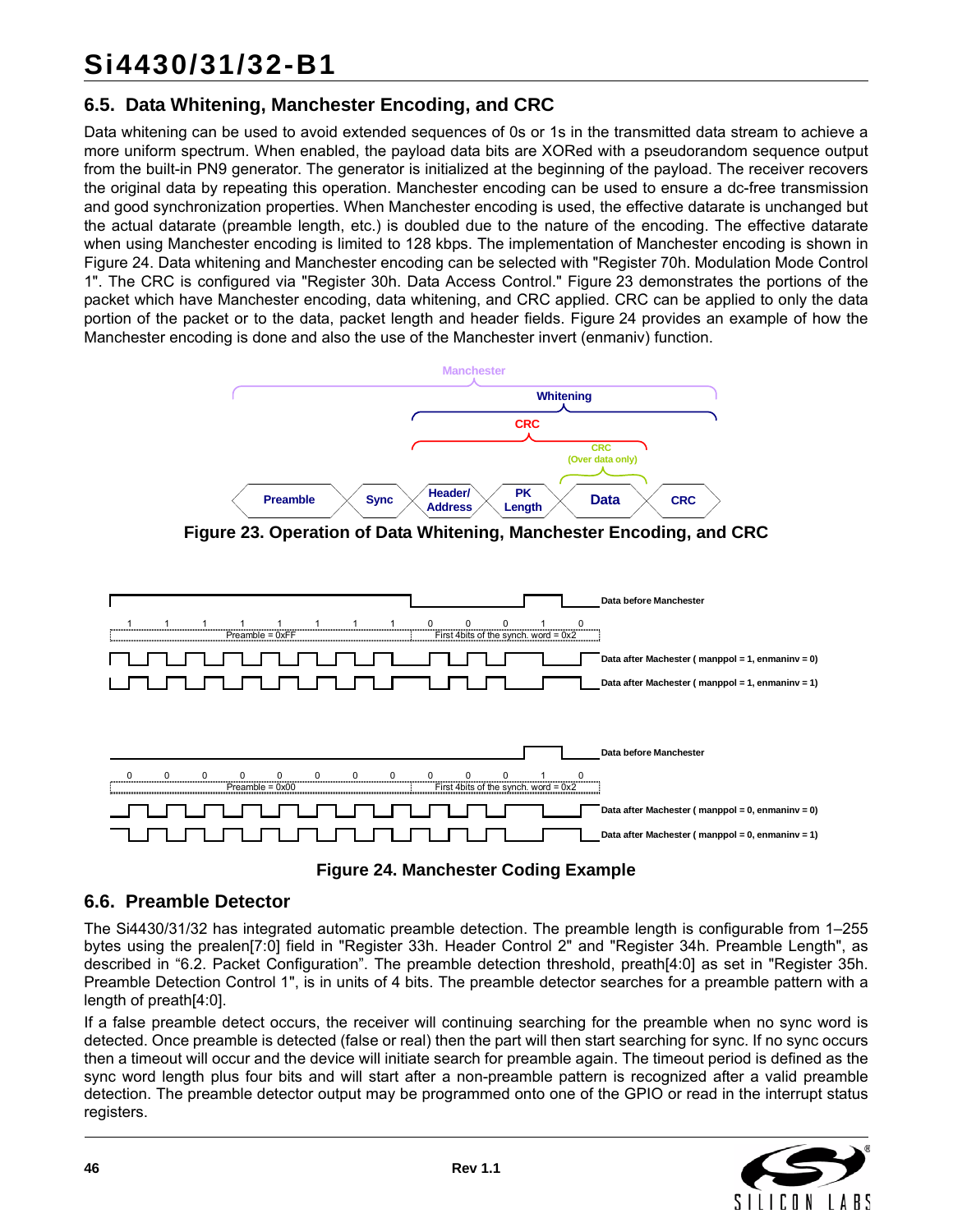### **6.7. Preamble Length**

The preamble detection threshold determines the number of valid preamble bits the radio must receive to qualify a valid preamble. The preamble threshold should be adjusted depending on the nature of the application. The required preamble length threshold will depend on when receive mode is entered in relation to the start of the transmitted packet and the length of the transmit preamble. With a shorter than recommended preamble detection threshold the probability of false detection is directly related to how long the receiver operates on noise before the transmit preamble is received. False detection on noise may cause the actual packet to be missed. The preamble detection threshold is programmed in register 35h. For most applications with a preamble length longer than 32 bits the default value of 20 is recommended for the preamble detection threshold. A shorter Preamble Detection Threshold may be chosen if occasional false detections may be tolerated. When antenna diversity is enabled a 20 bit preamble detection threshold is recommended. When the receiver is synchronously enabled just before the start of the packet, a shorter preamble detection threshold may be used. [Table 14](#page-46-0) demonstrates the recommended preamble detection threshold and preamble length for various modes.

It is possible to use Si4432/31/30 in a raw mode without the requirement for a 010101... preamble. Contact customer support for further details.

<span id="page-46-0"></span>

| <b>Mode</b>                                              | Approximate<br><b>Receiver</b><br><b>Settling Time</b> | Recommended Preamble<br>Length with 8-Bit<br><b>Detection Threshold</b> | <b>Recommended Preamble</b><br>Length with 20-Bit<br><b>Detection Threshold</b> |
|----------------------------------------------------------|--------------------------------------------------------|-------------------------------------------------------------------------|---------------------------------------------------------------------------------|
| (G)FSK AFC Disabled                                      | 1 byte                                                 | 20 bits                                                                 | $\overline{3}2$ bits                                                            |
| (G)FSK AFC Enabled                                       | 2 byte                                                 | 28 bits                                                                 | 40 bits                                                                         |
| (G)FSK AFC Disabled +Antenna<br><b>Diversity Enabled</b> | 1 byte                                                 |                                                                         | 64 bits                                                                         |
| (G)FSK AFC Enabled +Antenna<br><b>Diversity Enabled</b>  | 2 byte                                                 |                                                                         | 8 byte                                                                          |
| OOK                                                      | 2 byte                                                 | 3 byte                                                                  | 4 byte                                                                          |
| OOK + Antenna Diversity Enabled                          | 8 byte                                                 |                                                                         | 8 byte                                                                          |

#### **Table 14. Minimum Receiver Settling Time**

**Note:** The recommended preamble length and preamble detection threshold listed above are to achieve 0% PER. They may be shortened when occasional packet errors are tolerable.

#### **6.8. Invalid Preamble Detector**

When scanning channels in a frequency hopping system it is desirable to determine if a channel is valid in the minimum amount of time. The preamble detector can output an invalid preamble detect signal. which can be used to identify the channel as invalid. After a configurable time set in Register 60h[7:4], an invalid preamble detect signal is asserted indicating an invalid channel. The period for evaluating the signal for invalid preamble is defined as (inv\_pre\_th[3:0] x 4) x Bit Rate Period. The preamble detect and invalid preamble detect signals are available in "Register 03h. Interrupt/Status 1" and "Register 04h. Interrupt/Status 2."

#### **6.9. Synchronization Word Configuration**

The synchronization word length for both TX and RX can be configured in Reg 33h, synclen[1:0]. The expected or transmitted sync word can be configured from 1 to 4 bytes as defined below:

- synclen[1:0] = 00—Expected/Transmitted Synchronization Word (sync word) 3.
- synclen[1:0] = 01—Expected/Transmitted Synchronization Word 3 first, followed by sync word 2.
- synclen[1:0] = 10—Expected/Transmitted Synchronization Word 3 first, followed by sync word 2, followed by sync word 1.
- synclen $[1:0]$  = 1—Send/Expect Synchronization Word 3 first, followed by sync word 2, followed by sync word 1, followed by sync word 0.

The sync is transmitted or expected in the following sequence: sync  $3\rightarrow$ sync  $2\rightarrow$ sync  $1\rightarrow$ sync 0. The sync word values can be programmed in Registers 36h–39h. After preamble detection, the part will search for sync for a fixed

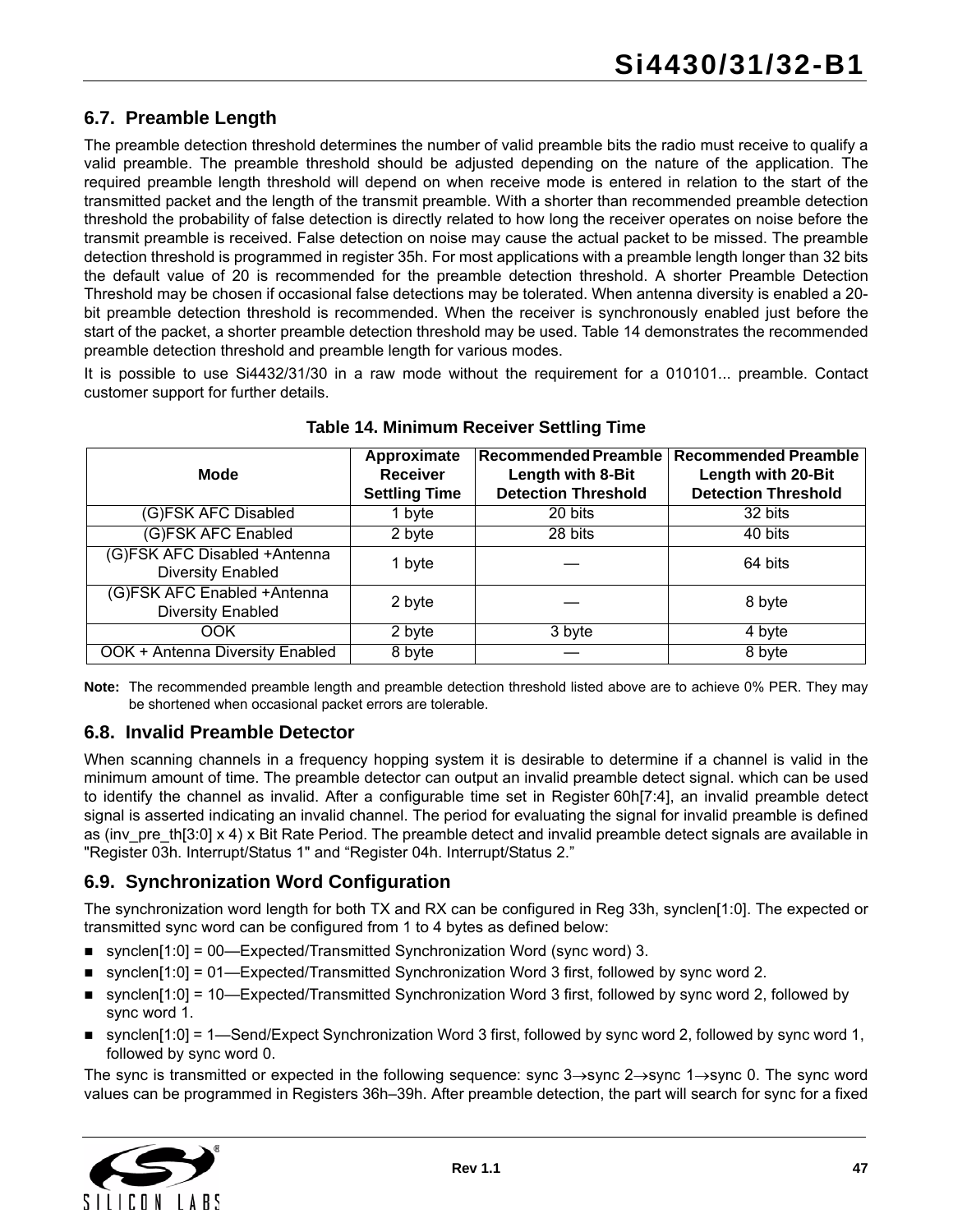# **Si4430/31/32-B1**

period of time. If a sync is not recognized in this period, a timeout will occur, and the search for preamble will be reinitiated. The timeout period after preamble detections is defined as the value programmed into the sync word length plus four additional bits.

### **6.10. Receive Header Check**

The header check is designed to support 1–4 bytes and broadcast headers. The header length needs to be set in register 33h, hdlen[2:0]. The headers to be checked need to be set in register 32h, hdch[3:0]. For instance, there can be four bytes of header in the packet structure but only one byte of the header is set to be checked (i.e., header 3). For the headers that are set to be checked, the expected value of the header should be programmed in chhd[31:0] in Registers 3F–42. The individual bits within the selected bytes to be checked can be enabled or disabled with the header enables, hden[31:0] in Registers 43–46. For example, if you want to check all bits in header 3 then hden[31:24] should be set to FF but if only the last 4 bits are desired to be checked then it should be set to 00001111 (0F). Broadcast headers can also be programmed by setting bcen[3:0] in Register 32h. For broadcast header check the value may be either "FFh" or the value stored in the Check Header register. A logic equivalent of the header check for Header 3 is shown in [Figure 25](#page-47-0). A similar logic check will be done for Header 2, Header 1, and Header 0 if enabled.



**Figure 25. Header**

### <span id="page-47-0"></span>**6.11. TX Retransmission and Auto TX**

The Si4430/31/32 is capable of automatically retransmitting the last packet loaded in the TX FIFO. Automatic retransmission is set by entering the TX state with the txon bit without reloading the TX FIFO. This feature is useful for beacon transmission or when retransmission is required due to the absence of a valid acknowledgement. Only packets that fit completely in the TX FIFO can be automatically retransmitted.

An automatic transmission function is available, allowing the radio to automatically start or stop a transmission depending on the amount of data in the TX FIFO.

When autotx is set in "Register 08. Operating & Function Control 2", the transceiver will automatically enter the TX state when the TX FIFO almost full threshold is exceeded. Packets will be transmitted according to the configured packet length. To stop transmitting, clear the packet sent or TX FIFO almost empty interrupts must be cleared by reading register.

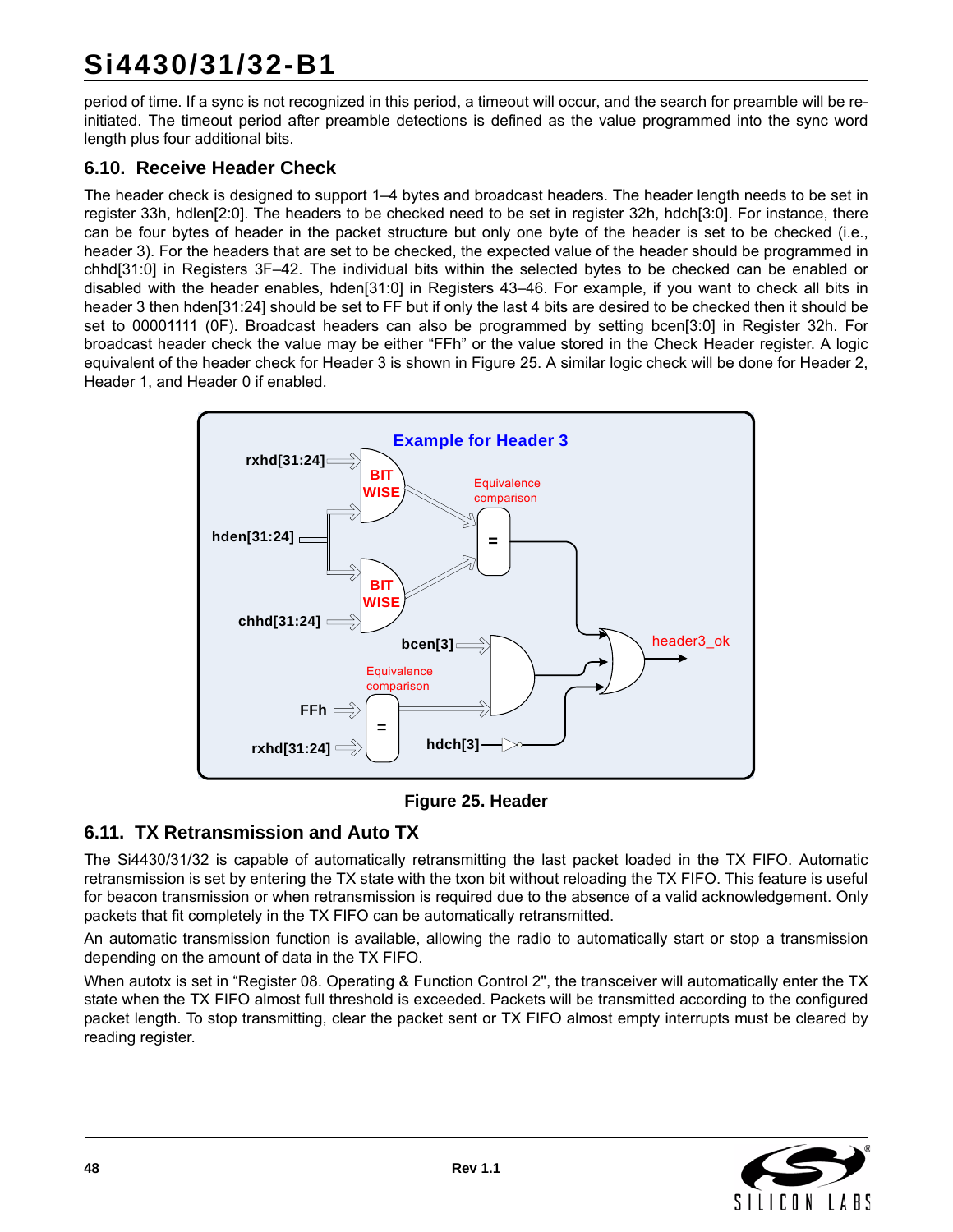# <span id="page-48-0"></span>**7. RX Modem Configuration**

[A Microsoft Excel parameter calculator or Wireless Development Suite \(WDS\) calculator is provided to determine](www.silabs.com) the proper settings for the modem. The calculator can be found on www.silabs.com or on the CD provided with the demo kits. An application note is available to describe how to use the calculator and to provide advanced descriptions of the modem settings and calculations.

#### **7.1. Modem Settings for FSK and GFSK**

The modem performs channel selection and demodulation in the digital domain. The channel filter bandwidth is configurable from 2.6 to 620 kHz. The receiver data-rate, modulation index, and bandwidth are set via registers 1C–25h. The modulation index is equal to 2 times the peak deviation divided by the data rate (Rb).

When Manchester coding is disabled, the required channel filter bandwidth is calculated as BW = 2Fd + Rb where Fd is the frequency deviation and Rb is the data rate.

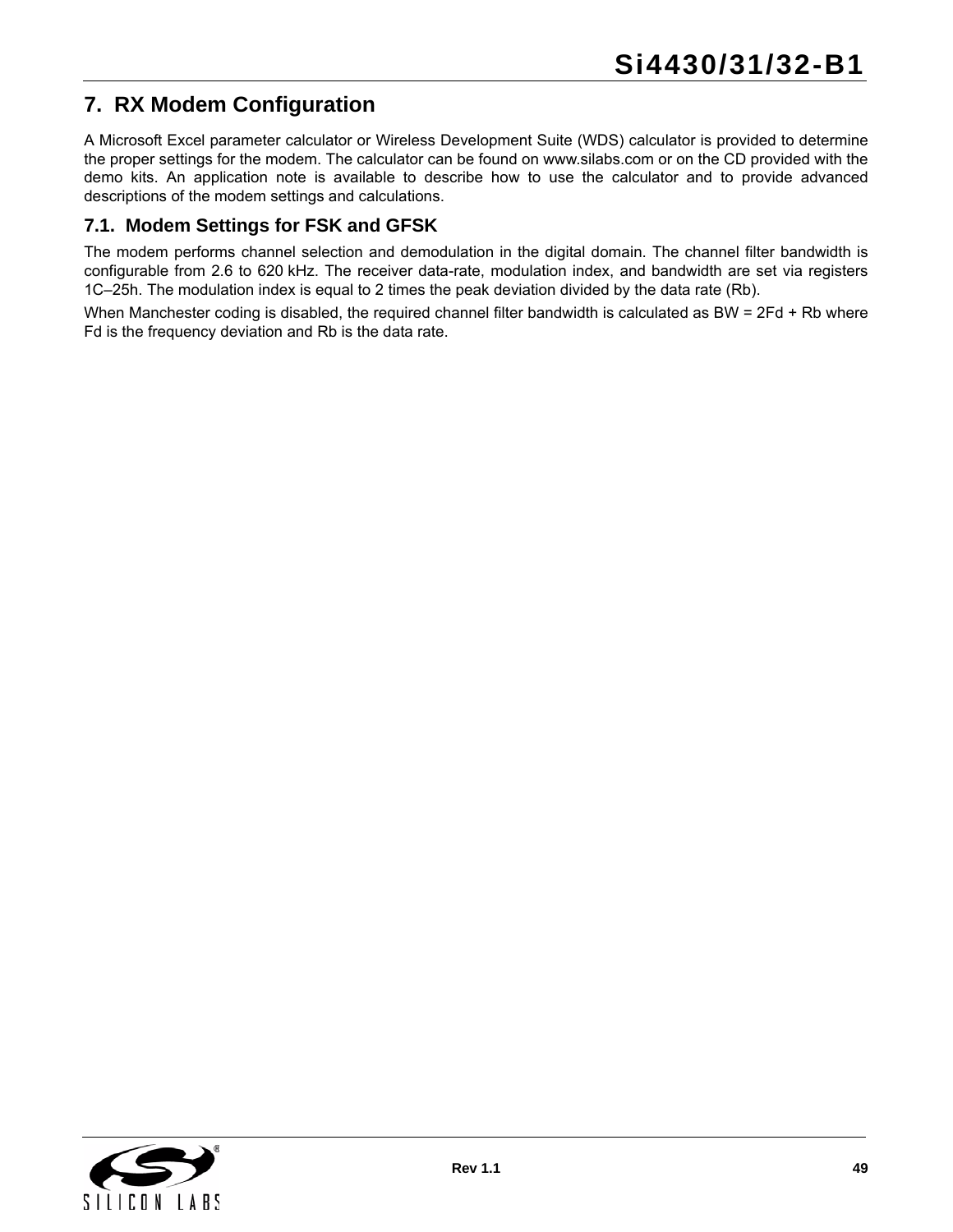# **8. Auxiliary Functions**

#### **8.1. Smart Reset**

The Si4430/31/32 contains an enhanced integrated SMART RESET or POR circuit. The POR circuit contains both a classic level threshold reset as well as a slope detector POR. This reset circuit was designed to produce a reliable reset signal under any circumstances. Reset will be initiated if any of the following conditions occur:

- Initial power on, VDD starts from gnd: reset is active till VDD reaches  $V_{RR}$  (see table);
- When VDD decreases below  $V_{LD}$  for any reason: reset is active till VDD reaches  $V_{RR}$ ;
- A software reset via "Register 08h. Operating Mode and Function Control 2": reset is active for time  $T_{SWRST}$
- On the rising edge of a VDD glitch when the supply voltage exceeds the following time functioned limit:



**Figure 26. POR Glitch Parameters**

| <b>Parameter</b>              | <b>Symbol</b> | <b>Comment</b>                                                                        | Min  | <b>Typ</b> | <b>Max</b> | Unit      |
|-------------------------------|---------------|---------------------------------------------------------------------------------------|------|------------|------------|-----------|
| Release Reset Voltage         | <b>VRR</b>    |                                                                                       | 0.85 | 1.3        | 1.75       | V         |
| Power-On VDD Slope            | <b>SVDD</b>   | tested VDD slope region                                                               | 0.03 |            | 300        | V/ms      |
| Low VDD Limit                 | <b>VLD</b>    | VLD <vrr guaranteed<="" is="" td=""><td>0.7</td><td></td><td>1.3</td><td>V</td></vrr> | 0.7  |            | 1.3        | V         |
| Software Reset Pulse          | <b>TSWRST</b> |                                                                                       | 50   |            | 470        | <b>us</b> |
| <b>Threshold Voltage</b>      | <b>VTSD</b>   |                                                                                       |      | 0.4        |            | V         |
| Reference Slope               | k             |                                                                                       |      | 0.2        |            | V/ms      |
| <b>VDD Glitch Reset Pulse</b> | TP            | Also occurs after SDN, and<br>initial power on                                        | 5    | 16         | 40         | ms        |

The reset will initialize all registers to their default values. The reset signal is also available for output and use by the microcontroller by using the default setting for GPIO\_0. The inverted reset signal is available by default on GPIO\_1.

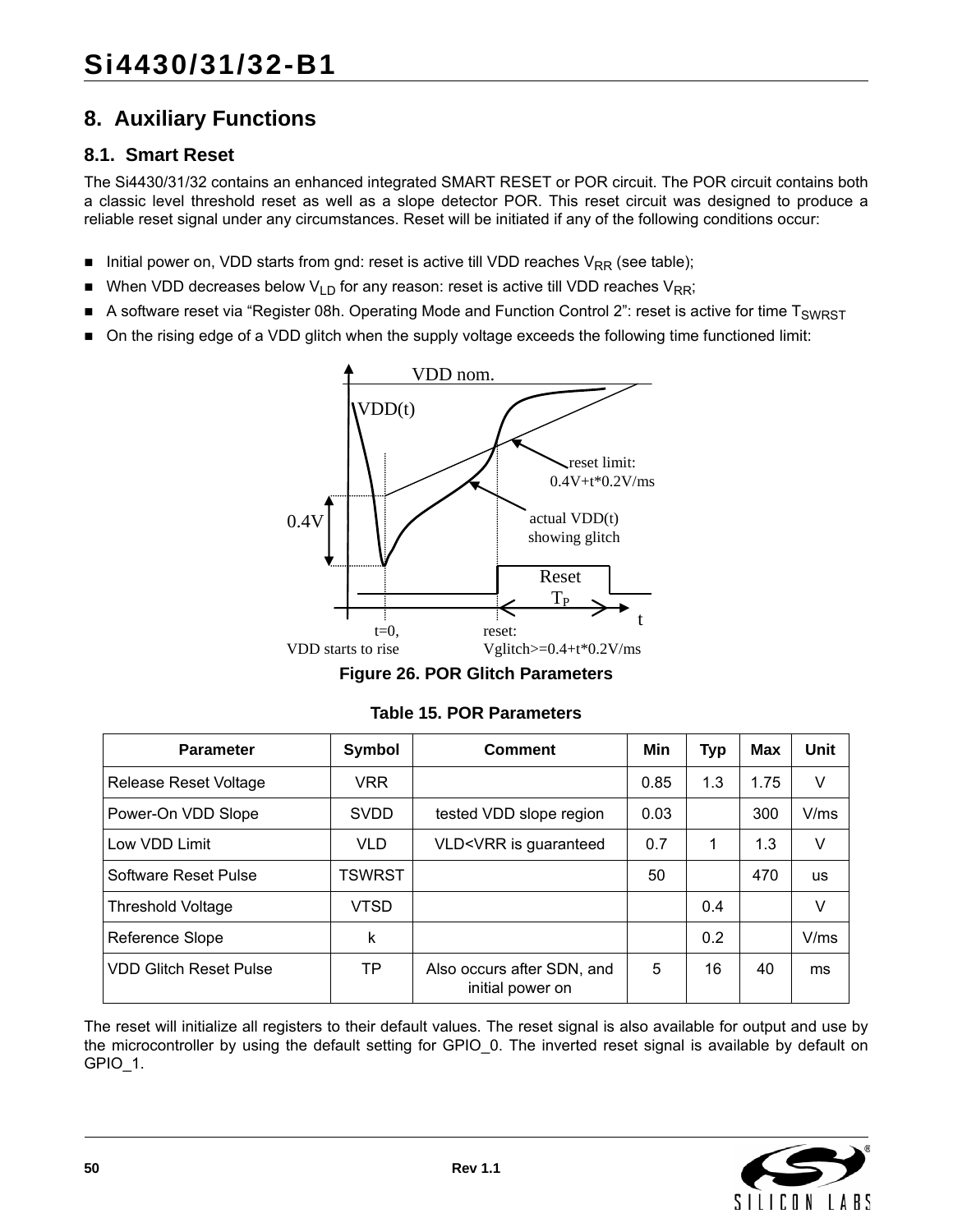#### <span id="page-50-0"></span>**8.2. Microcontroller Clock**

The 30 MHz crystal oscillator frequency is divided down internally and may be output to the microcontroller through GPIO2. This feature is useful to lower BOM cost by using only one crystal in the system. The system clock frequency is selectable from one of 8 options, as shown below. Except for the 32.768 kHz option, all other frequencies are derived by dividing the crystal oscillator frequency. The 32.768 kHz clock signal is derived from an internal RC oscillator or an external 32 kHz crystal. The default setting for GPIO2 is to output the microcontroller clock signal with a frequency of 1 MHz.

|    | Add R/W | <b>Function/Description</b>  | D7 | D <sub>6</sub> | D <sub>5</sub>      | D4                  | D3    | D <sub>2</sub> | D <sub>1</sub>                | D0 | POR Def. |
|----|---------|------------------------------|----|----------------|---------------------|---------------------|-------|----------------|-------------------------------|----|----------|
| 0Α | R/W     | Microcontroller Output Clock |    |                | clkt <sup>[1]</sup> | clkt <sub>[0]</sub> | enlfc | mclk[2]        | $\lceil mck[1] \rceil mck[0]$ |    | 06h      |

| mclk[2:0] | <b>Clock Frequency</b> |
|-----------|------------------------|
| 000       | 30 MHz                 |
| 001       | 15 MHz                 |
| 010       | 10 MHz                 |
| 011       | 4 MHz                  |
| 100       | 3 MHz                  |
| 101       | 2 MHz                  |
| 110       | 1 MHz                  |
| 111       | 32.768 kHz             |

If the microcontroller clock option is being used there may be the need of a system clock for the microcontroller while the Si4430/31/32 is in SLEEP mode. Since the crystal oscillator is disabled in SLEEP mode in order to save current, the low-power 32.768 kHz clock can be automatically switched to become the microcontroller clock. This feature is called enable low frequency clock and is enabled by the enlfc bit in "Register 0Ah. Microcontroller Output Clock." When enlfc = 1 and the chip is in SLEEP mode then the 32.768 kHz clock will be provided to the microcontroller as the system clock, regardless of the setting of mclk[2:0]. For example, if mclk[2:0] = 000, 30 MHz will be provided through the GPIO output pin to the microcontroller as the system clock in all IDLE, TX, or RX states. When the chip enters SLEEP mode, the system clock will automatically switch to 32.768 kHz from the RC oscillator or 32.768 XTAL.

Another available feature for the microcontroller clock is the clock tail, clkt[1:0] in "Register 0Ah. Microcontroller Output Clock." If the low frequency clock feature is not enabled (enlfc  $= 0$ ), then the system clock to the microcontroller is disabled in SLEEP mode. However, it may be useful to provide a few extra cycles for the microcontroller to complete its operation prior to the shutdown of the system clock signal. Setting the clkt[1:0] field will provide additional cycles of the system clock before it shuts off.

| clkt[1:0] | <b>Clock Tail</b> |
|-----------|-------------------|
| 00        | 0 cycles          |
| 01        | 128 cycles        |
| 10        | 256 cycles        |
| 11        | 512 cycles        |

If an interrupt is triggered, the microcontroller clock will remain enabled regardless of the selected mode. As soon as the interrupt is read the state machine will then move to the selected mode. The minimum current consumption will not be achieved until the interrupt is read. For instance, if the chip is commanded to SLEEP mode but an interrupt has occurred the 30 MHz XTAL will not be disabled until the interrupt has been cleared.

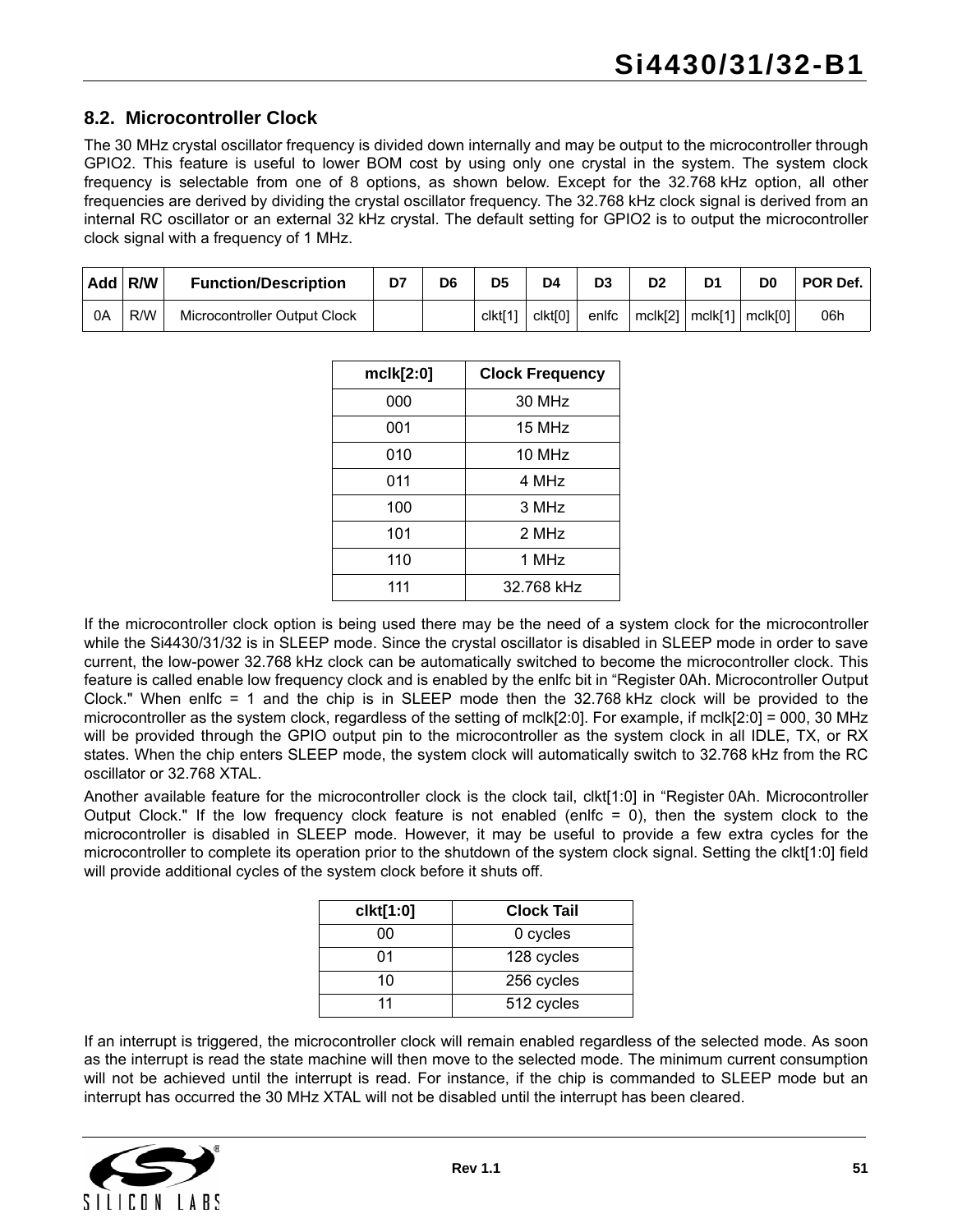## <span id="page-51-1"></span>**8.3. General Purpose ADC**

An 8-bit SAR ADC is integrated for general purpose use, as well as for digitizing the on-chip temperature sensor reading. Registers 0Fh "ADC Configuration", 10h "Sensor Offset" and 4Fh "Amplifier Offset" can be used to configure the ADC operation. Details of these registers are in "AN440: EZRadioPRO Detailed Register Descriptions."

Every time an ADC conversion is desired, bit 7 "adcstart/adcdone" in Register 0Fh "ADC Configuration" must be set to 1. The conversion time for the ADC is 350 µs. After the ADC conversion is done and the adcdone signal is showing 1, then the ADC value may be read out of "Register 11h: ADC Value." When the ADC is doing its conversion, the adcstart/adcdone bit will read 0. When the ADC has finished its conversion, the bit will be set to 1. A new ADC conversion can be initiated by writing a 1 to the adcstart/adcdone bit.

The architecture of the ADC is shown in [Figure 27.](#page-51-0) The signal and reference inputs of the ADC are selected by adcsel[2:0] and adcref[1:0] in register 0Fh "ADC Configuration", respectively. The default setting is to read out the temperature sensor using the bandgap voltage (VBG) as reference. With the VBG reference the input range of the ADC is from 0–1.02 V with an LSB resolution of 4 mV (1.02/255). Changing the ADC reference will change the LSB resolution accordingly.

A differential multiplexer and amplifier are provided for interfacing external bridge sensors. The gain of the amplifier is selectable by adcgain[1:0] in Register 0Fh. The majority of sensor bridges have supply voltage (VDD) dependent gain and offset. The reference voltage of the ADC can be changed to either  $V_{DD}/2$  or  $V_{DD}/3$ . A programmable  $V_{DD}$ dependent offset voltage can be added using soffs[3:0] in register 10h.



**Figure 27. General Purpose ADC Architecture**

<span id="page-51-0"></span>

| Add | R/W | <b>Function/Description</b> | D7               | D6        | D <sub>5</sub> | D4        | D <sub>3</sub> | D <sub>2</sub>        | D <sub>1</sub> | D <sub>0</sub>          | <b>POR Def.</b> |
|-----|-----|-----------------------------|------------------|-----------|----------------|-----------|----------------|-----------------------|----------------|-------------------------|-----------------|
| 0F  | R/W | <b>ADC Configuration</b>    | adcstart/adcdone | adcsel[2] | adcsel[1]      | adcsel[0] | adcref[1]      | adcref <sup>[0]</sup> |                | adcaain[1]   adcaain[0] | 00h             |
| 10  | R/W | Sensor Offset               |                  |           |                |           | soffs[3]       | soffs[2]              | soffs[1]       | soffs[0]                | 00h             |
|     | R   | <b>ADC Value</b>            | adc[7]           | adc[6]    | adc[5]         | adc[4]    | adc[3]         | adc[2]                | adc[1]         | $\text{adc}[0]$         |                 |

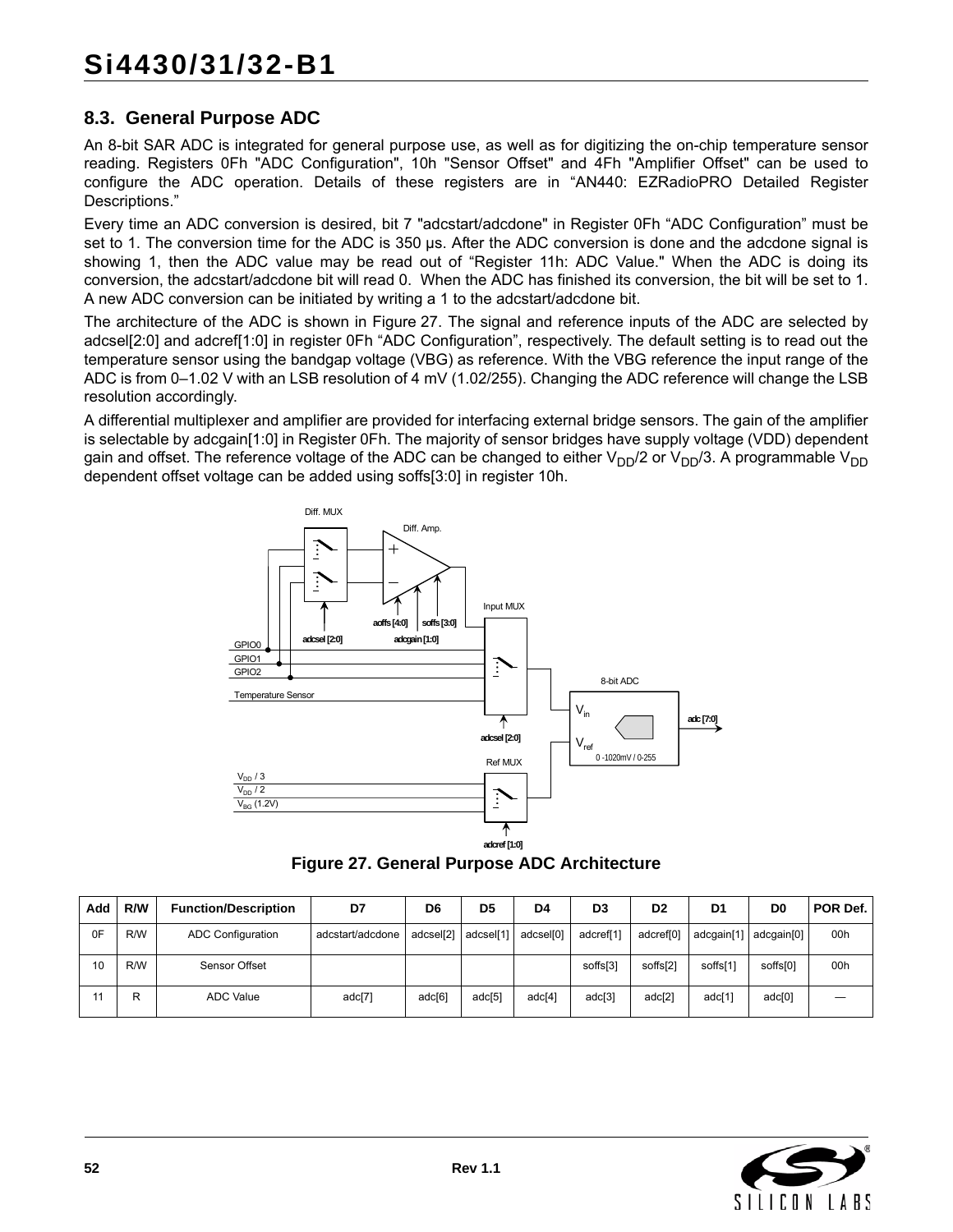### **8.4. Temperature Sensor**

An integrated on-chip analog temperature sensor is available. The temperature sensor will be automatically enabled when the temperature sensor is selected as the input of the ADC or when the analog temp voltage is selected on the analog test bus. The temperature sensor value may be digitized using the general-purpose ADC and read out over the SPI through "Register 10h. ADC Sensor Amplifier Offset." The range of the temperature sensor is configurable. [Table 16](#page-52-0) lists the settings for the different temperature ranges and performance.

To use the Temp Sensor:

- 1. Set the input for ADC to the temperature sensor, "Register 0Fh. ADC Configuration"—adcsel[2:0] = 000
- 2. Set the reference for ADC, "Register 0Fh. ADC Configuration"—adcref[1:0] = 00
- 3. Set the temperature range for ADC, "Register 12h. Temperature Sensor Calibration"—tsrange[1:0]
- 4. Set entsoffs = 1, "Register 12h. Temperature Sensor Calibration"
- 5. Trigger ADC reading, "Register 0Fh. ADC Configuration"—adcstart = 1
- 6. Read temperature value—Read contents of "Register 11h. ADC Value"

|    | Add R/W | <b>Function/Description</b>   | D7                     | D <sub>6</sub>         | D <sub>5</sub> | D4        | D3                    | D <sub>2</sub>        | D1         | D0                     | <b>POR Def.</b> |
|----|---------|-------------------------------|------------------------|------------------------|----------------|-----------|-----------------------|-----------------------|------------|------------------------|-----------------|
| 12 | R/W     | Temperature<br>Sensor Control | tsrange <sup>[1]</sup> | tsrange <sup>[0]</sup> | entsoffs       | entstrim  | tstrim <sup>[3]</sup> | tstrim <sup>[2]</sup> | vbgtrim[1] | vbatrim <sup>[0]</sup> | 20h             |
| 13 | R/W     | Temperature Value Offset      | tvoffs[7]              | tvoffs[6]              | tvoffs[5]      | tvoffs[4] | tvoffs[3]             | tvoffs[2]             | tvoffs[1]  | tvoffs[0]              | 00h             |

<span id="page-52-0"></span>

| entoff                                                                                                                     | tsrange[1] | tsrange[0] | Temp. range | Unit        | <b>Slope</b>                  | <b>ADC8 LSB</b>   |  |  |  |  |
|----------------------------------------------------------------------------------------------------------------------------|------------|------------|-------------|-------------|-------------------------------|-------------------|--|--|--|--|
|                                                                                                                            | 0          | 0          | $-64$ 64    | $^{\circ}C$ | $8 \text{ mV}$ C              | 0.5 °C            |  |  |  |  |
|                                                                                                                            | 0          |            | $-64$ 192   | $^{\circ}C$ | 4 mV/ $^{\circ}$ C            | 1°C               |  |  |  |  |
|                                                                                                                            |            | 0          | 0128        | $^{\circ}C$ | $8 \text{ mV}$ C              | 0.5 °C            |  |  |  |  |
|                                                                                                                            |            |            | $-40216$    | °F          | 4 mV/ $\degree$ F             | 1 °F              |  |  |  |  |
| $0^*$                                                                                                                      |            | 0          | 0341        | °K          | $3 \text{ mV}$ <sup>o</sup> K | 1.333 $\degree$ K |  |  |  |  |
| *Note: Absolute temperature mode, no temperature shift. This mode is only for test purposes. POR value of<br>EN TOFF is 1. |            |            |             |             |                               |                   |  |  |  |  |

#### **Table 16. Temperature Sensor Range**

The slope of the temperature sensor is very linear and monotonic. For absolute accuracy better than 10 °C calibration is necessary. The temperature sensor may be calibrated by setting entsoffs = 1 in "Register 12h. Temperature Sensor Control" and setting the offset with the tvoffs[7:0] bits in "Register 13h. Temperature Value Offset." This method adds a positive offset digitally to the ADC value that is read in "Register 11h. ADC Value." The other method of calibration is to use the tstrim which compensates the analog circuit. This is done by setting entstrim = 1 and using the tstrim[2:0] bits to offset the temperature in "Register 12h. Temperature Sensor Control." With this method of calibration, a negative offset may be achieved. With both methods of calibration better than ±3 °C absolute accuracy may be achieved.

The different ranges for the temperature sensor and ADC8 are demonstrated in [Figure 28.](#page-53-0) The value of the ADC8 may be translated to a temperature reading by ADC8Value x ADC8 LSB + Lowest Temperature in Temp Range. For instance for a tsrange = 00, Temp = ADC8Value  $x = 0.5 - 64$ .

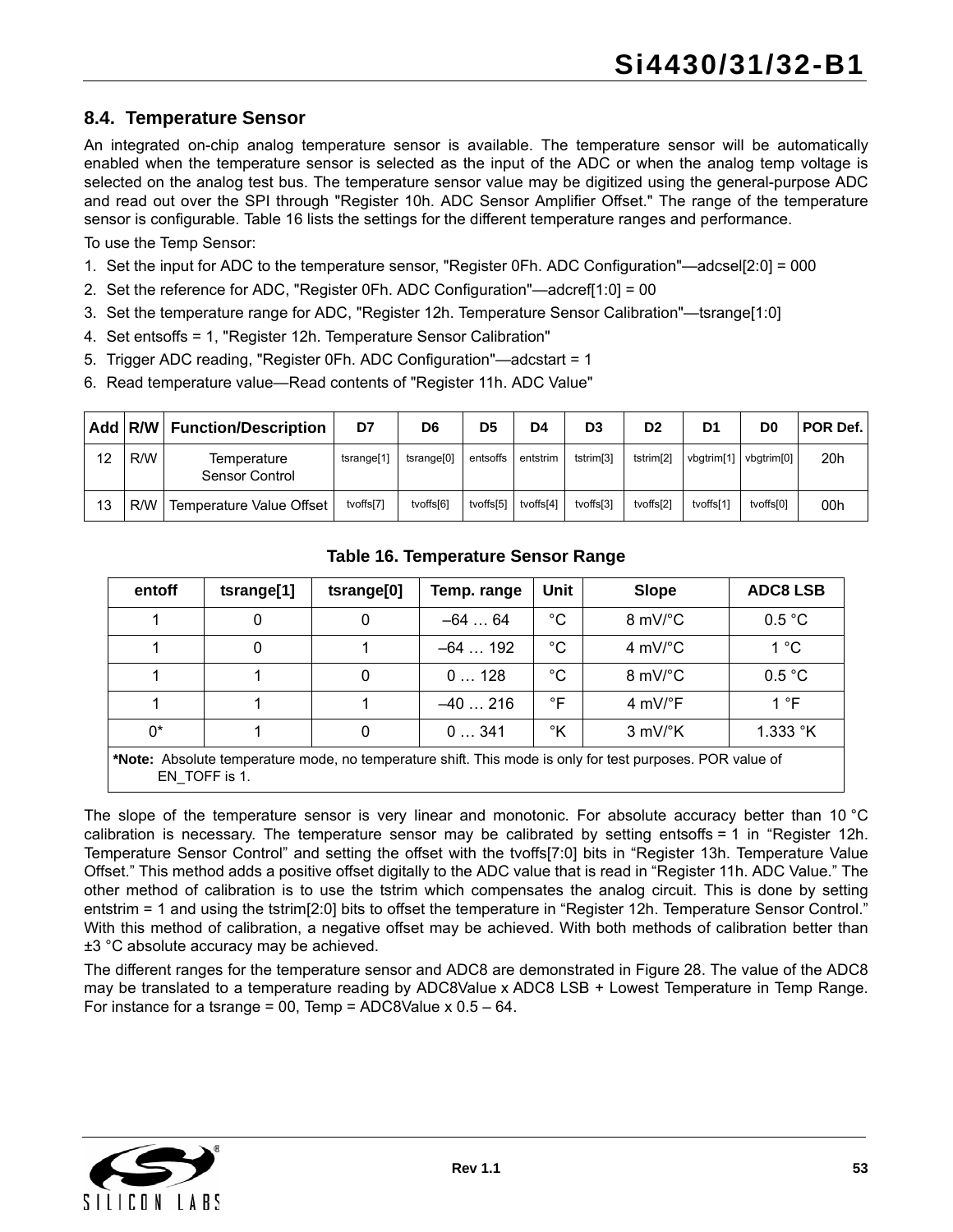

<span id="page-53-0"></span>**Figure 28. Temperature Ranges using ADC8**

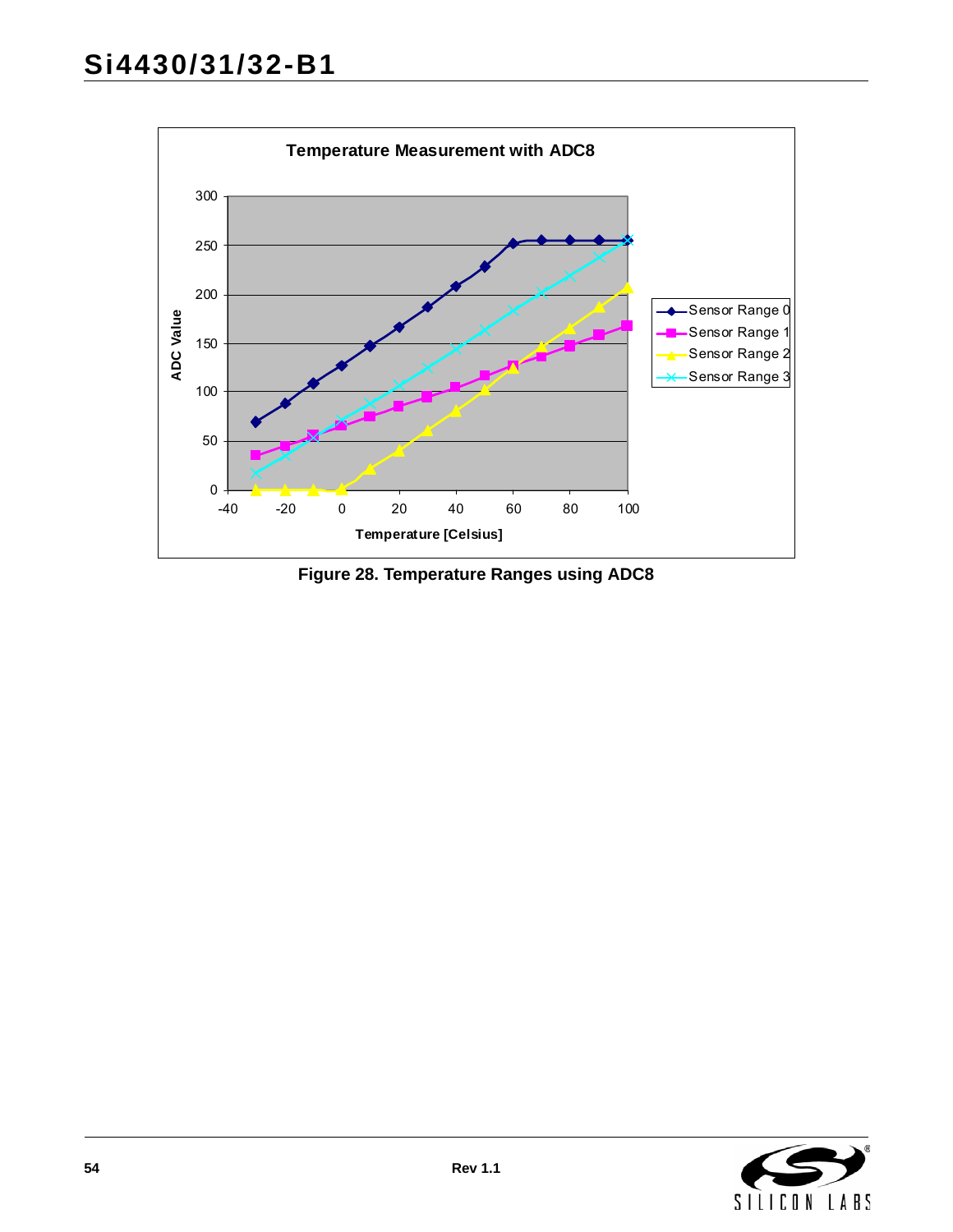### **8.5. Low Battery Detector**

A low battery detector (LBD) with digital read-out is integrated into the chip. A digital threshold may be programmed into the lbdt[4:0] field in "Register 1Ah. Low Battery Detector Threshold." When the digitized battery voltage reaches this threshold an interrupt will be generated on the nIRQ pin to the microcontroller. The microcontroller can confirm source of the interrupt by reading "Register 03h. Interrupt/Status 1" and "Register 04h. Interrupt/Status 2."

If the LBD is enabled while the chip is in SLEEP mode, it will automatically enable the RC oscillator which will periodically turn on the LBD circuit to measure the battery voltage. The battery voltage may also be read out through "Register 1Bh. Battery Voltage Level" at any time when the LBD is enabled. The low battery detect function is enabled by setting enlbd=1 in "Register 07h. Operating Mode and Function Control 1".

| Ad | R/W | <b>Function/Description</b>    | D7 | D <sub>6</sub> | D <sub>5</sub> | D <sub>4</sub>      | D <sub>3</sub> | D <sub>2</sub>   | D1                | D0                  | POR Def. |
|----|-----|--------------------------------|----|----------------|----------------|---------------------|----------------|------------------|-------------------|---------------------|----------|
| 1A | R/W | Low Battery Detector Threshold |    |                |                | Ibdt <sup>[4]</sup> | lbdt[3]        | $I\text{bdt}[2]$ | lbdt[1]           | Ibdt <sub>I01</sub> | 14h      |
| 1B | ⋼   | <b>Battery Voltage Level</b>   |    |                |                | vbat[4]             | vbat[3] ∣      | vbat[2]          | vbat[1]   vbat[0] |                     |          |

The LBD output is digitized by a 5-bit ADC. When the LBD function is enabled (enlbd = 1 in "Register 07h. Operating Mode and Function Control 1") the battery voltage may be read at anytime by reading "Register 1Bh. Battery Voltage Level." A battery voltage threshold may be programmed in "Register 1Ah. Low Battery Detector Threshold." When the battery voltage level drops below the battery voltage threshold an interrupt will be generated on the nIRQ pin to the microcontroller if the LBD interrupt is enabled in "Register 06h. Interrupt Enable 2." The microcontroller will then need to verify the interrupt by reading the interrupt status register, addresses 03 and 04h. The LSB step size for the LBD ADC is 50 mV, with the ADC range demonstrated in the table below. If the LBD is enabled the LBD and ADC will automatically be enabled every 1 s for approximately 250 µs to measure the voltage which minimizes the current consumption in Sensor mode. Before an interrupt is activated four consecutive readings are required.

| <b>ADC Value</b> | <b>VDD Voltage [V]</b> |
|------------------|------------------------|
|                  | < 1.7                  |
|                  | $1.7 - 1.75$           |
| 2                | $1.75 - 1.8$           |
| .                | .                      |
| 29               | $3.1 - 3.15$           |
| 30               | $3.15 - 3.2$           |
| 31               | > 3.2                  |

#### $Battery Voltage = 1.7 + 50mV \times ADCValue$

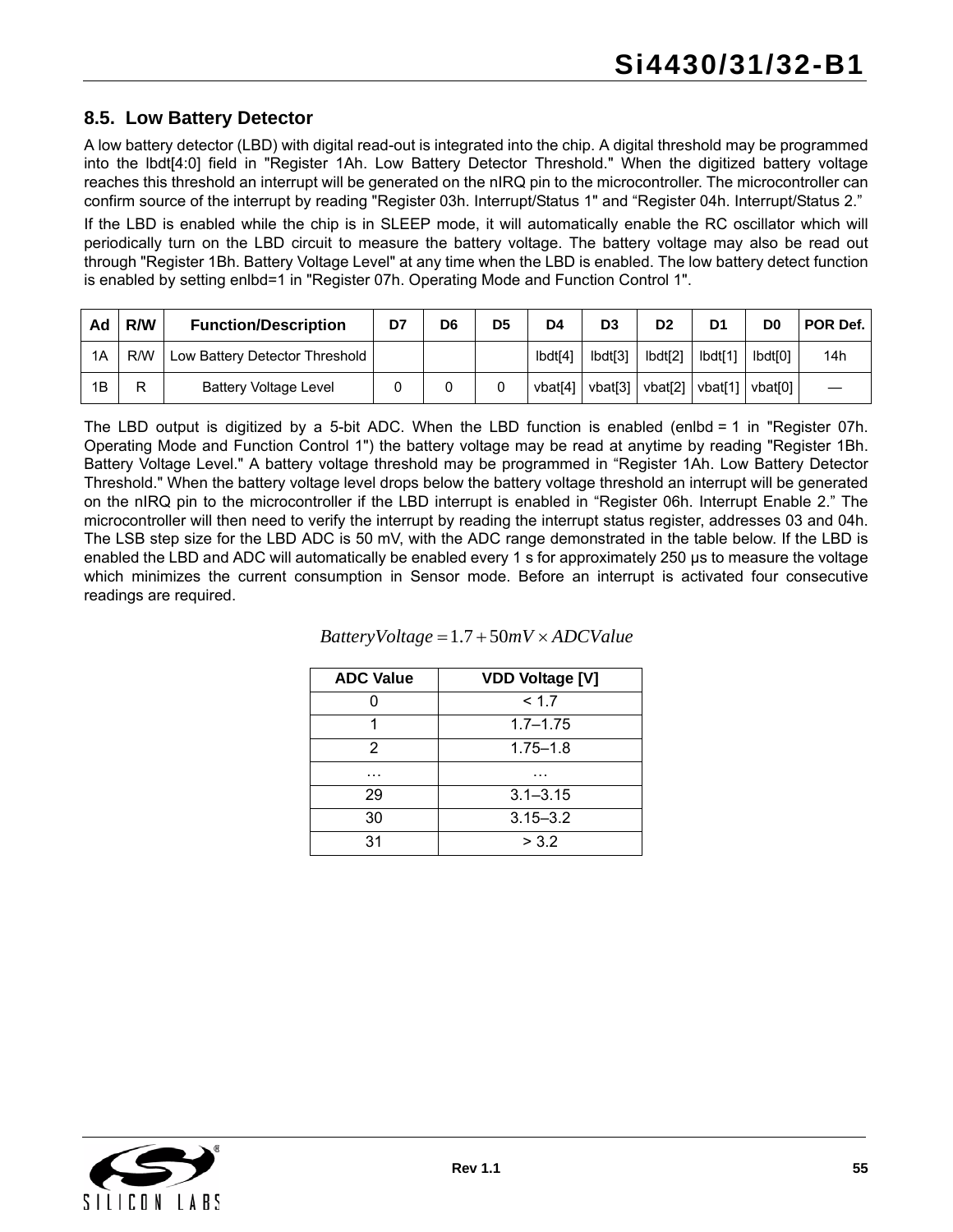## <span id="page-55-0"></span>**8.6. Wake-Up Timer and 32 kHz Clock Source**

The chip contains an integrated wake-up timer which can be used to periodically wake the chip from SLEEP mode. The wake-up timer runs from the internal 32.768 kHz RC Oscillator. The wake-up timer can be configured to run when in SLEEP mode. If enwt = 1 in "Register 07h. Operating Mode and Function Control 1" when entering SLEEP mode, the wake-up timer will count for a time specified defined in Registers 14–16h, "Wake Up Timer Period." At the expiration of this period an interrupt will be generated on the nIRQ pin if this interrupt is enabled. The microcontroller will then need to verify the interrupt by reading the Registers 03h–04h, "Interrupt Status 1 & 2". The wake-up timer value may be read at any time by the wtv[15:0] read only registers 17h–18h.

The formula for calculating the Wake-Up Period is the following:

$$
WUT = \frac{4 \times M \times 2^R}{32.768} \, \text{ms}
$$

| <b>WUT Register</b> | <b>Description</b> |
|---------------------|--------------------|
| wtr[4:0]            | R Value in Formula |
| wtm[15:0]           | M Value in Formula |

Use of the D variable in the formula is only necessary if finer resolution is required than can be achieved by using the R value.

| <b>Add</b> | <b>R/W</b> | <b>Function/Description</b> | D7         | D <sub>6</sub> | D <sub>5</sub> | D4                                    | D <sub>3</sub> | D <sub>2</sub> | D1     | D <sub>0</sub> | POR Def. |
|------------|------------|-----------------------------|------------|----------------|----------------|---------------------------------------|----------------|----------------|--------|----------------|----------|
| 14         | R/W        | Wake-Up Timer Period 1      |            |                |                | wtr[4]                                | wtr[3]         | wtr[2]         | wtr[1] | wtr[0]         | 03h      |
| 15         | R/W        | Wake-Up Timer Period 2      |            |                |                | wtm[15]   wtm[14]   wtm[13]   wtm[12] | wtm[11]        | wtm[10]        | wtm[9] | wtm[8]         | 00h      |
| 16         | R/W        | Wake-Up Timer Period 3      | wtm[7]     | wtm[6]         | wtm[5]         | wtm[4]                                | wtm[3]         | wtm[2]         | wtm[1] | wtm[0]         | 00h      |
| 17         | R          | Wake-Up Timer Value 1       | wtv $[15]$ | wtv[14]        | wtv[13]        | wtv[12]                               | wtv[11]        | wtv[10]        | wtv[9] | wtv[8]         |          |
| 18         | R          | Wake-Up Timer Value 2       | wtv[7]     | wtv[6]         | wtv[5]         | wtv[4]                                | wtv[3]         | wtv[2]         | wtv[1] | wtv[0]         |          |

There are two different methods for utilizing the wake-up timer (WUT) depending on if the WUT interrupt is enabled in "Register 06h. Interrupt Enable 2." If the WUT interrupt is enabled then nIRQ pin will go low when the timer expires. The chip will also change state so that the 30 MHz XTAL is enabled so that the microcontroller clock output is available for the microcontroller to use to process the interrupt. The other method of use is to not enable the WUT interrupt and use the WUT GPIO setting. In this mode of operation the chip will not change state until commanded by the microcontroller. The different modes of operating the WUT and the current consumption impacts are demonstrated in [Figure 29.](#page-56-0)

A 32 kHz XTAL may also be used for better timing accuracy. By setting the x32 ksel bit in Register 07h "Operating & Function Control 1", GPIO0 is automatically reconfigured so that an external 32 kHz XTAL may be connected to this pin. In this mode, the GPIO0 is extremely sensitive to parasitic capacitance, so only the XTAL should be connected to this pin with the XTAL physically located as close to the pin as possible. Once the x32 ksel bit is set, all internal functions such as WUT, micro-controller clock, and LDC mode will use the 32 kHz XTAL and not the 32 kHz RC oscillator.

The 32 kHz XTAL accuracy is comprised of both the XTAL parameters and the internal circuit. The XTAL accuracy can be defined as the XTAL initial error + XTAL aging + XTAL temperature drift + detuning from the internal oscillator circuit. The error caused by the internal circuit is typically less than 10 ppm.

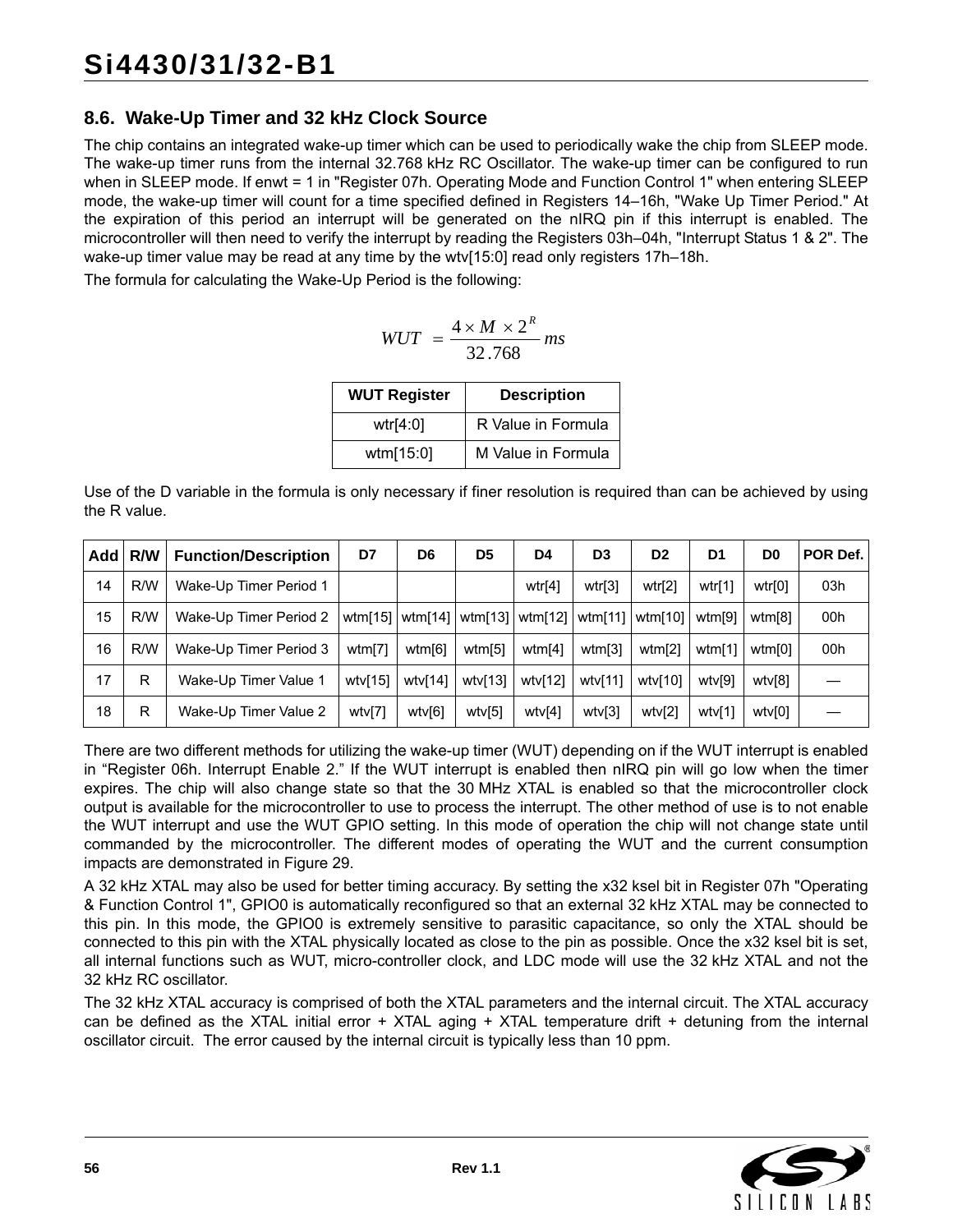**Interrupt Enable enwut =1 ( Reg 06h)**



<span id="page-56-0"></span>**Figure 29. WUT Interrupt and WUT Operation**

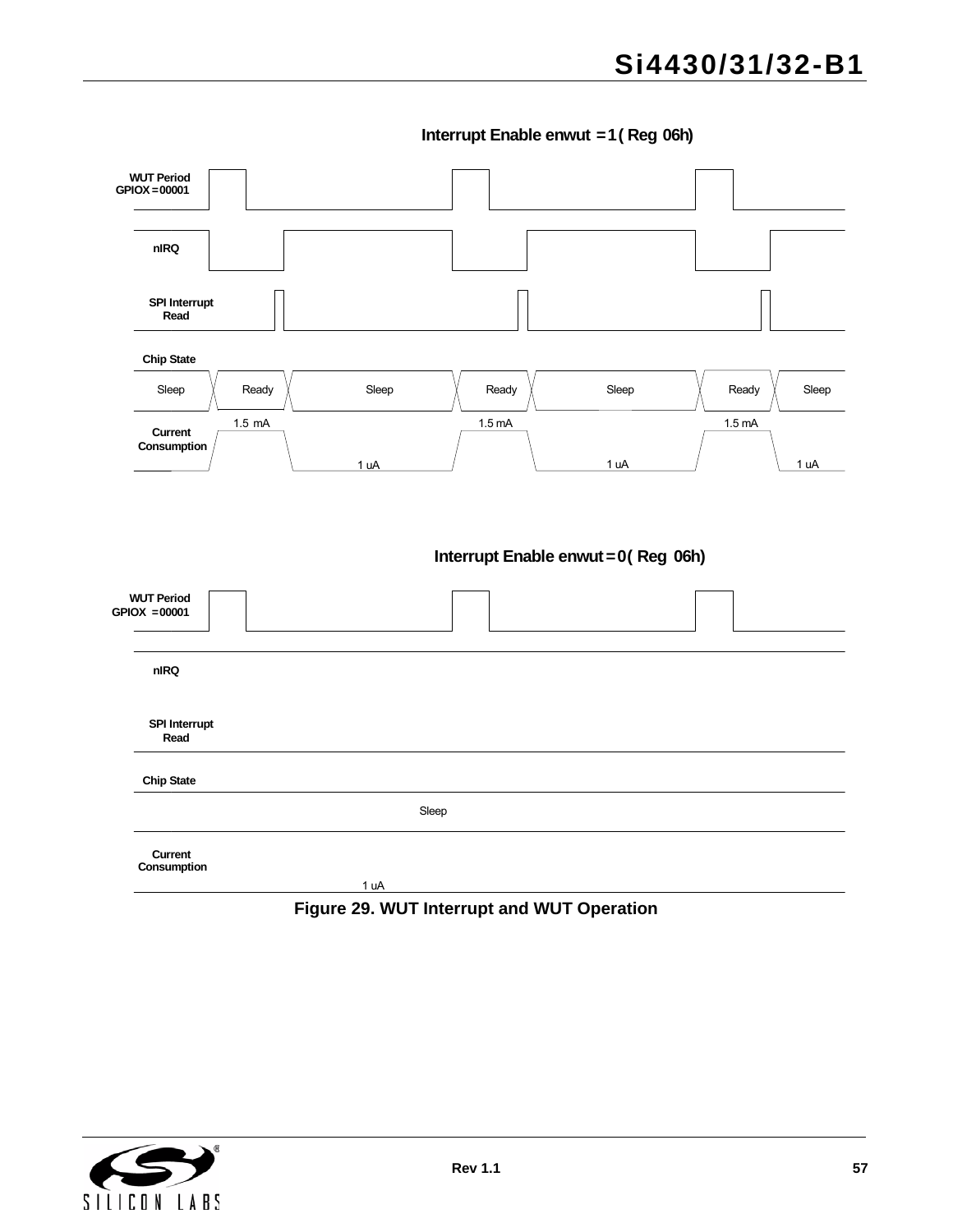## **8.7. Low Duty Cycle Mode**

The Low Duty Cycle Mode is available to automatically wake-up the receiver to check if a valid signal is available. The basic operation of the low duty cycle mode is demonstrated in the figure below. If a valid preamble or sync word is not detected the chip will return to sleep mode until the beginning of a new WUT period. If a valid preamble and sync are detected the receiver on period will be extended for the low duty cycle mode duration (TLDC) to receive all of the packet. The WUT period must be set in conjunction with the low duty cycle mode duration. The R value ("Register 14h. Wake-up Timer Period 1") is shared between the WUT and the TLDC. The ldc[7:0] bits are located in "Register 19h. Low Duty Cycle Mode Duration." The time of the TLDC is determined by the formula below:

*R*



**Figure 30. Low Duty Cycle Mode**

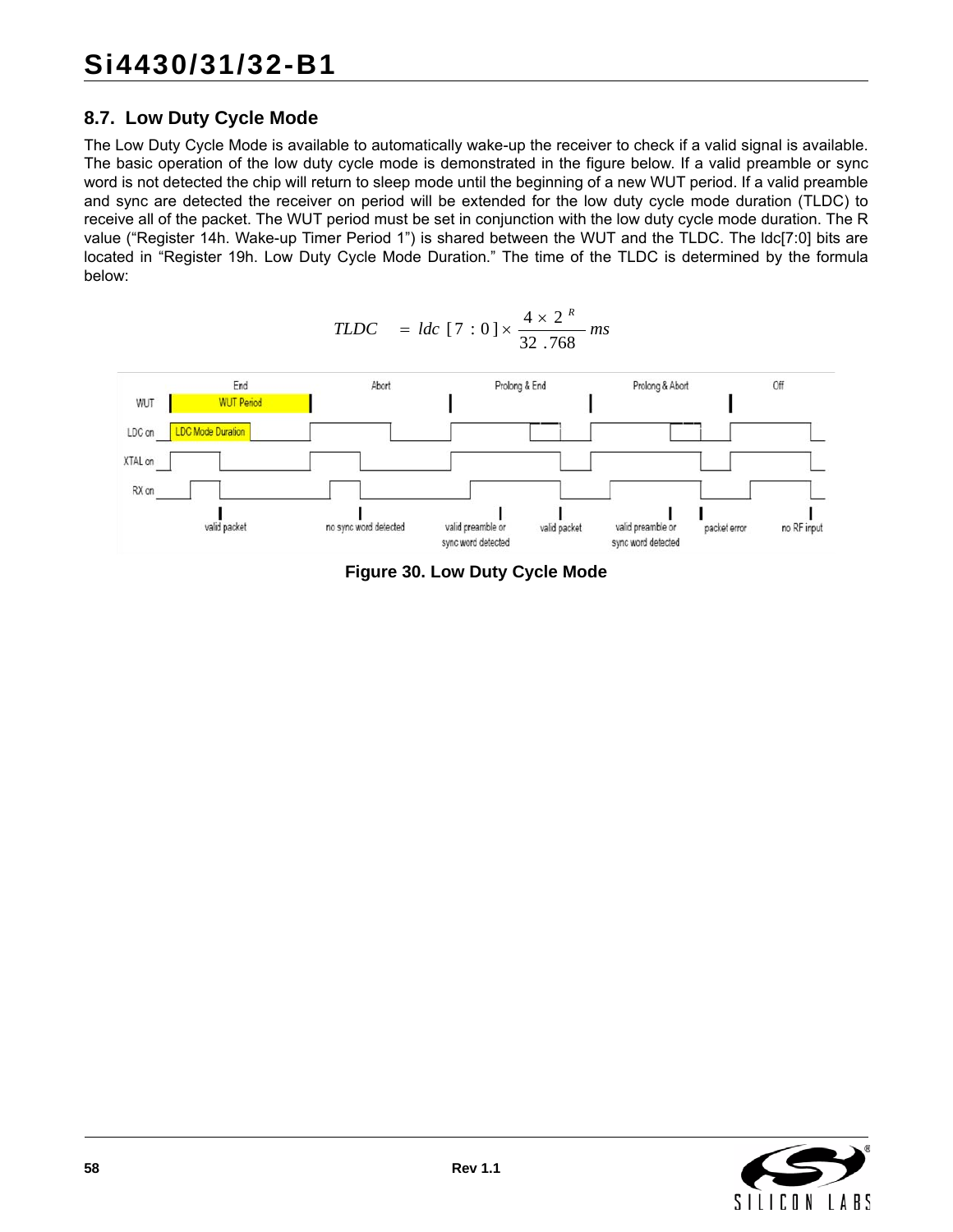## <span id="page-58-0"></span>**8.8. GPIO Configuration**

Three general purpose IOs (GPIOs) are available. Numerous functions such as specific interrupts, TRSW control, Microcontroller Output, etc. can be routed to the GPIO pins as shown in the tables below. When in Shutdown mode all the GPIO pads are pulled low.

**Note:** The ADC should not be selected as an input to the GPIO in standby or sleep modes and will cause excess current consumption.

| Add            | R/W | <b>Function/Des</b><br>cription    | D7          | D <sub>6</sub> | D <sub>5</sub>   | D4                     | D <sub>3</sub> | D <sub>2</sub> | D <sub>1</sub> | D <sub>0</sub> | POR Def. |
|----------------|-----|------------------------------------|-------------|----------------|------------------|------------------------|----------------|----------------|----------------|----------------|----------|
| 0B             | R/W | GPIO0<br>Configuration             | gpio0drv[1] | qpio0drv[0]    | pup <sub>0</sub> | gpio0[4]               | gpio0[3]       | gpio0[2]       | gpio0[1]       | gpio0[0]       | 00h      |
| $_{0C}$        | R/W | GPIO1<br>Configuration             | qpio1drv[1] | qpio1drv[0]    | pup1             | gpio1[4]               | gpi01[3]       | gpio1[2]       | $ $ gpio1[1]   | gpio1[0]       | 00h      |
| 0 <sub>D</sub> | R/W | GPIO <sub>2</sub><br>Configuration | gpio2drv[1] | qpio2drv[0]    | pup <sub>2</sub> | gpio2[4]               | gpio2[3]       | gpio2[2]       | $ $ gpio2[1]   | gpio2[0]       | 00h      |
| 0E             | R/W | I/O Port<br>Configuration          |             | extitst[2]     | extitst[1]       | extitst <sup>[0]</sup> | itsdo          | dio2           | dio1           | dio0           | 00h      |

The GPIO settings for GPIO1 and GPIO2 are the same as for GPIO0 with the exception of the 00000 default setting. The default settings for each GPIO are listed below:

| <b>GPIO</b>       | 00000-Default Setting |
|-------------------|-----------------------|
| GPIO0             | POR                   |
| GPIO <sub>1</sub> | <b>POR Inverted</b>   |
| GPIO <sub>2</sub> | Microcontroller Clock |

For a complete list of the available GPIO's see "AN440: EZRadioPRO Detailed Register Descriptions".

The GPIO drive strength may be adjusted with the gpioXdrv[1:0] bits. Setting a higher value will increase the drive strength and current capability of the GPIO by changing the driver size. Special care should be taken in setting the drive strength and loading on GPIO2 when the microcontroller clock is used. Excess loading or inadequate drive may contribute to increased spurious emissions.

Pin 6, ANT may be used as an alternate to control a TR switch. Pin 6 is a hardwired version of GPIO setting 11000, Antenna 2 Switch used for antenna diversity. It can be manually controlled by the antdiv[2:0] bits in register 08h if antenna diversity is not used. See AN440, register 08h for more details.

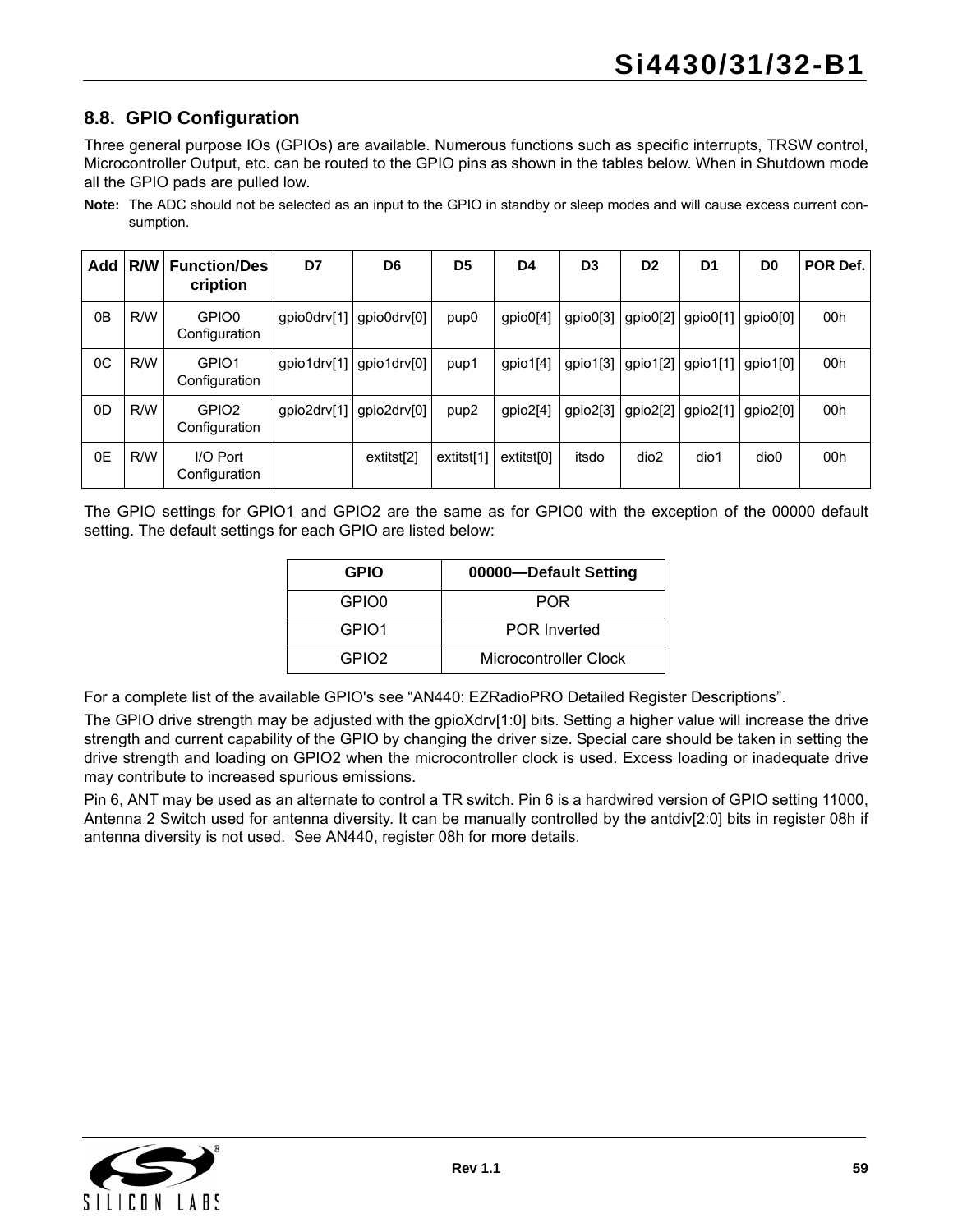### **8.9. Antenna Diversity**

To mitigate the problem of frequency-selective fading due to multi-path propagation, some transceiver systems use a scheme known as antenna diversity. In this scheme, two antennas are used. Each time the transceiver enters RX mode the receive signal strength from each antenna is evaluated. This evaluation process takes place during the preamble portion of the packet. The antenna with the strongest received signal is then used for the remainder of that RX packet. The same antenna will also be used for the next corresponding TX packet.

This chip fully supports antenna diversity with an integrated antenna diversity control algorithm. The required signals needed to control an external SPDT RF switch (such as PIN diode or GaAs switch) are available on the GPIOx pins. The operation of these GPIO signals is programmable to allow for different antenna diversity architectures and configurations. The antdiv[2:0] bits are found in register 08h "Operating & Function Control 2." The GPIO pins are capable of sourcing up to 5 mA of current, so it may be used directly to forward-bias a PIN diode if desired.

The antenna diversity algorithm will automatically toggle back and forth between the antennas until the packet starts to arrive. The recommended preamble length for optimal antenna selection is 8 bytes. A special antenna diversity algorithm (antdiv[2:0] = 110 or 111) is included that allows for shorter preamble lengths for beacon mode in TDMA-like systems where the arrival of the packet is synchronous to the receiver enable. The recommended preamble length to obtain optimal antenna selection for synchronous mode is 4 bytes.

|    |     | Add R/W Function/Description      | D7                                                      | D6 | D5 | D <sub>4</sub> | D <sub>3</sub> | D <sub>2</sub> | D1      | D <sub>0</sub> | <b>POR Def.</b> |
|----|-----|-----------------------------------|---------------------------------------------------------|----|----|----------------|----------------|----------------|---------|----------------|-----------------|
| 08 | R/W | Operating & Function<br>Control 2 | $ $ antdiv[2] $ $ antdiv[1] $ $ antdiv[0] $ $ rxmpk $ $ |    |    |                | autotx         | enidm          | ffclrrx | ffclrtx        | 00h             |

| antdiv $[2:0]$ |                                            | <b>RX/TX State</b> |                  | <b>Non RX/TX State</b> |
|----------------|--------------------------------------------|--------------------|------------------|------------------------|
|                | <b>GPIO Ant1</b>                           | <b>GPIO Ant2</b>   | <b>GPIO Ant1</b> | <b>GPIO Ant2</b>       |
| 000            |                                            |                    |                  |                        |
| 001            |                                            | O                  |                  | 0                      |
| 010            |                                            |                    |                  |                        |
| 011            |                                            |                    |                  |                        |
| 100            | Antenna Diversity Algorithm                |                    |                  | 0                      |
| 101            | Antenna Diversity Algorithm                |                    |                  |                        |
| 110            | Antenna Diversity Algorithm in Beacon Mode |                    |                  |                        |
| 111            | Antenna Diversity Algorithm in Beacon Mode |                    |                  |                        |

#### **Table 17. Antenna Diversity Control**

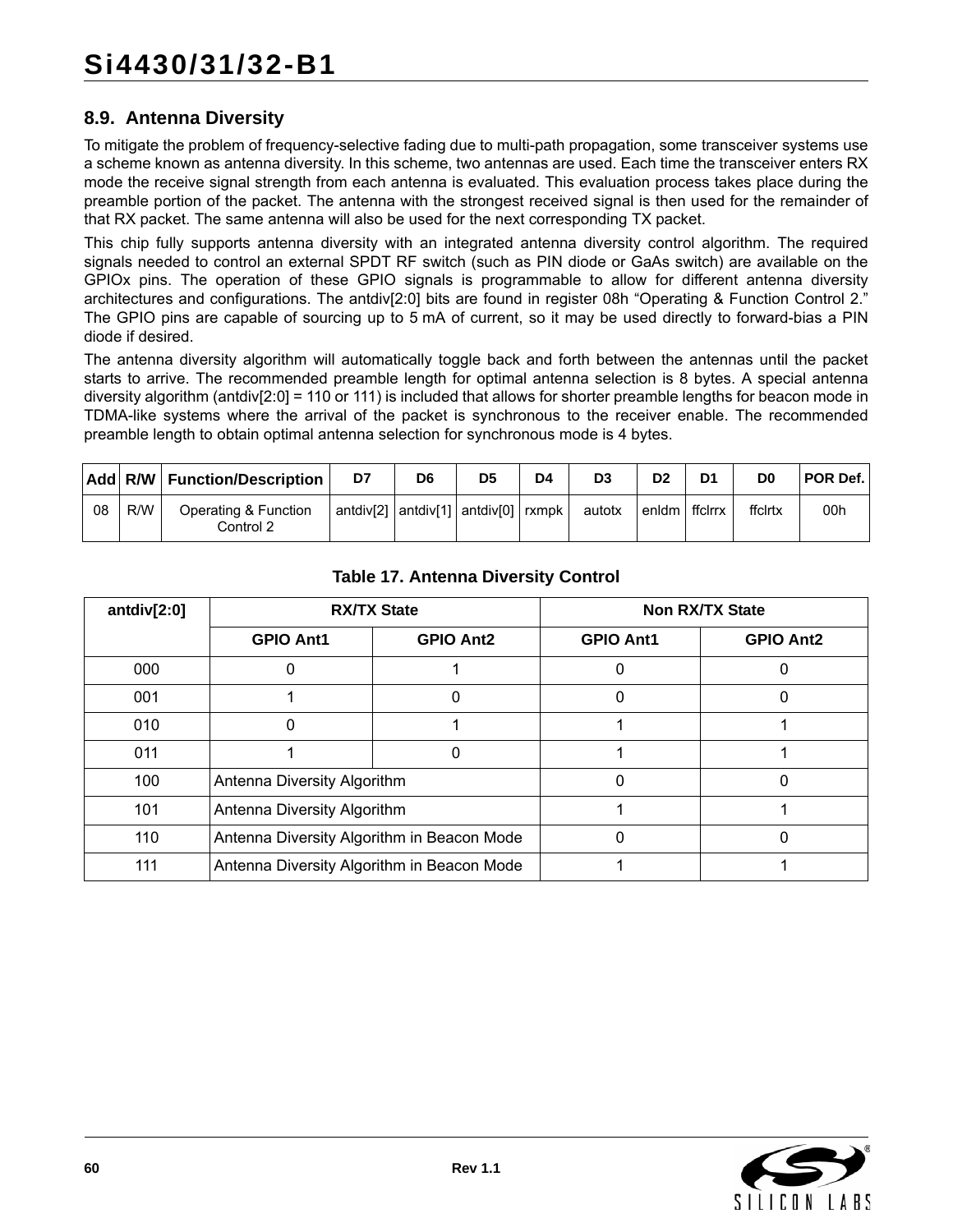#### **8.10. RSSI and Clear Channel Assessment**

Received signal strength indicator (RSSI) is an estimate of the signal strength in the channel to which the receiver is tuned. The RSSI value can be read from an 8-bit register with 0.5 dB resolution per bit. [Figure 31](#page-60-0) demonstrates the relationship between input power level and RSSI value. The absolute value of the RSSI will change slightly depending on the modem settings. The RSSI may be read at anytime, but an incorrect error may rarely occur. The RSSI value may be incorrect if read during the update period. The update period is approximately 10 ns every 4 Tb. For 10 kbps, this would result in a 1 in 40,000 probability that the RSSI may be read incorrectly. This probability is extremely low, but to avoid this, one of the following options is recommended: majority polling, reading the RSSI value within 1 Tb of the RSSI interrupt, or using the RSSI threshold described in the next paragraph for Clear Channel Assessment (CCA).

| Add l | R/W | <b>Function/Description</b>                | D7        | D6        | D5        | D4        | D <sub>3</sub> | D <sub>2</sub>      | D <sub>1</sub> | D <sub>0</sub> | POR Def. |
|-------|-----|--------------------------------------------|-----------|-----------|-----------|-----------|----------------|---------------------|----------------|----------------|----------|
| 26    | D   | Received Signal Strength Indicator         | rssi[7]   | rssi[6]   | rssi[5]   | rssi[4]   | rssi[3]        | rssi <sub>[2]</sub> | rssi[1]        | rssi[0]        |          |
| 27    | R/W | RSSI Threshold for Clear Channel Indicator | rssith[7] | rssith[6] | rssith[5] | rssith[4] | rssith[3]      | rssith[2]           | rssith[1]      | rssith[0]      | 00h      |

For CCA, threshold is programmed into rssith[7:0] in "Register 27h. RSSI Threshold for Clear Channel Indicator." After the RSSI is evaluated in the preamble, a decision is made if the signal strength on this channel is above or below the threshold. If the signal strength is above the programmed threshold then the RSSI status bit, irssi, in "Register 04h. Interrupt/Status 2" will be set to 1. The RSSI status can also be routed to a GPIO line by configuring the GPIO configuration register to GPIOx[3:0] = 1110.



**Figure 31. RSSI Value vs. Input Power**

<span id="page-60-0"></span>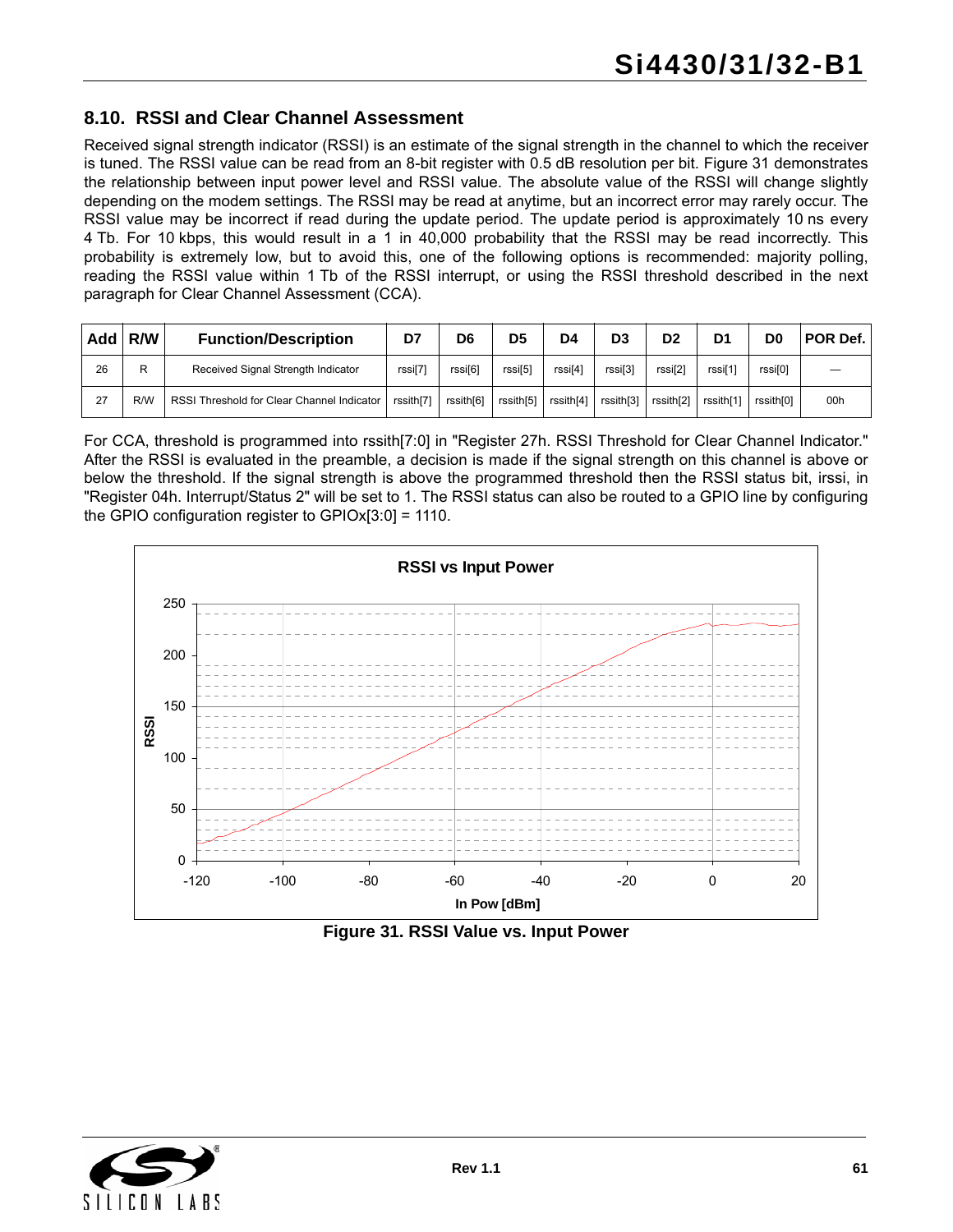# <span id="page-61-0"></span>**9. Reference Design**

[Reference designs are available at](www.silabs.com) www.silabs.com for many common applications which include recommended schematics, BOM, and layout. TX matching component values for the different frequency bands can be found in the application notes "AN435: Si4032/4432 PA Matching" and "AN436: Si4030/4031/4430/4431 PA Matching." RX matching component values for different frequency bands can be found in "AN427: EZRadioPRO Si433x and Si443x RX LNA Matching."



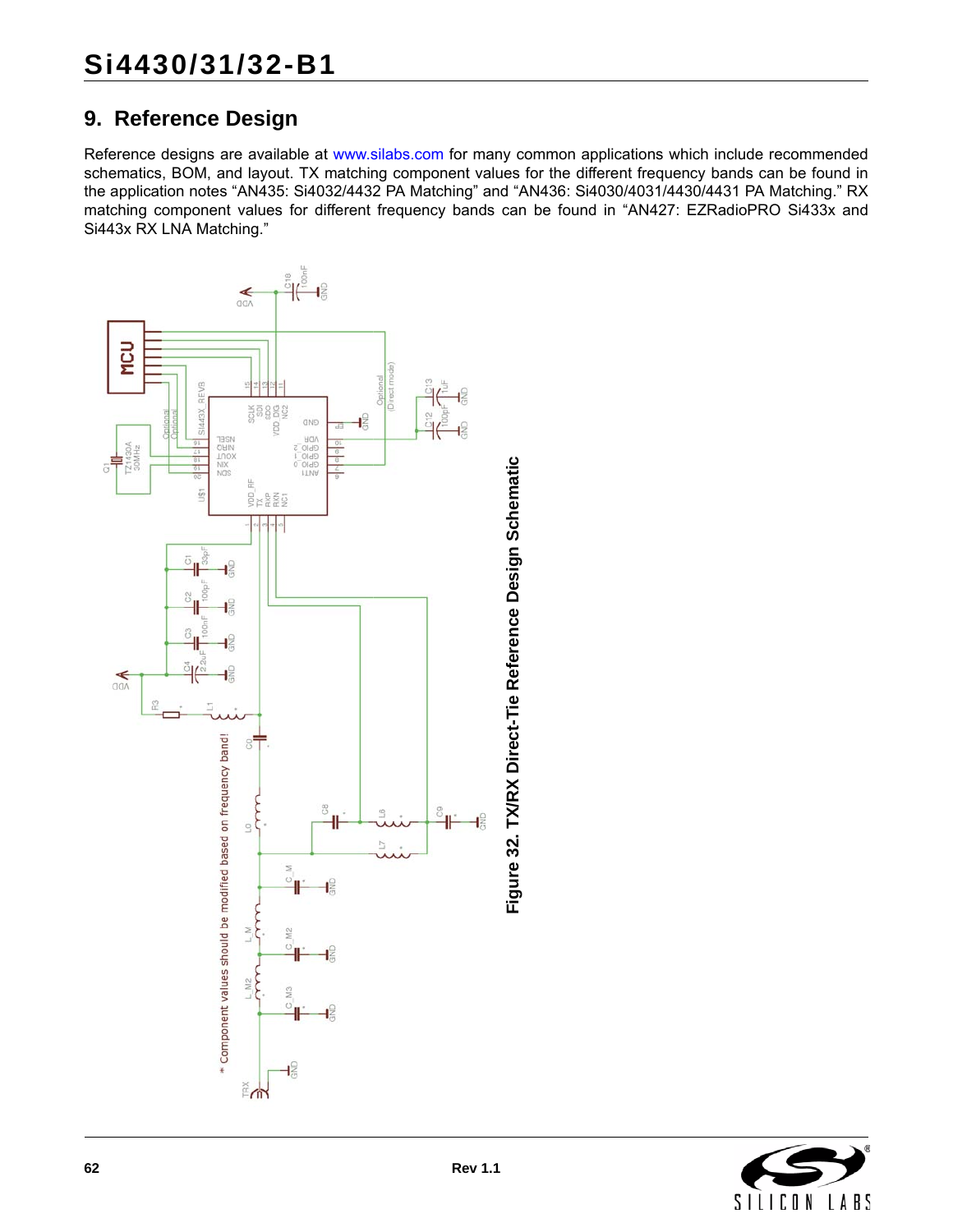# **10. Application Notes and Reference Designs**

A comprehensive set of application notes and reference designs are available to assist with the development of a radio system. A partial list of applications notes is given below.

For the complete list of application notes, latest reference designs and demos visit the [Silicon Labs website.](https://www.silabs.com/products/wireless/EZRadioPRO/Pages/default.aspx)

- AN361: Wireless MBUS Implementation using EZRadioPRO Devices
- AN379: Antenna Diversity with EZRadioPRO
- AN414: EZRadioPRO Layout Design Guide
- AN415: EZRadioPRO Programming Guide
- AN417: Si4x3x Family Crystal Oscillators
- AN419: ARIB STD-T67 Narrow-Band 426/429 MHz Measured on the Si4431-A0
- AN427: EZRadioPRO Si433x and Si443x RX LNA Matching
- AN429: Using the DC-DC Converter on the F9xx Series MCU for Single Battery Operation with the EZRadioPRO RF Devices
- AN432: RX BER Measurement on EZRadioPRO with a Looped PN Sequence
- AN435: Si4032/4432 PA Matching
- AN436: Si4030/4031/4430/4431 PA Matching
- AN437: 915 MHz Measurement Results and FCC Compliance
- AN439: EZRadioPRO Quick Start Guide
- AN440: Si4430/31/32 Register Descriptions
- AN445: Si4431 RF Performance and ETSI Compliance Test Results
- AN451: Wireless M-BUS Software Implementation
- AN459: 950 MHz Measurement Results and ARIB Compliance
- AN460: 470 MHz Measurement Results for China
- AN463: Support for Non-Standard Packet Structures and RAW Mode
- AN466: Si4030/31/32 Register Descriptions
- AN467: Si4330 Register Descriptions
- AN514: Using the EZLink Reference Design to Create a Two-Channel PWM Motor Control Circuit
- AN539: EZMacPRO Overview

# **11. Customer Support**

Technical support for the complete family of Silicon Labs wireless products is available by accessing the wireless section of the Silicon Labs' website at [www.silabs.com/wireless.](www.silabs.com/wireless) For answers to common questions please visit the wireless knowledge base at [www.silabs.com/support/knowledgebase](www.silabs.com/support/knowledgebase/Pages/EZRadioPROWirelessKB.aspx).

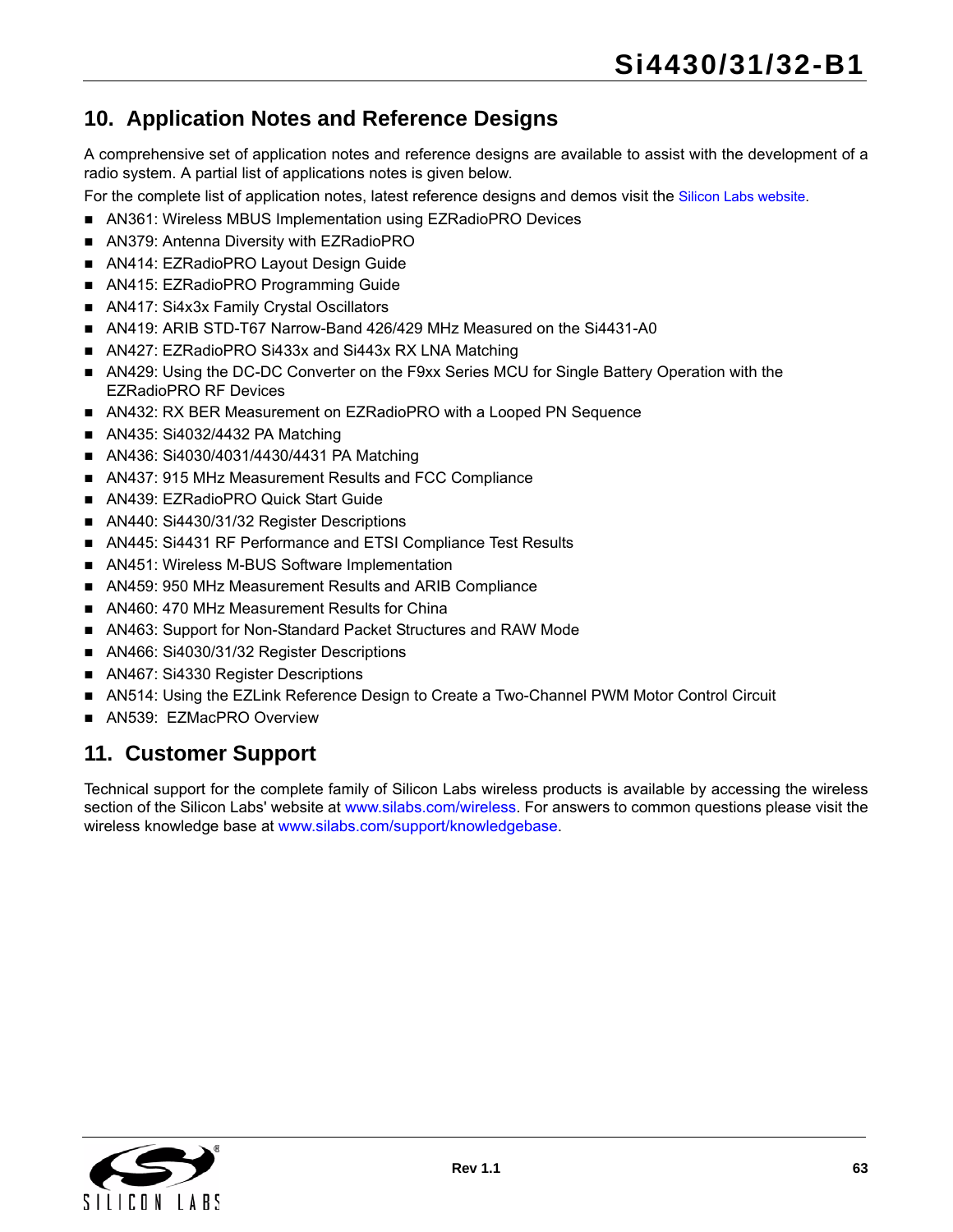# **12. Register Table and Descriptions**

## **Table 18. Register Descriptions**

| Add      | R/W          | <b>Function/Desc</b>                                         | Data                       |                            |                       |                       |                      |                        | <b>POR</b>            |                        |                          |
|----------|--------------|--------------------------------------------------------------|----------------------------|----------------------------|-----------------------|-----------------------|----------------------|------------------------|-----------------------|------------------------|--------------------------|
|          |              |                                                              | D7                         | D <sub>6</sub>             | D <sub>5</sub>        | D4                    | D <sub>3</sub>       | D <sub>2</sub>         | D <sub>1</sub>        | D <sub>0</sub>         | Default                  |
| 00       | R            | Device Type                                                  | $\mathbf 0$                | $\mathbf 0$                | $\mathbf 0$           | dt[4]                 | dt[3]                | dt[2]                  | dt[1]                 | dt[0]                  | 00111                    |
| 01       | R            | Device Version                                               | 0                          | 0                          | $\Omega$              | vc[4]                 | vc[3]                | vc[2]                  | vc[1]                 | vc[0]                  | 06h                      |
| 02       | R            | <b>Device Status</b>                                         | ffovfl                     | ffunfl                     | rxffem                | headerr               | reserved             | reserved               | cps[1]                | cps[0]                 | $\equiv$                 |
| 03       | R            | Interrupt Status 1                                           | ifferr                     | itxffafull                 | itxffaem              | irxffafull            | iext                 | ipksent                | ipkvalid              | icrcerror              | $\equiv$                 |
| 04       | R            | Interrupt Status 2                                           | iswdet                     | ipreaval                   | ipreainval            | irssi                 | iwut                 | ilbd                   | ichiprdy              | ipor                   | —                        |
| 05       | R/W          | Interrupt Enable 1                                           | enfferr                    | entxffafull                | entxffaem             | enrxffafull           | enext                | enpksent               | enpkvalid             | encrcerror             | 00h                      |
| 06       | R/W          | Interrupt Enable 2                                           | enswdet                    | enpreaval                  | enpreainval           | enrssi                | enwut                | enlbd                  | enchiprdy             | enpor                  | 03h                      |
| 07       | R/W          | Operating & Function Control 1                               | swres                      | enlbd                      | enwt                  | x32ksel               | txon                 | rxon                   | pllon                 | xton                   | 01h                      |
| 08       | R/W          | Operating & Function Control 2                               | antdiv[2]                  | antdiv[1]                  | antdiv <sup>[0]</sup> | rxmpk                 | autotx               | enIdm                  | ffclrrx               | ffclrtx                | 00h                      |
| 09       | R/W          | Crystal Oscillator Load<br>Capacitance                       | xtalshft                   | xlc[6]                     | xlc[5]                | xlc[4]                | xlc[3]               | xlc[2]                 | xlc[1]                | x c[0]                 | 7Fh                      |
| 0A       | R/W          | Microcontroller Output Clock                                 | Reserved                   | Reserved                   | clkt[1]               | clkt[0]               | enlfc                | mclk[2]                | mclk[1]               | mclk[0]                | 06h                      |
| 0B       | R/W          | GPIO0 Configuration                                          | gpio0drv[1]                | gpio0drv[0]                | pup <sub>0</sub>      | gpio0[4]              | gpio0[3]             | gpio0[2]               | gpio0[1]              | gpio0[0]               | 00h                      |
| 0C       | R/W          | GPIO1 Configuration                                          | gpio1drv[1]                | gpio1drv[0]                | pup1                  | gpio1[4]              | gpio1[3]             | gpio1[2]               | gpio1[1]              | gpio1[0]               | 00h                      |
| 0D       | R/W          | GPIO2 Configuration                                          | gpio2drv[1]                | gpio2drv[0]                | pup2                  | gpio2[4]              | gpio2[3]             | gpio2[2]               | gpio2[1]              | gpio2[0]               | 00h                      |
| 0E       | R/W          | I/O Port Configuration                                       | Reserved                   | extitst[2]                 | extitst[1]            | extitst[0]            | itsdo                | dio <sub>2</sub>       | dio1                  | dio <sub>0</sub>       | 00h                      |
| 0F       | R/W          | <b>ADC Configuration</b>                                     | adcstart/adc-<br>done      | adcsel[2]                  | adcsel[1]             | adcsel[0]             | adcref[1]            | adcref[0]              | adcgain[1]            | adcgain[0]             | 00h                      |
| 10       | R/W          | ADC Sensor Amplifier Offset                                  | Reserved                   | Reserved                   | Reserved              | Reserved              | adcoffs[3]           | adcoffs[2]             | adcoffs[1]            | adcoffs[0]             | 00h                      |
| 11       | $\mathsf{R}$ | <b>ADC Value</b>                                             | adc[7]                     | adc[6]                     | adc[5]                | adc[4]                | adc[3]               | adc[2]                 | adc[1]                | adc[0]                 | $\overline{\phantom{0}}$ |
| 12       | R/W          | <b>Temperature Sensor Control</b>                            | tsrange[1]                 | tsrange[0]                 | entsoffs              | entstrim              | tstrim[3]            | tstrim <sup>[2]</sup>  | tstrim[1]             | tstrim <sup>[0]</sup>  | 20h                      |
| 13       | R/W          | Temperature Value Offset                                     | tvoffs[7]                  | tvoffs[6]                  | tvoffs[5]             | tvoffs[4]             | tvoffs[3]            | tvoffs[2]              | tvoffs[1]             | tvoffs[0]              | 00h                      |
| 14       | R/W          | Wake-Up Timer Period 1                                       | Reserved                   | Reserved                   | Reserved              | wtr[4]                | wtr[3]               | wtr[2]                 | wtr[1]                | wtr[0]                 | 03h                      |
| 15       | R/W          | Wake-Up Timer Period 2                                       | wtm[15]                    | wtm[14]                    | wtm[13]               | wtm[12]               | wtm[11]              | wtm[10]                | wtm[9]                | wtm[8]                 | 00h                      |
| 16       | R/W          | Wake-Up Timer Period 3                                       | wtm[7]                     | wtm[6]                     | wtm[5]                | wtm[4]                | wtm[3]               | wtm[2]                 | wtm[1]                | wtm[0]                 | 01h                      |
| 17       | $\mathsf R$  | Wake-Up Timer Value 1                                        | wtv[ $15$ ]                | wtv[14]                    | wtv[13]               | wtv[12]               | wtv[11]              | wtv[10]                | wtv[9]                | wtv[8]                 | $\overline{\phantom{0}}$ |
| 18       | R            | Wake-Up Timer Value 2                                        | wtv[7]                     | wtv[6]                     | wtv[5]                | wtv[4]                | wtv[3]               | wtv[2]                 | wtv[1]                | wtv[0]                 | $\overline{\phantom{0}}$ |
| 19       | R/W          | Low-Duty Cycle Mode Duration                                 | Idc[7]                     | Idc[6]                     | Idc[5]                | ldc[4]                | Idc[3]               | Idc[2]                 | Idc[1]                | Idc[0]                 | 00h                      |
| 1A       | R/W          | Low Battery Detector Threshold                               | Reserved                   | Reserved                   | Reserved              | lbdt[4]               | lbdt[3]              | lbdt[2]                | lbdt[1]               | lbdt[0]                | 14h                      |
| 1B       | $\mathsf{R}$ | <b>Battery Voltage Level</b>                                 | $\Omega$                   | $\mathbf 0$                | 0                     | vbat[4]               | vbat[3]              | vbat[2]                | vbat[1]               | vbat <sub>[0]</sub>    | $\equiv$                 |
| 1C       | R/W          | IF Filter Bandwidth                                          | dwn3_bypass                | ndec[2]                    | ndec[1]               | ndec[0]               | fileet[3]            | filset[2]              | filset[1]             | filset[0]              | 01h                      |
| 1D       | R/W          | AFC Loop Gearshift Override                                  | afcbd                      | enafc                      | afcgearh[2]           | afcgearh[1]           | afcgearh[0]          | 1p5 bypass             | matap                 | ph0size                | 40h                      |
| 1E<br>1F | R/W<br>R/W   | <b>AFC Timing Control</b><br><b>Clock Recovery Gearshift</b> | swait timer[1]<br>Reserved | swait timer[0]<br>Reserved | shwait[2]             | shwait[1]             | shwait[0]            | anwait[2]              | anwait[1]             | anwait[0]              | 0Ah<br>03h               |
|          |              | Override                                                     |                            |                            | crfast <sup>[2]</sup> | crfast[1]             | crfast[0]            | crslow[2]              | crslow[1]             | crslow[0]              |                          |
| 20       | R/W          | <b>Clock Recovery Oversampling</b><br>Ratio                  | rxosr[7]                   | rxosr[6]                   | rxosr[5]              | rxosr[4]              | rxosr[3]             | rxosr[2]               | rxosr[1]              | rxosr[0]               | 64h                      |
| 21       | R/W          | Clock Recovery Offset 2                                      | rxosr[10]                  | rxosr[9]                   | rxosr[8]              | stallctrl             | ncoff[19]            | ncoff[18]              | ncoff[17]             | ncoff[16]              | 01h                      |
| 22       | R/W          | Clock Recovery Offset 1                                      | ncoff[15]                  | ncoff[14]                  | ncoff[13]             | ncoff[12]             | ncoff[11]            | ncoff[10]              | ncoff[9]              | ncoff[8]               | 47h                      |
| 23<br>24 | R/W<br>R/W   | Clock Recovery Offset 0<br>Clock Recovery Timing Loop        | ncoff[7]<br>Reserved       | ncoff[6]<br>Reserved       | ncoff[5]<br>Reserved  | ncoff[4]<br>rxncocomp | ncoff[3]<br>crgain2x | ncoff[2]<br>crgain[10] | ncoff[1]<br>crgain[9] | ncoff[0]<br>crgain[8]  | AEh<br>02h               |
| 25       | R/W          | Gain 1<br>Clock Recovery Timing Loop<br>Gain 0               | crgain[7]                  | crgain[6]                  | crgain[5]             | crgain[4]             | crgain[3]            | crgain[2]              | crgain[1]             | crgain[0]              | 8Fh                      |
| 26       | R            | Received Signal Strength Indi-<br>cator                      | rssi[7]                    | rssi[6]                    | rssi[5]               | rssi[4]               | rssi[3]              | rssi[2]                | rssi[1]               | rssi[0]                |                          |
| 27       | R/W          | RSSI Threshold for Clear<br>Channel Indicator                | rssith[7]                  | rssith[6]                  | rssith[5]             | rssith[4]             | rssith[3]            | rssith[2]              | rssith[1]             | rssith[0]              | 1Eh                      |
| 28       | R            | Antenna Diversity Register 1                                 | adrssi1[7]                 | adrssia[6]                 | adrssia[5]            | adrssia[4]            | adrssia[3]           | adrssia <sup>[2]</sup> | adrssia[1]            | adrssia <sup>[0]</sup> | —                        |
| 29       | R            | Antenna Diversity Register 2                                 | adrssib[7]                 | adrssib[6]                 | adrssib[5]            | adrssib[4]            | adrssib[3]           | adrssib[2]             | adrssib[1]            | adrssib[0]             |                          |
| 2A       | R/W          | <b>AFC Limiter</b>                                           | Afclim[7]                  | Afclim <sup>[6]</sup>      | Afclim[5]             | Afclim[4]             | Afclim[3]            | Afclim[2]              | Afclim[1]             | Afclim[0]              | 00h                      |
| 2В       | R            | <b>AFC Correction Read</b>                                   | afc_corr[9]                | afc_corr[8]                | afc_corr[7]           | afc_corr[6]           | afc_corr[5]          | afc_corr[4]            | afc_corr[3]           | afc_corr[2]            | 00h                      |
| 2C       | R/W          | OOK Counter Value 1                                          | afc_corr[9]                | afc_corr[9]                | ookfrzen              | peakdeten             | madeten              | ookcnt[10]             | ookcnt[9]             | ookcnt[8]              | 18h                      |
| 2D       | R/W          | OOK Counter Value 2                                          | ookcnt[7]                  | ookcnt[6]                  | ookcnt[5]             | ookcnt[4]             | ookcnt[3]            | ookcnt[2]              | ookcnt[1]             | ookcnt[0]              | BCh                      |
| 2E       | R/W          | Slicer Peak Hold                                             | Reserved                   | attack[2]                  | attack[1]             | attack[0]             | decay[3]             | decay[2]               | decay[1]              | decay[0]               | 26h                      |
| 2F       |              |                                                              |                            |                            | Reserved              |                       |                      |                        |                       |                        |                          |
| 30       | R/W          | Data Access Control                                          | enpacrx                    | Isbfrst                    | crcdonly              | skip2ph               | enpactx              | encrc                  | crc[1]                | crc[0]                 | 8Dh                      |

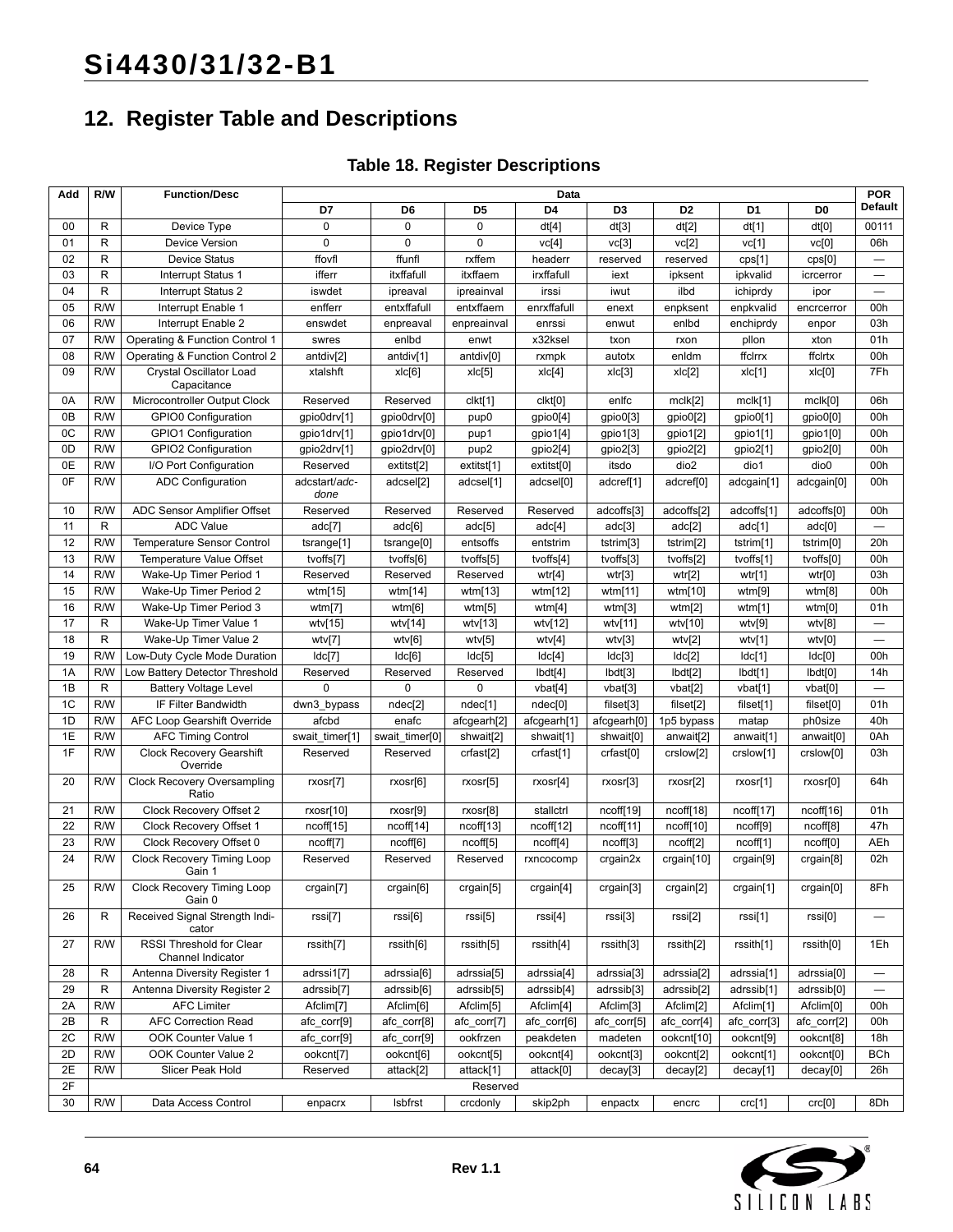#### **Table 18. Register Descriptions (Continued)**

| Add       | R/W | <b>Function/Desc</b>                         | Data              |                |                                             |                      |                |                         | <b>POR</b>     |                         |                                |
|-----------|-----|----------------------------------------------|-------------------|----------------|---------------------------------------------|----------------------|----------------|-------------------------|----------------|-------------------------|--------------------------------|
|           |     |                                              | D7                | D <sub>6</sub> | D <sub>5</sub>                              | D <sub>4</sub>       | D <sub>3</sub> | D <sub>2</sub>          | D <sub>1</sub> | D <sub>0</sub>          | <b>Default</b>                 |
| 31        | R   | <b>EzMAC</b> status                          | $\Omega$          | rxcrc1         | pksrch                                      | pkrx                 | pkvalid        | crcerror                | pktx           | pksent                  |                                |
| 32        | R/W | <b>Header Control 1</b>                      |                   | bcen[3:0]      |                                             |                      |                | hdch[3:0]               |                |                         | 0Ch                            |
| 33        | R/W | <b>Header Control 2</b>                      | skipsyn           | hdlen[2]       | hdlen[1]                                    | hdlen[0]             | fixpklen       | synclen[1]              | synclen[0]     | prealen[8]              | 22h                            |
| 34        | R/W | Preamble Length                              | prealen[7]        | prealen[6]     | prealen[5]                                  | prealen[4]           | prealen[3]     | prealen[2]              | prealen[1]     | prealen[0]              | 08h                            |
| 35        | R/W | <b>Preamble Detection Control</b>            | preath[4]         | preath[3]      | preath[2]                                   | preath[1]            | preath[0]      | rssi_off[2]             | rssi_off[1]    | rssi_off[0]             | 2Ah                            |
| 36        | R/W | Sync Word 3                                  | sync[31]          | sync[30]       | sync[29]                                    | sync[28]             | sync[27]       | sync[26]                | sync[25]       | sync[24]                | 2Dh                            |
| 37        | R/W | Sync Word 2                                  | sync[23]          | sync[22]       | sync[21]                                    | sync[20]             | sync[19]       | sync[18]                | sync[17]       | sync[16]                | D4h                            |
| 38        | R/W | Sync Word 1                                  | sync[15]          | sync[14]       | sync[13]                                    | sync[12]             | sync[11]       | sync[10]                | sync[9]        | sync[8]                 | 00h                            |
| 39        | R/W | Sync Word 0                                  | sync[7]           | sync[6]        | sync[5]                                     | sync[4]              | sync[3]        | sync[2]                 | sync[1]        | sync[0]                 | 00h                            |
| 3A        | R/W | Transmit Header 3                            | txhd[31]          | txhd[30]       | txhd[29]                                    | txhd[28]             | txhd[27]       | txhd[26]                | txhd[25]       | txhd[24]                | 00h                            |
| 3B        | R/W | <b>Transmit Header 2</b>                     | txhd[23]          | txhd[22]       | txhd[21]                                    | txhd[20]             | txhd[19]       | txhd[18]                | txhd[17]       | txhd[16]                | 00h                            |
| 3C        | R/W | Transmit Header 1                            | txhd[15]          | txhd[14]       | txhd[13]                                    | txhd[12]             | txhd[11]       | txhd[10]                | txhd[9]        | txhd[8]                 | 00h                            |
| 3D        | R/W | Transmit Header 0                            | txhd[7]           | txhd[6]        | txhd[5]                                     | txhd[4]              | txhd[3]        | txhd[2]                 | txhd[1]        | txhd[0]                 | 00h                            |
| 3E        | R/W | <b>Transmit Packet Length</b>                | pklen[7]          | pklen[6]       | pklen[5]                                    | pklen[4]             | pklen[3]       | pklen[2]                | pklen[1]       | pklen[0]                | 00h                            |
| 3F        | R/W | Check Header 3                               | chhd[31]          | chhd[30]       | chhd[29]                                    | chhd[28]             | chhd[27]       | chhd[26]                | chhd[25]       | chhd[24]                | 00h                            |
| 40        | R/W | Check Header 2                               | chhd[23]          | chhd[22]       | chhd[21]                                    | chhd[20]             | chhd[19]       | chhd[18]                | chhd[17]       | chhd[16]                | 00h                            |
| 41        | R/W | Check Header 1                               | chhd[15]          | chhd[14]       | chhd[13]                                    | chhd[12]             | chhd[11]       | chhd[10]                | chhd[9]        | chhd <sup>[8]</sup>     | 00h                            |
| 42        | R/W | Check Header 0                               | chhd[7]           | chhd[6]        | chhd[5]                                     | chhd[4]              | chhd[3]        | chhd[2]                 | chhd[1]        | chhd[0]                 | 00h                            |
| 43        | R/W | Header Enable 3                              | hden[31]          | hden[30]       | hden[29]                                    | hden[28]             | hden[27]       | hden[26]                | hden[25]       | hden[24]                | FFh                            |
| 44        | R/W | Header Enable 2                              | hden[23]          | hden[22]       | hden[21]                                    | hden[20]             | hden[19]       | hden[18]                | hden[17]       | hden[16]                | FFh                            |
| 45        | R/W | Header Enable 1                              | hden[15]          | hden[14]       | hden[13]                                    | hden[12]             | hden[11]       | hden[10]                | hden[9]        | hden[8]                 | FFh                            |
| 46        | R/W | Header Enable 0                              | hden[7]           | hden[6]        | hden[5]                                     | hden[4]              | hden[3]        | hden[2]                 | hden[1]        | hden[0]                 | FFh                            |
| 47        | R   | Received Header 3                            | rxhd[31]          | rxhd[30]       | rxhd[29]                                    | rxhd[28]             | rxhd[27]       | rxhd[26]                | rxhd[25]       | rxhd[24]                | $\qquad \qquad \longleftarrow$ |
| 48        | R   | Received Header 2                            | rxhd[23]          | rxhd[22]       | rxhd[21]                                    | rxhd[20]             | rxhd[19]       | rxhd[18]                | rxhd[17]       | rxhd[16]                | $\overline{\phantom{0}}$       |
| 49        | R   | Received Header 1                            | rxhd[15]          | rxhd[14]       | rxhd[13]                                    | rxhd[12]             | rxhd[11]       | rxhd[10]                | rxhd[9]        | rxhd[8]                 |                                |
| 4A        | R   | Received Header 0                            | rxhd[7]           | rxhd[6]        | rxhd[5]                                     | rxhd[4]              | rxhd[3]        | rxhd[2]                 | rxhd[1]        | rxhd[0]                 |                                |
| 4B        | R   | Received Packet Length                       | rxplen[7]         | rxplen[6]      | rxplen[5]                                   | rxplen[4]            | rxplen[3]      | rxplen[2]               | rxplen[1]      | rxplen[0]               |                                |
| 4C-4E     |     |                                              |                   |                | Reserved                                    |                      |                |                         |                |                         |                                |
| 4F        | R/W | <b>ADC8 Control</b>                          | Reserved          | Reserved       | adc8[5]                                     | adc8[4]              | adc8[3]        | adc8[2]                 | adc8[1]        | adc8[0]                 | 10 <sub>h</sub>                |
| 50-5F     |     |                                              |                   |                | Reserved                                    |                      |                |                         |                |                         |                                |
| 60        | R/W | <b>Channel Filter Coefficient</b><br>Address | $Inv\_pre\_th[3]$ |                | Inv_pre_th[2]  Inv_pre_th[1]  Inv_pre_th[0] |                      | chfiladd[3]    | chfiladd <sup>[2]</sup> | chfiladd[1]    | chfiladd <sup>[0]</sup> | 00h                            |
| 61        |     |                                              |                   |                | Reserved                                    |                      |                |                         |                |                         |                                |
| 62        | R/W | Crystal Oscillator/Control Test              | pwst[2]           | pwst[1]        | pwst[0]                                     | clkhyst              | enbias2x       | enamp2x                 | bufovr         | enbuf                   | 24h                            |
| $63 - 68$ |     |                                              |                   |                | Reserved                                    |                      |                |                         |                |                         |                                |
| 69        | R/W | AGC Override 1                               | Reserved          | sgi            | agcen                                       | Inagain              | pga3           | pga2                    | pga1           | pga0                    | 20h                            |
| $6A-6C$   |     |                                              |                   |                | Reserved                                    |                      |                |                         |                |                         |                                |
| 6D        | R/W | <b>TX Power</b>                              | Reserved          | Reserved       | Reserved                                    | Reserved             | Ina_sw         | txpow[2]                | txpow[1]       | txpow[0]                | 18h                            |
| 6E        | R/W | TX Data Rate 1                               | txdr $[15]$       | txdr[14]       | txdr[13]                                    | txdr $[12]$          | txdr[11]       | txdr[10]                | txdr[9]        | txdr[8]                 | 0Ah                            |
| 6F        | R/W | TX Data Rate 0                               | txdr[7]           | txdr[6]        | txdr[5]                                     | txdr[4]              | txdr[3]        | txdr[2]                 | txdr[1]        | txdr[0]                 | 3Dh                            |
| 70        | R/W | <b>Modulation Mode Control 1</b>             | Reserved          | Reserved       | txdtrtscale                                 | enphpwdn             | manppol        | enmaninv                | enmanch        | enwhite                 | 0Ch                            |
| 71        | R/W | <b>Modulation Mode Control 2</b>             | trclk[1]          | trclk[0]       | dtmod[1]                                    | dtmod <sup>[0]</sup> | eninv          | fd[8]                   | modtyp[1]      | modtyp[0]               | 00h                            |
| 72        | R/W | <b>Frequency Deviation</b>                   | fd[7]             | fd[6]          | fd[5]                                       | fd[4]                | fd[3]          | fd[2]                   | fd[1]          | fd[0]                   | 20h                            |
| 73        | R/W | Frequency Offset 1                           | fo[7]             | fo[6]          | fo[5]                                       | fo[4]                | fo[3]          | fo[2]                   | fo[1]          | fo[0]                   | 00h                            |
| 74        | R/W | Frequency Offset 2                           | Reserved          | Reserved       | Reserved                                    | Reserved             | Reserved       | Reserved                | fo[9]          | fo[8]                   | 00h                            |
| 75        | R/W | <b>Frequency Band Select</b>                 | Reserved          | sbsel          | hbsel                                       | fb[4]                | fb[3]          | fb[2]                   | fb[1]          | fb[0]                   | 75h                            |
| 76        | R/W | Nominal Carrier Frequency 1                  | fc[15]            | fc[14]         | fc[13]                                      | fc[12]               | fc[11]         | fc[10]                  | fc[9]          | fc[8]                   | <b>BBh</b>                     |
| 77        | R/W | Nominal Carrier Frequency 0                  | fc[7]             | fc[6]          | fc[5]                                       | fc[4]                | fc[3]          | fc[2]                   | fc[1]          | fc[0]                   | 80h                            |
| 78        |     |                                              |                   |                | Reserved                                    |                      |                |                         |                |                         |                                |
| 79        | R/W | Frequency Hopping Channel<br>Select          | fhch[7]           | f hch[6]       | fhch[5]                                     | f hch[4]             | f hch[3]       | f hch[2]                | fhch[1]        | fhch[0]                 | 00h                            |
| 7A        | R/W | Frequency Hopping Step Size                  | fhs[7]            | fhs[6]         | fhs[5]                                      | fhs[4]               | fhs[3]         | fhs[2]                  | fhs[1]         | fhs[0]                  | 00h                            |
| 7B        |     |                                              |                   |                | Reserved                                    |                      |                |                         |                |                         |                                |
| 7C        | R/W | TX FIFO Control 1                            | Reserved          | Reserved       | txafthr[5]                                  | txafthr[4]           | txafthr[3]     | txafthr[2]              | txafthr[1]     | txafthr[0]              | 37h                            |
| 7D        | R/W | TX FIFO Control 2                            | Reserved          | Reserved       | txaethr[5]                                  | txaethr[4]           | txaethr[3]     | txaethr[2]              | txaethr[1]     | txaethr[0]              | 04h                            |
| 7E        | R/W | RX FIFO Control                              | Reserved          | Reserved       | rxafthr[5]                                  | rxafthr[4]           | rxafthr[3]     | rxafthr[2]              | rxafthr[1]     | rxafthr[0]              | 37h                            |
| 7F        | R/W | FIFO Access                                  | fifod[7]          | fifod[6]       | fifod[5]                                    | fifod <sup>[4]</sup> | fifod[3]       | fifod[2]                | fifod[1]       | fifod[0]                | $\qquad \qquad -$              |

**Note:** Detailed register descriptions are available in "AN440: EZRadioPRO Detailed Register Descriptions."

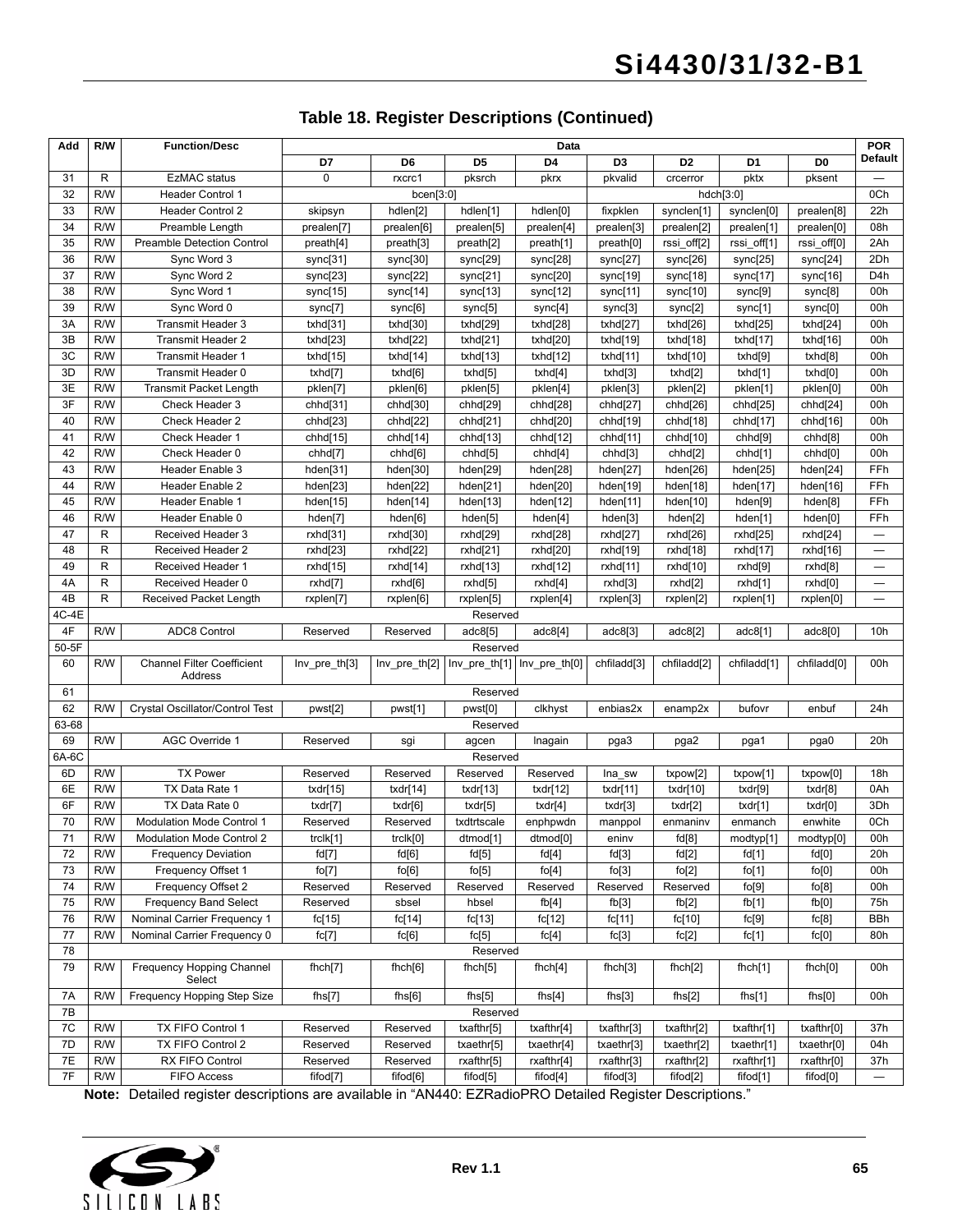# **13. Pin Descriptions: Si4430/31/32**



| Pin             | <b>Pin Name</b> | I/O          | <b>Description</b>                                                                                                                                                                                                                                                                                                                                                                                                                                                                                                       |  |
|-----------------|-----------------|--------------|--------------------------------------------------------------------------------------------------------------------------------------------------------------------------------------------------------------------------------------------------------------------------------------------------------------------------------------------------------------------------------------------------------------------------------------------------------------------------------------------------------------------------|--|
| 1               | VDD_RF          | <b>VDD</b>   | +1.8 to +3.6 V supply voltage input to all analog +1.7 V regulators. The recommended V <sub>DD</sub> supply voltage<br>is +3.3 V.                                                                                                                                                                                                                                                                                                                                                                                        |  |
| $\overline{2}$  | $\overline{TX}$ | $\circ$      | Transmit output pin. The PA output is an open-drain connection so the L-C match must supply VDD<br>(+3.3 VDC nominal) to this pin.                                                                                                                                                                                                                                                                                                                                                                                       |  |
| $\overline{3}$  | <b>RXp</b>      |              | Differential RF input pins of the LNA. See application schematic for example matching network.                                                                                                                                                                                                                                                                                                                                                                                                                           |  |
| 4               | RXn             |              |                                                                                                                                                                                                                                                                                                                                                                                                                                                                                                                          |  |
| 5               | NC              |              | No Connect. Not connected internally to any circuitry.                                                                                                                                                                                                                                                                                                                                                                                                                                                                   |  |
| 6               | <b>ANT</b>      | $\Omega$     | Extra antenna or TR switch control to be used if more GPIO are required. Pin is a hardwired version of<br>GPIO setting 11000, Antenna 2 and can be manually controlled by the antdiv[2:0] bits in register 08h. See<br>register description of 08h.                                                                                                                                                                                                                                                                      |  |
| $\overline{7}$  | GPIO 0          | 1/O          | General Purpose Digital I/O that may be configured through the registers to perform various functions                                                                                                                                                                                                                                                                                                                                                                                                                    |  |
| 8               | GPIO_1          | 1/O          | including: Microcontroller Clock Output, FIFO status, POR, Wake-Up timer, Low Battery Detect, TRSW,                                                                                                                                                                                                                                                                                                                                                                                                                      |  |
| 9               | GPIO_2          | 1/O          | AntDiversity control, etc. See the SPI GPIO Configuration Registers, Address 0Bh, 0Ch, and 0Dh for<br>more information.                                                                                                                                                                                                                                                                                                                                                                                                  |  |
| $10$            | VR_DIG          | $\circ$      | Regulated Output Voltage of the Digital 1.7 V Regulator. A 1 µF decoupling capacitor is required.                                                                                                                                                                                                                                                                                                                                                                                                                        |  |
| $\overline{11}$ | <b>NC</b>       |              | Internally this pin is tied to the paddle of the package. This pin should be left unconnected or connected to<br>GND only.                                                                                                                                                                                                                                                                                                                                                                                               |  |
| 12              | VDD_DIG         | <b>VDD</b>   | +1.8 to +3.6 V supply voltage input to the Digital +1.7 V Regulator. The recommended V <sub>DD</sub> supply voltage<br>is +3.3 V.                                                                                                                                                                                                                                                                                                                                                                                        |  |
| 13              | SDO             | $\circ$      | 0-V <sub>DD</sub> V digital output that provides a serial readback function of the internal control registers.                                                                                                                                                                                                                                                                                                                                                                                                           |  |
| 14              | SDI             | $\mathbf{I}$ | Serial Data input. 0-V <sub>DD</sub> V digital input. This pin provides the serial data stream for the 4-line serial data<br>bus.                                                                                                                                                                                                                                                                                                                                                                                        |  |
| 15              | <b>SCLK</b>     | $\mathbf{I}$ | Serial Clock input. 0-V <sub>DD</sub> V digital input. This pin provides the serial data clock function for the 4-line<br>serial data bus. Data is clocked into the Si4430/31/32 on positive edge transitions.                                                                                                                                                                                                                                                                                                           |  |
| 16              | nSEL            | L            | Serial Interface Select input. 0– $V_{DD}$ V digital input. This pin provides the Select/Enable function for the 4-<br>line serial data bus. The signal is also used to signify burst read/write mode.                                                                                                                                                                                                                                                                                                                   |  |
| 17              | nIRQ            | $\circ$      | General Microcontroller Interrupt Status output. When the Si4430/31/32 exhibits anyone of the Interrupt<br>Events the nIRQ pin will be set low=0. Please see the Control Logic registers section for more information<br>on the Interrupt Events. The Microcontroller can then determine the state of the interrupt by reading a cor-<br>responding SPI Interrupt Status Registers, Address 03h and 04h. No external resistor pull-up is required,<br>but it may be desirable if multiple interrupt lines are connected. |  |
| 18              | <b>XOUT</b>     | O            | Crystal Oscillator Output. Connect to an external 30 MHz crystal or to an external source. If using an<br>external source with no crystal then dc coupling with a nominal 0.8 VDC level is recommended with a<br>minimum amplitude of 700 mVpp.                                                                                                                                                                                                                                                                          |  |
| 19              | XIN             | $\mathbf{I}$ | Crystal Oscillator Input. Connect to an external 30 MHz crystal or leave floating when driving with an<br>external source on XOUT                                                                                                                                                                                                                                                                                                                                                                                        |  |
| $20\,$          | <b>SDN</b>      | $\mathbf{I}$ | Shutdown input pin. $0 - V_{DD}$ V digital input. SDN should be = 0 in all modes except Shutdown mode. When<br>SDN =1 the chip will be completely shutdown and the contents of the registers will be lost.                                                                                                                                                                                                                                                                                                               |  |
| <b>PKG</b>      | PADDLE_GND      | GND          | The exposed metal paddle on the bottom of the Si4430/31/32 supplies the RF and circuit ground(s) for the<br>entire chip. It is very important that a good solder connection is made between this exposed metal paddle<br>and the ground plane of the PCB underlying the Si4430/31/32.                                                                                                                                                                                                                                    |  |

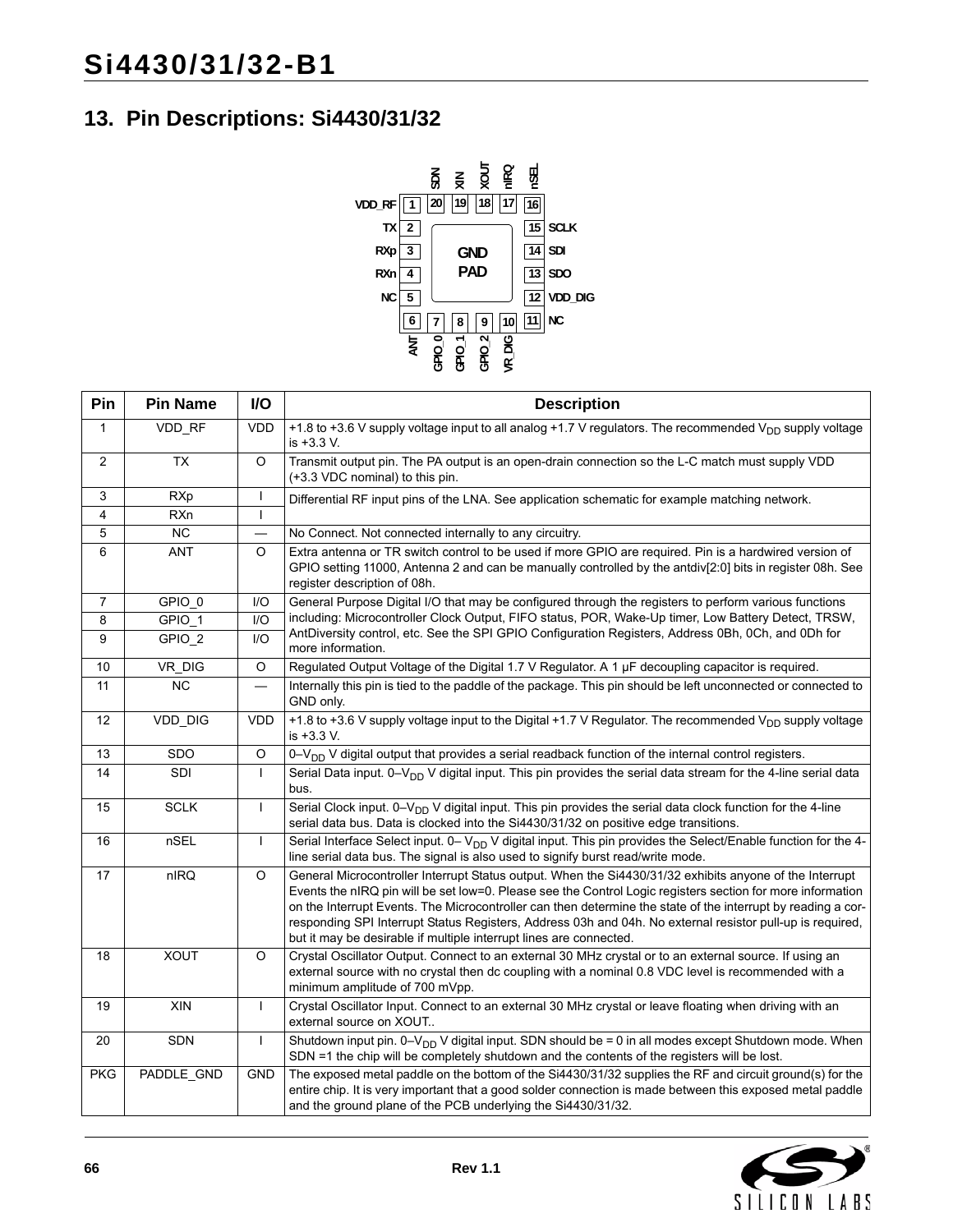# **14. Ordering Information**

| Part<br>Number* | <b>Description</b>                                                                              | Package<br><b>Type</b> | Operating<br><b>Temperature</b> |  |  |  |
|-----------------|-------------------------------------------------------------------------------------------------|------------------------|---------------------------------|--|--|--|
| Si4430-B1-FM    | <b>ISM EZRadioPRO Transceiver</b>                                                               | QFN-20<br>Pb-free      | $-40$ to 85 °C                  |  |  |  |
| Si4431-B1-FM    | <b>ISM EZRadioPRO Transceiver</b>                                                               | QFN-20<br>Pb-free      | $-40$ to 85 °C                  |  |  |  |
| Si4432-B1-FM    | <b>ISM EZRadioPRO Transceiver</b>                                                               | QFN-20<br>Pb-free      | $-40$ to 85 °C                  |  |  |  |
|                 | <b>*Note:</b> Add an "(R)" at the end of the device part number to denote tape and reel option. |                        |                                 |  |  |  |

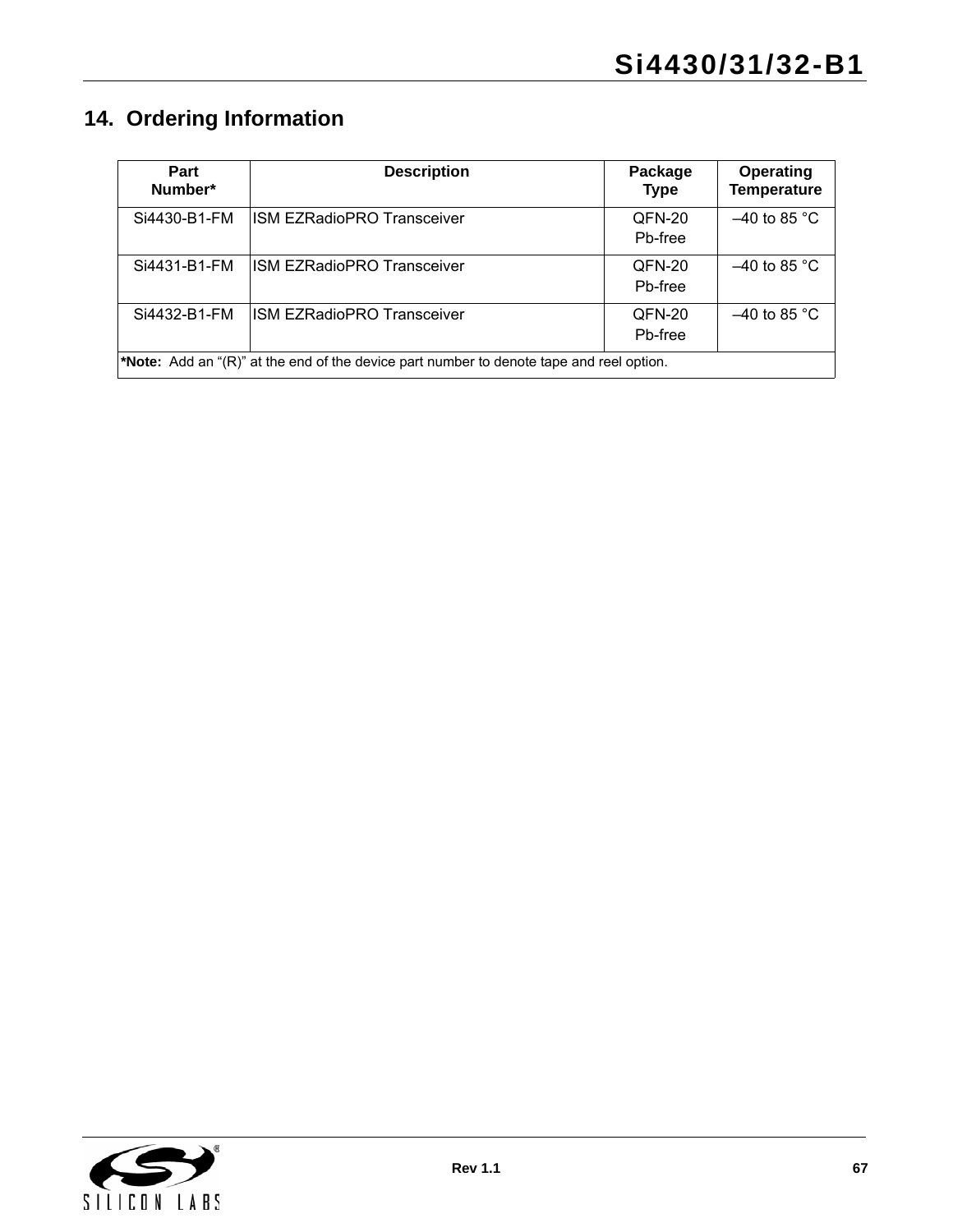# **15. Package Markings (Top Marks)**

# **15.1. Si4430/31/32 Top Mark**



# **15.2. Top Mark Explanation**

| <b>Mark Method:</b> | YAG Laser                    |                                                                                                                         |  |  |  |
|---------------------|------------------------------|-------------------------------------------------------------------------------------------------------------------------|--|--|--|
| Line 1 Marking:     | $X = Part$ Number            | $0 =$ Si4430<br>$1 =$ Si4431<br>$2 = Si4432$                                                                            |  |  |  |
| Line 2 Marking:     | $R = Die Revision$           | $B =$ Revision B1                                                                                                       |  |  |  |
|                     | <b>TTTTT = Internal Code</b> | Internal tracking code.                                                                                                 |  |  |  |
| Line 3 Marking:     | YY= Year<br>WW = Workweek    | Assigned by the Assembly House. Corresponds to the last<br>significant digit of the year and workweek of the mold date. |  |  |  |

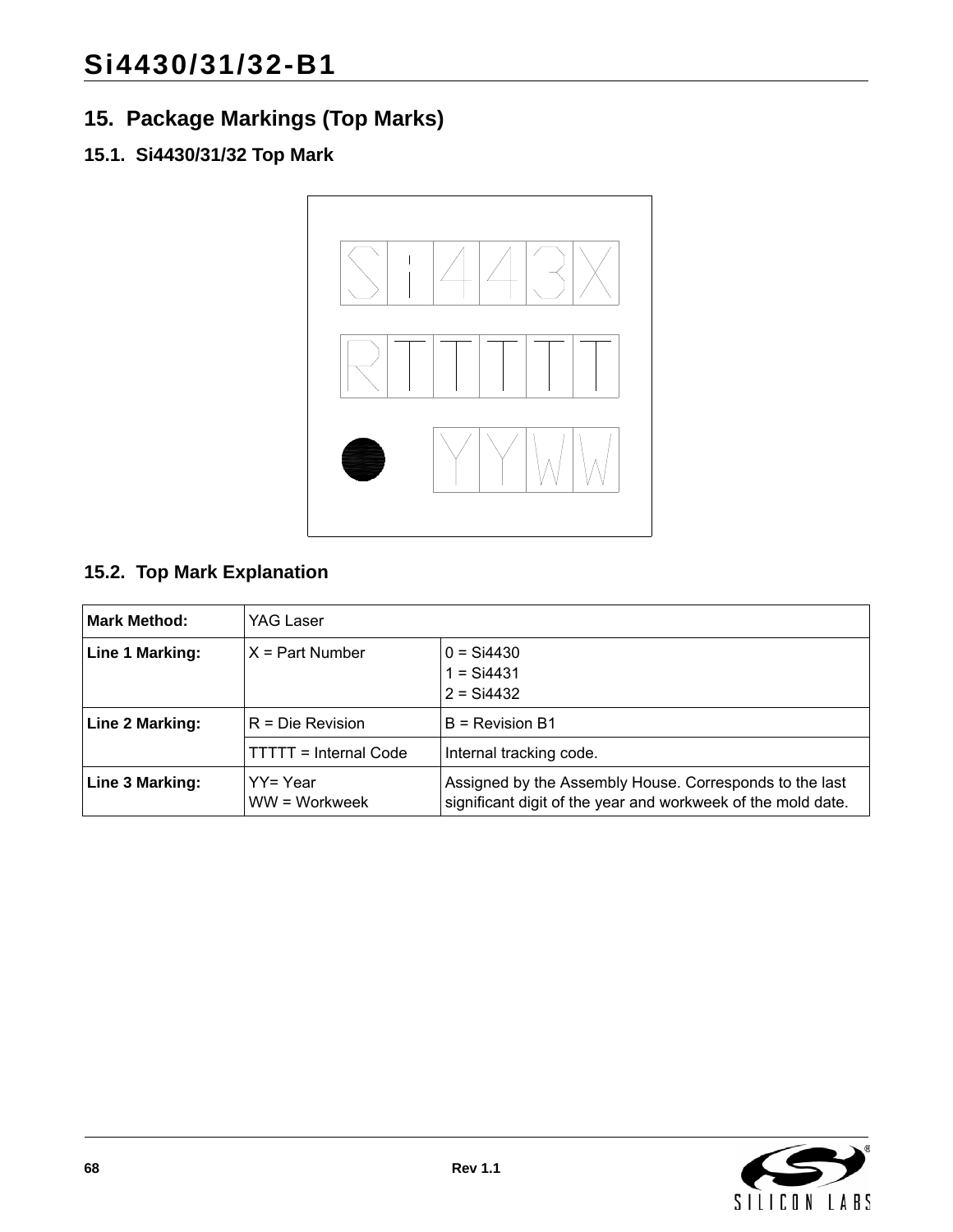# **16. Package Outline: Si4430/31/32**

[Figure 33](#page-68-0) illustrates the package details for the Si4430/31/32. [Table 19](#page-68-1) lists the values for the dimensions shown in the illustration.



DETAIL "A"

**Figure 33. 20-Pin Quad Flat No-Lead (QFN)**

|  | <b>Table 19. Package Dimensions</b> |
|--|-------------------------------------|
|  |                                     |

<span id="page-68-1"></span><span id="page-68-0"></span>

| <b>Symbol</b>  | <b>Millimeters</b> |            |            |  |  |  |  |
|----------------|--------------------|------------|------------|--|--|--|--|
|                | Min                | <b>Nom</b> | <b>Max</b> |  |  |  |  |
| A              | 0.80               | 0.85       | 0.90       |  |  |  |  |
| A1             | 0.00               | 0.02       | 0.05       |  |  |  |  |
| b              | 0.18               | 0.25       | 0.30       |  |  |  |  |
| D              |                    | 4.00 BSC   |            |  |  |  |  |
| D <sub>2</sub> | 2.55               | 2.60       | 2.65       |  |  |  |  |
| e              | 0.50 BSC           |            |            |  |  |  |  |
| E              |                    | 4.00 BSC   |            |  |  |  |  |
| E2             | 2.50               | 2.60       | 2.70       |  |  |  |  |
|                | 0.30               | 0.40       | 0.50       |  |  |  |  |
| aaa            |                    |            | 0.10       |  |  |  |  |
| bbb            |                    | 0.10       |            |  |  |  |  |
| CCC            |                    |            | 0.08       |  |  |  |  |
| ddd            |                    | 0.10       |            |  |  |  |  |
| eee            |                    |            | 0.10       |  |  |  |  |

**Notes:**

**1.** All dimensions are shown in millimeters (mm) unless otherwise noted.

- **2.** Dimensioning and tolerancing per ANSI Y14.5M-1994.
- **3.** This drawing conforms to the JEDEC Solid State Outline MO-220, Variation VGGD-8.
- **4.** Recommended card reflow profile is per the JEDEC/IPC J-STD-020 specification for Small Body Components.

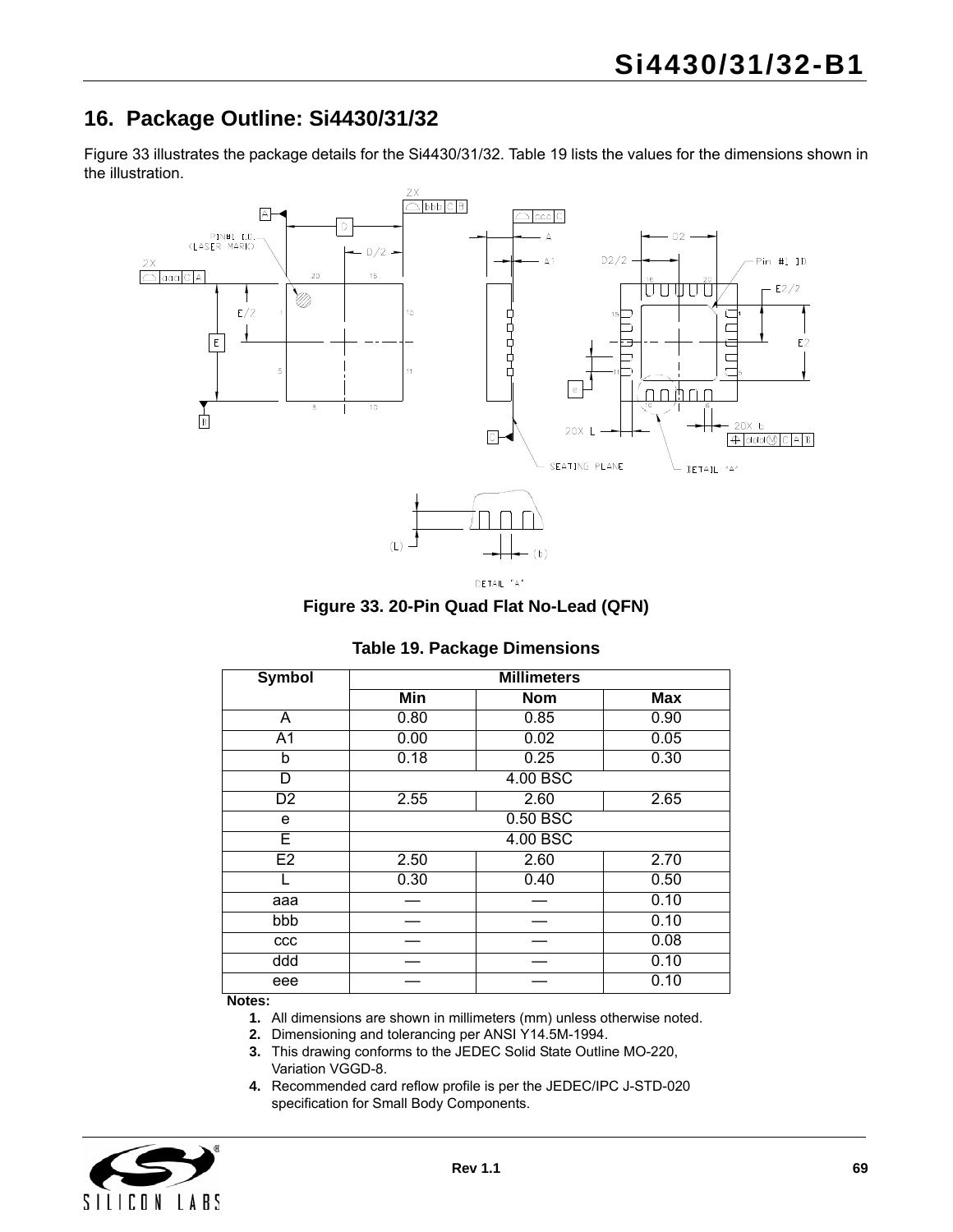# **17. PCB Land Pattern: Si4430/31/32**

[Figure 34](#page-69-0) illustrates the PCB land pattern details for the Si4430/31/32. [Table 20](#page-70-0) lists the values for the dimensions shown in the illustration.



<span id="page-69-0"></span>**Figure 34. PCB Land Pattern**

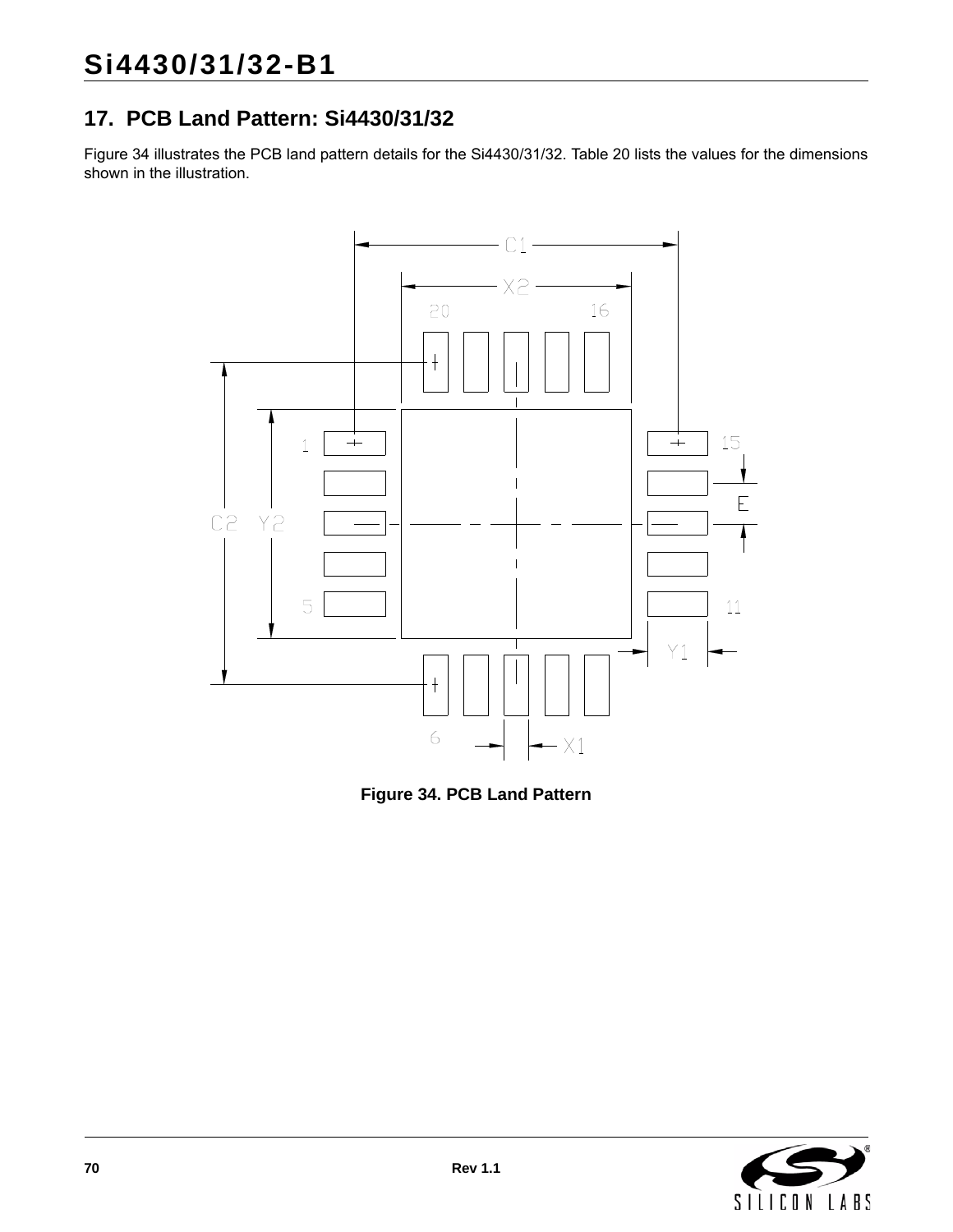<span id="page-70-0"></span>

| <b>Symbol</b>  | <b>Millimeters</b> |            |  |  |
|----------------|--------------------|------------|--|--|
|                | Min                | <b>Max</b> |  |  |
| C <sub>1</sub> | 3.90               | 4.00       |  |  |
| C <sub>2</sub> | 3.90               | 4.00       |  |  |
| Е              | 0.50 REF           |            |  |  |
| X <sub>1</sub> | 0.20               | 0.30       |  |  |
| X <sub>2</sub> | 2.65               | 2.75       |  |  |
| Y1             | 0.65               | 0.75       |  |  |
| Y2             | 2.65               | 2.75       |  |  |

#### **Table 20. PCB Land Pattern Dimensions**

#### **Notes: General**

- **1.** All dimensions shown are in millimeters (mm) unless otherwise noted.
- **2.** This land pattern design is based on IPC-7351 guidelines.

#### **Note: Solder Mask Design**

**1.** All metal pads are to be non-solder mask defined (NSMD). Clearance between the solder mask and the metal pad is to be 60 µm minimum, all the way around the pad.

#### **Notes: Stencil Design**

- **1.** A stainless steel, laser-cut and electro-polished stencil with trapezoidal walls should be used to assure good solder paste release.
- **2.** The stencil thickness should be 0.125 mm (5 mils).
- **3.** The ratio of stencil aperture to land pad size should be 1:1 for the perimeter pads.
- **4.** A 2x2 array of 1.10 x 1.10 mm openings on 1.30 mm pitch should be used for the center ground pad.

#### **Notes: Card Assembly**

- **1.** A No-Clean, Type-3 solder paste is recommended.
- **2.** The recommended card reflow profile is per the JEDEC/IPC J-STD-020 specification for small body components.

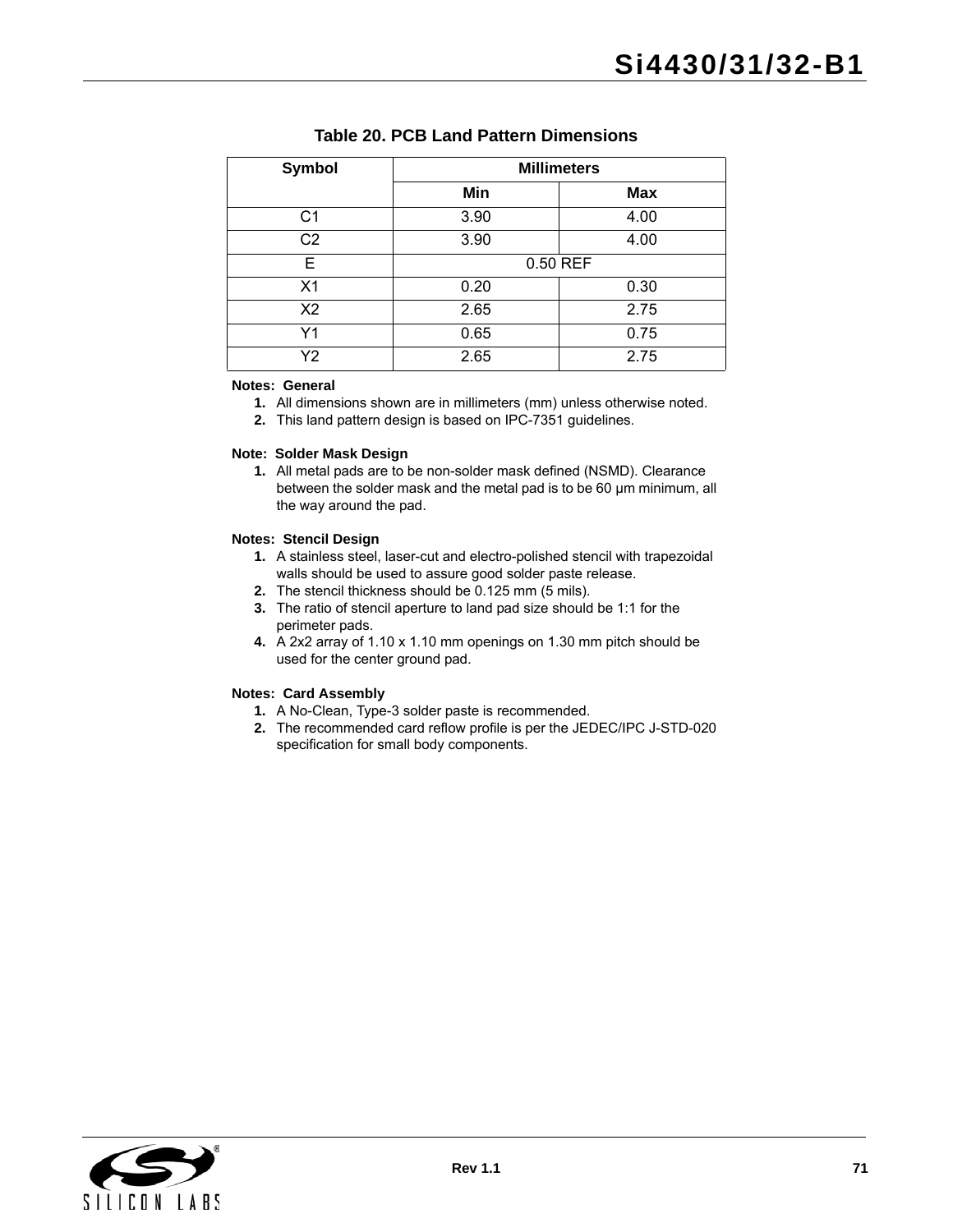# **DOCUMENT CHANGE LIST**

## **Revision 0.4 to Revision 1.0**

- Combined 4430/4431/4432 into single data sheet.
- Added Max Shutdown and Standby Currents and adjusted typical values.
- Updated TX currents.
- Increased datarate to 256 kbps.
- Updated [Table 11 on page 20.](#page-19-0)
- Revised ["7. RX Modem Configuration" on page 49](#page-48-0).
- Added Sync and Header sections for packet handler description
- Updated descriptions on FIFO and Direct Modes
- Changed pin 5 to NC and pin 6 to Ant1
- Updated ["9. Reference Design" on page 62.](#page-61-0)
- Moved Detailed Register Descriptions to Application Note (AN440)
- **Moved Measurement Results to Application Note** (AN438)
- Replaced Applications Section with links to App **Notes**

## **Revision 1.0 to Revision 1.1**

- Updated pin 6, ANT1 to ANT.
- Changed error in TX Datarate formula, "3.5.7. TX [Data Rate Generator" on page 31](#page-30-0).
- Updated "6.1. RX and TX FIFOs" on page 41 regarding the operation at the end of TX FIFO mode.
- Updated description of general purpose ADC, "8.3. [General Purpose ADC" on page 52](#page-51-1).
- Added paragraph to "8.6. Wake-Up Timer and [32 kHz Clock Source" on page 56](#page-55-0) for how 32 kHz XTAL accuracy is determined.
- Added paragraph to "8.8. GPIO Configuration" on [page 59](#page-58-0) to describe how to control the ANT pin.
- Deleted 100 ppm 32 kHz XTAL accuracy specification.
- Added new specification for 32k RC start-up.
- Updated 32 kHz RC accuracy.
- Updated preamble pattern to 010101 from 101010.
- Deleted app notes which are not published.
- Deleted tape and real quantity.

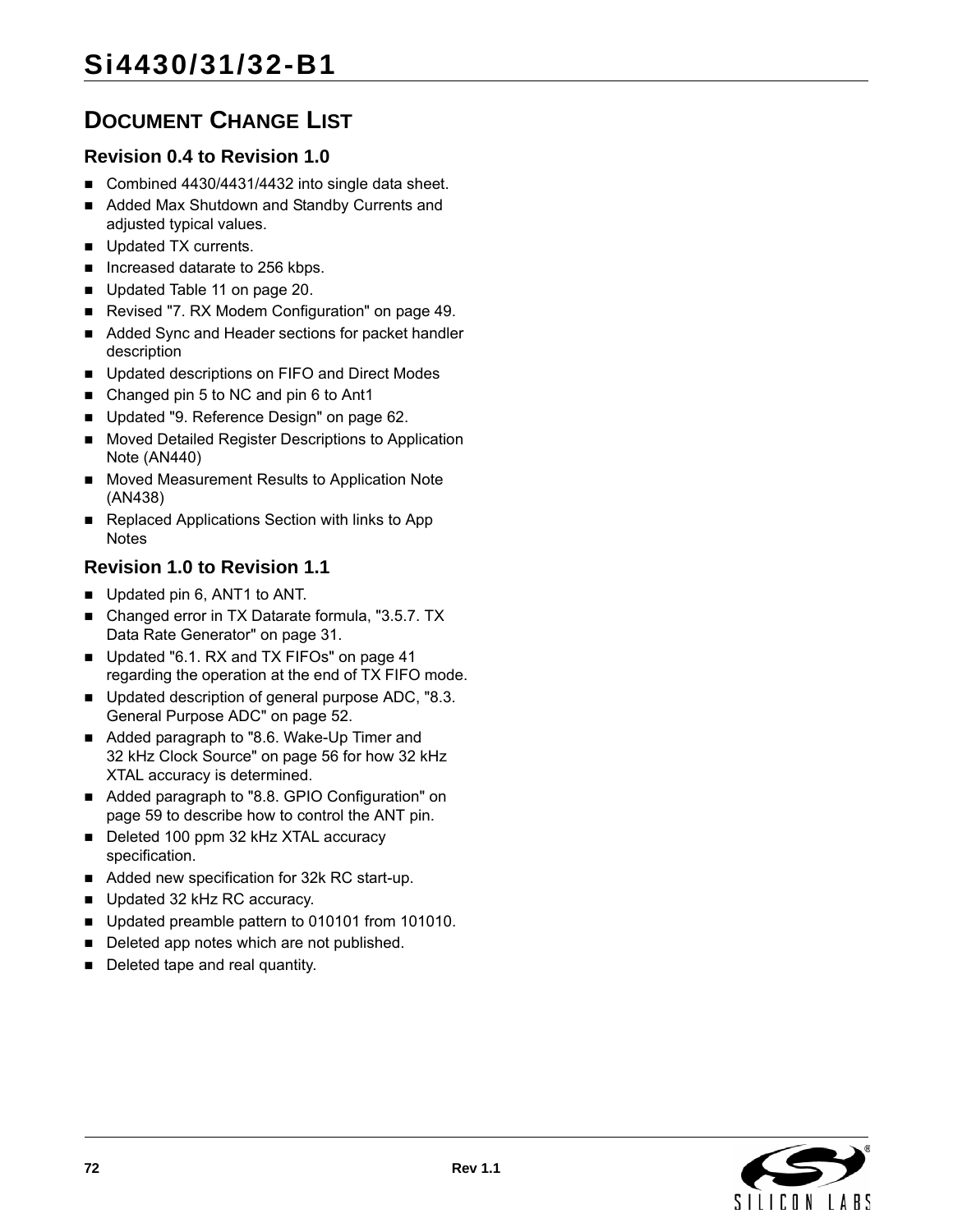**NOTES:**